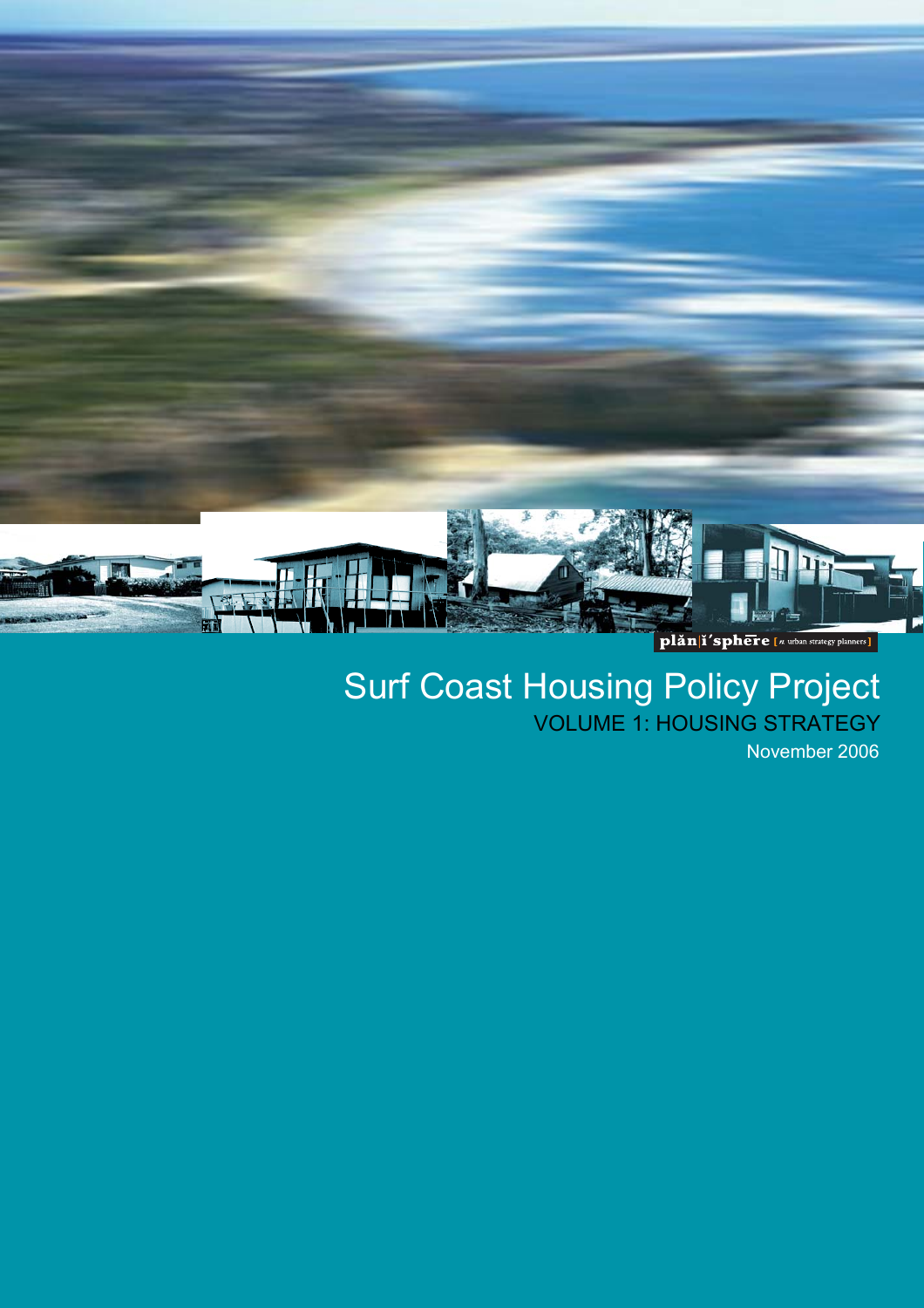Surf Coast Shire | **Housing Policy Project**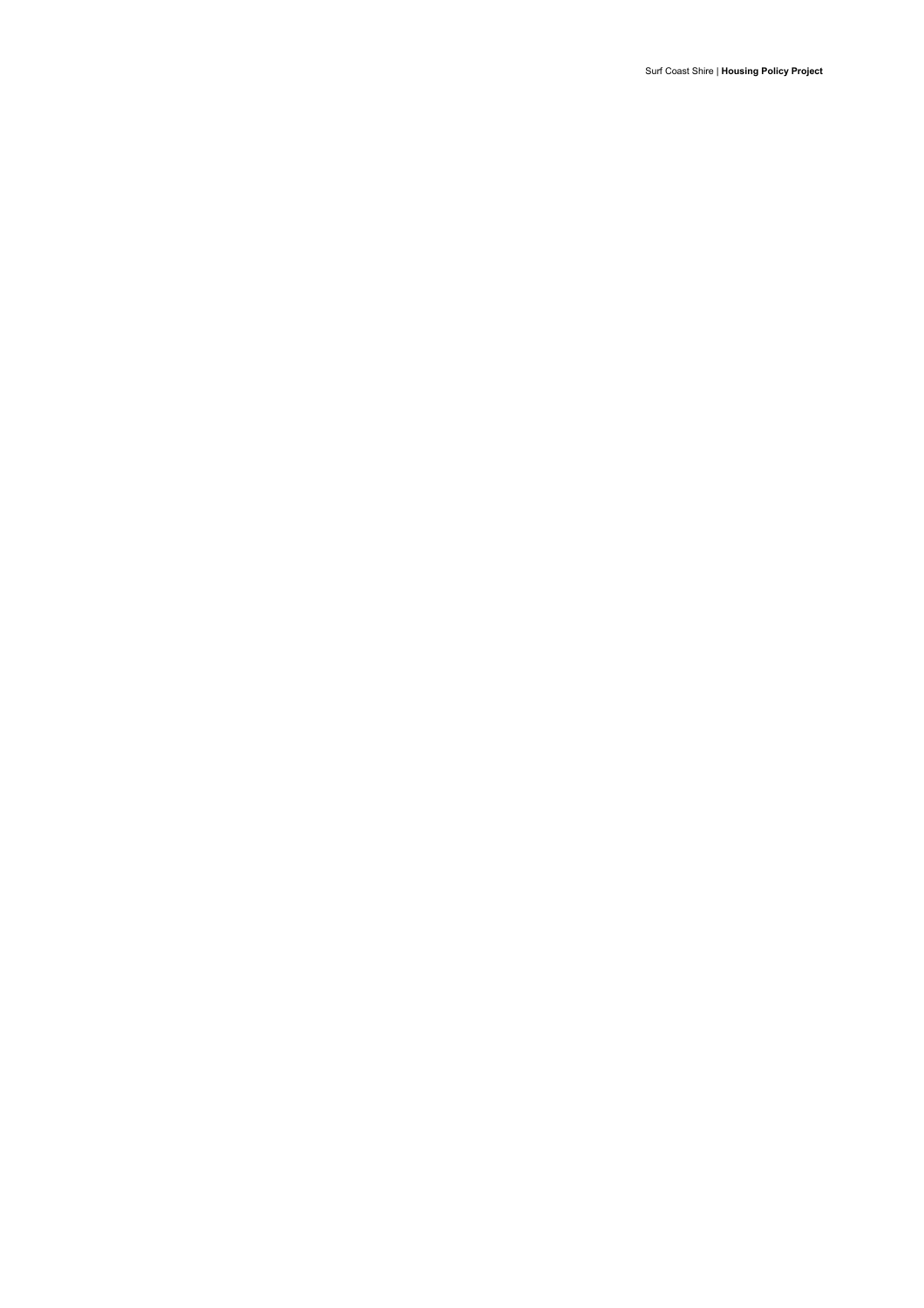#### **Acknowledgements**

The assistance of the following officers of the Surf Coast Shire Council is gratefully acknowledged:

| Dennis Barker | Director Sustainable Communities |
|---------------|----------------------------------|
|               |                                  |

| Manager Planning and Development<br>Brydon King |  |
|-------------------------------------------------|--|
|-------------------------------------------------|--|

#### **Project Committee**

The members of the Project Committee are particularly thanked for contributing their knowledge and insights during the development of the Housing Policy Project:

| Libby Mears            | Councillor (Mayor)                                               |  |  |  |  |  |
|------------------------|------------------------------------------------------------------|--|--|--|--|--|
| Rose Hodge             | Councillor                                                       |  |  |  |  |  |
| Roly Livingstone       | Councillor                                                       |  |  |  |  |  |
| <b>Hal Bisset</b>      | Ward Bisset Consulting                                           |  |  |  |  |  |
| <b>Sharon Rawlings</b> | SCS, Community Planning and Development Coordinator              |  |  |  |  |  |
| Daryl Treloar          | SCS, Senior Business Facilitator                                 |  |  |  |  |  |
| <b>Richard Watling</b> | Office of Housing, Local Government Resource Officer             |  |  |  |  |  |
| Niall Hensey           | Office of Housing, Housing Manager (Barwon South West<br>Region) |  |  |  |  |  |
| St John Sutton         | Lorne Resident                                                   |  |  |  |  |  |
| <b>Bill McKellar</b>   | Angair                                                           |  |  |  |  |  |
| Carol Baker            | Friends of Lorne                                                 |  |  |  |  |  |
| <b>Brett Bedson</b>    | <b>Salvation Army</b>                                            |  |  |  |  |  |
| Chris Tutungi          | Lorne Resident                                                   |  |  |  |  |  |

#### **Surf Coast Shire Council**

In addition to those mentioned above, the input and assistance of Council officers during an Issues Workshop and in response to requests for information and advice is also gratefully acknowledged.

The guidance and input of all Councillors during Council briefings and in response to drafts is also gratefully acknowledged

#### **The Surf Coast Community**

A thank you is extended to the members of the community and key stakeholders who provided their input at the Issues Workshop in May 2006. The issues and opportunities identified during this workshop and during the Officer Workshop became the basis for the development of the Housing Strategy.

#### **Other Contributors**

A number of officers from state government departments and agencies (Department of Human Services (Office of Housing) Department of Sustainability and Environment, Department of Infrastructure, Department of Primary Industries, VicRoads, VicUrban), local service authorities, G21, and Housing Associations provided information, data, insights and guidance through participation at the Issues Workshop as well as in telephone interviews. This assistance is gratefully acknowledged.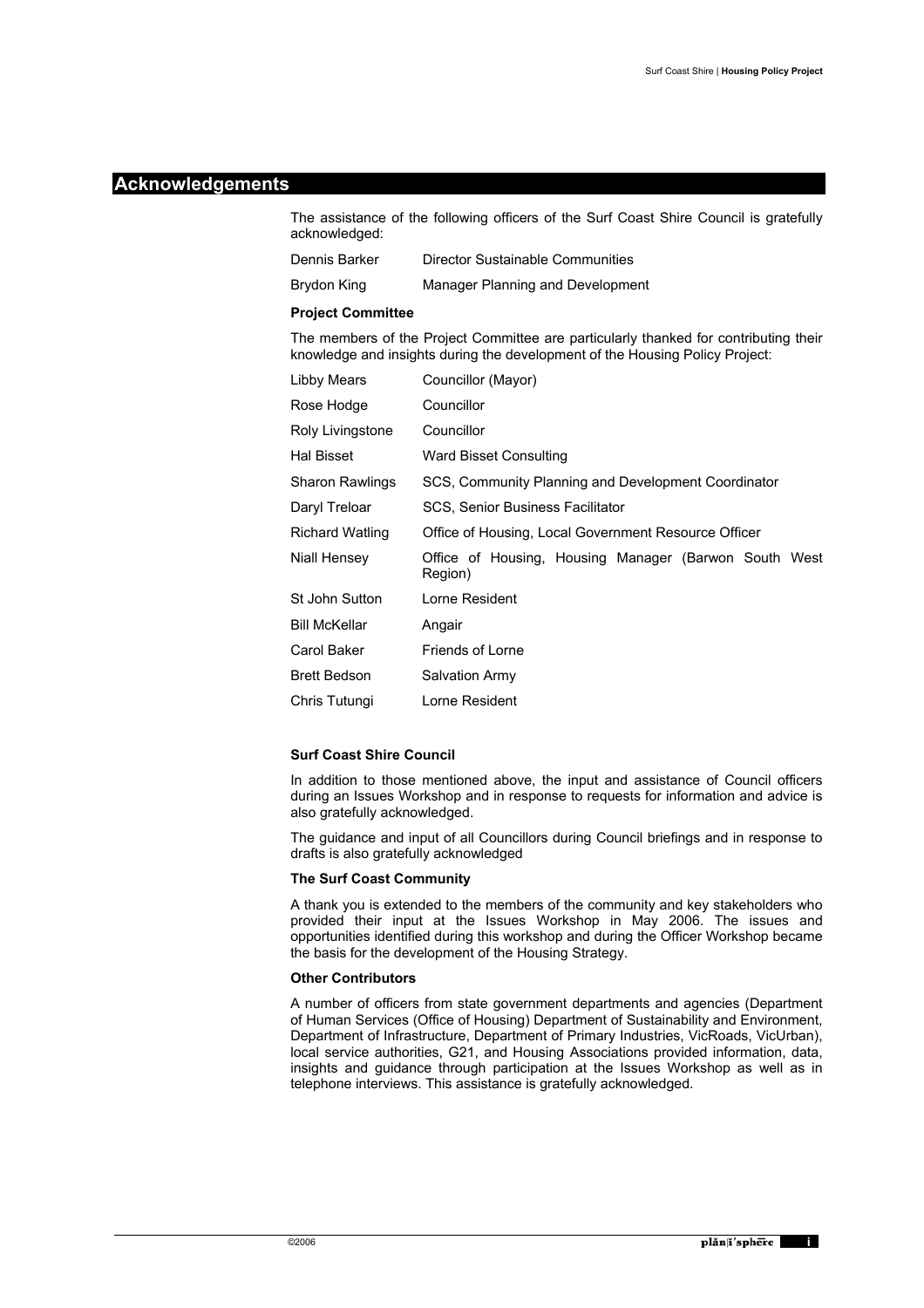#### **Study Team**

| Lisa Riddle            | Project Director, Strategic Planner, Statutory Planning,<br>Implementation |
|------------------------|----------------------------------------------------------------------------|
| Mike Scott             | <b>Workshop Facilitation</b>                                               |
| Jacqui Monie           | Project Manager, Strategic Planning                                        |
| <b>Ashley Mitchell</b> | GIS Mapping, Strategic Planning                                            |

 $\_$  , and the set of the set of the set of the set of the set of the set of the set of the set of the set of the set of the set of the set of the set of the set of the set of the set of the set of the set of the set of th

Liz Jardine Strategic Planning

 $\_$  , and the set of the set of the set of the set of the set of the set of the set of the set of the set of the set of the set of the set of the set of the set of the set of the set of the set of the set of the set of th **Planisphere** 

L1/160 Johnston Street Fitzroy Vic 3065 t (03) 9419 7226 f (03) 9419 7294 email: office@planisphere.com.au www.planisphere.com.au

#### *Sub Consultants:*

Ivan Motley Project Manager

Johnny Barnard Analyst / Forecaster

.id consulting (informed decisions) 23 budd st p.o box 1689 collingwood victoria 3066 t (03) 9417 2205 f (03) 9417 2206 email: info@id.com.au www.id.com.au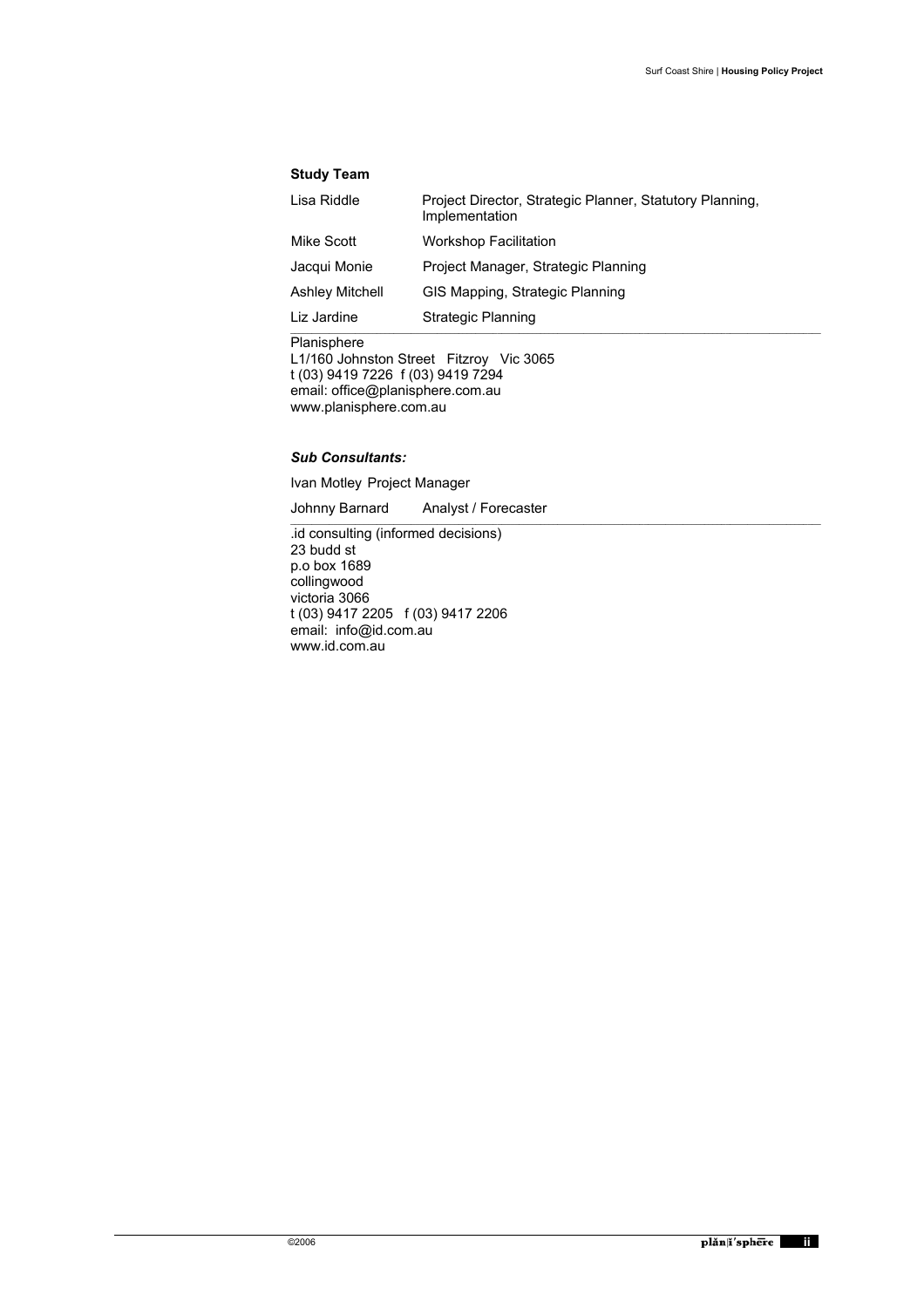## **Contents**

| 1.                 |                                                                |  |  |  |  |
|--------------------|----------------------------------------------------------------|--|--|--|--|
| 2.                 | Summary of Surf Coast Demographic and Housing Analysis  7      |  |  |  |  |
|                    |                                                                |  |  |  |  |
|                    |                                                                |  |  |  |  |
| 3 <sub>1</sub>     | Policy Influences Affecting Housing in the Surf Coast Shire 15 |  |  |  |  |
| $\boldsymbol{4}$ . |                                                                |  |  |  |  |
| 5.                 |                                                                |  |  |  |  |
| 6.                 |                                                                |  |  |  |  |
|                    |                                                                |  |  |  |  |
|                    |                                                                |  |  |  |  |
|                    |                                                                |  |  |  |  |
|                    |                                                                |  |  |  |  |
|                    |                                                                |  |  |  |  |
| 7.                 |                                                                |  |  |  |  |
| 8.                 |                                                                |  |  |  |  |
|                    |                                                                |  |  |  |  |
|                    |                                                                |  |  |  |  |
|                    |                                                                |  |  |  |  |
|                    |                                                                |  |  |  |  |
|                    |                                                                |  |  |  |  |
|                    |                                                                |  |  |  |  |
|                    |                                                                |  |  |  |  |
|                    |                                                                |  |  |  |  |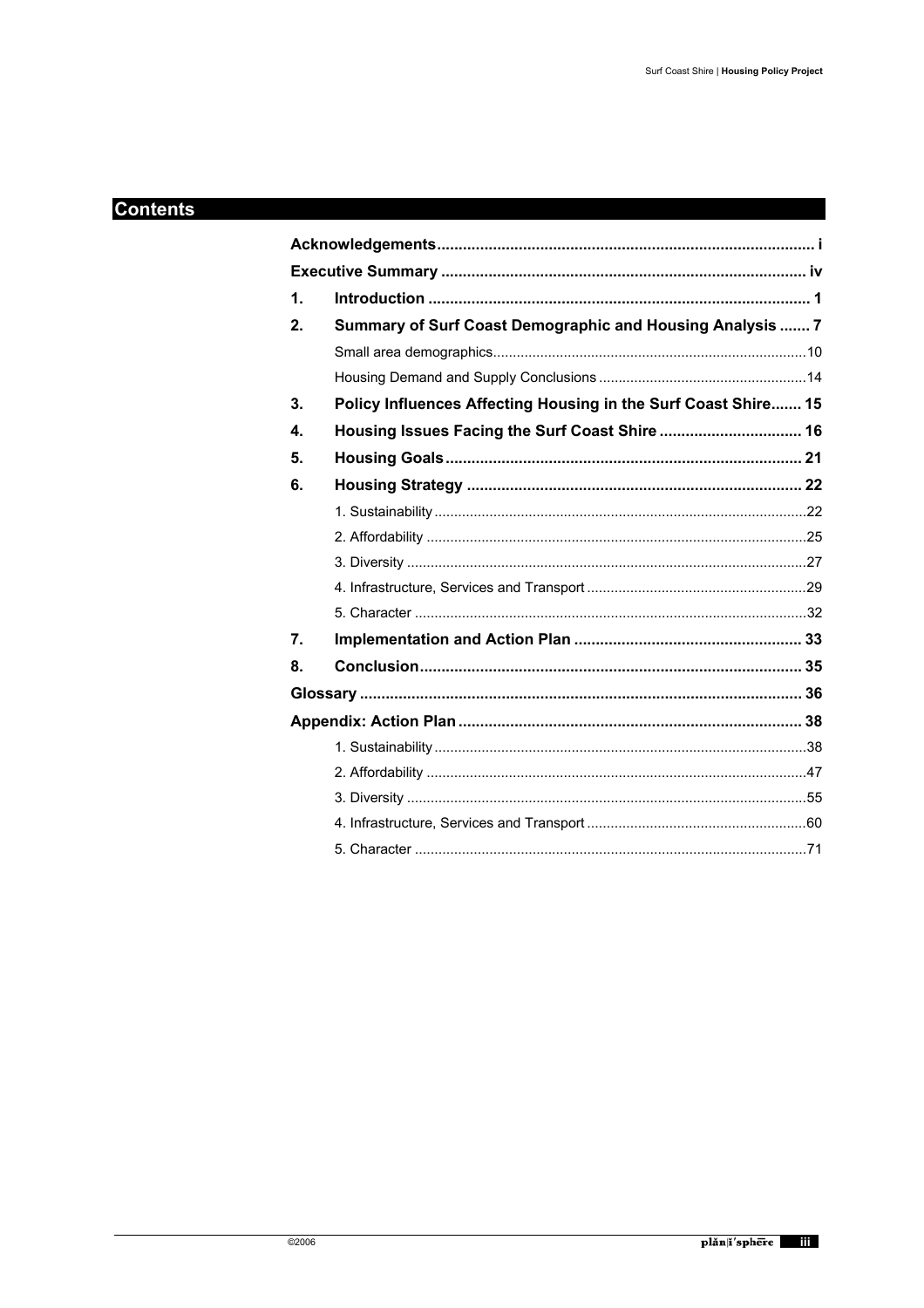#### **Executive Summary**

#### **Purpose and Outputs**

The Council commissioned the development of a Housing Policy Project to identify Surf Coast Shire's housing needs over the next 25 years, and prepare a Housing Strategy to accommodate those needs while supporting the economic growth of the Shire. Particular foci of the brief were housing affordability and ways to address this issue, and providing input to the rural land use review being undertaken concurrently. Housing affordability will also be further addressed in the development of an Affordable Housing Strategy for the Shire that builds on this Project.

The Housing Policy Project includes the following volumes:

Volume 1: Housing Strategy

Volume 2: Research and Analysis Report

Volume 3: Housing Demand and Supply

The major output of the project is a Housing Strategy to guide the Council in housing related decisions. The Strategy includes goals, objectives and strategies, and these can be inserted into the Surf Coast Planning Scheme. An Action Plan details the wide variety of actions that the Council can take to implement the Strategy, and allocates responsibility and timelines.

The Housing Strategy has taken into account policy at the Commonwealth and state levels, as well as regional strategic work through G21 and the Council's existing strategic planning and policy context, including the Municipal Strategic Statement (MSS), Neighbourhood Character Studies, Structure Plans and the Open Space Strategy. The Housing Strategy sits alongside these other local strategies to form a comprehensive set of strategic directions for Surf Coast. The new MSS will encapsulate the aspects of the Housing Strategy that are relevant to the Planning Scheme, and other actions will be built into the Council business and corporate plans.

*See Chapter 1 of Volume 1 for further detail on project purpose and outputs, and the Volume 1 Appendix for details of implementation.* 

#### **Process**

The Housing Policy Project has involved the following stages:

- Establishment of a Council Project Steering Committee
- Research and analysis of demographic and housing market data, the broader federal and state housing policy context and Council policy context.
- Council officer workshop to identify issues.
- A well-attended Housing Workshop involving key stakeholders, which provided direct input into the development of the Strategy.
- Individual consultation with State government department and agencies, including service providers.
- An on-line feedback form, which provided an opportunity for others to submit comment about issues confronting the Shire.
- x Appointment of community members and Office of Housing representatives to the Project Steering Committee.
- Preparation of a Stage 1 Report identifying key issues and options.
- Discussion of the Stage 1 Report and workshopping of options by Councillors to determine those to be further developed into the Housing Strategy.
- Discussion and comment on the Stage 1 report by the Project Steering Committee.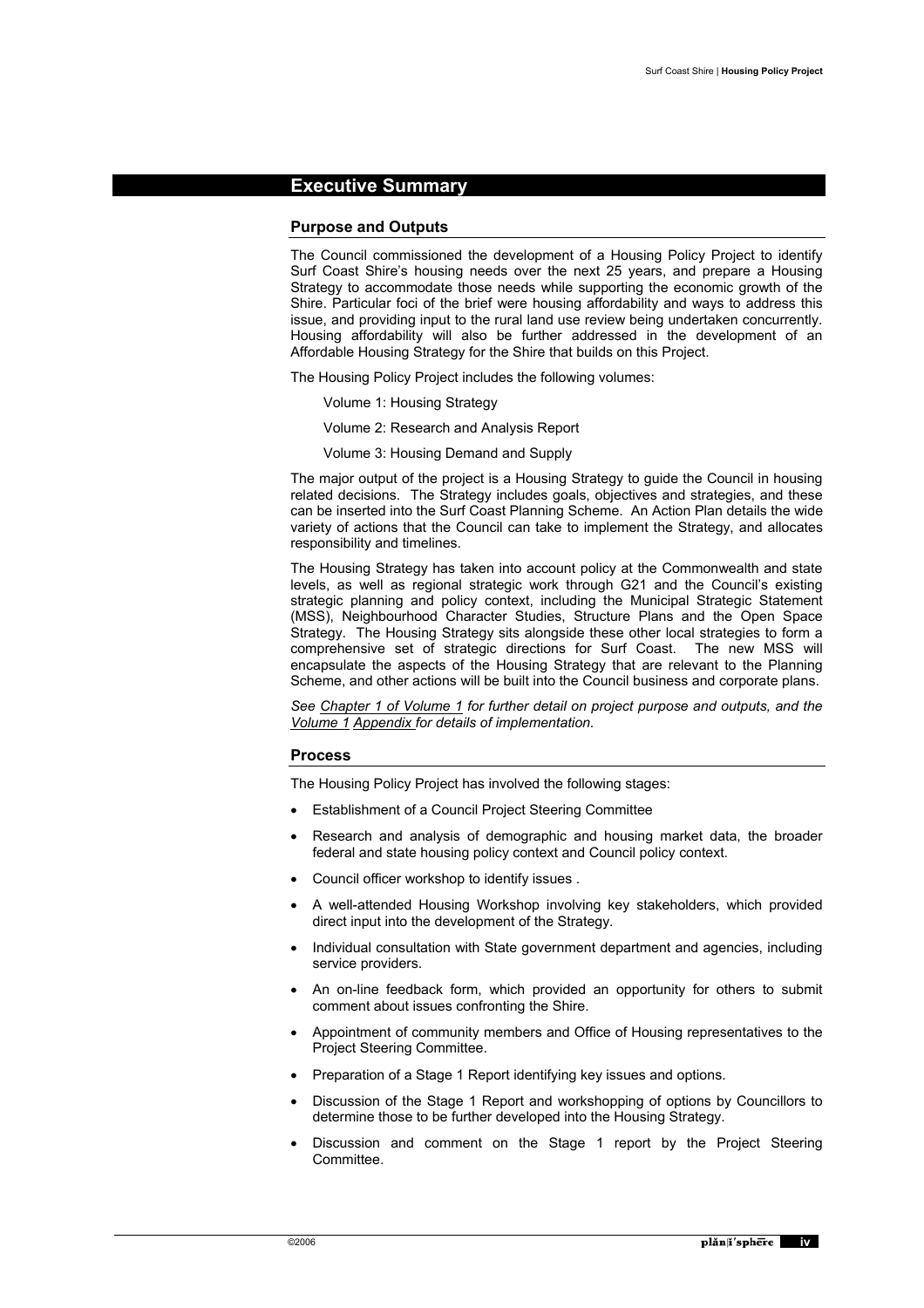- Preparation of Objectives and Strategies for the Housing Strategy
- Discussion and comment on Objectives and Strategies by Project Steering Committee.
- Preparation of draft Housing Strategy and Actions.
- Discussion and comment on draft Strategy by the Project Steering Committee.
- Preparation of final Housing Policy Project Report (incorporating the Housing Strategy and background documentation in 3 Volumes).

The Council will now consider the final document and determine on the recommendations for implementation.

*See Chapter 1 of Volume 1 for details of the process, and Appendix B of Volume 2 for a summary of the consultation outcomes.* 

#### **Demographic and Housing Analysis**

Surf Coast is growing at an unprecedented rate. Population is predicted to increase from approximately 21,000 (in 2001) to approximately 35,000 by 2021 (or 2031 based on DSE forecasts). A majority of this growth is forecast to occur in the Torquay/Jan Juc/Bells Beach area. At the same time household size is declining from its current high rate of 2.6 persons per household to 2.34 by 2021, as the population ages and retirees and young couples continue to dominate the new residents of the Shire.

As a result of the combination of increased population and decreasing household size, combined with the continuing popularity of the holiday house, the number of dwellings in Surf Coast is expected to increase by two-thirds (65%), from the 2001 figure of 12,895 to 21,202 by 2021.

Dwelling stock is over represented in the larger format separate dwelling type (4+ bedrooms), with lower than average proportions of medium density dwellings, particularly 1-2 bedrooms, than the Barwon region. Housing cost has increased markedly over the last 5-6 years with some areas experiencing a 250%+ increase, and an average over the whole Shire of over 130%. This has resulted in declining affordability of the stock for both purchase and rental. The hinterland townships are substantially more affordable than the coastal townships.

Even despite the substantial increases expected, previous studies have determined that the existing zoned land is adequate to meet future needs. Therefore no more residentially zoned land is required to provide for the 25 year needs of the Shire, based on current forms of subdivision.

Providing for the housing needs of the Shire over the next 25 years is therefore more complex than ensuring that there is enough land within the Shire to provide the right number of dwellings. It is also about ensuring that the right sized dwellings are provided in the right locations to meet the needs of the current and projected future population profile, in particular the ageing community and the increasing trend towards smaller household types.

*See Chapter 2 of Volume 1 for more details of the demographic and housing market analysis, and Volume 3 for an in-depth analysis.* 

#### **Key Issues**

The key issues for Surf Coast, identified through the research and consultation, were grouped under 5 headings, and are discussed in detail in Volume 2. The issues can be briefly summarised as:

#### **Sustainability**

The need to ensure the environmental, landscape and agricultural values of the Shire are protected, and that future development occurs in the most appropriate parts of the Shire.

The desire to encourage development that minimises long term environmental impacts.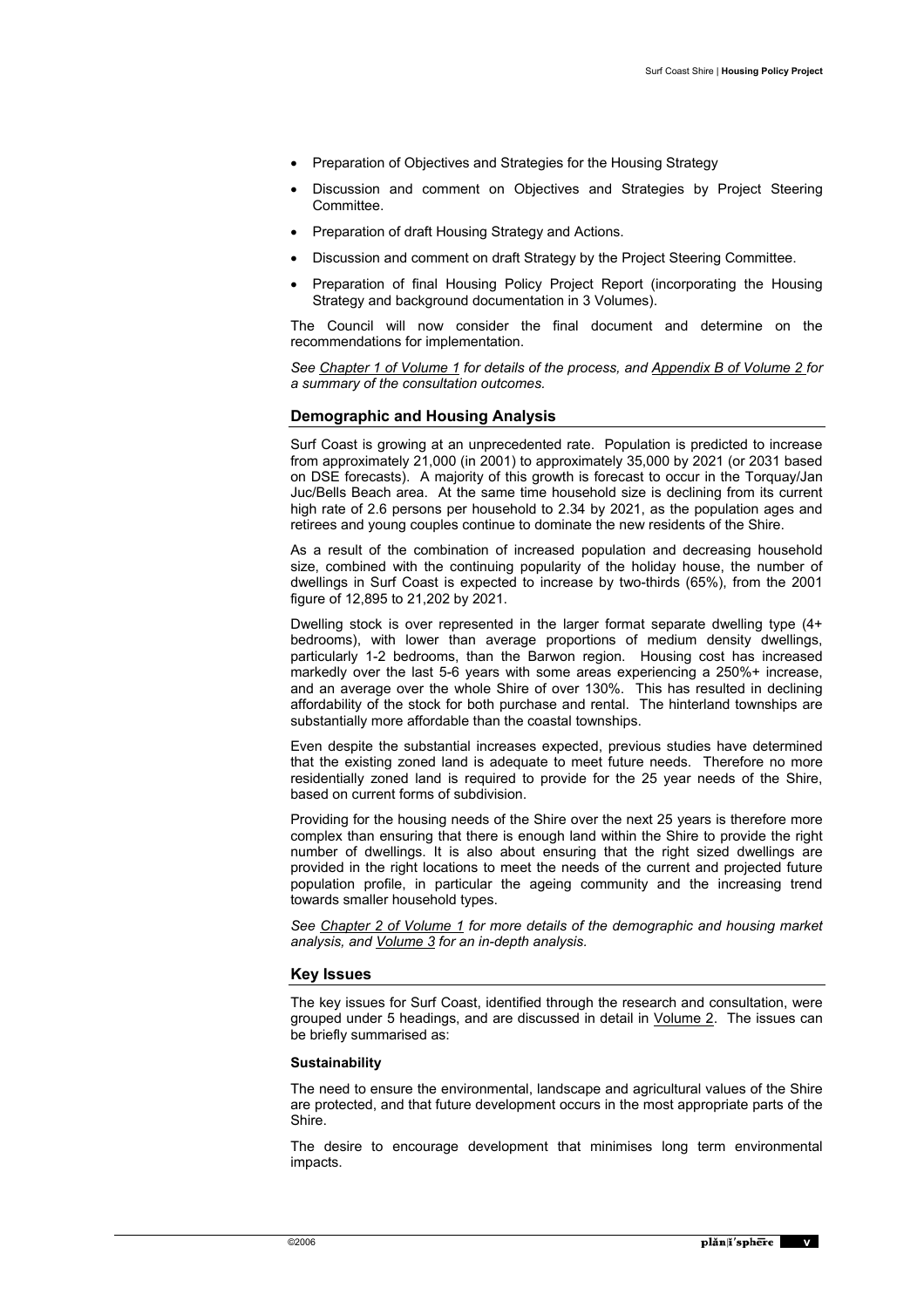#### **Affordability**

The high and rapid increase of housing costs in the Shire has reduced affordability markedly in recent years, in terms of both housing purchase and rental.

There is an imbalance between coastal and hinterland towns in affordability.

#### **Diversity**

The Shire contains a diversity of household types, and has two growth sectors; young families and retirees.

There is a lack of diversity in the forms of housing both existing and being built, with an over representation of large family dwellings.

The ageing of the population will generate the need for more smaller dwellings and other forms of accommodation.

#### **Infrastructure, Services and Transport**

Townships lacking reticulated services will continue to be constrained in terms of additional housing provision.

Accessibility by public transport is low, particularly from hinterland towns to coastal towns.

#### **Character**

The need to ensure the character of all townships is retained. Some townships have completed studies, while some do not.

#### **Housing Strategy**

The following goals and objectives are identified in the Strategy contained in Chapter 6 of Volume 1:

#### **1. Sustainability**

*Goal: Protect local, regional and global environments by increasing the sustainability of residential land use, development and building design.* 

**Objective 1.1:** Environmental and Landscape Values

*Protect areas of the Shire with significant environmental and landscape values.* 

**Objective 1.2:** Agricultural Values

*Protect viable agricultural land from further encroachment by residential uses and township growth.*

**Objective 1.3:** Sustainable Urban Development

*Ensure that urban development minimises the impact on the environment, makes efficient use of land, infrastructure and resources, and is concentrated in accessible locations.*

**Objective 1.4:** Sustainable Building Design

*Integrate a high level of Ecologically Sustainable Design into new dwellings and the retrofit and extension of existing dwellings, to maximise energy and water efficiency, use of sustainable materials and recycling.* 

**Objective 1.5:** Managing Risk Associated with Development

*Manage environmental and economic risks associated with development in areas with high wildfire risk, or with probable or known Acid Sulfate Soils.*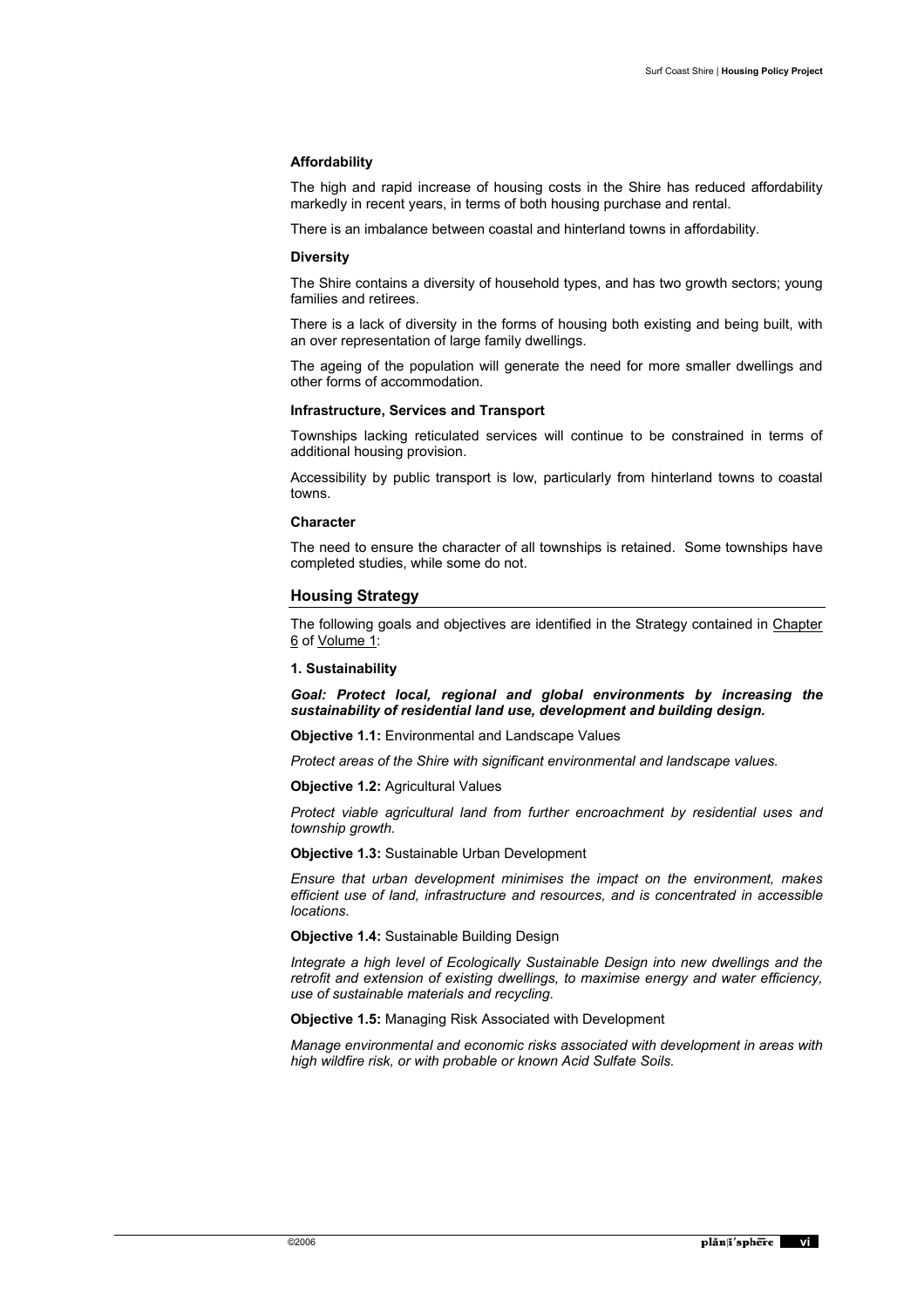#### **2. Affordability**

*Goal: Maintain an understanding of the housing market in the Shire, address the decline in housing affordability and facilitate the provision of low cost housing for new and existing residents and the seasonal workforce.*

**Objective 2.1:** Understand the demand for and supply of affordable housing in Surf Coast Shire

*Develop a thorough understanding of the Surf Coast housing market and, in particular, the demand for affordable and social housing in order to enable stronger advocacy and negotiation for an increase in the supply of affordable housing.* 

**Objective 2.2:** Affordable Housing Supply

*Increase the supply of affordable housing for low income households and improve the affordability of housing for low income households.* 

**Objective 2.3:** Social Housing Provision

*Facilitate an increase in the supply of appropriate, accessible and well located social housing (public and community housing) to provide for very low income households and those with special needs.* 

**Objective 2.4:** Crisis and Transitional Housing Provision

*Ensure that crisis and transitional housing is provided within or in close proximity to the Surf Coast Shire to address the local demand for these services, particularly during and in the lead up to peak holiday periods.* 

**Objective 2.5:** Economic Development and Affordability

*Ensure that the economic development of the Shire achieves a greater balance and range of employment opportunities to provide for local residents and increase the ability for local residents afford rental housing and to enter the local housing market.* 

#### **3. Diversity**

*Goal: Increase housing diversity by providing a range of housing types to meet current and future needs.* 

**Objective 3.1:** Housing Diversity in Central Locations

*Increase the provision of smaller dwellings at medium and higher densities in accessible and central locations.* 

**Objective 3.2:** Housing Diversity in Subdivisions

*Ensure that residential subdivisions include a range of lot sizes to provide for a greater diversity of housing types.* 

**Objective 3.3:** Adaptable Housing

*Incorporate adaptable design features into new housing to provide for the lifecycle of residents, enable downsizing, and reduce the necessity to demolish dwellings in the future to provide appropriate housing types.* 

**Objective 3.4:** Elderly persons accommodation

*Provide for the current and future housing needs of elderly persons in accessible locations, including independent living, supported living, and aged care (both high and low care).*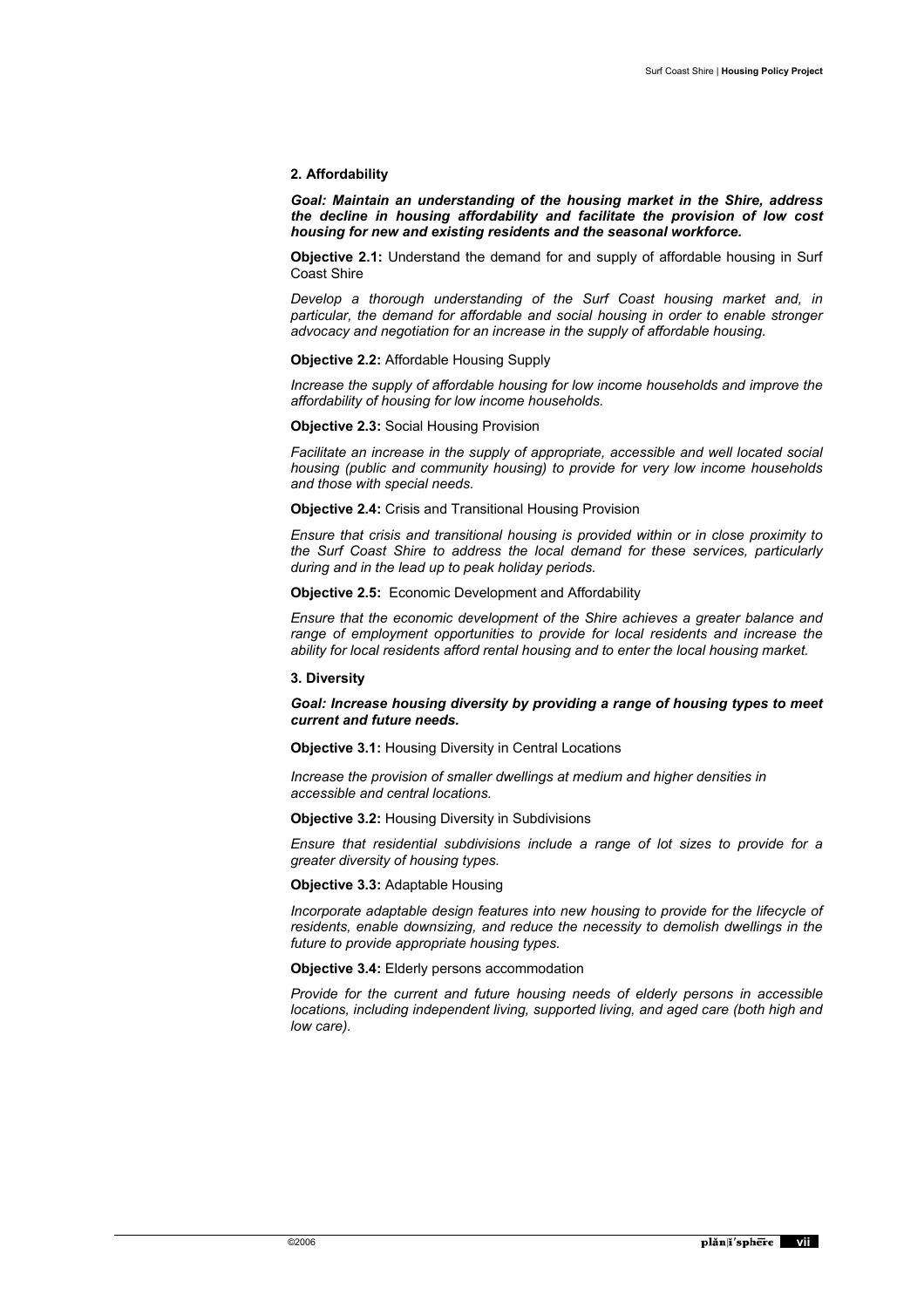#### **4. Infrastructure, Services and Transport**

*Goal: Achieve the timely and sustainable provision of physical, social, community, open space and transport infrastructure and services to meet current and future needs of residents and visitors.* 

**Objective 4.1:** Water Provision and Management

*Provide reticulated services to accommodate future growth and residential infill, while addressing rainfall variability through sustainable management, use and recycling of wastewater and rainwater resources.* 

**Objective 4.2:** Physical Infrastructure Provision

*Ensure that physical infrastructure is provided in new developments and that ongoing renewal of infrastructure takes place in existing residential areas.* 

**Objective 4.3:** Social and Community Infrastructure and Planning for Health and **Wellbeing** 

*Ensure that new development promotes health and wellbeing and provides social and community infrastructure and services to meet the current and future needs of Surf Coast Shire residents and visitors.* 

**Objective 4.4:** Open Space and Pedestrian and Cyclist Linkages

*Provide adequate and appropriate open spaces and pedestrian and cyclist linkages, particularly in residential growth areas and areas proposed for increased residential densities.* 

**Objective 4.5:** Public and Community Transport

*Increase the provision of public and community transport services to link the residential areas throughout the Shire and provide better connections to the region.* 

**Objective 4.6:** Traffic management

*Protect the local amenity of residential areas from increased traffic impacts while maintaining good accessibility between the Surf Coast Shire, Geelong and Melbourne.*

#### **5. Character**

Goal: Respect the valued character of the different residential parts of Surf *Coast Shire.* 

**Objective 5.1:** Neighbourhood, township and landscape character

*Ensure that future residential development respects the identified and valued neighbourhood, township and landscape character of the different towns and settlements of the Shire.*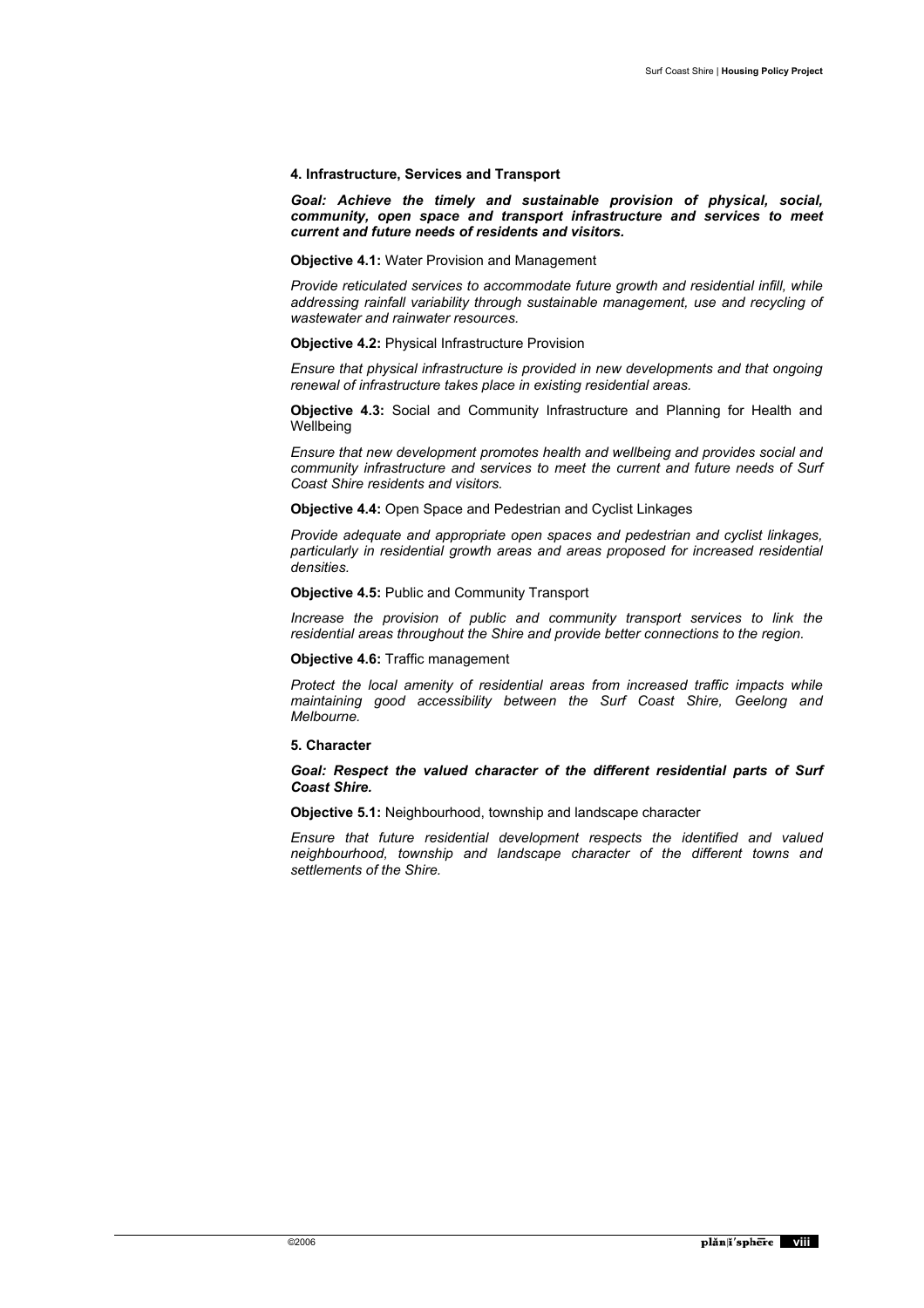#### **Implementation and Action Plan**

The Implementation and Action Plan identifies actions that the Council can take in relation to each of the strategies. It allocates responsibility for implementation of the action to relevant Council officers, and specifies a timeframe for each.

Most actions involve implementation of the Strategy through incorporation in the planning scheme. Many require Council to undertake an advocacy or facilitation role, and others may require commitment of more staff time or resources to implement.

*Details of implementation are included in Chapter 7 of this report, with the Action Plan attached in the Appendix.*

#### **Conclusion**

The Housing Policy Project has involved extensive research and consultation with a wide variety of individuals, groups and organisations. It provides the Council with a clear understanding of current and emerging housing issues in the Shire, and housing needs. The Housing Strategy, the key output of the Housing Policy Project, contains a comprehensive set of goals, objectives and strategies to address these issues. Coupled with the detailed Implementation and Action Plan the Council has a defined way forward to meet the Shire's housing needs for the next 25 years.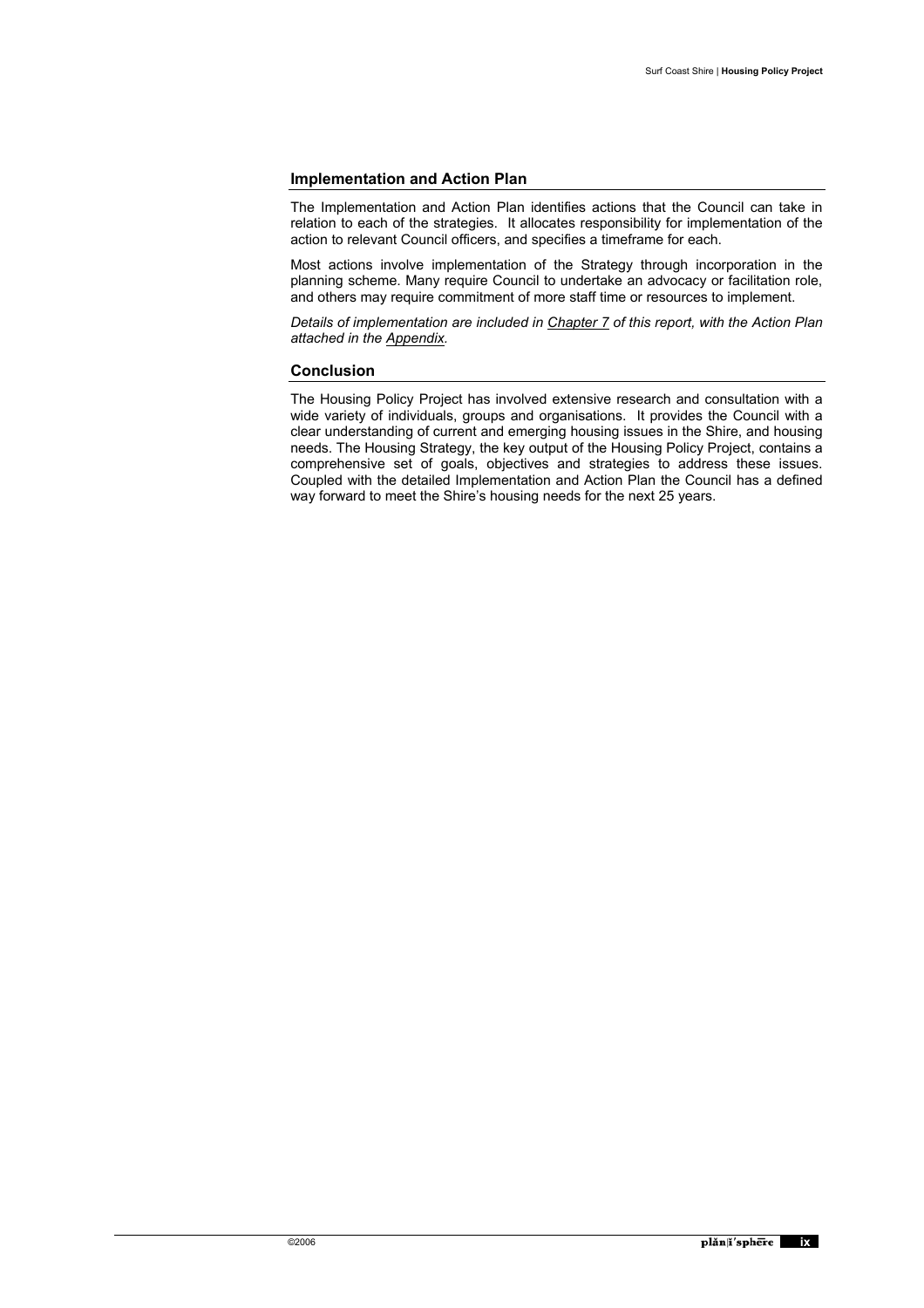### **1. Introduction**

#### **The purpose**

The primary purpose of the Housing Policy Project, as included in the Council's brief, was to prepare a Housing Strategy that will support the economic growth of the Shire over the next 25 years, and specifically to:

- $-I$  Identify housing needs having regard to the expected population growth and demographic composition;
- Provide background data and analysis to input to a future land use review; and
- Identify actions the Council may take to address affordability issues in the Shire, to provide input to the future development of an Affordable Housing Strategy.

#### **The role of the Housing Policy Project and the Housing Strategy**

The Housing Policy Project has culminated in the preparation of a Housing Strategy for the Surf Coast Shire, which is contained within Volume 1 (this report). The Housing Strategy provides a broad strategic basis to guide decision making and other Council actions in relation to housing, which will be implemented through a range of statutory and non-statutory mechanisms. Statutory implementation will be primarily the inclusion of the majority of the Housing Strategy within the Surf Coast Planning Scheme through the 2006/07 Municipal Strategic Statement Review, while nonstatutory implementation will include a range of actions to be undertaken by Council, often in collaboration with the community, developers, the state government and other bodies.

While the Housing Strategy will provide key direction to guide decision making on housing, the document sits alongside other key strategic documents such as the Rural Land Use Strategy, Neighbourhood Character Studies, Structure Plans, Open Space Strategy, Economic Development Strategy and other plans and strategies. Each of these documents and many more have formed the basis of much of the policy contained within the Housing Strategy, to ensure consistency and to assist in the implementation of each of these plans and strategies through housing design, location and development. In the future, the Housing Strategy will in turn inform new strategy development, and combined with other plans and strategies such as those mentioned above, forms the strategic basis for the development of Council's land use and development controls within the Planning Scheme.

The diagram on the following page provides an overview of the inputs and outputs of the Housing Policy Project, including the strategic context and local constraints and opportunities that were taken into account in developing the Housing Strategy, and the key avenues for implementation now that the Housing Strategy is complete.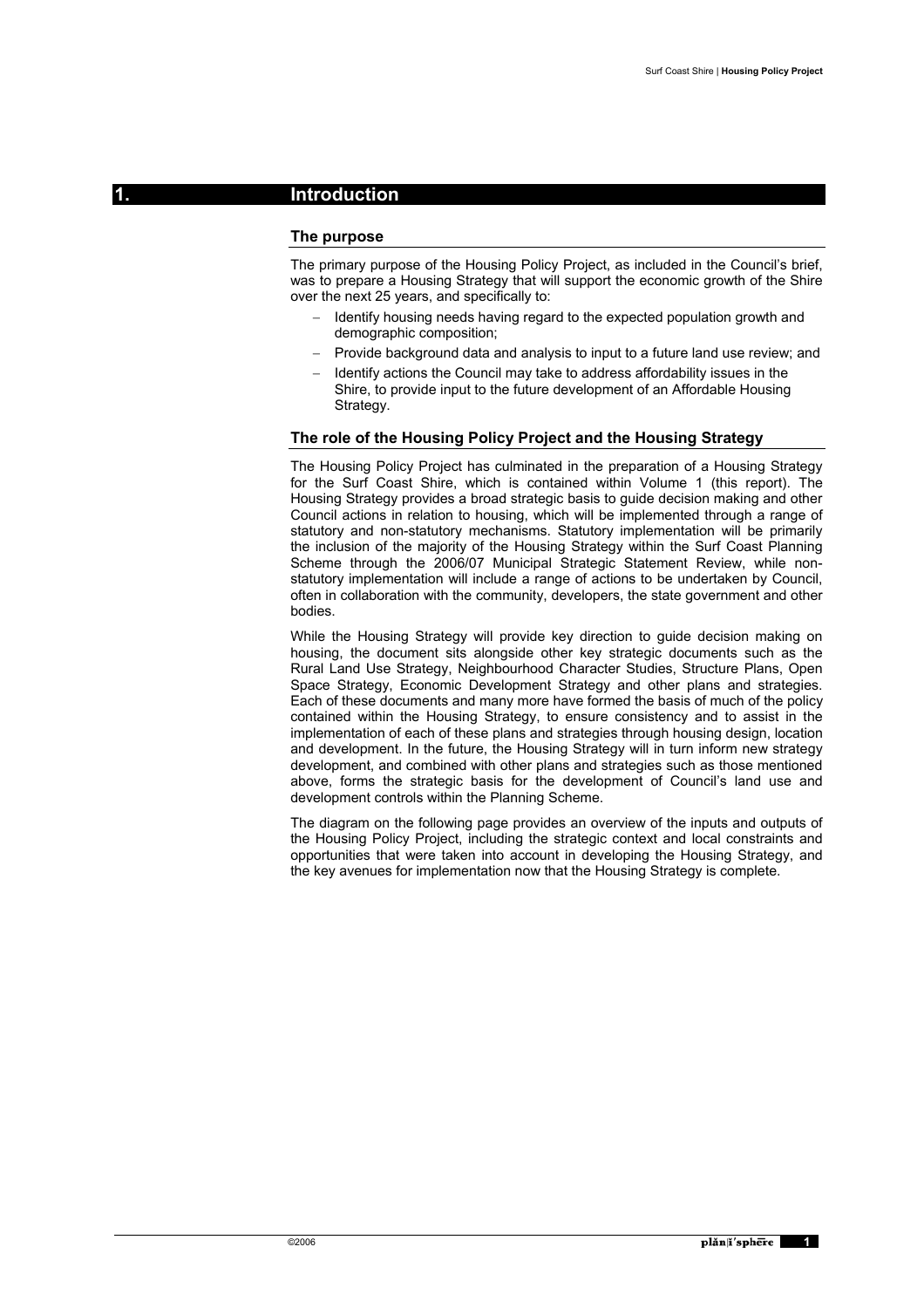### **Inputs and Outputs of Housing Strategy**

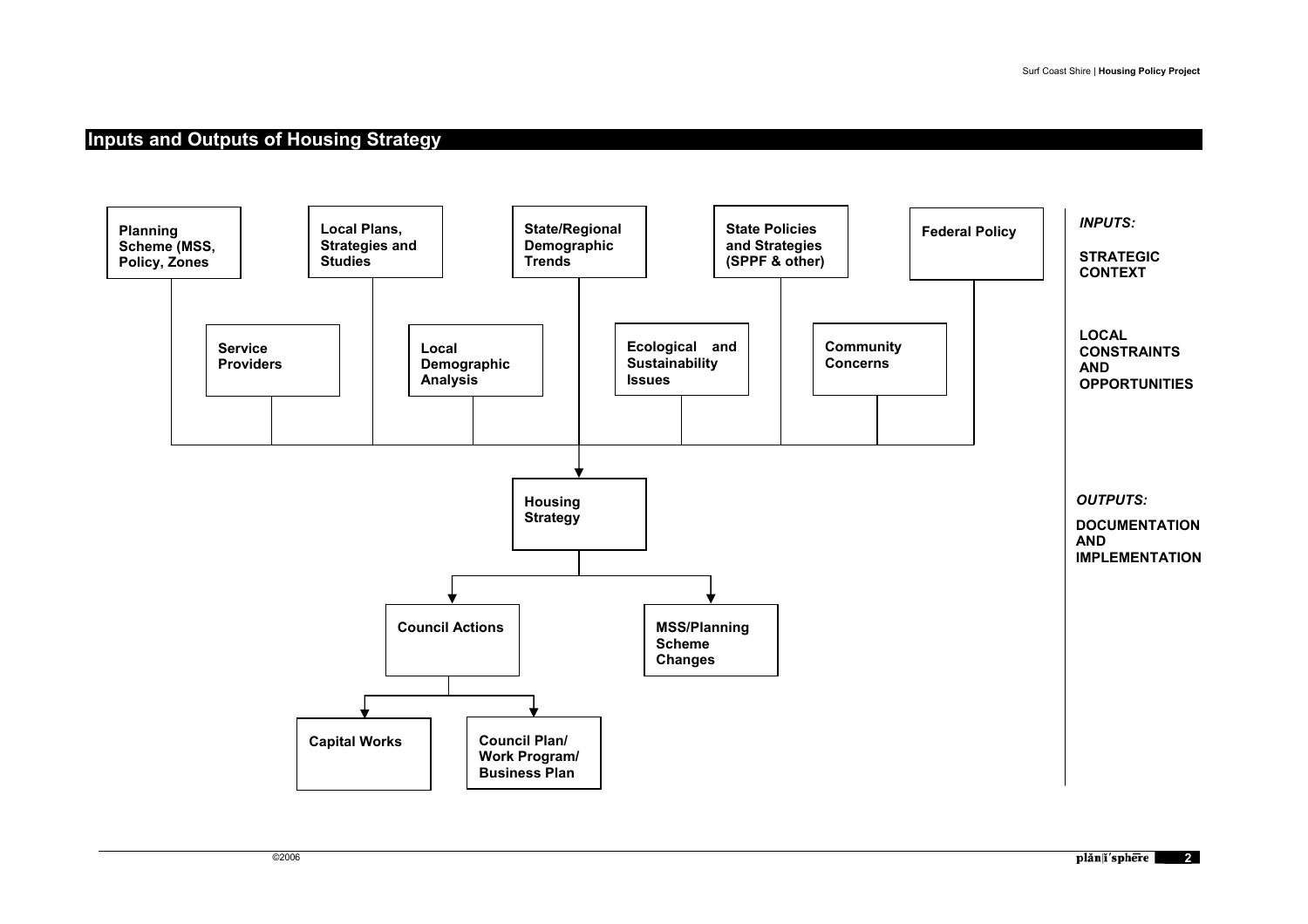#### **Scope of the project**

The Housing Policy Project has included two key stages, as outlined below. This final report is the product of Stage 2: Municipal Housing Strategy.

Preparation of this report has followed Stage 1: Draft Research and Analysis Report of the project, which involved 4 steps:

Step 1: Analyse current and future housing need

Step 2: Identify local housing issues

Step 3: Assess implications of broader State and regional policy context

Step 4: Identify key problems and issues requiring action

Stage 2 of the Project then proceeded to build on the research and analysis of Stage 1 to develop the Municipal Housing Strategy with the Project Committee, in the following steps:

Step 5: Develop local policy options and suitable program responses

Step 6: Identify priorities and timelines for action

Step 7: Identify barriers to implementation and strategies to overcome these

Step 8: Document the Municipal Housing Strategy

The draft report from Stage 1 has been refined and expanded to form Volume 2: Research and Analysis Report to the Housing Strategy (this report).

In developing the Housing Strategy, a strong emphasis was placed on policy actions that are within Council's sphere of influence, rather than identifying issues that need to be addressed in other levels of Government, unless there is a direct advocacy role that Council could play to affect positive change.

The diagram on the following page provides an overview of the process that was undertaken to prepare the Housing Strategy and the points at which input was provided by Council, the Project Steering Committee, the community and other stakeholders.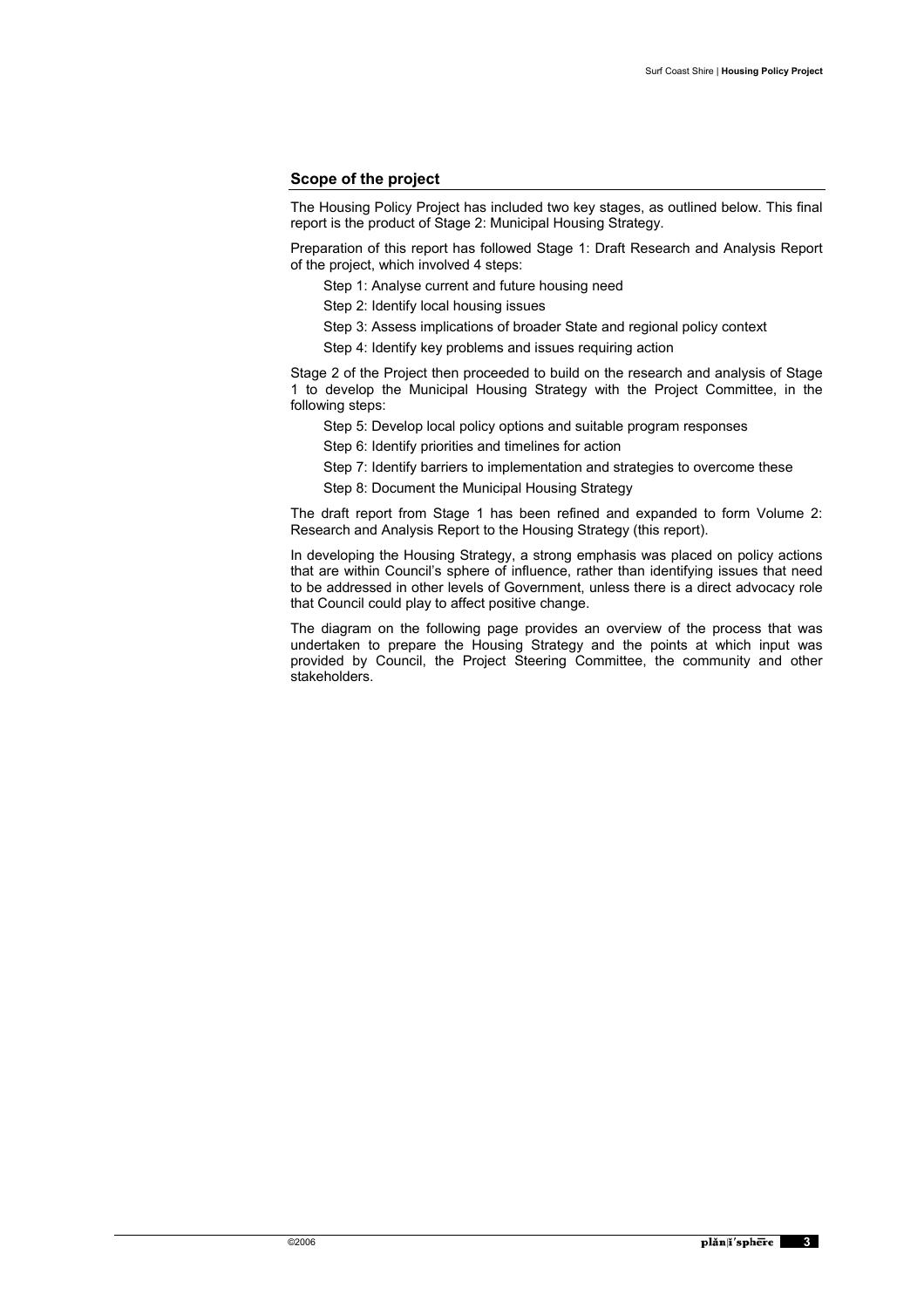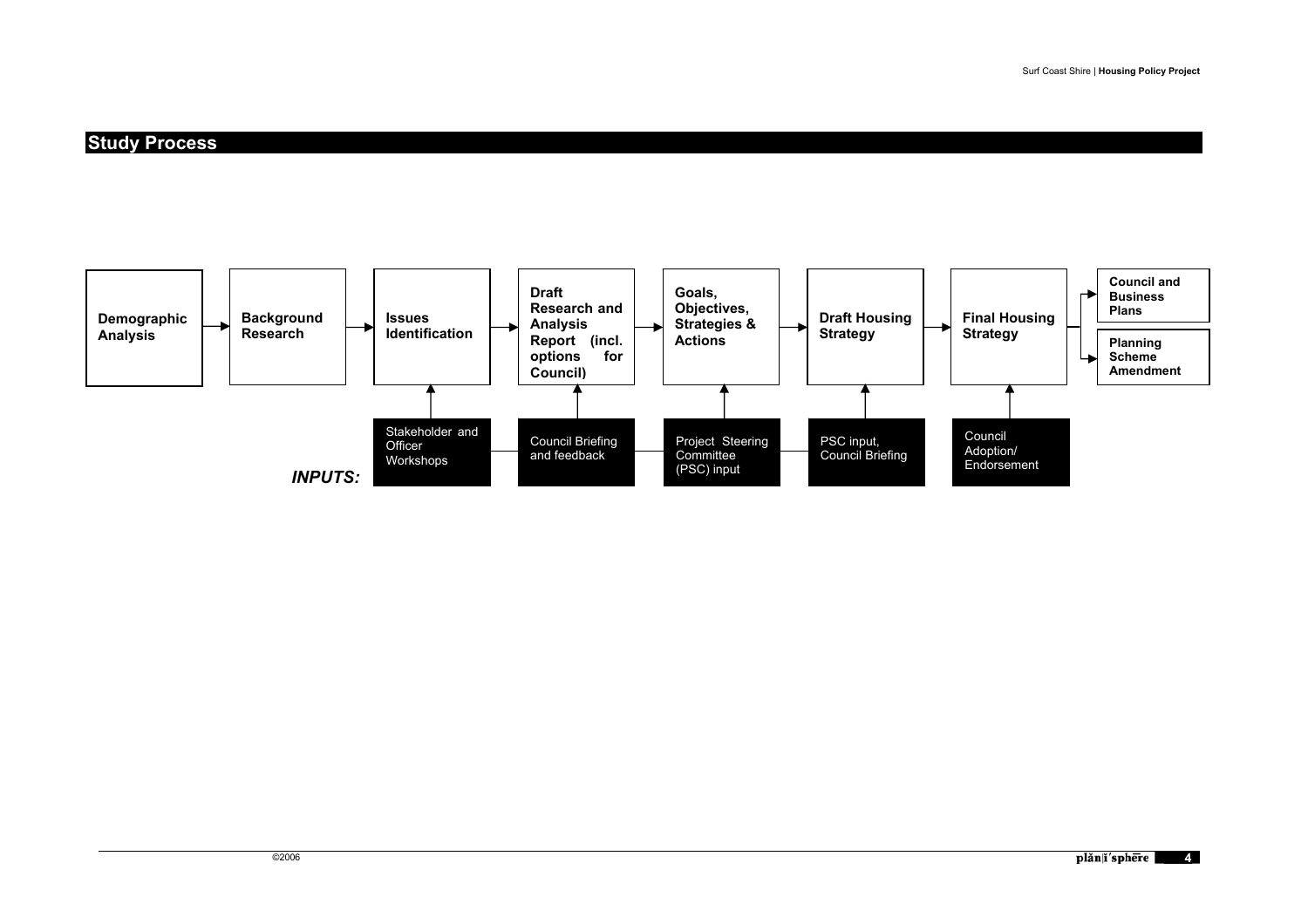#### **The process**

**Stage 1** of the Housing Policy Project involved largely independent research work by the project team led by Planisphere, and with analysis of current and forecast demographic and housing trends and needs undertaken by .id Consulting. The key implications of the two background reports prepared by .id consulting titled Housing Demand and Supply, and Population and Household Forecast are summarised in Chapter 2 of this report and built into the analysis contained in Volume 2.

Two separate workshops were held with Council Officers and key stakeholders to gain insight into the housing issues facing the Shire, and options for responding to these issues (refer to Appendix B in Volume 2 for details). The key issues identified in these workshops have directly shaped the structure of the Housing Strategy and Volume 2, with a section exploring each set of issues raised: sustainability; affordability; diversity; infrastructure, services & transport; and character. The Officer workshop also provided an opportunity to gain a more in depth understanding of the local policy context and its influence on the current and future provision of housing.

An analysis of the implications of the local, regional, state and Commonwealth policy context was undertaken to identify issues and opportunities for addressing current and future housing needs in the Shire. Summaries of the relevant documents and an analysis of their implications are contained in Volume 2.

Interviews with key State Government departments and agencies were undertaken to gain further insight into the issues and opportunities facing the Shire, and to gain a more in depth understanding of the state policies that influence housing in the Shire. Discussions were held with representatives of the Office of Housing within the Department of Human Services, Department of Sustainability and Environment, Department of Infrastructure, Department of Primary Industries, VicRoads and VicUrban, and the insights gained are integrated into Volume 2 and the directions of the Housing Strategy contained within this report. The two Housing Associations which operate in regional Victoria were also contacted to further explore opportunities for the provision of affordable housing in the Shire.

Key infrastructure and service providers were contacted to seek advice on constraints to growth in the Shire posed by limitations of infrastructure and service capacity and future provision. Advice was provided in relation to the current and future supply of water, sewerage, electricity, gas, telecommunications, drainage and catchment management, as well as roads and public transport. This advice is included within the Section 4.

Data on public housing, private rentals, rent assistance recipients and stock planning was provided by the Office of Housing, and data on property prices, dwelling types, lot sizes and dwelling occupancy rates was provided by the Surf Coast Shire. The key implications of this data are built into Section 4 of this report.

The research and analysis stage of the Housing Policy Project has brought together these sources of information and insight to identify a set of issues and problems, and possible options to address these issues for Council consideration.

#### **Stage 2: Municipal Housing Strategy**

The second stage of the project built on the research and analysis in the Stage 1 report to develop policy options and responses to these issues, identify priorities and timelines for action, and identify implementation barriers and strategies to overcome these barriers. This work was undertaken jointly with the Project Committee, and has culminated in the development of a Housing Strategy, which is included as the key part of this report. The Housing Policy Project will also form the basis for the future development of an Affordable Housing Strategy, and provide background for the land use review, and will be developed in tandem with the Rural Strategy Review.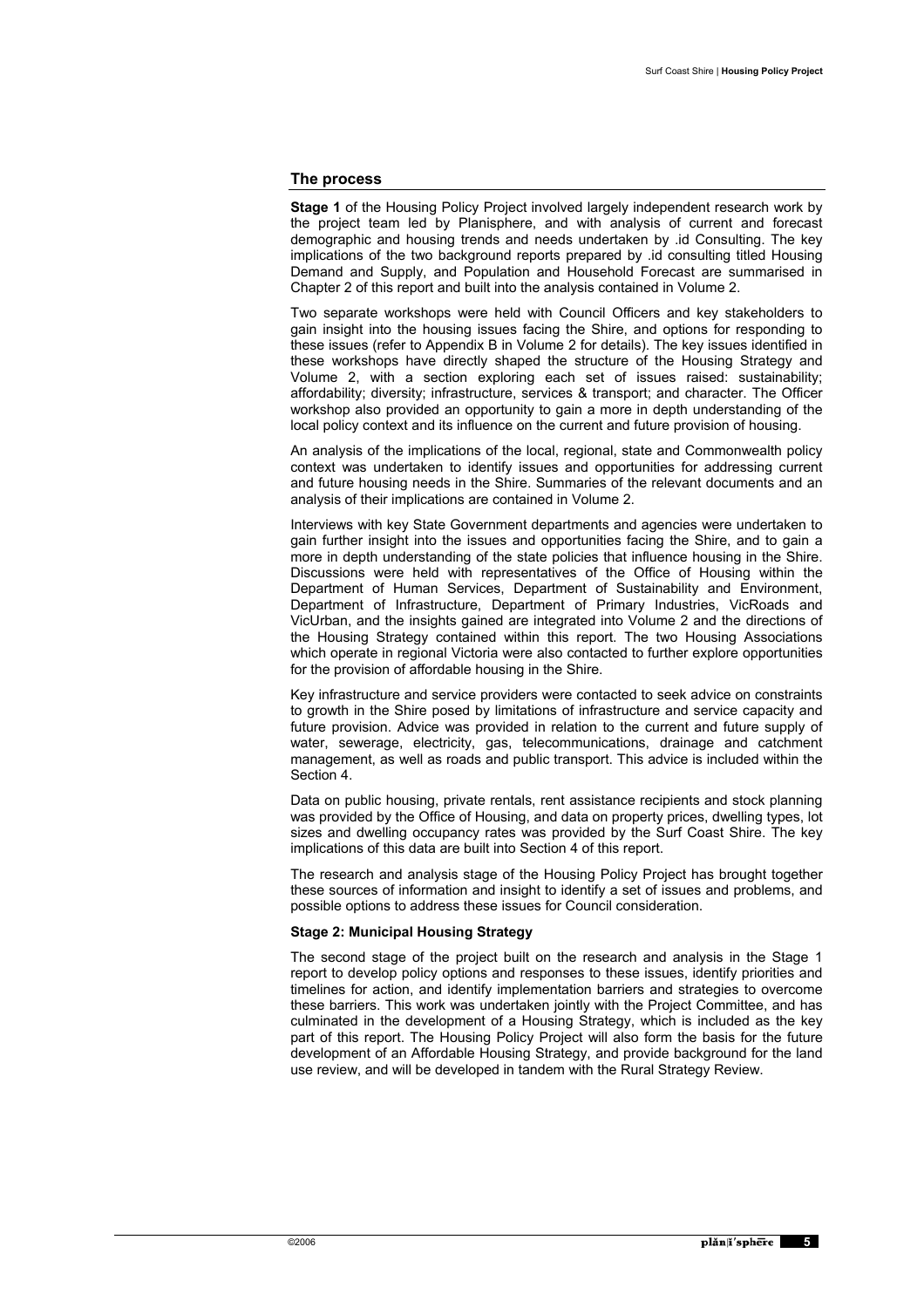#### **Housing Policy Project report volumes**

The Housing Policy Project includes the following volumes:

Volume 1: Housing Strategy

Volume 2: Research and Analysis Report

Volume 3: Housing Demand and Supply

An earlier series of reports by .id Consulting titled Population and Housing Forecast, for the whole Shire and the 6 individual small areas is also a key background document.

#### **Volume 1: Housing Strategy**

Volume 1: Housing Strategy (this volume) is the main component of the Housing Policy Project, incorporating the Housing Goals, the Housing Strategy, the Implementation and Action Plan, as well as an introduction to the housing supply and demand and the housing issues facing the Shire.

#### **Volume 2: Research and Analysis Report**

This report provides a more in depth analysis of research into the strategic planning and policy context and its influence on housing in the Shire. The issues and options that arose through the research and analysis stage of the project are identified, and further detail has been added in response to issues arising during Stage 2 of the Project.

This report builds on the Stage 1: Draft Research and Analysis Report, which was originally prepared to:

- Brief Council on issues influencing housing in the Shire and seek guidance on options for the Housing Strategy
- Report on background research and analysis and the emerging issues and opportunities
- Brief the Project Committee following input from Council, to make the best use of the time available in Committee meetings.
- Provide a platform for the development of a Housing Strategy.

This report has been updated to include additional background information and analysis resulting from the development of the Housing Strategy and input from the Project Committee and Council.

#### **Volume 3: Housing Demand and Supply**

This volume was prepared by .id Consulting to inform the development of the Housing Strategy by providing research and analysis into the demographics of the Shire and the current and future implications for the demand for and supply of housing. Summary information from this report is included in Volume 1: Housing Strategy.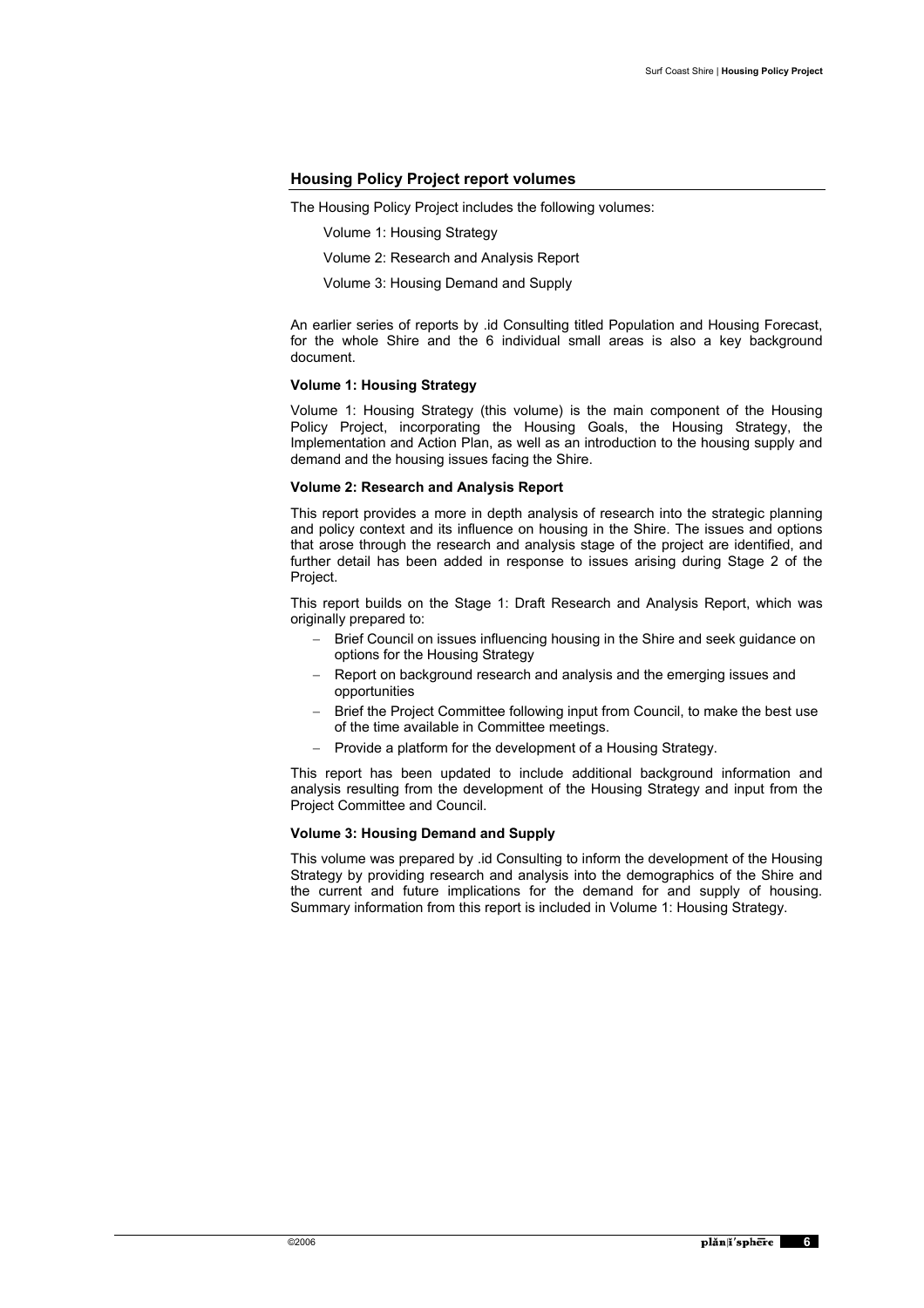### **2. Summary of Surf Coast Demographic and Housing Analysis**

Surf Coast Shire is located in south-western Victoria, extending from 10 kilometres to approximately 60 kilometres from Geelong. The Shire includes the major centre of Torquay – Jan Juc in the north, coastal townships surrounded by national parks and other public land, and rural townships set within the agricultural hinterland to the north of the Otway Ranges. The Shire is included within the Barwon Statistical Division, which also comprises the City of Greater Geelong, Colac Otway Shire, Golden Plains Shire, and the Borough of Queenscliffe, as shown on the map below.

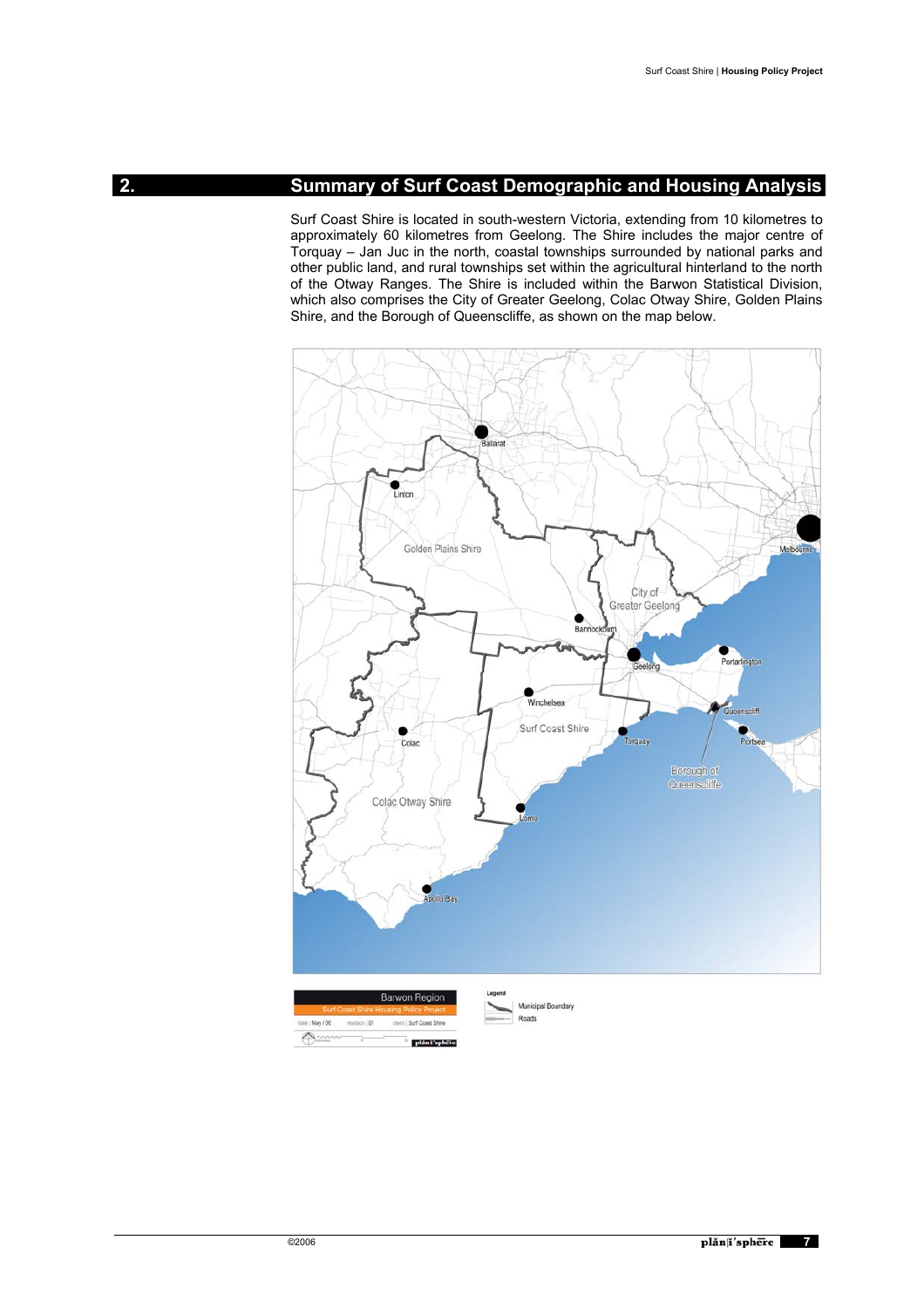#### **Population**

Population forecasts prepared by .id Consulting demonstrate that the population of Surf Coast is to increase from 20,872 in 2001 to 35,781 by 2021. The DSE also prepares forecasts that indicate similar population trends but a slightly slower rate of increase, with the Shire forecast to reach approximately the same population in 2031 (34,266 people, with 30,418 forecast for 2021) (Victoria in Future, DSE, 2004). This represents a 45-70% increase over the estimated 2001 population by 2021 and at least a 65% increase to 2031. Both DSE and .id forecast population growth within the Shire to continue to be rapid and well above the state average, with the majority of this growth forecast to occur in the Torquay/Jan Juc/Bellbrae/Bells Beach area.

In migration occurs primarily from metropolitan Melbourne, with smaller numbers from Geelong. Young adults are lost to the employment and educational opportunities in Geelong or Melbourne.

#### **Households**

Average household size is forecast to decline from a high rate, in State average terms, of 2.6 persons per household to 2.34 by 2021 (.id Consulting 2004). This reflects the increasing numbers of retirees and young couples that are attracted to the area, but also the ageing in place of existing residents.

As a result of the declining household size, the number of households is forecast to increase at a greater rate than the population numbers. The number of households is forecast to increase from 7941 in 2001, to 15,050 in 2021. This almost doubles the existing number of households (90% increase) in the next 15 years.

A higher than average proportion of older residents continue to live in large homes, although there is evidence that there is a growing trend towards smaller dwellings by this age group.

#### **Dwellings**

Due to the high number of non-resident households, the number of dwellings in the Shire is substantially higher than the number of resident households. The existing number of dwellings at 2001 was 12,895, and this is expected to increase to 21,202 by 2021, representing a 65% increase. It can be seen that the increase in households is forecast to be higher than the increase in dwellings. This is because it is predicted that dwelling occupancy rates will rise, as many of the holiday-home owners in the Shire retire or move to live permanently in these houses or elsewhere in the same locality.

Dwelling stock is over represented in the larger format separate dwelling type (4+ bedrooms), with lower than average proportions of medium density dwellings, particularly 1-2 bedrooms, than the Barwon region.

Dwelling approvals are continuing at a high level with separate houses being the dominant form. There has been a slight increase in the proportion of approvals for other forms of housing.

A majority of future growth in dwellings is expected to occur in the Torquay – Jan Juc area, with several broadhectare developments planned.

#### **Housing role**

The Shire has a dual housing role, attracting young couples with and without children, empty nesters and early retirees. It has a typical growth area profile combined with a coastal retirement area role, and these roles are forecast to continue as long as significant amounts of subdivision development continue. When subdivision and new home development slow, the population will begin to age in place, as young families mature and mature couples move into the older age groups and smaller household types.

#### **Land supply**

Based on historical trends and realistic assumptions about growth, it is estimated by .id Consulting that Surf Coast has almost 30 years supply of land supply in existing residential zoned land and in planned residential areas.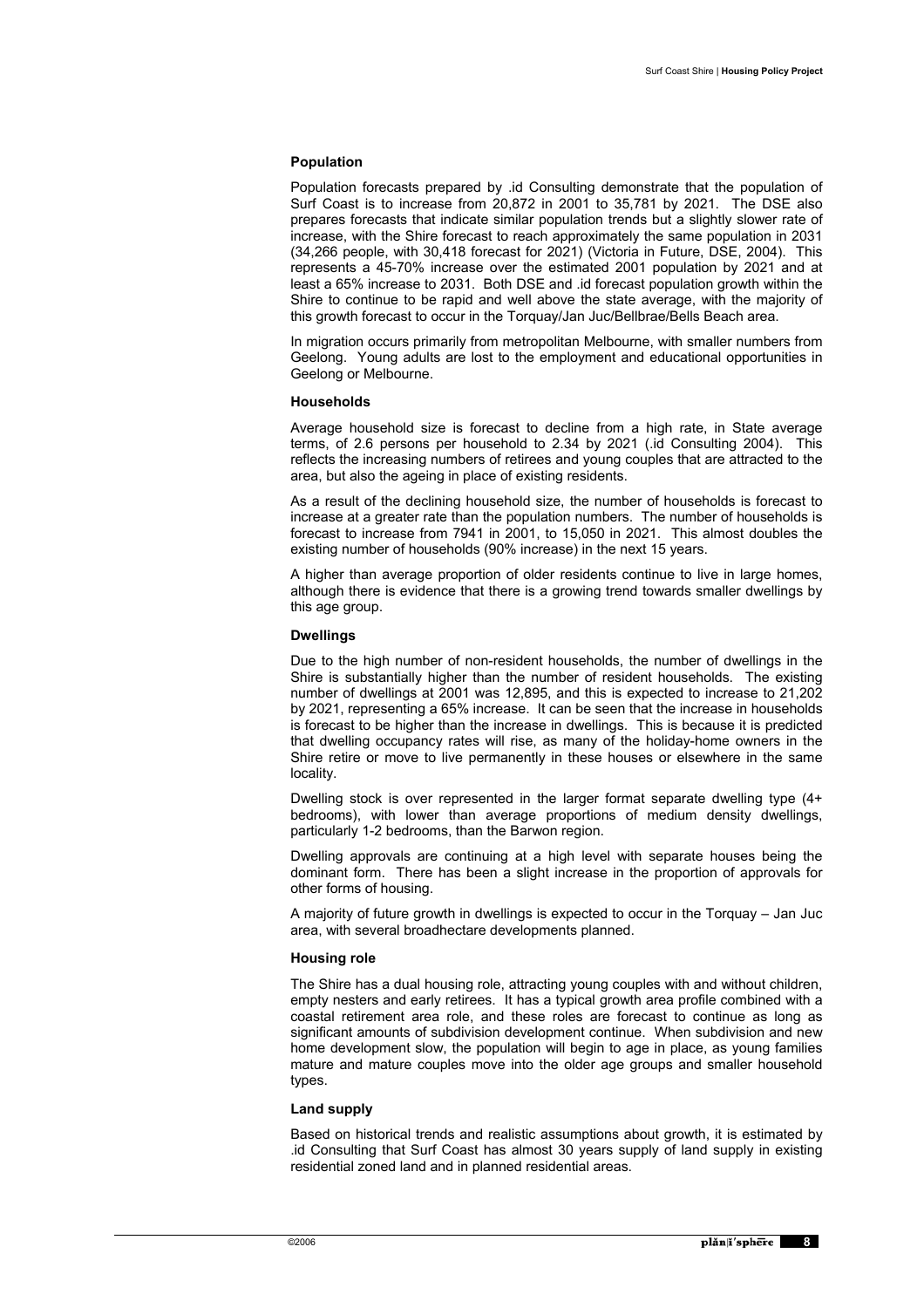#### **Housing cost**

The following data has been derived form Council CIV rate data for 1/1/2000 and 1/1/2004.

| Area                            | 2000<br>Average | 2000<br>Median | 2004<br>Average | 2004<br>Median | Median<br>change |
|---------------------------------|-----------------|----------------|-----------------|----------------|------------------|
| Winchelsea                      | 75,958          | 74,000         | 159,778         | 152,000        | + 105%           |
| Moggs Creek and<br>Eastern View | 298,819         | 250,000        | 530,986         | 434,500        | $+74%$           |
| Lorne and Big Hill              | 309,902         | 300,000        | 669,567         | 640,000        | $+113%$          |
| Deans Marsh                     | 59,357          | 45,000         | 173,481         | 161,000        | $+258%$          |
| <b>Bellbrae</b>                 | 228,752         | 235,000        | 505,148         | 513,000        | $+118%$          |
| Moriac                          | 122,392         | 125,000        | 272,956         | 271,500        | $+117%$          |
| Gherang and<br>Wensleydale*     | 148,657         | 155,00         | 353,379         | 340,500        | $+120%$          |
| Aireys Inlet and<br>Fairhaven   | 209,621         | 186,500        | 471,574         | 430,000        | $+130%$          |
| Anglesea                        | 176,824         | 156,000        | 390,686         | 352,000        | $+125%$          |
| Torquay and Jan<br>Juc          | 157,592         | 145,000        | 374,219         | 341,000        | +135%            |
| <b>Overall Total</b>            | 185,069         | 159,000        | 420,327         | 369,000        | $+132%$          |

\*Gherang and Wensleydale figures include "Rural Land with House"

The table indicates that the average increase in median house valuations in Surf Coast between 2000 and 2004 was 132%. The locality with the highest percentage change over the period was Deans Marsh with a 258% increase, although it must be remembered that this is firstly from a very low base and involves a relatively small number of properties (approximately 54). Increases in Torquay/Jan Juc are substantial having regard to the relatively high starting valuation and the high number of properties included in the calculations (approximately 5395 in 2004).

Private rental figures are collected by the Residential Tenancies Bond Authority which commenced in 1998 and is the central bond collection authority under the Residential Tenancies Act. The data from this source is reliable and does not typically include holiday rentals, however it will not include all long term rentals, as some rental arrangements do not involve a formal bond arrangement and therefore are not recorded, and not all information is accurately provided.

The median weekly rental for a property in Surf Coast in 2005 was \$234 per week. Since September 1999 the median weekly rent for properties in Surf Coast has increased from \$178 to \$240. The increases have generally been most pronounced in coastal townships, with Torquay for example, increasing from \$172 to \$260. On the most recent figures for Surf Coast, the median weekly rental varied between \$131 in Deans Marsh (Dec 2005), \$150 in Winchelsea and \$190 in Anglesea to \$260 in Torquay and in Jan Juc and \$240 in Lorne and Moggs Creek (March 2006). Due to the small numbers of rental properties, the figures for all townships are not consistently available, and can be skewed by particularly high or low rentals and are therefore not reliable. Nevertheless it is evident that the most expensive rentals are within the coastal areas of Lorne, Torquay and Jan Juc and the most affordable are in the inland areas of Deans Marsh and Winchelsea.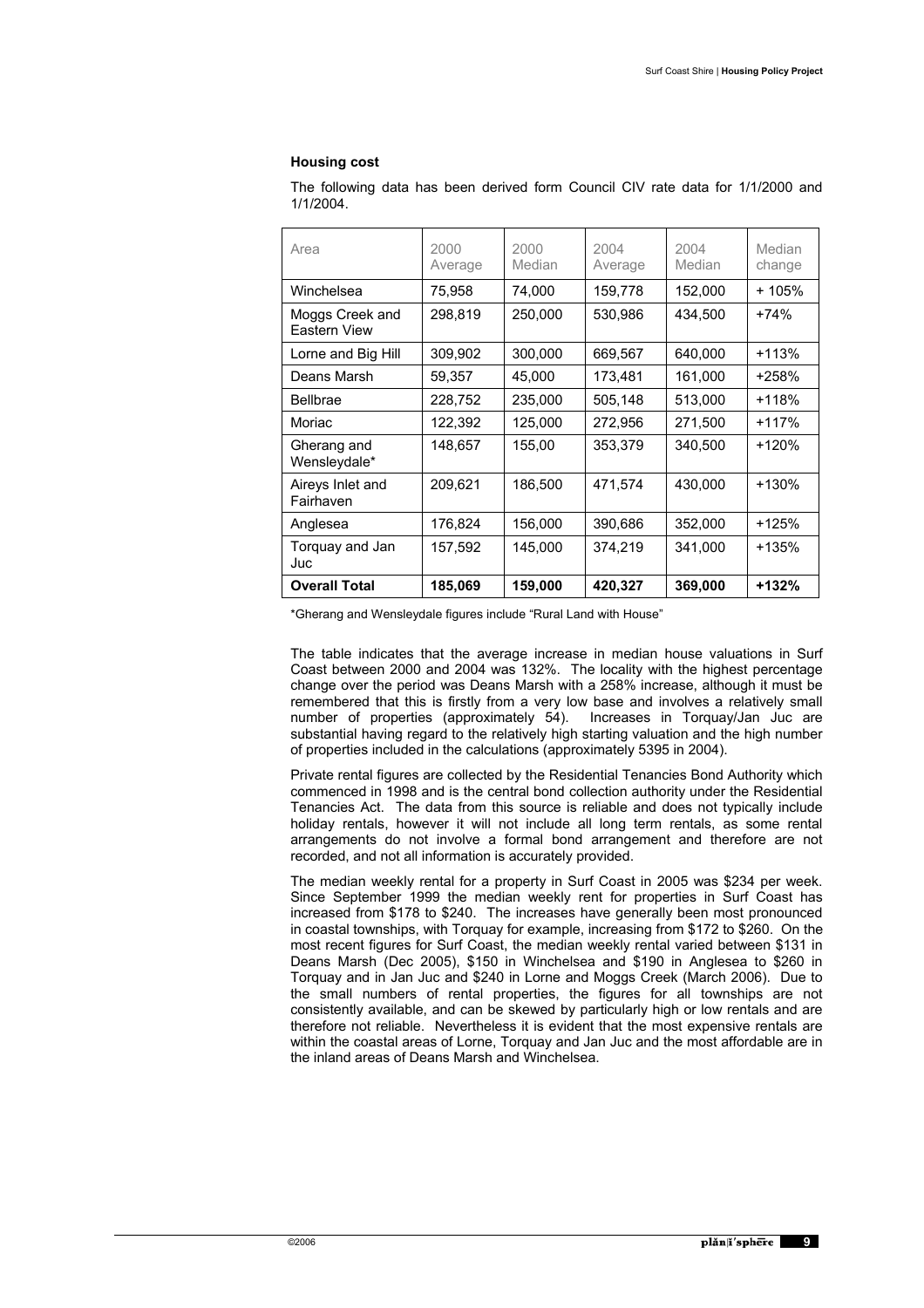#### **Small area demographics**

There are significant differences between the growth rates, roles and demographic make up of coastal areas and hinterland townships. These are discussed in detail below and throughout the report.

In summary, the coastal areas do and will continue to accommodate the majority of growth in the residential population and dwellings in the Shire, but the proportion of growth occurring in the hinterland towns will increase. The role of the hinterland towns in providing affordable and quieter, rural lifestyle options for retirees and families will grow.

A summary of populations and forecasts and their implications for the housing market are provided below for the small areas of the Shire. The small areas are shown in the map below, and are based on the districts used for the collection of Census data. This information has been sourced from the .id Consulting report prepared for this Project (included as *Volume 3: Housing Demand and Supply*) and the .id Consulting population projections prepared earlier for the Surf Coast Shire.

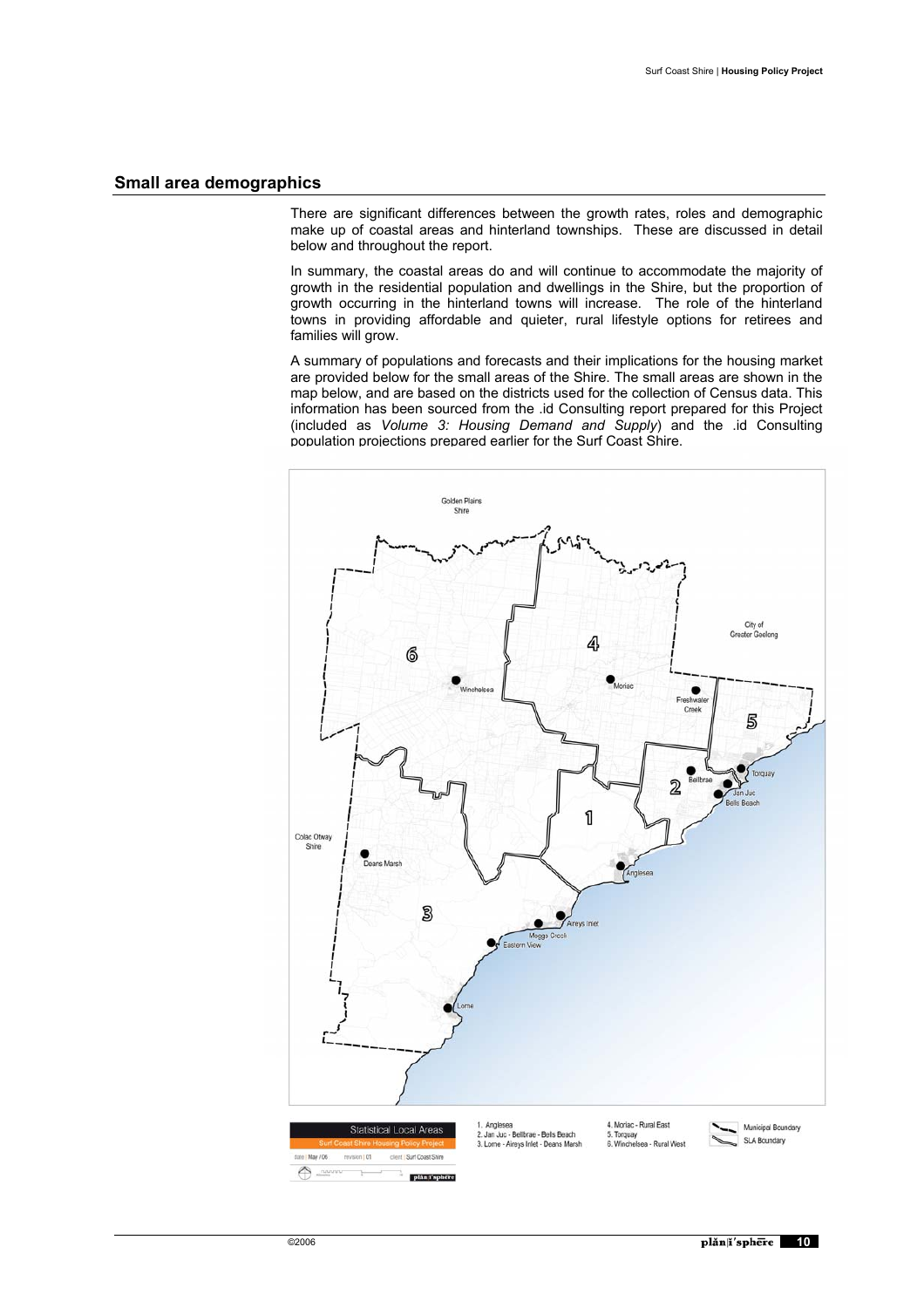#### **Torquay**

The Torquay small area includes the town of Torquay and the Surf Coast Shire sections of the localities of Mount Duneed, Connewarre and Breamlea.

The population of Torquay was 6,299 in 2001, and this is forecast by .id Consulting to increase to 16,881 by 2021, accounting for the majority of population growth in the Shire over this period due to the high level of development opportunities and demand for housing.

The number of dwellings is forecast to increase from 3,299 to 8,701 during this period, with slightly lower numbers of households due to the incidence of dwellings used as holiday homes. Occupancy rates increased 6.8% between 1991 and 2001 to 72.5%, and this trend is expected to continue, with an estimated increase to 80.5% of dwellings permanently occupied in 2021.

#### **Housing market**

Torquay has been a growth area over at least the last 10 years and substantial new housing land supplies are expected to continue for the next 25 years, with this area continuing to attract a diverse housing market including:

- Predominantly young and mature families and older childless couples (retirees);
- Generally, there are no losses expected from migration in any age groups, although net in-migration of young adults and the elderly is minimal.

This growth area is somewhat atypical as Torquay attracts a larger proportion of older, smaller households that could best be described as empty nesters and early retirees, rather than primarily young couples and young families (which is typical of other growth areas).

#### **Jan Juc-Bellbrae-Bells Beach**

The Jan Juc-Bellbrae-Bells Beach small area is bounded to the north by Hendy Main Road, Ghazeepore Road, Spring Creek, Duffields Road and Great Ocean Road, to the south by the coastline and in the west generally by Hurst Road, Great Ocean Road and Forest Road.

In 2001 the population of Jan Juc-Bellbrae-Bells Beach was 4,186, and this is forecast by .id Consulting to increase only marginally to 4,528 by 2021. Growth is likely to increase at a faster rate between 2021 and 2031 when land is released north of the Great Ocean Road.

The number of dwellings is forecast to increase from 1,933 to 2,272 during this period, with slightly lower numbers of households due to the incidence of dwellings used as holiday homes. Occupancy rates increased by 6% between 1991 and 2001 to 79.1%, and this trend is expected to continue, with an estimated 85% of dwellings permanently occupied in 2021.

#### **Housing market**

The housing market (migration) profile for Jan Juc-Bellbrae-Bells Beach has changed from being an area that has historically attracted significant numbers of young adults in their 20s, to being an area that now attracts young adults in their early 30s. Further, as ageing of the population continues there will be increased losses of young adults in late teenage and early 20s age groups. We can therefore expect:

- Minor short term gain of young families;
- More significant growth in older childless couples and retirees;
- Loss of young adults (18-24) leaving home seeking employment and education opportunities in Melbourne and Geelong
- Small loss of older couples and older families, particularly in latter period of forecast as new housing opportunities are exhausted. After the Strathmore Drive area with an estimated 150 dwellings being developed to 2013, there remains only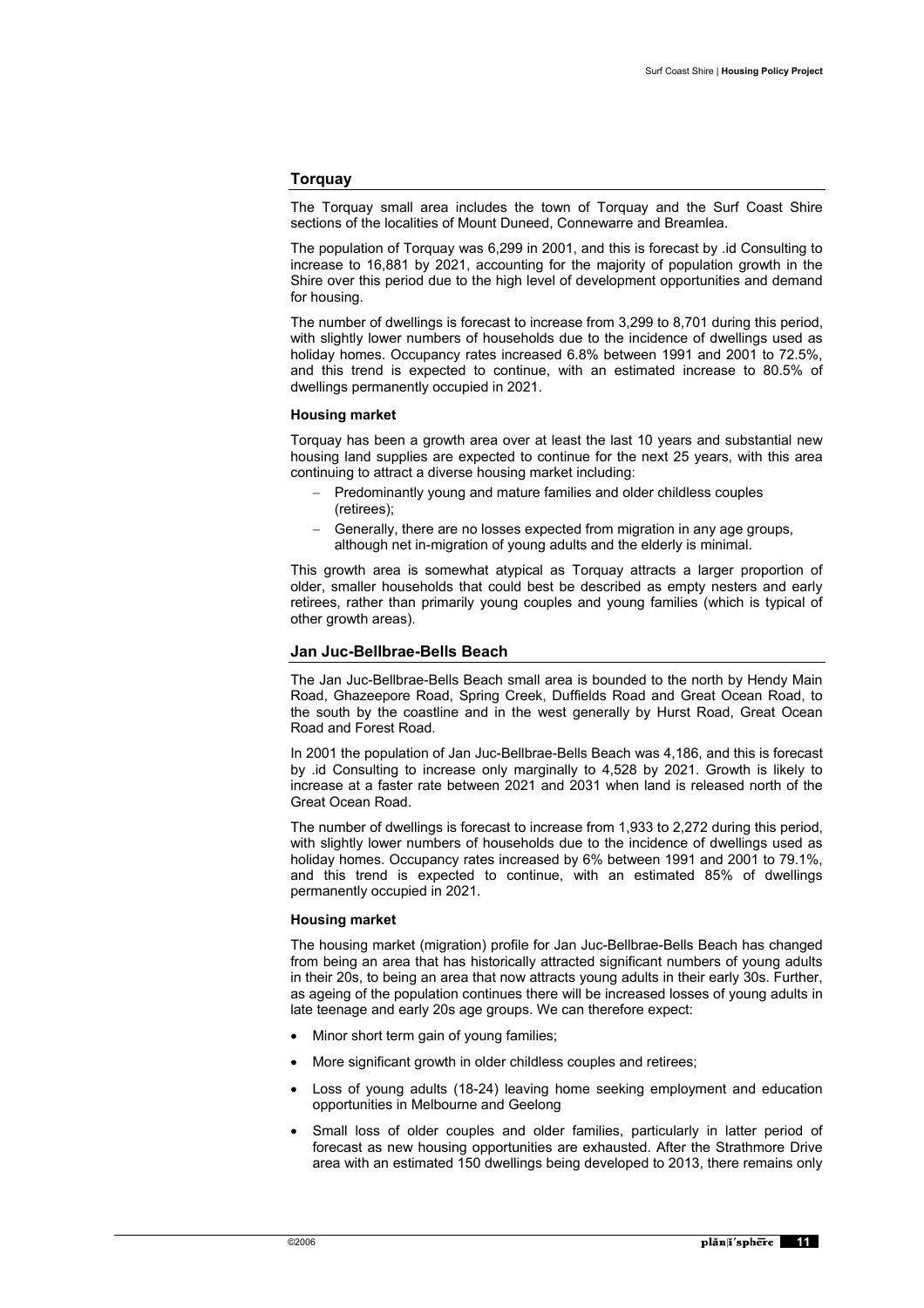a low level of infill development to occur until land is released in the area north of Great Ocean Road in the long term (post 2021).

With the possible release of this residential land between Great Ocean Road and Spring Creek, Jan Juc will join Torquay as the Shire's most significant new release area, attracting family households to the area in large numbers once again.

#### **Anglesea**

The Anglesea small area is bounded in the north generally by Tanners Road and Forest Road, in the east by Gundrys Road, Forest Road, Great Ocean Road and Hurst Road, in the south by the coastline and in the west generally by the Angahook-Lorne State Park (now part of the Great Otway National Park).

The population of the Anglesea small area was 2,443 ion 2001, and this is forecast by .id Consulting to increase to 3,225 by 2021. The number of dwellings is forecast to increase from 2,614 to 3,016 during this period, with significantly lower numbers of households due to the high incidence of dwellings used as holiday homes. Occupancy rates decreased marginally (-1%) between 1991 and 2001 to a low level of 40.1%. Despite this, occupancy rates in the area are expected to increase to 48.6% by 2021 due to an increase in the use of holiday homes for permanent residences. A large proportion of dwellings in Anglesea are expected to remain as holiday houses, meaning that they will remain unavailable to people seeking to settle in the area permanently.

#### **Housing market**

No significant changes are assumed in the local housing market for Anglesea. Historical observations as far as the types of households attracted to the area and who is leaving are largely assumed to continue into the future. These are:

- Gain of young families, older childless couples and retirees into Anglesea;
- Loss of young adults (18-24) leaving home seeking employment and education opportunities in Melbourne and Geelong
- Small loss of older adults and elderly to areas that provide appropriate housing and services for the aged.

#### **Lorne-Aireys Inlet-Deans Marsh**

The Lorne-Aireys Inlet-Deans Marsh small area includes the townships of Lorne, Aireys Inlet to Eastern View (including Fairhaven and Moggs Creek), Deans Marsh and the localities of Bambra, Benwerrin, Big Hill, Birregurra (Surf Coast Shire section), Boonah and Pennyroyal.

In 2001 the population of the Lorne-Aireys Inlet-Deans Marsh small area was 2,993, and this is forecast by .id Consulting to increase to 4,112 by 2021. The number of dwellings is forecast to increase from 3,258 to 4,352 during this period, with substantially lower numbers of households due to the very high incidence of dwellings used as holiday homes. Occupancy rates in the Lorne-Aireys Inlet-Deans Marsh small area are the lowest in the Shire. Occupancy rates increased only marginally by 1.9% between 1991 and 2001 to a low level of 37.9%, and this is expected to increase to only 43% by 2021. This reflects some increase in holiday homes used as permanent residences, however a majority of dwellings will still be used for holiday or part time accommodation, meaning that they will remain unavailable to people seeking to settle in the area permanently.

#### **Housing market**

The level of development has picked up in this area since 2000 and has driven a change in the migration profile as a result. The market attracted to this area is diverse and the new housing opportunities on offer will likely result in the following:

• Attract predominantly younger families, older childless couples and retirees;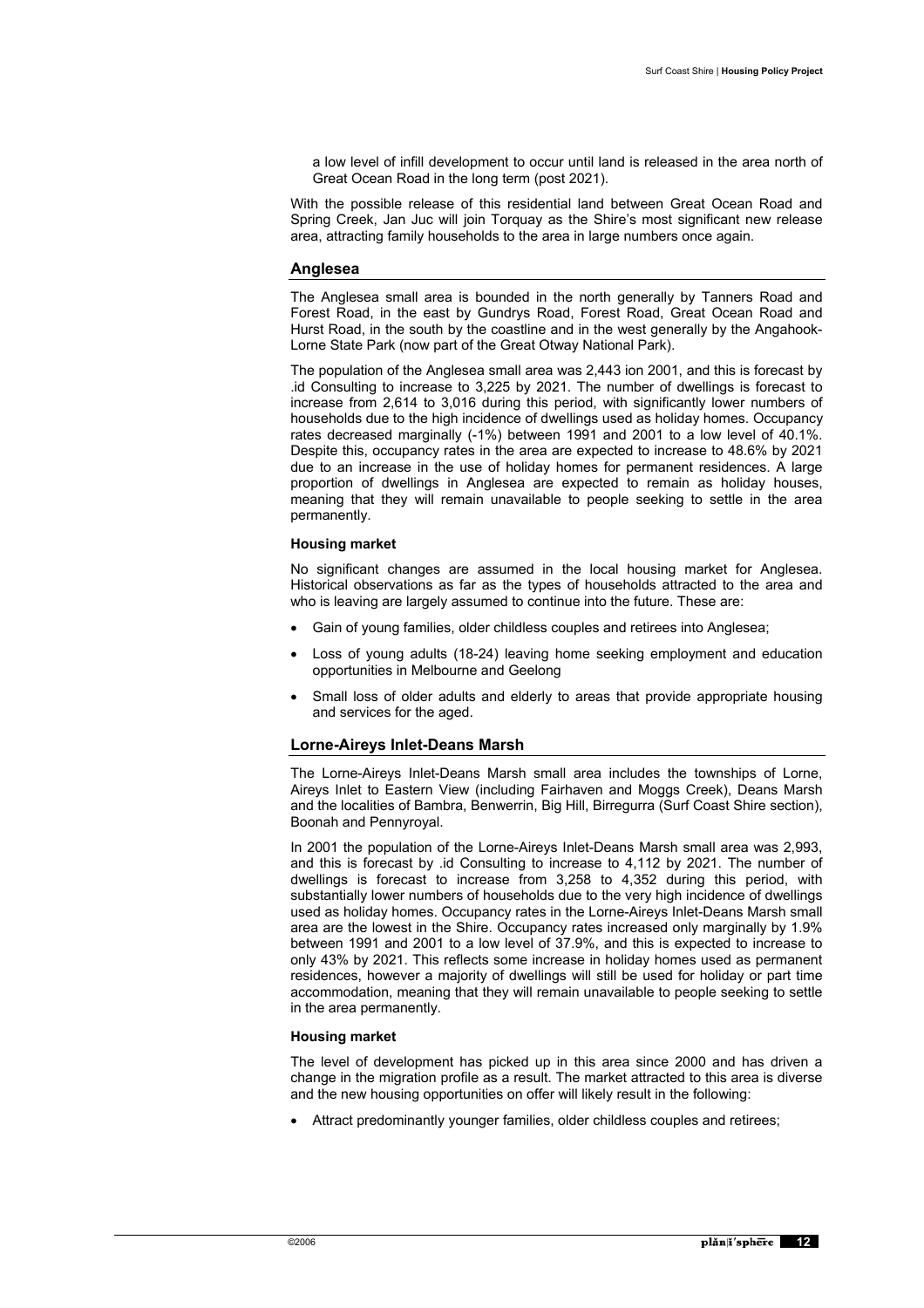- There will continue to be some loss of young adults (18-24) leaving home seeking employment and education opportunities and affordable housing in Melbourne and Geelong;
- There will be little change through migration in older adult and elderly age groups.

#### **Winchelsea-Rural West**

The Winchelsea-Rural East small area includes the township of Winchelsea (including Winchelsea South), and the localities of Gherang, Inverleigh (Surf Coast Shire section), Ombersley, Wensleydale and Wurdiboluc.

In 2001 the population of Winchelsea-Rural West was 2,550, and this is forecast by .id Consulting to increase to 3,666 by 2021. This moderate level of growth can be attributed to the development opportunities in the township of Winchelsea and its designation as an area for growth.

The number of dwellings is forecast to increase from 980 to 1,582 during this period, with household numbers only marginally lower due to the very high occupancy rates of dwellings in the area. Occupancy rates increased by 1.2% between 1991 and 2001 to 96.5%, and this is forecast to remain stable over the period to 2021.

#### **Housing market**

Winchelsea-Rural West includes the township of Winchelsea and its surrounding rural areas. It attracts small numbers of young and more mature families and retirees, and experiences the loss of young adults (18-24) leaving home seeking employment and education opportunities in Melbourne and Geelong.

There is a moderate level of infill development and construction on vacant lots at around 30 dwellings per annum for the forecast period resulting in forecast household and population growth.

#### **Moriac-Rural East**

The Moriac-Rural East small area includes the township of Moriac, and the localities of Barrabool, Buckley, Freshwater Creek, Gnarwarre, Modewarre, Mount Moriac and Paraparap.

The population of Moriac-Rural East was 2,402 in 2001, and this is forecast by .id Consulting to increase to 3,369 by 2021. The number of dwellings is forecast to increase from 812 to 1,280 during this period, with almost equivalent household numbers due to the very high occupancy rates of dwellings in the area. Occupancy rates increased by 3.7% between 1991 and 2001 to 97.8%, and this is forecast to remain stable over the period to 2021.

#### **Housing market**

The Moriac-Rural East area's historic residential role of largely attracting young families is unlikely to change in the future. There is a moderate and consistent amount of residential development expected to continue to occur in this area - based on the development of remnant zoned land and moderate levels of in-fill (at around 20 or so dwellings per year). The historical age-specific migration charts imply that this area is relatively affordable as it has historically attracted young families and it is likely to continue this role. Unlike most parts of Surf Coast Shire, this area does not attract empty nesters and retirees. The housing market characteristics of the area are unlikely to change and are as follows:

- Some continuing gain of young and more mature families;
- Continued loss of young adults (18-24) leaving home seeking employment and education opportunities in Melbourne and Geelong;
- Little change through migration expected in ages 45+.

The complete report by .id Consulting, entitled *Housing Demand and Supply*, forms Volume 3 of the Housing Policy Project.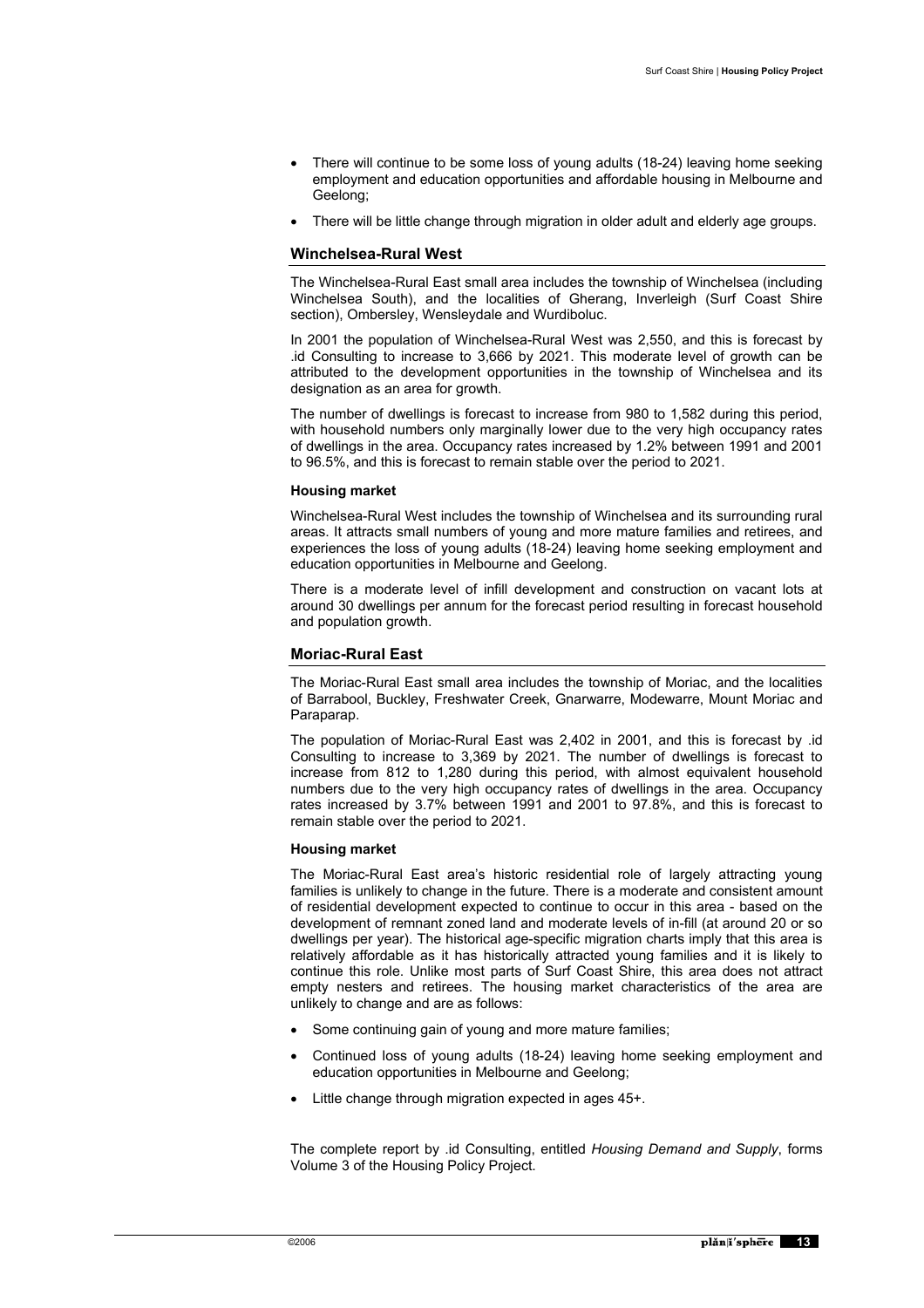#### **Housing Demand and Supply Conclusions**

While there is estimated to be almost 30 years land supply in existing residential areas and planned and proposed growth areas, this land supply is concentrated in certain areas, primarily Torquay and Winchelsea, resulting in an uneven spread of opportunities for new housing. These areas function as typical growth areas and cater well for young families, but not so well for smaller, older and lower income households.

This uneven distribution of land supply places pressure on affordability in areas with limited land supply, particularly in coastal townships further west which are constrained by high ecological and landscape values, as well as being popular holiday destinations with high proportions of holiday homes and low occupancy rates (although occupancy rates are increasing). This in turn affects the availability and affordability of these dwellings for locals (particularly in Lorne and Anglesea) who wish to remain in these areas or nearby, and for key workers in the service and tourism industries, and highlights for the need for increased supply of housing in these areas in a form that is able to be accommodated within constrained urban areas. This will of necessity be at medium and higher densities if the housing need is to be addressed without extending urban boundaries.

Research has revealed that the greatest affordability is in hinterland townships which also have low levels of public transport, shops, services and other physical and community infrastructure. These townships are limited in their capacity for growth by the lack of reticulated services in many areas and the desire to retain viable agricultural land surrounding the townships. Residents also wish to preserve the valued rural character of these townships. Focussing on hinterland townships to provide for affordable housing is therefore not a viable long term solution.

Providing for the housing needs of the Shire over the next 25 years is therefore more complex than ensuring that there is enough land within the Shire to provide the right number of dwellings. It is also about ensuring that the right sized dwellings are provided in the right locations to meet the needs of the current and projected future population profile, in particular the ageing community and the increasing trend towards smaller household types. While there is currently a higher than average number of older people occupying larger dwellings in the Shire, this is most likely a product of the lack of smaller dwellings in offer and the lower than average medium density housing provision, rather than indicating a preference amongst this demographic for larger housing formats. This is supported by the growing trend for the older age groups to occupy smaller dwellings.

Household size is also continuing to decline, with an average of 2.34 persons per household projected by 2021. It is therefore important to provide a diversity of housing types, in particular smaller dwellings and dwellings with less private open space to maintain, in order to balance the current dominance of large format (3-4+ bedrooms) and the current decline in the number of small dwellings. This provides housing choice and assists in maintaining a diverse community rather than simply allowing those with adequate capital to remain in or relocate to the Shire. Considering that the number of dwellings within the Shire will need to increase by 65% to meet forecast population growth to 2021, providing dwellings in a range of sizes and types to meet the needs of the users also has implications for sustainability, as larger homes consume considerably more resources to construct and operate.

The cost of housing in the Shire is high for both purchase and private rental, with a low provision of public or social housing which will need to be further addressed through a future Affordable Housing Strategy, including a more in depth analysis of demand for different types of social housing. Failing to cater for affordability within the Shire has the potential to extrapolate the current trends of more affluent residents moving into the Shire with those, often younger local people who are unable to enter the increasingly unaffordable housing market or access the rental properties being forced to hinterland areas or out of the Shire. This has implications for the diversity of the Shire and the ability for key workers to afford to live near places of employment.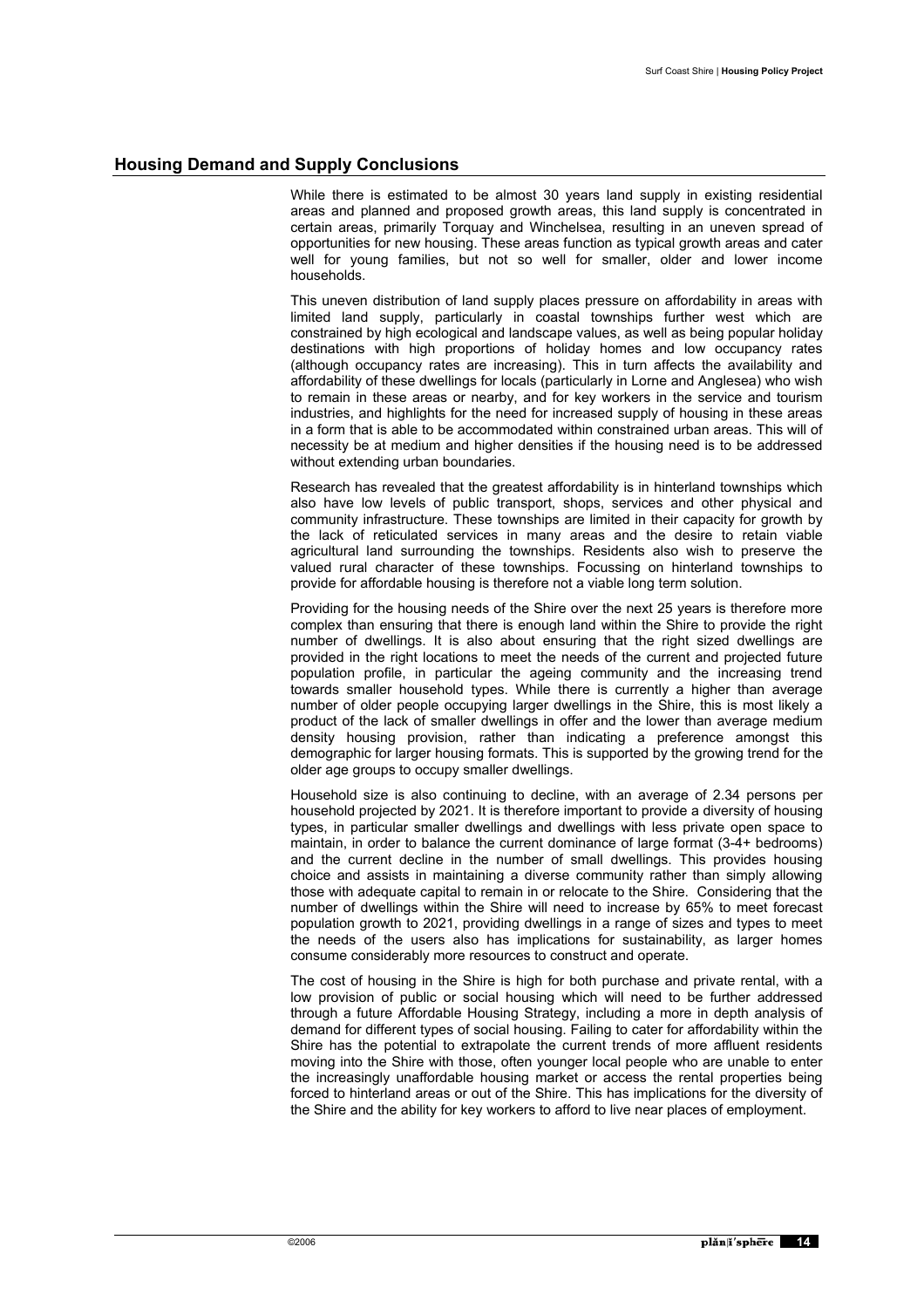### **3. Policy Influences Affecting Housing in the Surf Coast Shire**

Housing in the Surf Coast Shire is influenced by policy at the Commonwealth and state level, and by Council's own policies in relation to other aspects of the Shire. Commonwealth policy has a significant influence on housing supply and demand, through the setting of monetary and fiscal policy, taxation policy, pension benefits, immigration levels and other broader economic policy, which in turn influences interest rates, income levels and employment. The state government and the Surf Coast Shire must operate within this broader economic and legislative context. The Commonwealth government also provides housing assistance to the most disadvantaged households, through social housing funding provided to the States, provision of rent assistance, and other programs such as the first homebuyers grant. The recently agreed Framework for National Action on Affordable Housing suggests that in the future there will be a significantly different policy framework and system for provision of affordable housing.

In comparison to the Commonwealth government, the State government plays a much larger and more active role in planning for housing through the Victoria Planning Provisions, including the policy set out in the State Planning Policy Framework and the suite of zones, overlays and other planning controls that are made available to Councils to implement local policy. Other state and regional policies that sit outside the Planning Scheme or are only partially implemented through the Planning Scheme also have a large influence, particularly the Coastal Spaces initiative, the Great Ocean Road Region Strategy, and Moving Forward (the Provincial Statement).

The state government also plays a role in the provision of social housing, in part utilising the funds provided by the Commonwealth government. However, the State government is moving away from direct construction and management of this housing, and is increasingly relying on registered Housing Associations to construct and manage these properties, in partnership with the Office of Housing. The Housing Strategy has been developed within this context, and will need to be implemented in large part through the tools available through the Victoria Planning Provisions (primarily the Municipal Strategic Statement) as well as through partnerships with State government and Housing Associations.

G21 is a regional planning body involving representation of local government, and the forthcoming G21 Regional Plan will provide an important regional strategic context for housing. The background analysis for the G21 Regional Plan has already provided a platform for the development of the Housing Strategy, particularly the outcomes of the Housing and Community Services Forum. A regional Affordable Housing Strategy will also be an action of the G21 Plan, which will assist Council in the development of a local Affordable Housing Strategy.

The local strategic context for the development of the Housing Policy Project includes the plans, strategies and policies that sit both within and outside of the Surf Coast Planning Scheme. The Municipal Strategic Statement (Clause 21 of the Planning Scheme) and the Local Planning Policies (at Clause 22 of the Planning Scheme) have greater statutory weight in planning decision-making than those documents that sit outside of the Planning Scheme such as the Open Space Strategy, Economic Development Strategy, local Structure Plans and Neighbourhood Character Studies. It is through integrating the key parts of these strategies into the Planning Scheme (some of which are already included or have Planning Scheme Amendments in train) that these strategies are given greater strength. The development of a Housing Strategy must take into account the existing strategic directions that these set, as well as building upon these documents to fill gaps in the strategic framework. The Housing Strategy then sits alongside these documents, and assists in creating a strategic basis for the Local Planning Policy Framework and the application of zones, overlays and other statutory tools for implementation.

The content of these policy influences are discussed in more detail in Volume 2 and in relation to the 5 identified key issues, which are outlined below.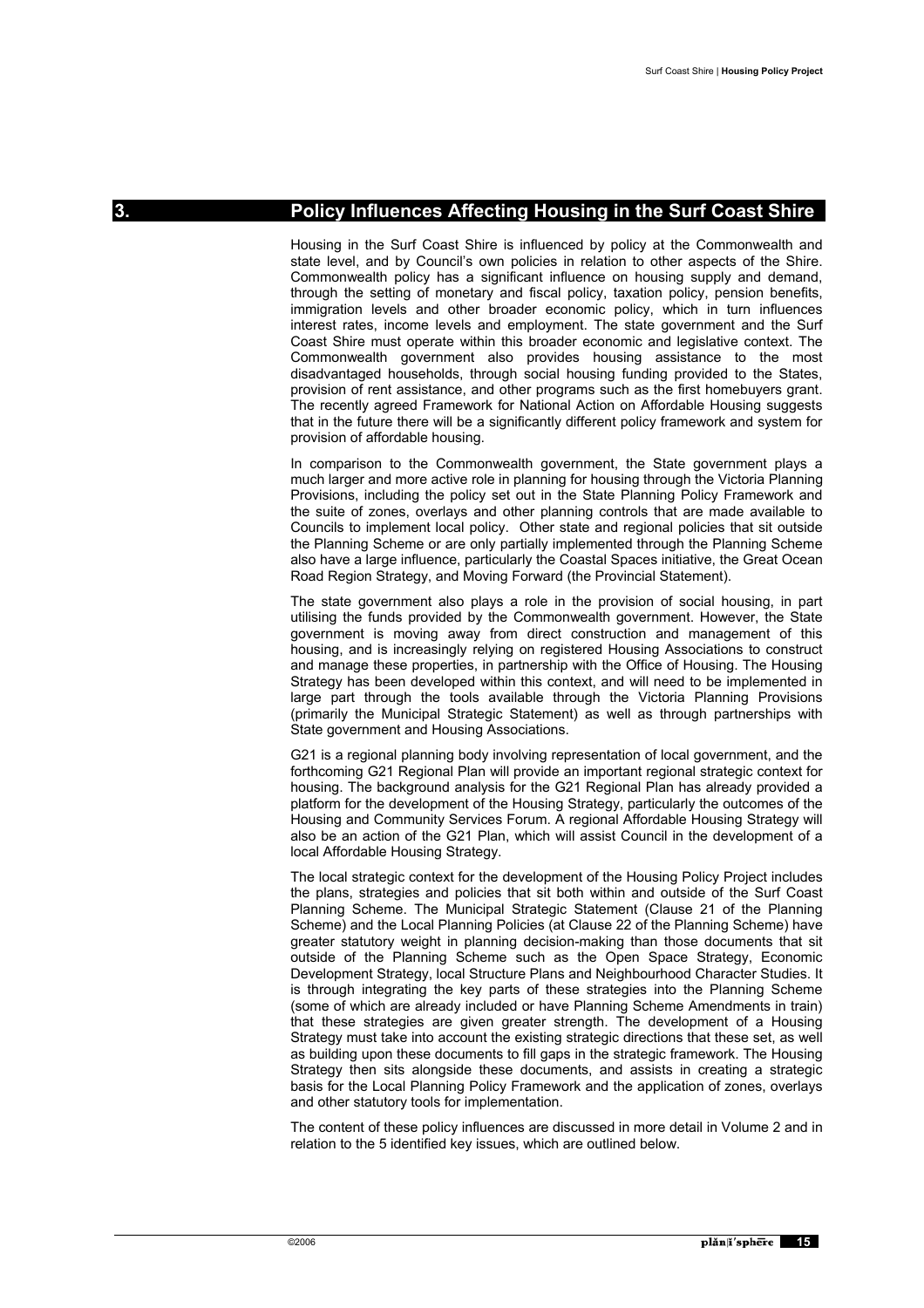### **4. Housing Issues Facing the Surf Coast Shire**

During consultation, housing issues were identified and grouped under five headings: sustainability; affordability; diversity; infrastructure, services & transport; and character. The issues, summarised below, are examined with reference to the policy context outlined above and explored in detail in Volume 2. Volume 2 also contains options for addressing the identified issues, which have been refined within this volume into the Housing Strategy.

#### **A. Sustainability**

Sustainability was identified as a key issue in community consultation forums for both this project and for the G21 Plan. In relation to housing in the Surf Coast Shire, sustainability includes protecting the ecological and agricultural values of the municipality including through setting limits to urban growth, and increasing the sustainability of the urban areas including through ecologically sustainable design. These issues range from local, through to regional as well as global impacts of human activities, and include:

- x Any agricultural values that constrain future development need to be identified through the Rural Strategy Review.
- Significant environmental values constrain development along the coastal areas of the Shire.
- The potential for wildfire risk may limit some areas of development, increase cost of development and require education of new land owners about risks.
- Acid sulfate soils may constrain individual sites and areas in the identified localities.
- Salinity needs to be managed within parts of the municipality and should be taken into consideration as a risk factor for development.
- Sustainability of development and buildings is a concern of the local community.
- Land supply in existing and future residentially zoned land is adequate to meet the forecast needs of the Shire for approximately 30 years.
- Town boundaries are currently not definitively outlined in the planning scheme.
- Sustainable urban form may require the identification of more areas within townships to accommodate medium density forms of housing.
- Sustainable subdivisions and sustainable buildings can be achieved, however the additional costs will usually mean that affordability, in terms of purchase cost, is reduced.

#### **B. Affordability**

The affordability of housing may be of concern to Council as it is one aspect of the ability of the municipality to provide for the needs of its residents. Residents are concerned that dwellings are becoming unaffordable for young couples and that low cost and rental properties are not available for service sector workers.

One impact of the recent changes to the housing supply and demand in Surf Coast has been a reduction in overall affordability of housing. However there are parts of the Shire that still provide affordable housing.

All levels of government have an influence on housing and its affordability, although the responsibility for ensuring the provision of affordable housing rests largely with the Commonwealth and State governments, with very little direct responsibility falling to Local government.

The Commonwealth government has responsibility for ensuring that housing is accessible for low income households. The Commonwealth government has traditionally had primary responsibility for the funding of public housing (through the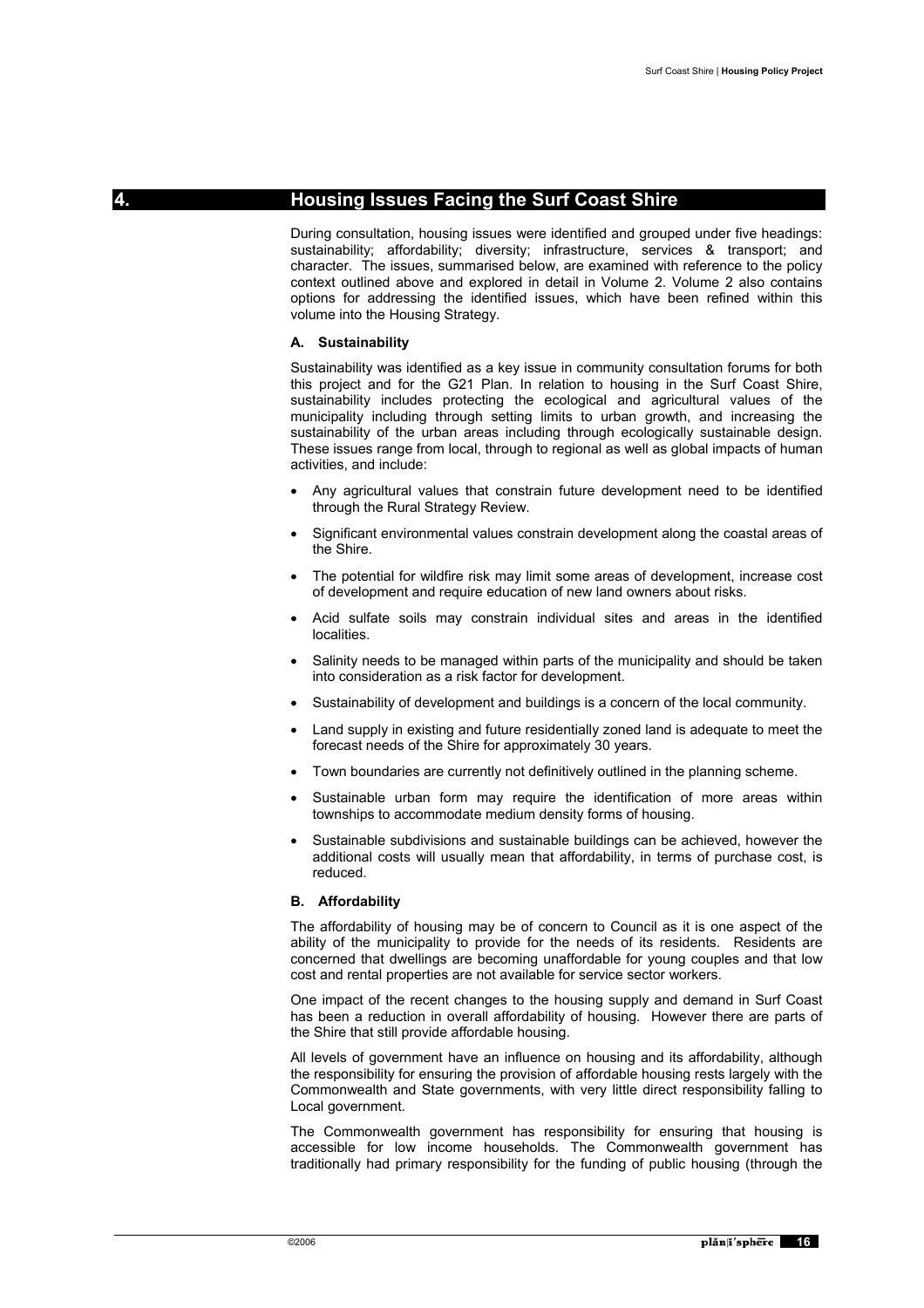Commonwealth-State Housing Agreement - CSHA), however has moved into rent assistance and other housing support and has reduced funding for capital expenditure on construction or purchase of dwellings. Although the Commonwealth government has a policy position to allow the housing market to operate as freely as possible, affordability is also influenced by general Commonwealth policy directions (e.g. fiscal/monetary policy, taxation etc).

The State government part funds and is responsible for the construction/purchase and management of public housing, although this role is diminishing with social housing increasingly provided and managed by Housing Associations with Commonwealth and State government funding. The State government also directly influences housing affordability, location, type and provision through policy included within the State Planning Policy Framework and other provisions (e.g. ResCode) of all Victorian Planning Schemes, as well as through other strategies such as *A Fairer Victoria*.

Local government has limited responsibility for ensuring affordable housing provision, but has a responsibility to advocate to higher levels of government to ensure that the housing needs of current and future residents are met. Local government can, however, have some influence on housing provision and affordability, through finer grained policy direction (such as a Housing Strategy and Affordable Housing Strategy) to guide where and how projected populations will be housed within individual municipalities. This is implemented in large part through the selection of zones and overlays and the inclusion of local planning policy within the planning scheme to guide planning decision making. Some local councils also choose to intervene more directly in the market by providing land, management or positive facilitation of public or low income housing as a way of providing for its current and future community.

Key affordability issues for the Surf Coast Shire include:

- Housing costs, both for purchase and rent, have increased rapidly over the last 5-10 years.
- The number of active lettings is low both in numbers and as a proportion of the total number of dwellings.
- Surf Coast is the least affordable regional municipality in Victoria when comparing housing rental costs, and trends indicate this will continue.
- There is an imbalance between the coastal and hinterland townships, with coastal townships having greatest exaggerations of unaffordability and lack of low cost housing.
- As a result, there is a lack of low cost housing, for both short and long term occupancy in coastal townships.
- Provision of low cost housing for employees is necessary for the economic health of the Shire.
- Locating low cost housing options in hinterland towns, distant from sustainable transport to employment nodes, is not a sound long term strategy

Preparation of a local Affordable Housing Strategy will provide further analysis of affordability issues and policy responses as a separate project.

#### **C. Diversity**

During the stakeholder and officer workshops, the lack of diversity in the Surf Coast housing stock was identified as a key issue requiring action. Concern was expressed about the fact that houses are getting larger, with a lack of variety in sizes and styles, and that where medium and higher densities of development are provided these generally contain 3 bedrooms or more with few smaller dwellings being constructed. This anecdotal information is confirmed by data collated for the Housing Policy Project by .id Consulting (Volume 3). The need to provide a diversity of housing was also seen as important to ensure that a diverse population is able to continue to live in the Shire, including young people, lower income groups and key workers in lower end employment in the Shire.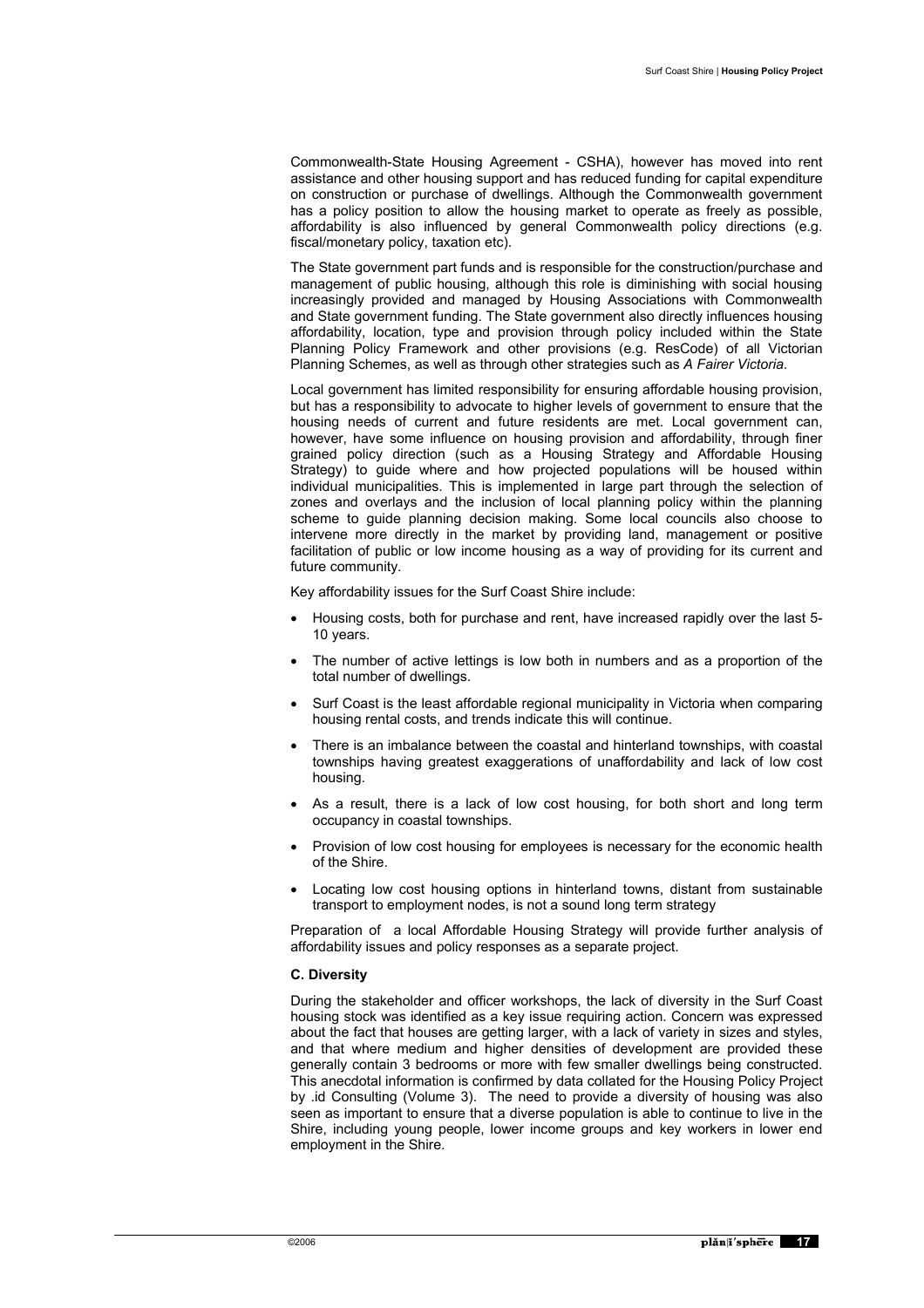Key diversity issues for the Surf Coast Shire include:

- Surf Coast Shire has a diverse population but does not have a diversity of housing types. There is an over representation of large dwelling formats (3-4+ bedrooms), both new houses and extensions to old houses, and an under representation of smaller dwellings and medium density housing.
- As the population ages over the next 25-30 years, both as a result of ageing-inplace and in-migration of retirees or mature residents, the provision of smaller and low maintenance dwellings in accessible locations needs to increase.
- Opportunities to provide for diverse housing types need to be explored now to ensure that as the demand for smaller dwellings increases in the future, there will not be a lag in the provision of these housing types.
- Providing smaller dwellings now may also assist in freeing up larger dwellings that are occupied by older couples and other small households, due to the relative lack of smaller housing available.
- Council policies relating to location of higher densities may need review to ensure these are adequate to meet need for this type of housing.

#### **D. Infrastructure, Services and Transport**

Consultation with stakeholders and Council officers indicated that there are significant challenges facing the Shire in terms of physical, community and transport infrastructure and service provision and renewal. In new development, there is commonly a lag between the development of housing and the provision of appropriate infrastructure and services, which could be better coordinated. Public transport provision is low throughout the Shire, with some townships not serviced at all, and this results in a community with a high level of car dependency. The increasing costs of private transport will have an impact on the affordability of living in more isolated townships such as Lorne, and particularly those such as Deans Marsh and Moriac without a public transport service.

The State section of the Planning Scheme (SPPF) advocates for the efficient and effective use of existing infrastructure, through the location of new development in areas already well serviced by water, electricity and transport. The SPPF also encourages the timely provision of infrastructure in new areas, and provides for developer contributions. Clause 21.10 Torquay-Jan Juc Strategy includes objectives and strategies to ensure that infrastructure is provided to new developments, including a strategy to prepare a Development Contributions Plan (DCP) for developing areas. Council officers have advised that it has been difficult to enforce infrastructure provision in new developments and subdivisions in the absence of a DCP Overlay.

The Provincial Statement, *Moving Forward,* includes an action to support councils to manage and plan for growth, with grants available through the Provincial Planning Unit to address community, social, infrastructure and environmental impacts of growth, and to tackle infrastructure problems in 'hotspots' such as growing coastal areas. Funding for two thirds of a project cost may also be available through the Small Towns Program through the Provincial Victoria Growth Fund, for projects such as pathways projects, innovative water projects, civic renewal, community infrastructure and tourism infrastructure projects.

Key infrastructure, services and transport issues facing the Surf Coast Shire include:

- There are no apparent constraints to development of existing and planned residential areas posed by the ability to service areas with physical infrastructure and services.
- Townships lacking reticulated water and sewerage will continue to be constrained under current infrastructure provision and proposed upgrades. The potential to service towns not currently serviced can be explored with infrastructure providers.
- Some township strategies do not provide guidance on the provision of social and community infrastructure, and there is not a municipal wide community/social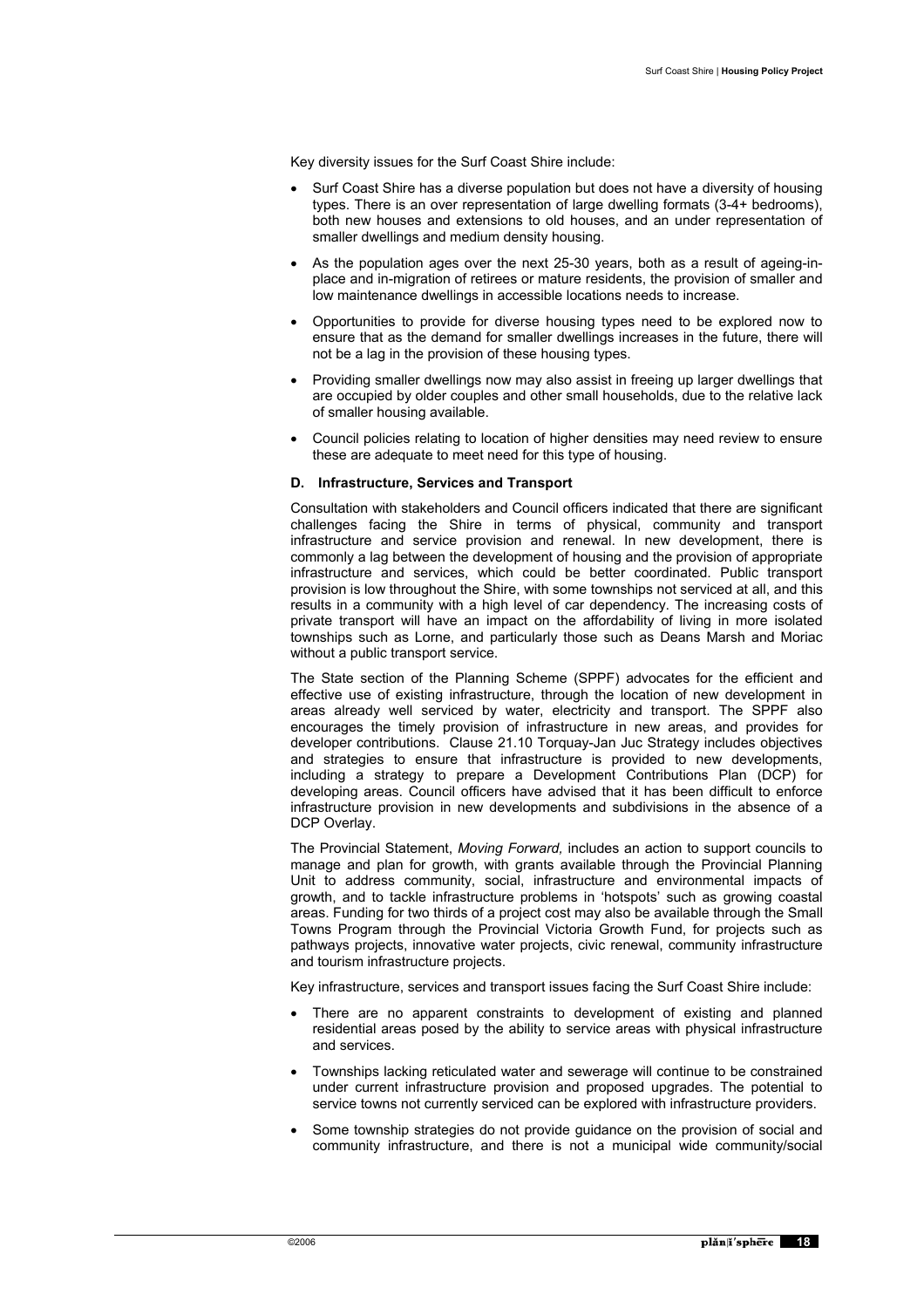needs assessment responding to the demographic profiles and proposed future housing development of each area.

- In past subdivisions, open space was often not adequately provided, although this is improving in recent new subdivisions. The implementation of the Open Space Strategy will provide for improved open space provision in the future.
- There is a lack of accessibility across the townships in the Shire due to the frequent absence of footpaths and cycle paths.
- Linkages between residential areas and open space and community facilities is often poor.
- Road access to coastal townships is primarily along the Great Ocean Road, which is not proposed to undergo any significant upgrades in the future.
- Road traffic will be refocussed to some degree to inland routes, resulting in increased traffic impacts in some townships (particularly Bellbrae, and also Deans Marsh and Winchelsea).
- Public transport provision is low across the Shire, with Torquay and Jan Juc having the highest level of service provision.
- x Winchelsea, Bellbrae and the coastal townships have a relatively low frequency of public transport service.
- Moriac and Deans Marsh currently have no public transport services, although opportunities may be available in the future to service these towns (particularly Moriac with the reopening of the rail station).

#### **E. Character**

During stakeholder and officer workshops, the protection of character was identified as an important element in planning for an increase in population and housing, and managing increased pressure for development. Various types of character were seen as important, including neighbourhood character, township character, coastal character, landscape character, and rural character. An overriding feature of community opinion and Council policy is to protect the unique qualities of the different parts of the Shire, and to avoid development which detracts from the general low rise scale of the municipality, results in continued urban sprawl of growth nodes, or results in the suburbanisation of the townships. Threats to character identified during workshops included the development of large houses on small blocks with little area remaining for landscaping, increasing densities which reduce sprawl but at the cost of privacy, and ensuring that Torquay retains its own distinct character rather than becoming like a suburb of Geelong.

Key character issues facing the Surf Coast Shire include:

- Recent pressure for development in the Shire, particularly in the coastal townships, has had a negative impact on township and neighbourhood character.
- GORRS identifies that the preparation of Neighbourhood Character Studies is the most effective way of protecting this character in coastal townships. Neighbourhood Character Studies have been undertaken for the coastal townships (draft only for Torquay and Jan Juc) and recommendations included in the planning scheme.
- The neighbourhood character and related controls impose significant constraints on development that need to be considered in the context of the overall Housing Strategy.
- Neighbourhood Character Studies have not been undertaken for the hinterland townships, and there may an opportunity for this to be conducted. Neighbourhood Character Studies could build on the Structure Planning work undertaken for Winchelsea and Deans Marsh.
- Ensuring the protection of neighbourhood character will be particularly important in areas proposed for increased housing provision, particularly Torquay – Jan Juc and Winchelsea, as these areas will experience significant change in the future.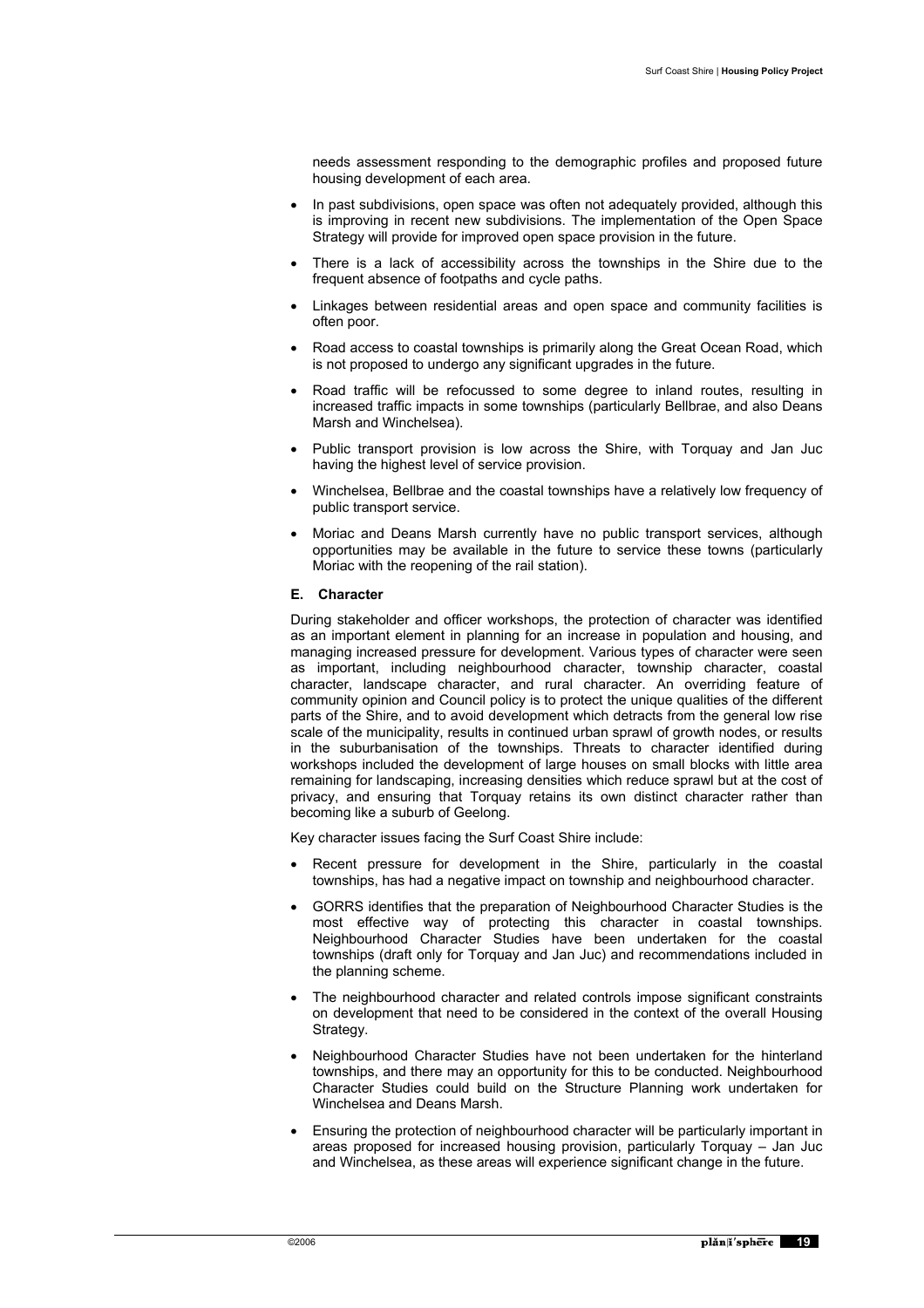- Protecting the valued rural character of hinterland townships is important, while protecting the landscape dominated character of coastal townships is generally the most important element of character in these areas.
- Preventing the suburbanisation of the townships is an issue across the Shire, and the Surf Coast Styles and Colours policy provides guidelines for new development and buildings and works to protect valued character. The effectiveness of this policy in achieving this aim is under review.

The issues within each of these five themes are addressed in the Housing Goals and the Housing Strategy set out below.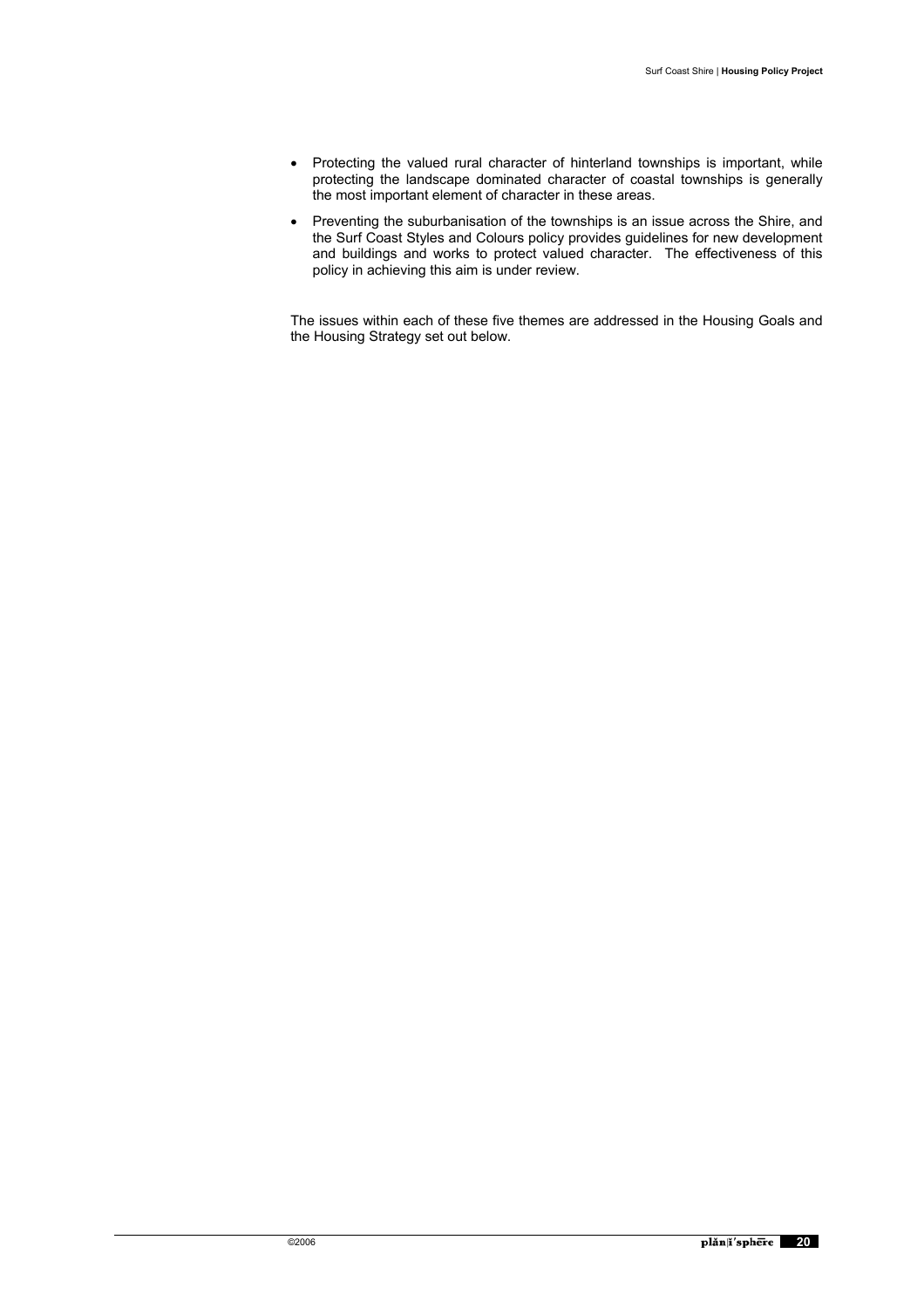### **5. Housing Goals**

The Housing Strategy is structured under five housing goals which respond to the issues identified during Stage 1 of the Housing Policy Project. These goals set out the broad policy for housing in the Shire.

*Sustainability Goal: Protect local, regional and global environments by increasing the sustainability of residential land use, development and building design.* 

*Affordability Goal: Maintain an understanding of the housing market in the Shire, address the decline in housing affordability and facilitate the provision of low cost housing for new and existing residents and the seasonal workforce.* 

*Diversity Goal: Increase housing diversity by providing a range of housing types to meet current and future needs.* 

*Infrastructure, Services and Transport Goal: Achieve the timely and sustainable provision of physical, social, community, open space and transport infrastructure and services to meet current and future needs of residents and visitors.* 

*Character Goal: Respect the valued character of the different residential parts of Surf Coast Shire.* 

It is under each overarching goal that the more detailed objectives and strategies are provided within the Housing Strategy.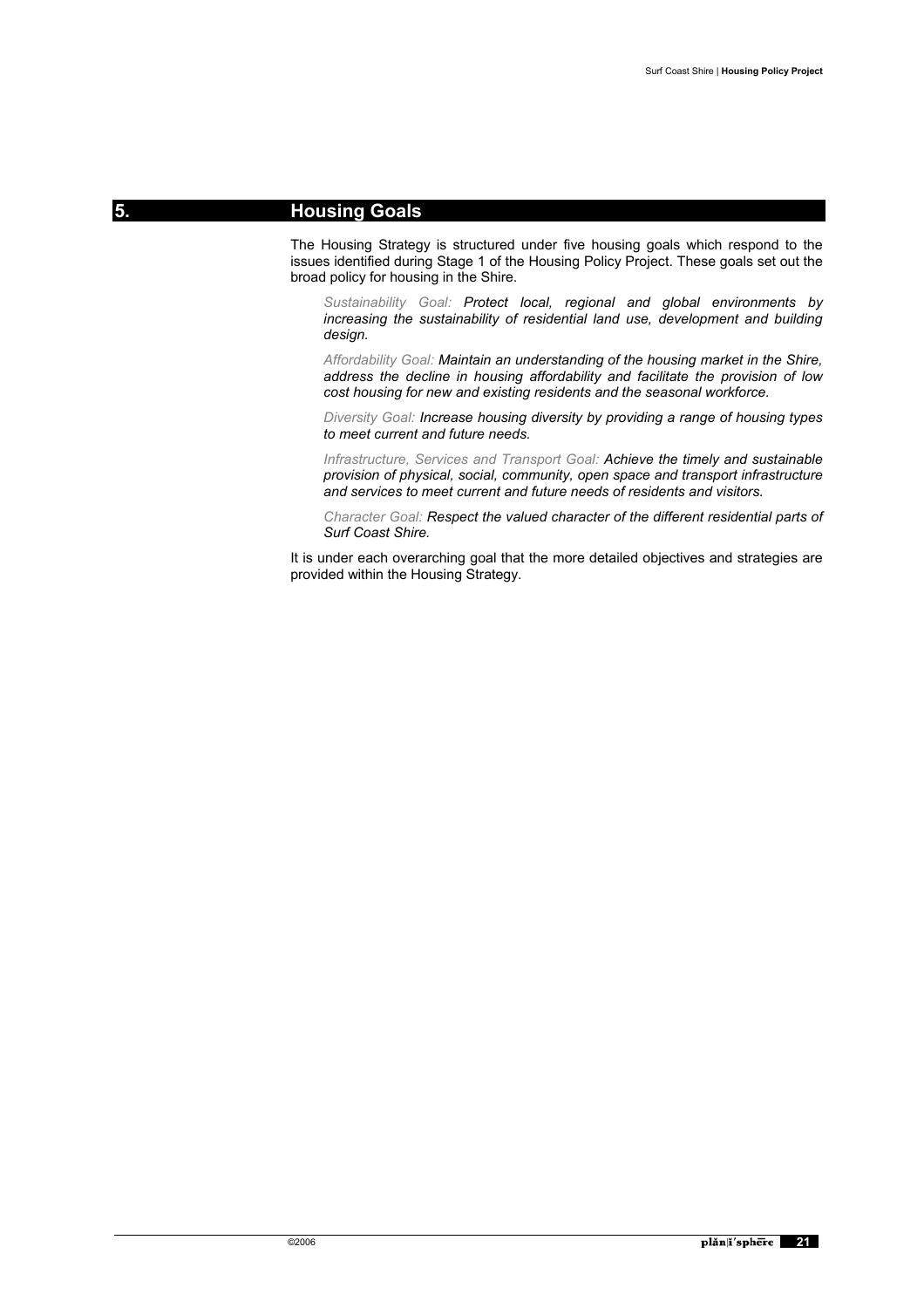### **6. Housing Strategy**

#### **1. Sustainability**

**Goal: Protect local, regional and global environments by increasing the sustainability of residential land use, development and building design.** 

#### **Objective 1.1: Environmental and Landscape Values**

*Protect areas of the Shire with significant environmental and landscape values.* 

- *Strategies*  1.1.1 Constrain development to avoid expansion of urban areas into sensitive environments.
- 1.1.2 Minimise the impact of development on sensitive environments within and surrounding towns.
- 1.1.3 Minimise the visual impact of development on important views and vistas including:
	- From the internationally significant Great Ocean Road
	- On hill faces and ridgelines, particularly on township edges, and
	- The rural vista from Mount Duneed across the valley towards Torquay.
- 1.1.4 Maintain green breaks between towns and settlements free of urban development.

#### **Objective 1.2: Agricultural Values**

*Protect viable agricultural land from further encroachment by residential uses and township growth.*

#### **Strategies**

- 1.2.1 Ensure agricultural values that constrain future urban growth are identified.
- 1.2.2 Restrict the expansion of rural residential and low density residential land use and development into productive agricultural land.

#### **Objective 1.3: Sustainable Urban Development**

*Ensure that urban development minimises the impact on the environment, makes efficient use of land, infrastructure and resources, and is concentrated in accessible locations.*

#### *Strategies*

- 1.3.1 Encourage consolidated and sustainable urban forms in townships with reticulated services.
- 1.3.2 Encourage higher densities of residential development close to shops, transport, services and facilities (while respecting character and environmental or landscape constraints), particularly in Old Torquay, and to a lesser degree in Winchelsea, Anglesea, Jan Juc, Lorne, Aireys Inlet and Torquay growth areas.
- 1.3.3 Continue to direct the majority of new residential development into Torquay and Winchelsea in the short term, and the Spring Creek growth corridor in the longer term.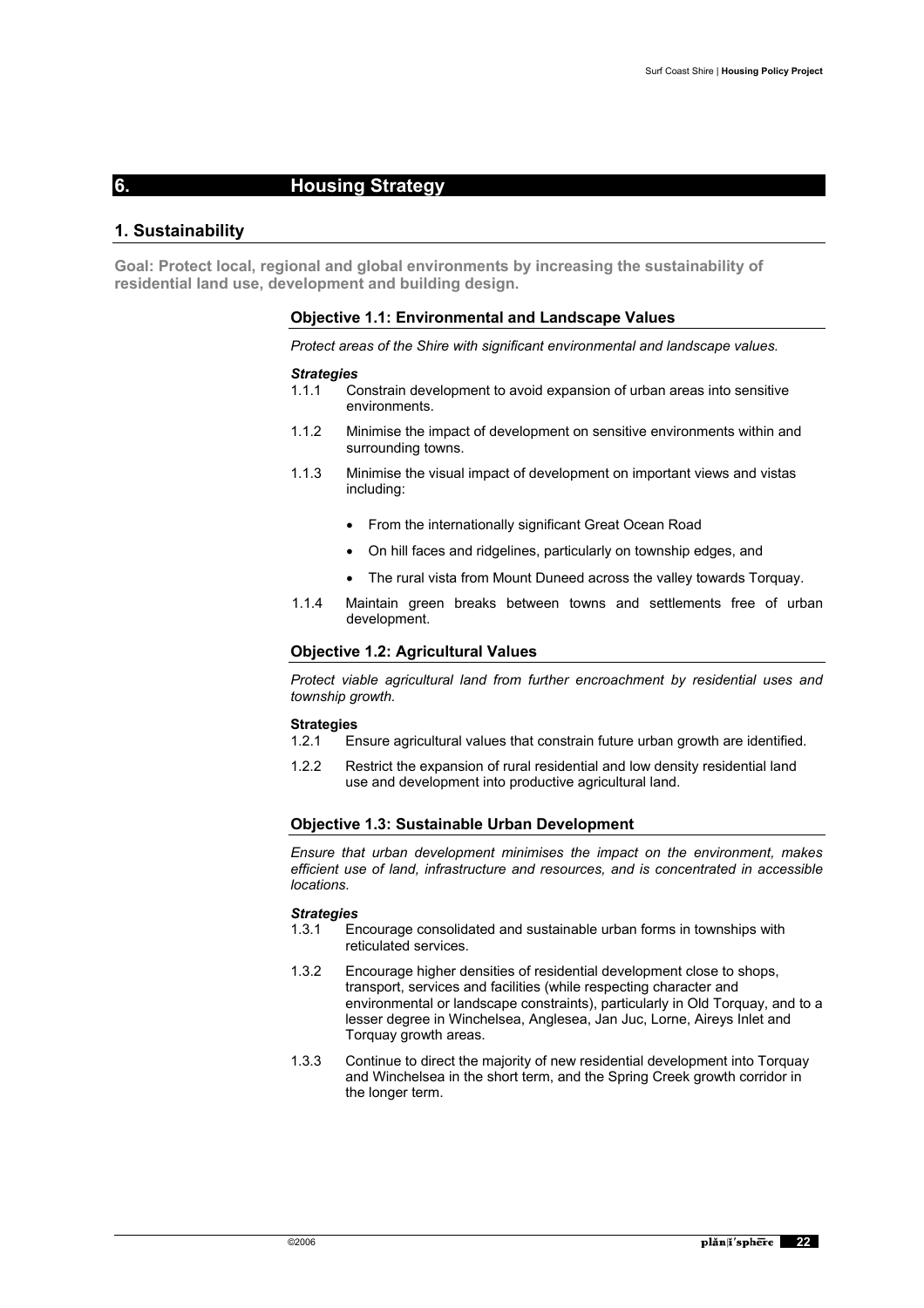- 1.3.4 Encourage sustainable subdivision design, in particular:
	- Compact neighbourhoods
	- Walkability
	- Close proximity to services and facilities
	- Reduced car dependence
	- Easy to use public transport
	- Range of lot sizes and housing types
	- Mixed use activity centres providing community focus
	- x A range of open spaces and links
	- Strong sense of place
	- Environmentally friendly development, and
	- Protection and enhancement of native habitat.
- 1.3.5 Discourage low density or rural residential land uses (particularly lots above  $2000m^2$ ):
	- In serviced areas within townships, and
	- In unserviced areas that are remote from townships and the provision of public transport, infrastructure and services.
- 1.3.6 Minimise construction waste to landfill and increase the recovery and recycling of construction materials and topsoil from site cutting.
- 1.3.7 Minimise and filter runoff from construction sites to reduce sediment loads on local waterways.

#### **Objective 1.4: Sustainable Building Design**

*Integrate a high level of Ecologically Sustainable Design into new dwellings and the retrofit and extension of existing dwellings, to maximise energy and water efficiency, use of sustainable materials and recycling.* 

#### *Strategies*

- 1.4.1 Encourage environmentally sustainable design and initiatives for dwellings in the Surf Coast Shire, in particular:
	- Energy efficient and solar passive design
	- Effective use of insulation, double glazing and thermal mass
	- Solar hot water/electricity
	- Water efficient appliances, rainwater capture and reuse
	- Innovative greywater and blackwater treatment systems and reuse for non-potable purposes, particularly in un-reticulated areas
	- Use of sustainable building materials (e.g. recycled and sustainably produced timber, materials with low embodied energy, products made from recycled materials)
	- Smaller dwellings, which require fewer resources to construct and operate.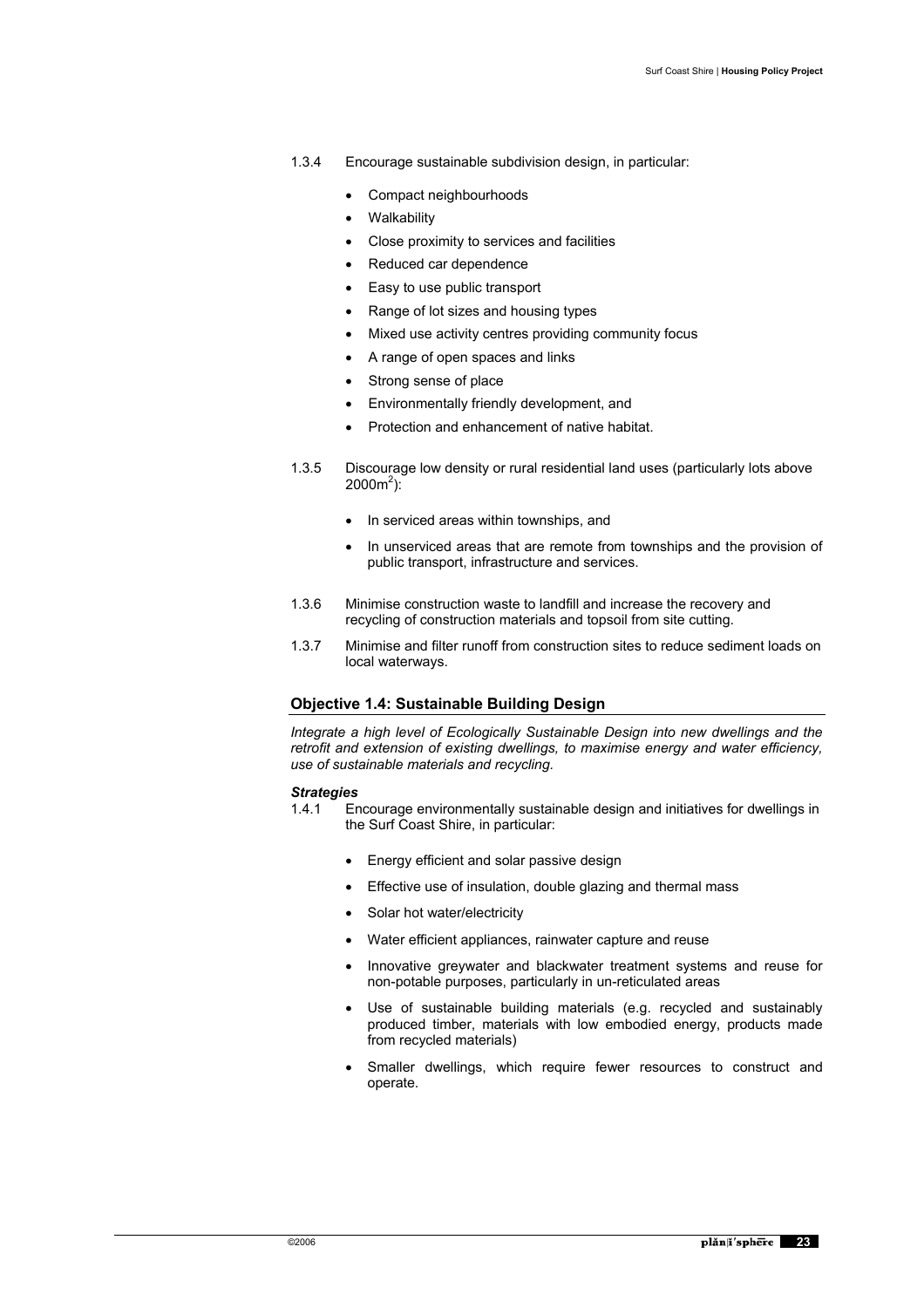#### **Objective 1.5: Managing Risk Associated with Development**

*Manage environmental and economic risks associated with development in areas with high wildfire risk, with probable or known Acid Sulfate Soils, and in areas affected by salinity.* 

# **Strategies**<br>1.5.1 Ma

- Manage development and educate residents in areas of high wildfire risk to minimise the risk to life and property.
- 1.5.2 In areas of high wildfire risk with identified ecological or landscape significance, minimise the impact of the vegetation management requirements of the Wildfire Management Overlay through appropriate site selection and construction standards.
- 1.5.3 Discourage development in identified areas with known or probable Acid Sulfate Soils.
- 1.5.4 Manage the impacts of salinity on infrastructure and buildings in affected areas and ensure that new residential subdivisions and buildings are designed to minimise future impacts.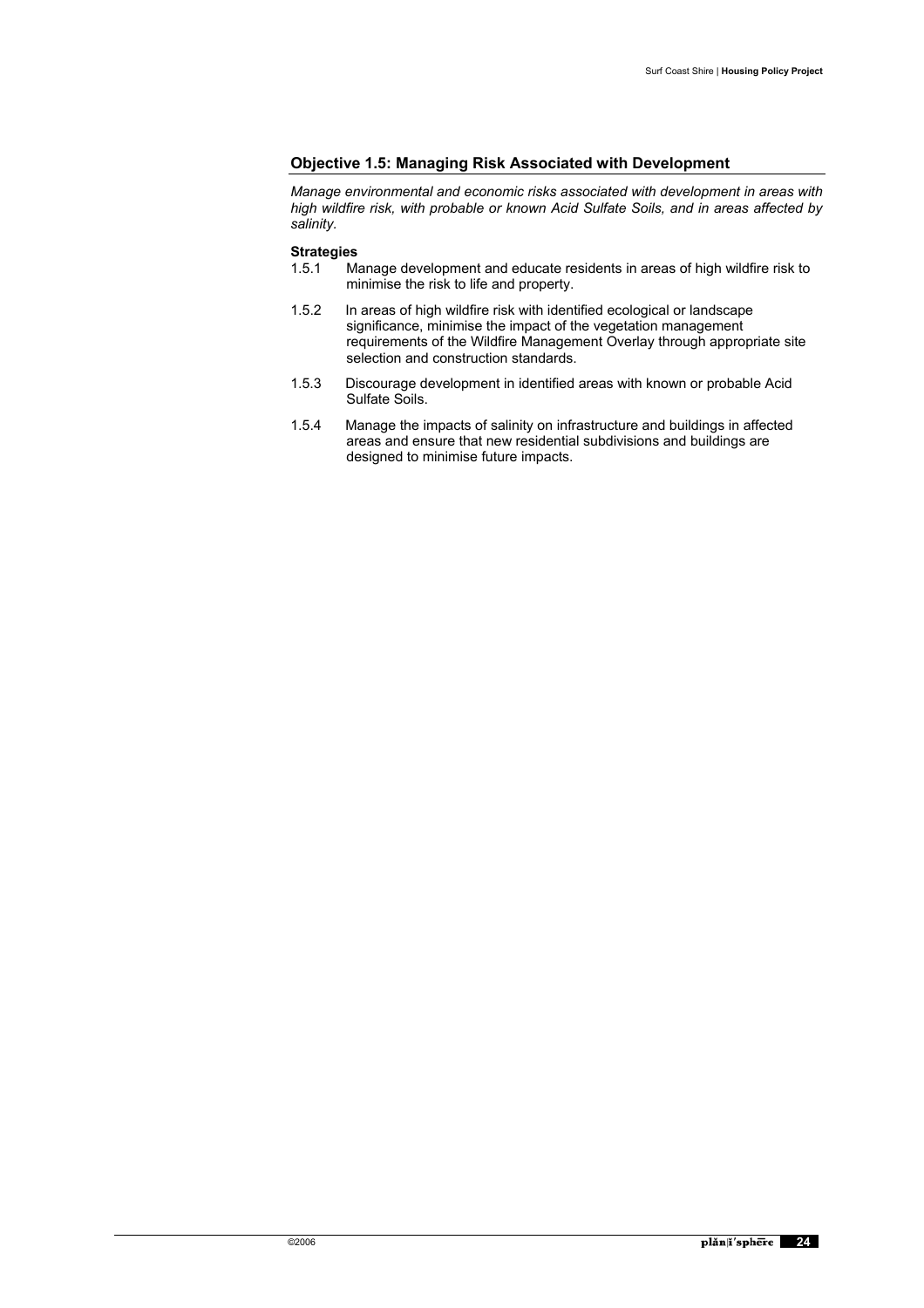### **2. Affordability**

**Goal: Maintain an understanding of the housing market in the Shire, address the decline in housing affordability and facilitate the provision of low cost housing for new and existing residents and the seasonal workforce.** 

#### **Objective 2.1: Understand the demand for and supply of affordable housing in Surf Coast Shire**

*Develop a thorough understanding of the Surf Coast housing market and, in particular, the demand for affordable and social housing in order to enable stronger advocacy and negotiation for an increase in the supply of affordable housing.* 

#### *Strategies*

- 2.1.1 Establish a collection method and database to inform Council of the demand and supply of affordable housing.
- 2.1.2 Increase awareness of the affordable housing needs of the Surf Coast Shire.
- 2.1.3 Advocate to State and Federal governments for an increase in their investment in affordable housing in Surf Coast and a reduction in taxes and charges that increase the cost of housing.

#### **Objective 2.2: Affordable Housing Supply**

*Increase the supply of affordable housing for low income households and improve the affordability of housing for low income households.* 

#### *Strategies*

- 2.2.1 Address affordable housing needs on a regional scale through the Regional Affordable Housing Strategy of G21.
- 2.2.2 Address affordable housing needs on a local scale through the development of an Affordable Housing Strategy for the Surf Coast Shire.
- 2.2.3 Encourage the development of affordable housing by the private sector.
- 2.2.4 Encourage long term rental of existing holiday homes to increase the supply of private rental accommodation to address demand and current high rental costs.
- 2.2.5 Actively encourage new caravan and camping facilities to provide for key or seasonal worker accommodation and discourage the subdivision of existing caravan parks for private housing.
- 2.2.6 Explore opportunities for the development and/or use of educational, conference, school camp or other facilities in or near Lorne, Anglesea and Torquay that also provide affordable or low cost housing for seasonal workers during the peak holiday periods.
- 2.2.7 Encourage the development of backpacker facilities, particularly in Lorne, which incorporate a separate component for the accommodation of key workers during peak periods.
- 2.2.8 Encourage the provision of employee accommodation by government organisations to support the delivery of essential services (e.g. Police, education, ambulance, fire services etc).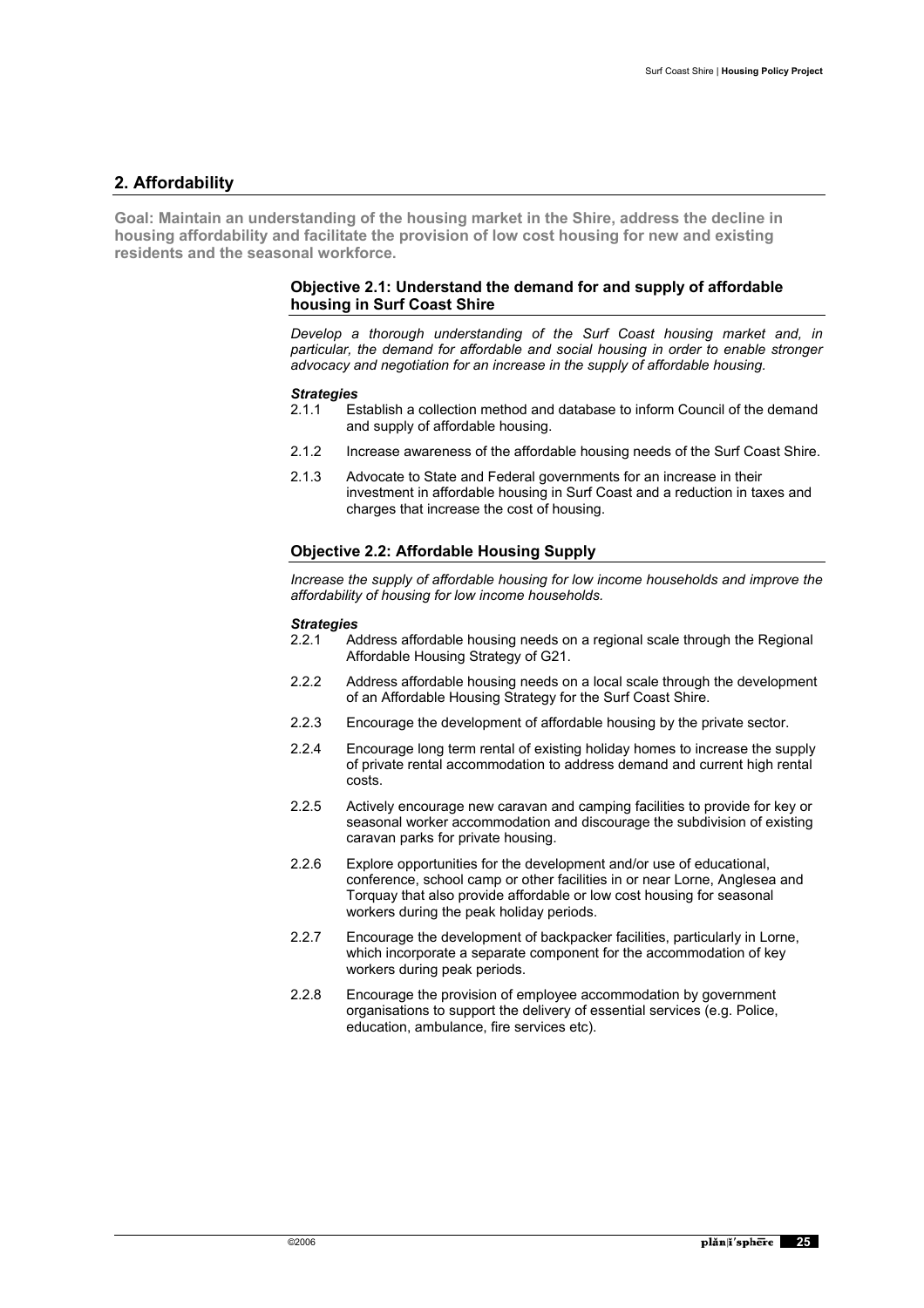### **Objective 2.3: Social Housing Provision**

*Facilitate an increase in the supply of appropriate, accessible and well located social housing (public and community housing) to provide for very low income households and those with special needs.* 

#### *Strategies*

- 2.3.1 Encourage opportunities for the expansion of social housing (community and public housing) in the Surf Coast Shire.
- 2.3.2 Ensure social housing is appropriately located and established in the Shire.
- 2.3.3 Raise awareness within the community about the importance of social housing and its positive role in providing for a diverse community.

### **Objective 2.4: Crisis and Transitional Housing Provision**

*Ensure that crisis and transitional housing is provided within or in close proximity to the Surf Coast Shire to address the local demand for these services, particularly during and in the lead up to peak holiday periods.* 

#### *Strategies*

- 2.4.1 Establish the local demand for crisis and transitional housing within the Surf Coast Shire.
- 2.4.2 Increase the opportunities for the provision of crisis and transitional housing in appropriate locations with access to other services, facilities and transport infrastructure, in order to address established local demand.
- 2.4.3 Encourage the development or use of transitional and crisis housing to address the established local demand over peak holiday periods.

### **Objective 2.5: Economic Development and Affordability**

*Ensure that the economic development of the Shire achieves a balance and range of employment opportunities to provide for local residents and increase the ability for local residents afford rental housing and to enter the local housing market.* 

#### *Strategies*

2.5.1 Promote economic development and new employment opportunities (particularly higher end/professional) across the Shire to complement the tourism industry, provide increased employment choice, and improve the accessibility of home ownership in the Shire by increasing its affordability relative to income.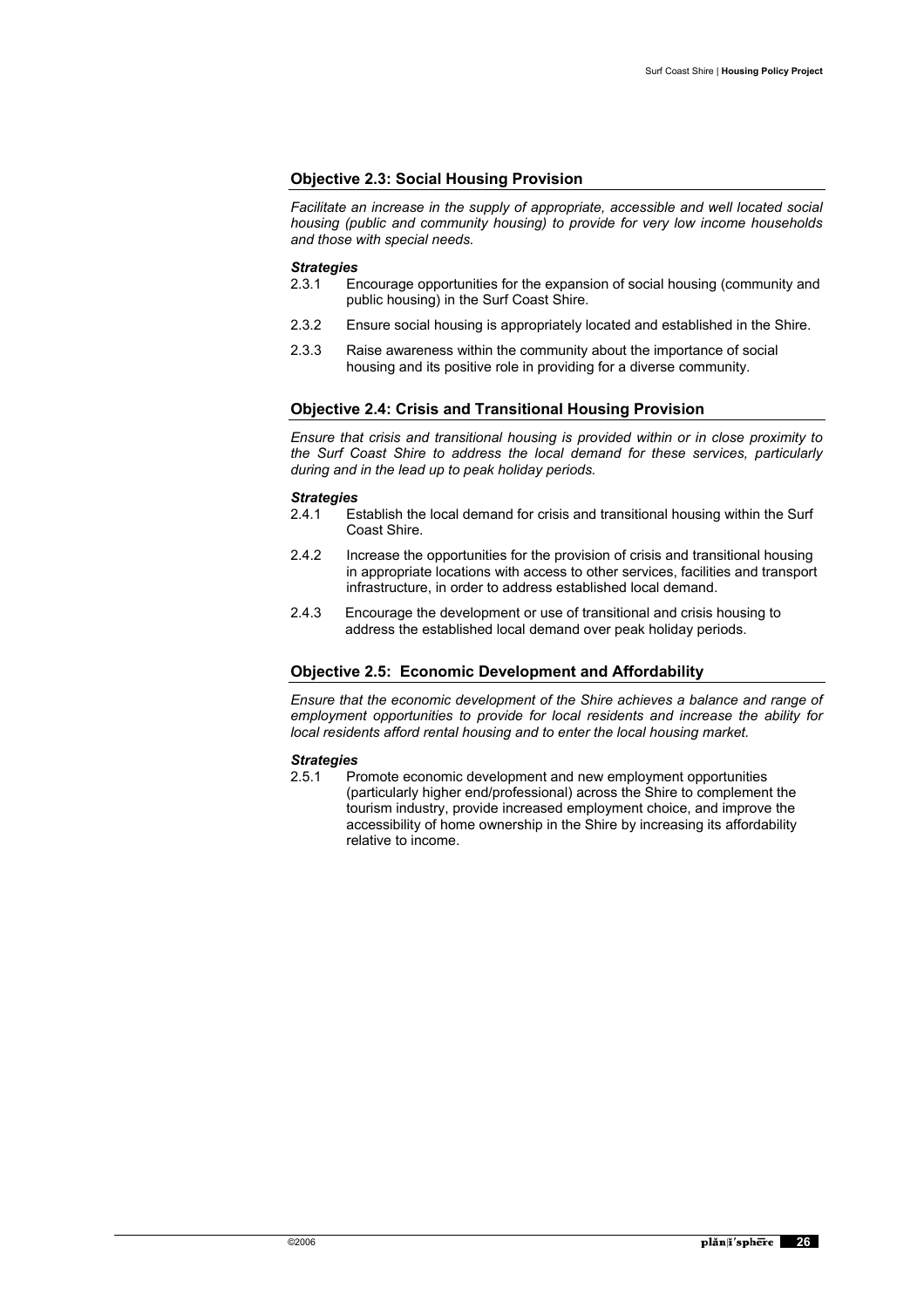### **3. Diversity**

**Goal: Increase housing diversity by providing a range of housing types to meet current and future needs.** 

### **Objective 3.1: Housing Diversity in Central Locations**

*Increase the provision of smaller dwellings at medium and higher densities in accessible and central locations.* 

#### *Strategies*

- 3.1.1 Encourage the development of medium and higher density housing close to shops, transport, services and facilities.
- 3.1.2 Ensure that medium and higher density housing provides a range of dwelling sizes, particularly smaller dwellings.
- 3.1.3 Encourage further intensification of residential (as opposed to accommodation) development in designated areas within the coastal townships to provide for affordability and population diversity
- 3.1.4 Encourage diversity within smaller scale medium density housing developments (e.g. 3 or more dwellings on a lot) by requiring a range of dwelling sizes, or a greater proportion of smaller dwellings.
- 3.1.5 Encourage the consolidation of existing lots to provide a more coordinated approach to the intensification of areas identified for medium and higher density housing.

#### **Objective 3.2: Housing Diversity in Subdivisions**

*Ensure that residential subdivisions include a range of lot sizes to provide for a greater diversity of housing types.* 

#### *Strategies*

- 3.2.1 Encourage a diversity of lot and housing sizes in new subdivisions to cater for different prices and household sizes, including medium and higher density housing in appropriate and accessible locations.
- 3.2.2 Encourage new subdivisions to provide for the future intensification of development over the medium to longer term, by including larger lots that can accommodate future subdivision and infill development.

#### **Objective 3.3: Adaptable Housing**

*Incorporate adaptable design features into new housing to provide for the lifecycle of residents, enable downsizing, and reduce the necessity to demolish dwellings in the future to provide appropriate housing types.* 

- Encourage new dwellings to include adaptable features to provide for the lifecycle of residents and ageing in place.
- 3.3.2 Encourage retrofitting and subdivision of dwellings and lots to create smaller dwellings without necessitating demolition.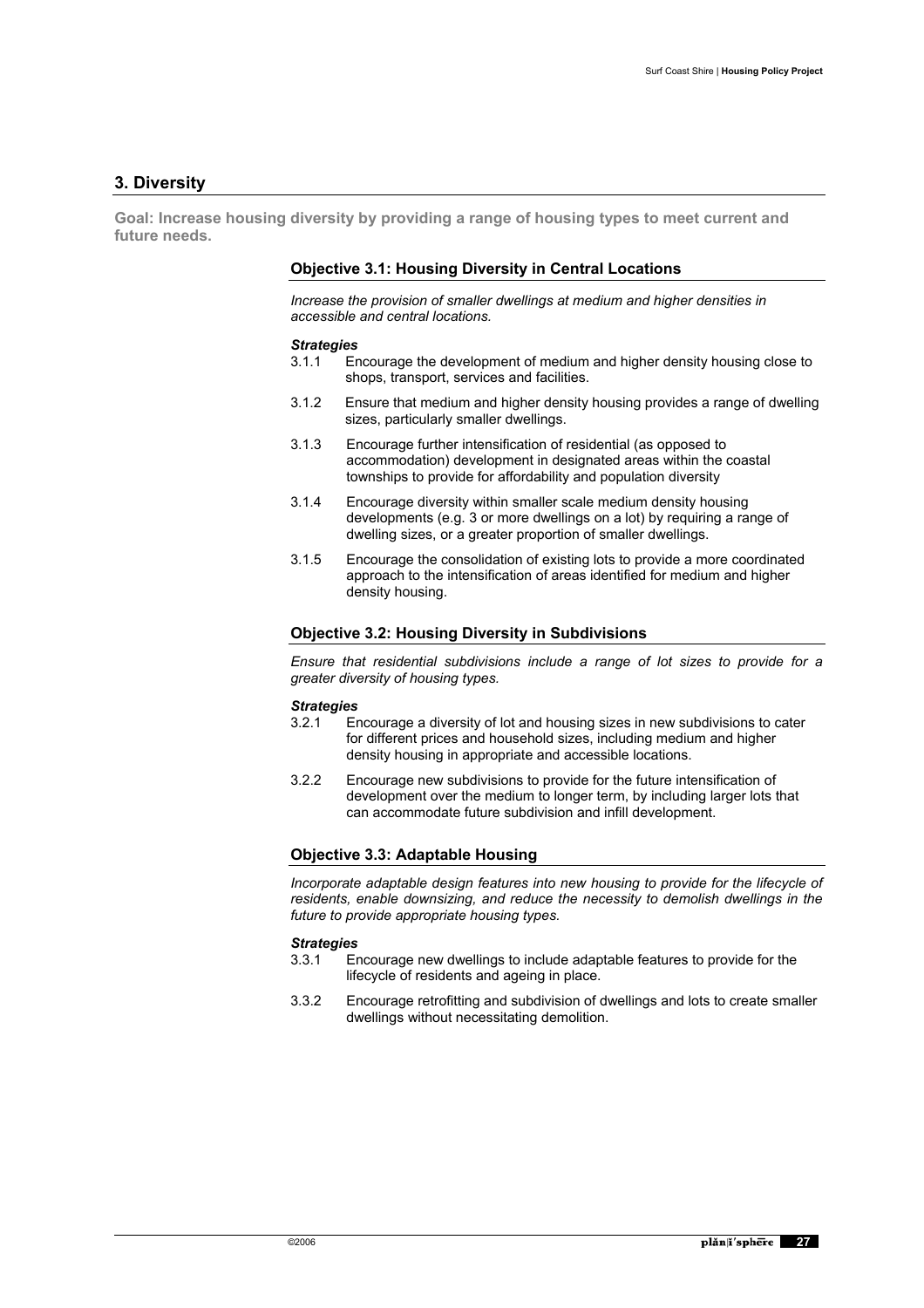### **Objective 3.4: Elderly, frail and disabled persons accommodation**

*Provide for the current and future housing needs of elderly, frail and disabled persons in accessible locations, including independent living, supported living, and aged care (both high and low care).* 

# **Strategies**<br>3.4.1 Er

- 3.4.1 Encourage medium density housing in a format that suits the needs of the elderly, frail and disabled (e.g. single storey, granny flat or multi-storey with provision of lifts).
- 3.4.2 Encourage provision of appropriate dwelling types for people to age-in-place in smaller townships.
- 3.4.3 Encourage aged care facilities (e.g. special accommodation and nursing homes) and older persons housing (e.g. retirement villages) in areas that are fully reticulated, close to services and facilities and served by public transport.
- 3.4.4 Support aged care services and elderly housing providers to meet the needs of local residents through networking and linking these services and disseminating information to the community.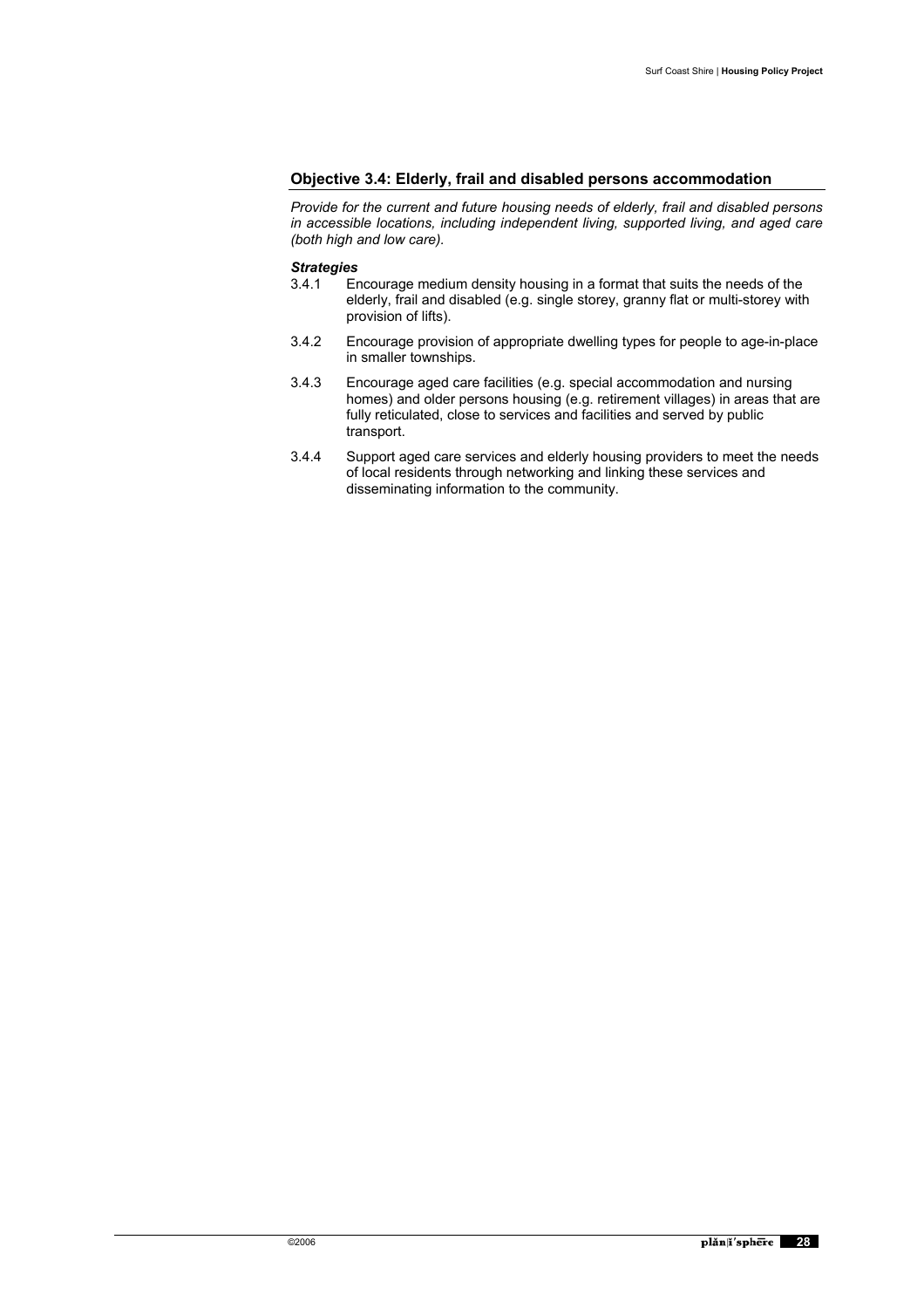# **4. Infrastructure, Services and Transport**

**Goal: Achieve the timely and sustainable provision of physical, social, community, open space and transport infrastructure and services to meet current and future needs of residents and visitors.** 

### **Objective 4.1: Water Provision and Management**

*Provide reticulated services to accommodate future growth and residential infill, while addressing rainfall variability through sustainable management, use and recycling of wastewater and rainwater resources.* 

#### *Strategies*

- 4.1.1 Encourage improved coordination of service provision and planning through formalising procedures for transfer of information between Council and service providers and ensure the timely provision of infrastructure and services.
- 4.1.2 Encourage water conservation measures as a component of Ecologically Sustainable Design.
- 4.1.3 Integrate Water Sensitive Urban Design principles into new subdivisions and developments.
- 4.1.4 Encourage innovative on-site wastewater treatment systems (e.g. composting toilets, small scale aerobic sewerage treatment, ultra-violet water purification treatment) and reuse of recycled water for landscaping and toilet flushing, supported by appropriate monitoring (if required) of the operation of the system and the treated water to ensure that adverse environmental impacts are avoided.

### **Objective 4.2: Physical Infrastructure Provision**

*Ensure that physical infrastructure is provided to service new developments and that ongoing renewal of infrastructure takes place in existing residential areas.* 

- Seek development contributions for the timely provision of physical infrastructure in growth areas and new developments, including streets, footpaths, street lighting, drainage and service infrastructure.
- 4.2.2 Ensure adequate resources are available for capital expenditure on infrastructure to cater for future needs and growth where development contributions are not possible, such as for infrastructure renewals in established areas.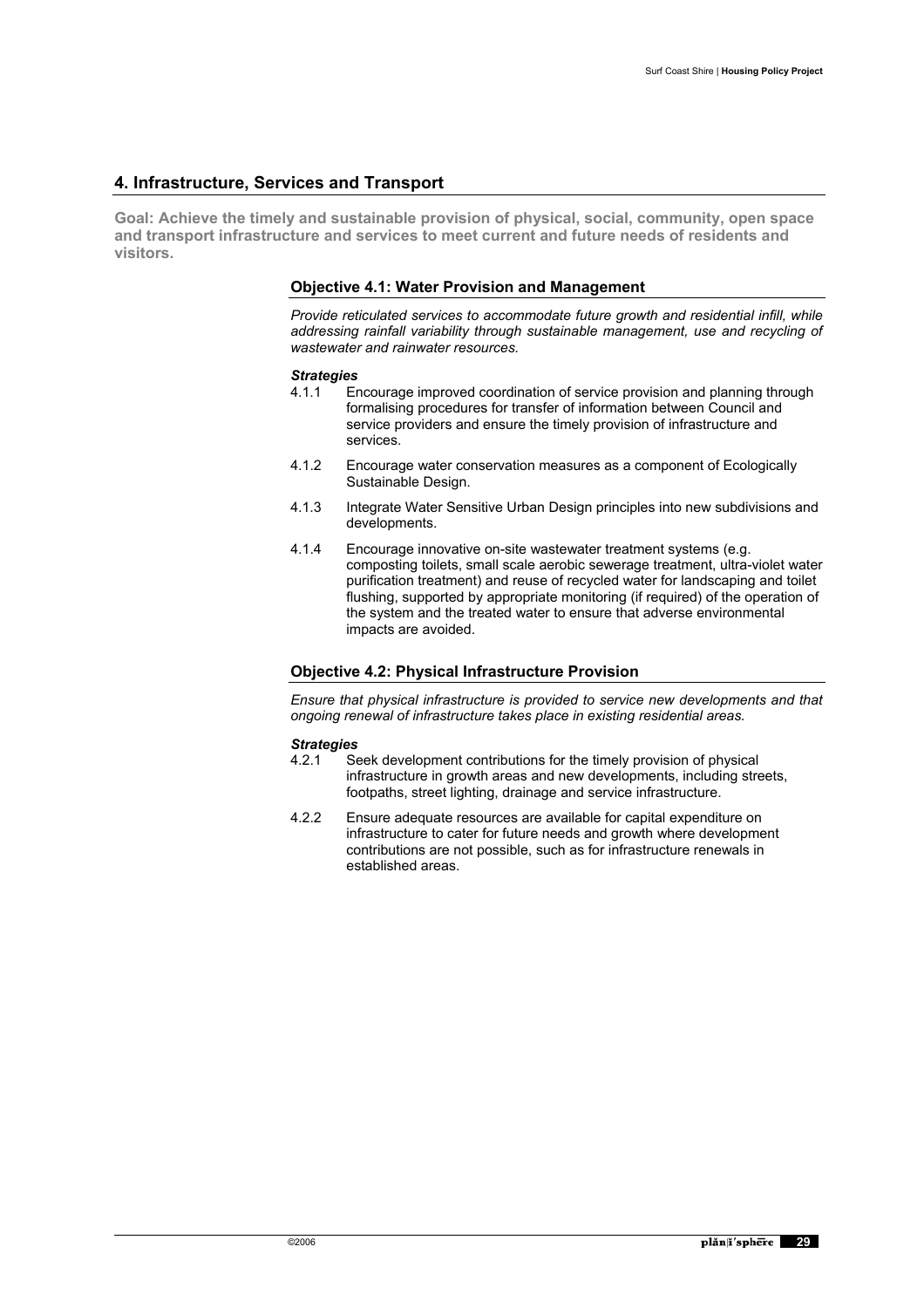### **Objective 4.3: Social and Community Infrastructure and Planning for Health and Wellbeing**

*Ensure that new development promotes health and wellbeing and provides social and community infrastructure and services to meet the current and future needs of Surf Coast Shire residents and visitors.* 

#### *Strategies*

- 4.3.1 Identify and plan for Shire-wide social and community infrastructure needs.
- 4.3.2 Seek development contributions for the provision of social and community infrastructure servicing new subdivisions, as identified through Social Impact Assessments.
- 4.3.3 Minimise the lag between residential occupancy in new subdivisions and service provision.
- 4.3.4 Ensure housing development and use supports the strategic direction of the Surf Coast Shire Health and Wellbeing Plan 2006-2009.
- 4.3.5 Implement health and wellbeing objectives through the design of new subdivisions, by ensuring that developers provide for:
	- Walkability (to encourage people to walk to local facilities)
	- Access for all (designing and constructing clear, accessible paths of travel for the disabled, elderly, prams and scooters)
	- Promoting community connectedness and reducing social isolation
	- Footpaths and shared pathways to provide for safe movement, particularly for older persons and children
	- Good access to recreational spaces and places
	- Public lighting
	- Access to public transport and community transport through subdivision design.

### **Objective 4.4: Open Space and Pedestrian and Cyclist Linkages**

*Provide adequate and appropriate open spaces and pedestrian and cyclist linkages, particularly in residential growth areas and areas proposed for increased residential densities.* 

- Continue to ensure adequate open space provision in new subdivisions, to provide for the current and future needs of Surf Coast Shire residents and visitors.
- 4.4.2 Implement the Open Space Strategy, in particular by requiring:
	- Adequate and appropriate open space in new development
	- Linkages between residential areas and community and commercial facilities
	- Gradual increase in the provision of footpaths and pathways within and between towns (capital expenditure and possible land acquisition)
	- Alternatively, explore opportunities for shared traffic precincts in smaller townships or areas.
- 4.4.3 Ensure adequate provision of open space to provide for the current and future needs of residents of medium and higher density infill development.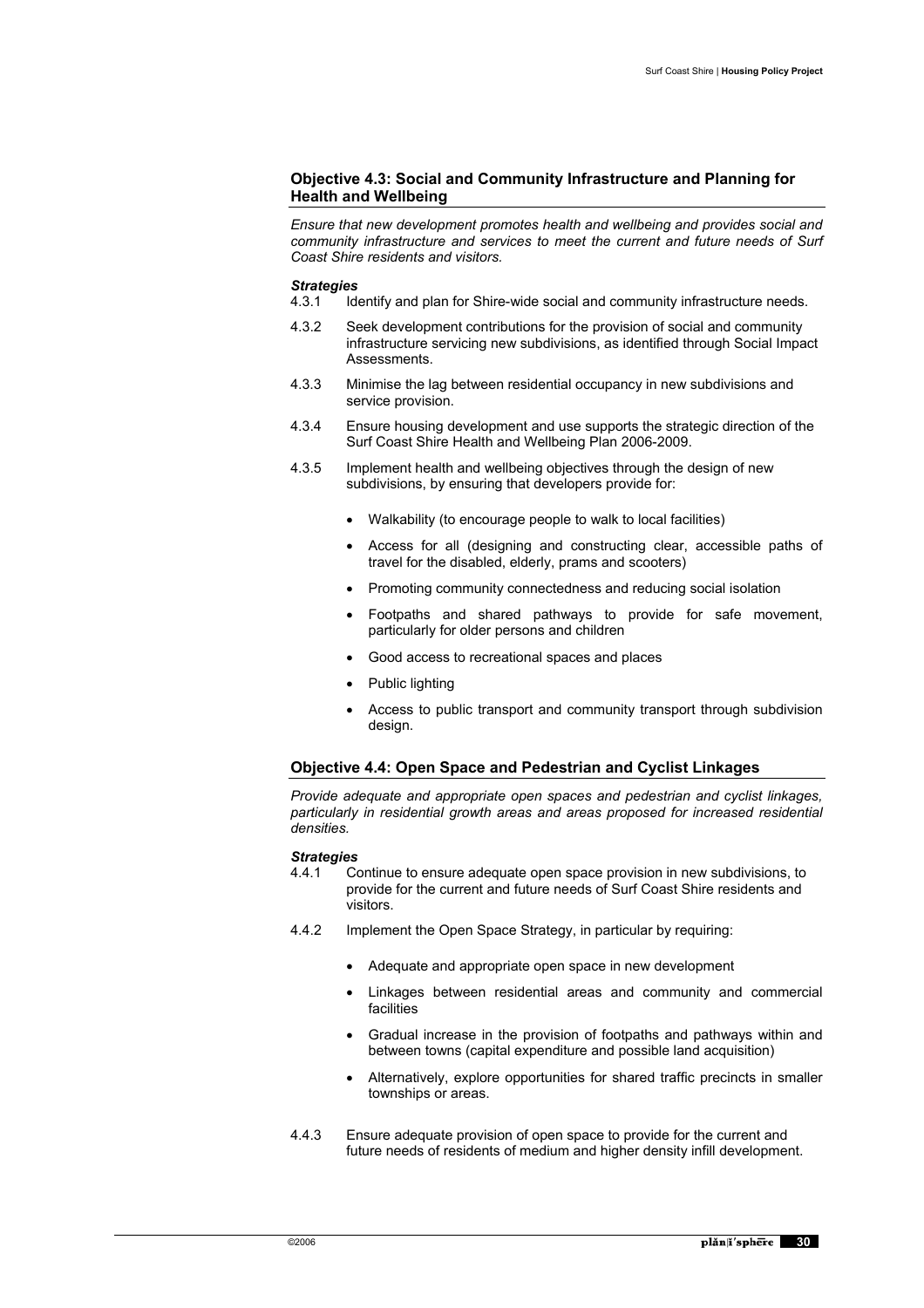### **Objective 4.5: Public and Community Transport**

*Increase the provision of public and community transport services to link the residential areas throughout the Shire and provide better connections to the region.* 

#### *Strategies*

- 4.5.1 Seek further improvements to public and community transport service provision to support the directions of the Housing Strategy, in particular:
	- Provision of community bus services, particularly to service townships and areas of the Shire not serviced by public transport
	- Township public transport services for Torquay-Jan Juc
	- Public transport service between Apollo Bay, Winchelsea and Geelong
	- Use of school buses to provide local bus services
	- Reopening Moriac Station.
- 4.5.2 Encourage the increased provision of private transport services (e.g. private bus operators) to provide transport for employees, particularly between Lorne and Deans Marsh.

### **Objective 4.6: Traffic management**

*Protect the local amenity of residential areas from increased traffic impacts while maintaining good accessibility between the Surf Coast Shire, Geelong and Melbourne.*

- 4.6.1 Ensure that traffic management strategies maintain good access to Geelong and Melbourne from the residential areas of Surf Coast while protecting residential areas from traffic congestion and noise as a result of:
	- Construction of the Geelong by-pass
	- Duplication of the Princes Highway, and
	- Increased traffic on east-west links through the Shire.
- 4.6.2 Encourage sustainable subdivision design to manage vehicular speeds and volumes in residential areas, give greater priority to pedestrians and cyclists and promote the use of public transport.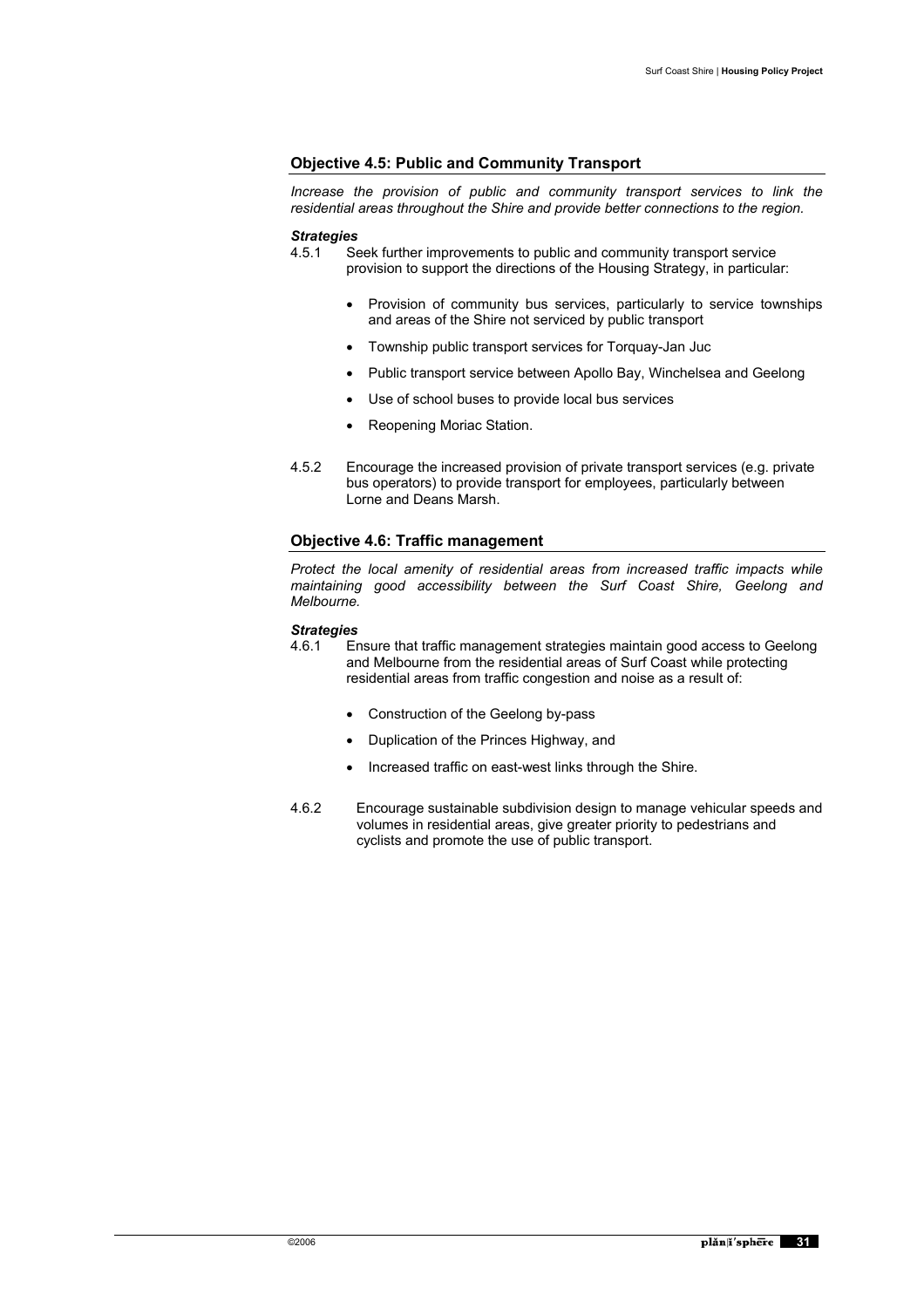# **5. Character**

**Goal: Respect the valued character of the different residential parts of Surf Coast Shire.** 

# **Objective 5.1: Neighbourhood, township and landscape character**

*Ensure that future residential development respects the identified and valued neighbourhood, township and landscape character of the different towns and settlements of the Shire.* 

- Ensure other objectives relating to the consolidation of townships have regard to recommendations of character studies and resulting planning controls.
- 5.1.2 Continue to ensure that coastal areas are free of urban encroachment in line with the Coastal Spaces Strategy.
- 5.1.3 Ensure that future development of hinterland towns respects the valued rural character of these settlements.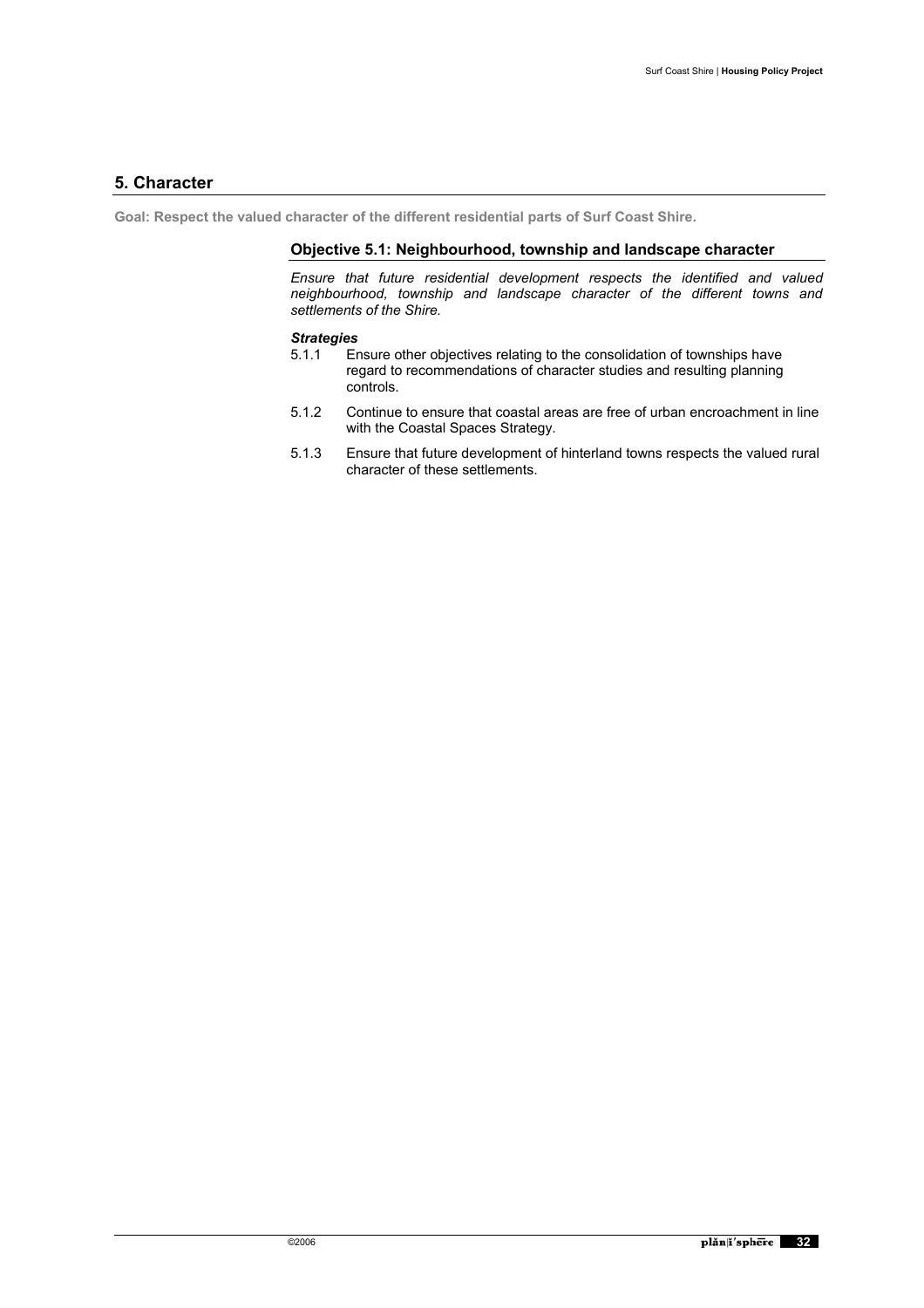### **7. Implementation and Action Plan**

Implementation of the Housing Strategy will involve a range of statutory and nonstatutory mechanisms. Statutory mechanisms will include amending the Surf Coast Planning Scheme to include the Housing Strategy within the Municipal Strategic Statement.

As the MSS review is about to commence, specific recommendations about how to incorporate the Housing Strategy into the MSS are not considered appropriate. This will be determined by the structure of the revised MSS, however it is likely that this will include a separate Clause entitled "Housing Strategy". Some of the objectives and strategies may, however, be incorporated into other parts of the MSS, for example, for Sustainability and Infrastructure, Services and Transport.

The Action Plan, attached in the Appendix to this report, identifies the strategies that should be implemented through the Planning Scheme, specifically through the MSS (marked PS – Planning Scheme – in the Strategy Implementation column). The Actions also include the use of zones and overlays, further strategic work and other actions which can be included within the Implementation sections of the MSS.

Non-statutory mechanisms are also critical to ensure the successful implementation of the Housing Strategy, and will involve a range of actions to be undertaken by Council, including advocacy, formation of partnerships, education, enforcement, provision of incentives or additional planning support, and direct capital expenditure. These nonstatutory actions are detailed within the Action Plan in the Appendix and are marked CP in the Strategy Implementation column (Council planning processes), and include the following:

- Council's advocacy role will include making representations to state government departments and agencies in relation to, for example:
	- o The development of planning tools to ensure the provision of affordable housing.
	- o The provision of further public or social housing in the Shire.
	- $\circ$  The provision of public transport and other service or infrastructure improvements to support residents.
- Partnerships that could assist in the implementation of the Housing Strategy may include:
	- o Partnerships with State Government departments and agencies for the provision of affordable housing, sustainable housing demonstration projects, streetscape and connectivity improvements, public transport improvements etc. Opportunities are available for the Shire to seek funding to work in partnership on various projects, as identified in strategies such as Meeting Our Transport Challenges and Moving Forward.
	- o Partnerships with Housing Associations for the provision of social housing in the Shire.
	- o Partnerships with socially and environmentally responsible developers to promote increased affordability, diversity and sustainability in new developments (may involve planning assistance or incentives/dispensations, and must weigh up the various objectives of the Housing Strategy).
- Council can also play a role in education of the local development industry and the community, to promote the objectives of the Housing Strategy and to generate support to ensure its success. This may involve industry or community targeted information sessions, provision of online resources and printed information, as well as provision of advice at pre-application meetings.
- Enforcement of existing and new statutory controls and ensuring the provision of infrastructure associated with new developments will be important in sending a clear message to the development industry and the community, and to ensure that the impacts of new development are not borne by the broader community.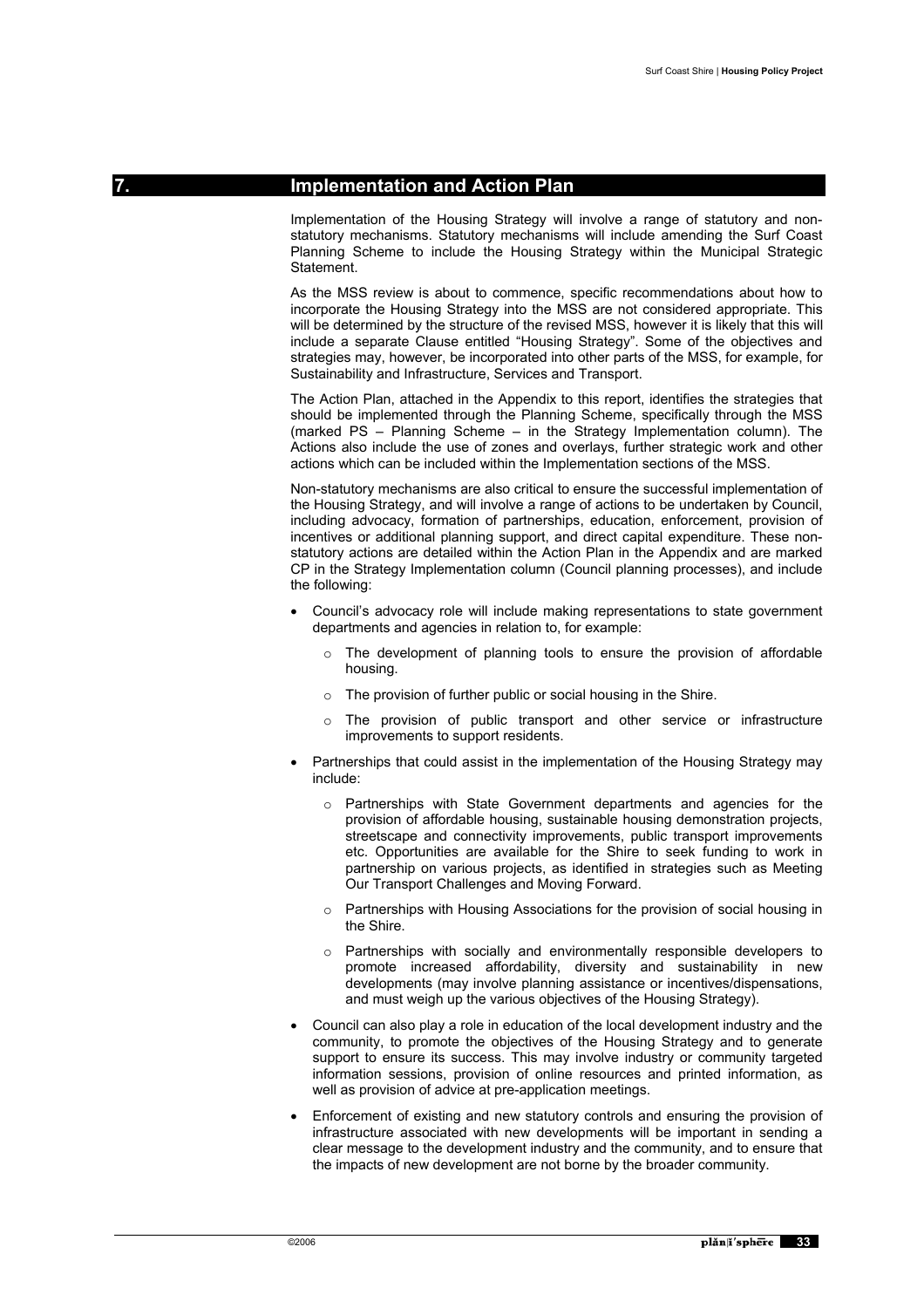• Provision of incentives and additional planning support may be appropriate to promote specific objectives of the Housing Strategy (e.g. sustainability, affordability, diversity), particularly where these objectives represent a significant shift from the status quo.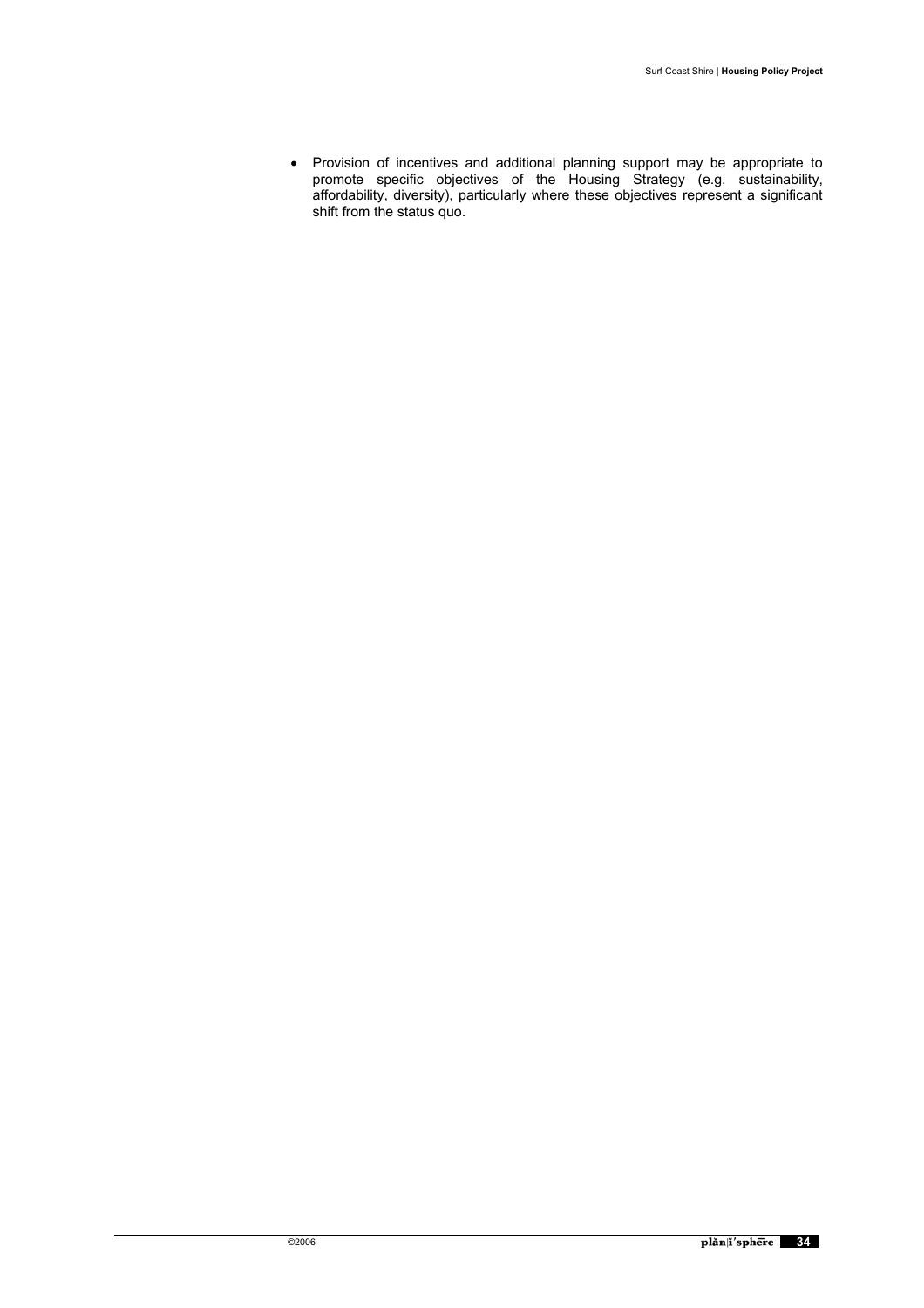# **8. Conclusion**

The Housing Policy Project has involved extensive research and consultation with a wide variety of individuals, groups and organisations. It provides the Council with a clear understanding of current and emerging housing issues in the Shire, and housing needs. The Housing Strategy, the key output of the Housing Policy Project, contains a comprehensive set of goals, objectives and strategies to address these issues. Coupled with the detailed Implementation and Action Plan the Council has a defined way forward to meet the Shire's housing needs for the next 25 years.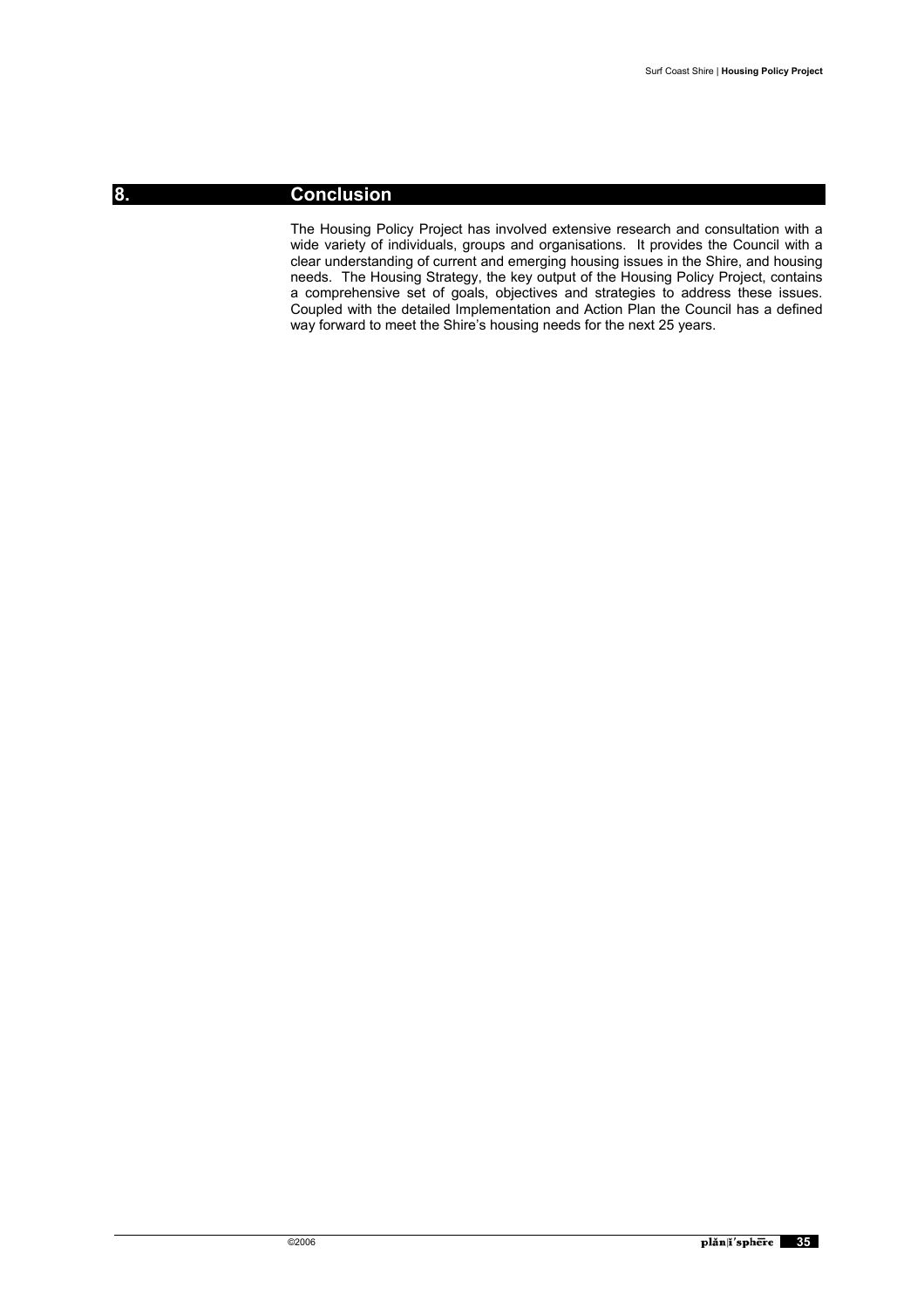# **Glossary**

### **Accessible Housing**

Accessible design refers to dwellings that meet specific requirements for accessibility (AS 1428.8).

#### **Adaptable housing**

A dwelling structure that has the ability to be modified or extended at a minimum cost to suit the changing needs of the occupants.

#### **Affordable housing**

Well-located housing, appropriate to the needs of a given household, where the cost (whether mortgage repayment or rent) is no more than 30% of that household's income. Exceeding the mark places one under 'housing stress', particularly in the lower 40% of the income distribution scale.

#### **Development Contributions**

Payments or in-kind works or facilities provided by developers towards the supply of infrastructure required to meet the future needs of a particular community, of which the development forms part.

#### **Higher density housing**

Housing units on a given area of land that are more numerous than the average in the surrounding locality.

Higher density housing could include different housing types including apartments, townhouses, shop top dwellings, multiple dwellings on single lots. Higher density does not necessarily result in high-rise development.

#### **Housing Associations**

Not for profit organisations which are registered providers of social housing. Housing Associations operate in partnership with the Office of Housing, Local Government and Community groups to deliver social housing with the assistance of government subsidies, and community or local government contributions of land, financial or other assistance to meet a local housing need.

#### **Low income households**

Households on the lowest 40% of the income distribution range (defined by the National Housing Strategy).

#### **Municipal Strategic Statement**

Part of the Local Planning Policy Framework of the Planning Scheme, this contains the strategic planning land use and development objectives of the planning authority, the strategies for achieving these objectives and the relationship to controls over the use and development of land in the planning scheme.

#### **Planning scheme**

Statutory planning document setting out the state wide and local policies and controls for land use and development within a municipality, containing the ordinance (text component) and maps.

#### **Social housing**

Non-profit housing owned and managed for the primary purpose of meeting social objectives such as affordable rents, responsible management, security of tenure and good location in relation to employment services. The term encompasses public housing and includes housing owned or managed by the community.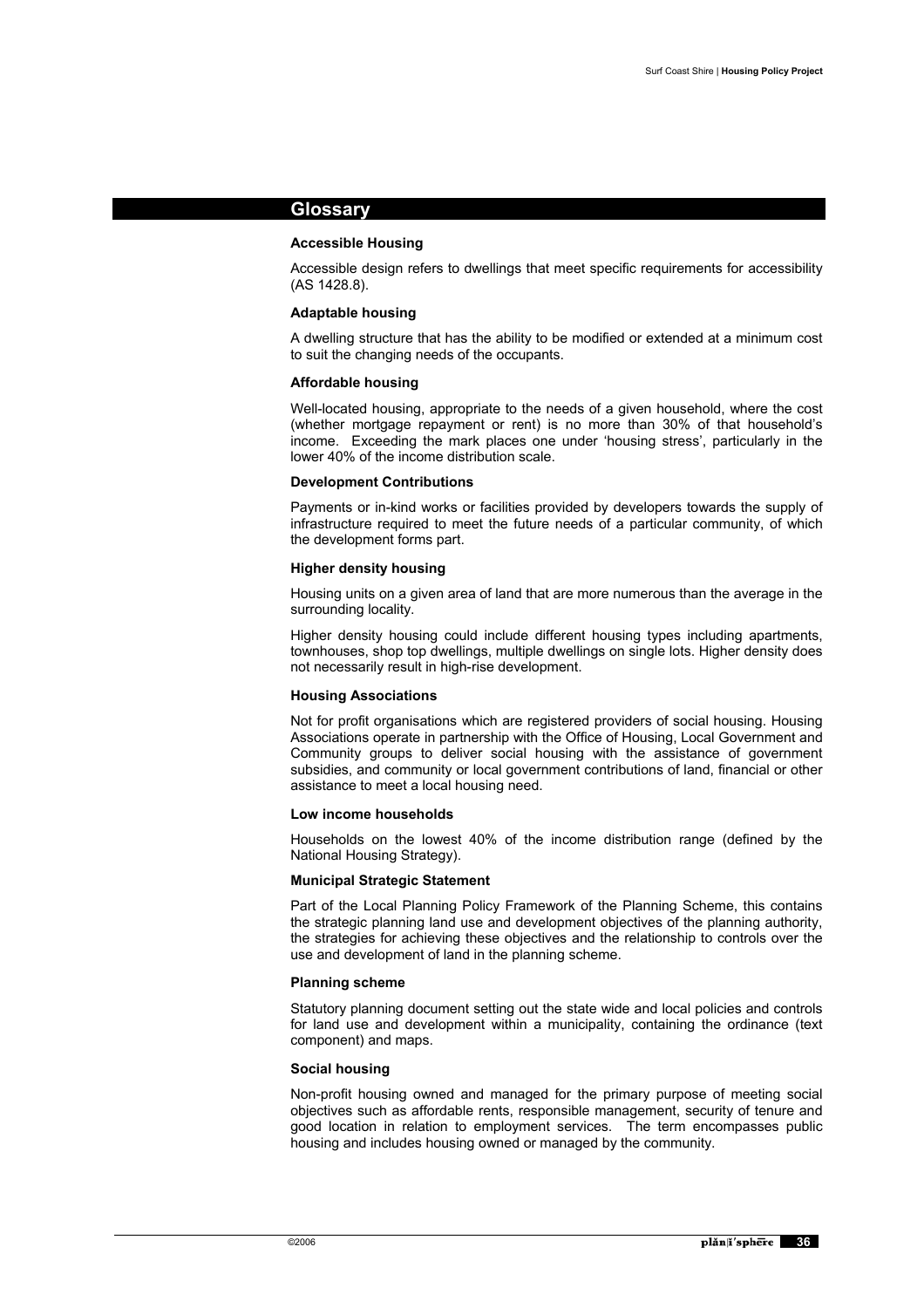### **Victoria Planning Provisions**

Policies and requirements for the use, development and protection of land in Victoria.

# **Short Term Action**

Within the next 12 months.

# **Medium Term Action**

Within 2-3 years.

# **Long Term Action**

Within 4-5 years

### **Ongoing**

Actions to be implemented on an ongoing or continuous basis over the life of the Housing Strategy.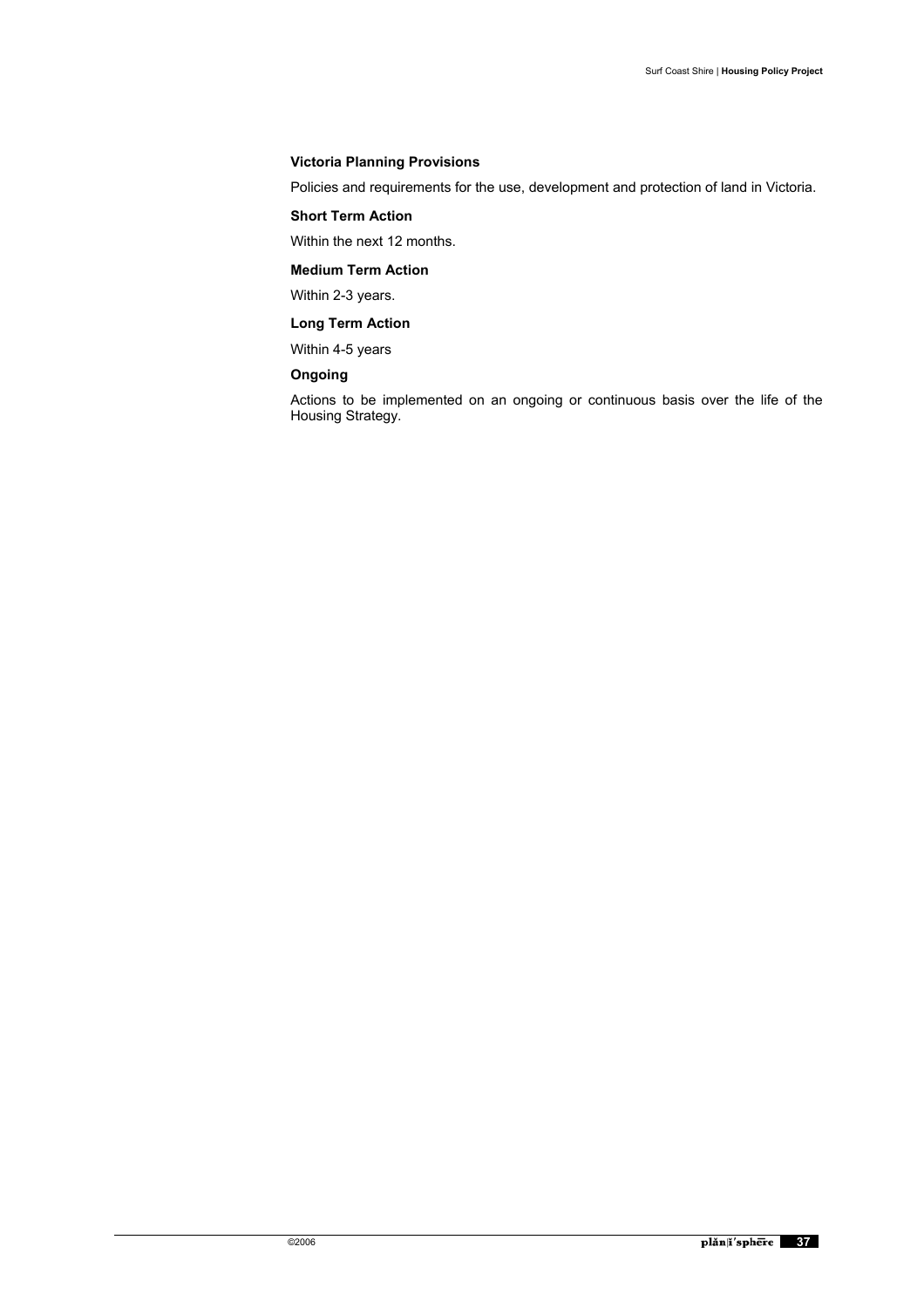# **Appendix: Action Plan**

# **1. Sustainability**

**Goal: Protect local, regional and global environments by increasing the sustainability of residential land use, development and building design.** 

### **Objective 1.1: Environmental and Landscape Values**

*Protect areas of the Shire with significant environmental and landscape values.* 

| <b>Strategy</b>                                                                                           | <b>Strategy</b><br>Impl: | <b>Action</b>                                                                                                                                                                                                                             | <b>SCS</b><br>Primary<br><b>Responsibility</b> | <b>Partners</b> | Timing/<br><b>Priority</b> |
|-----------------------------------------------------------------------------------------------------------|--------------------------|-------------------------------------------------------------------------------------------------------------------------------------------------------------------------------------------------------------------------------------------|------------------------------------------------|-----------------|----------------------------|
|                                                                                                           | <b>PS/CP</b>             |                                                                                                                                                                                                                                           |                                                |                 |                            |
| 1.1.1<br>Constrain development to avoid<br>expansion of urban areas into<br>sensitive environments.       | <b>PS</b>                | Maintain the Rural Conservation Zone (including<br>minimum subdivision areas) on significant<br>environments and landscapes surrounding coastal<br>towns.                                                                                 | Manager<br>Planning and<br>Development         |                 | Ongoing                    |
|                                                                                                           |                          | Reinforce urban growth boundaries (including long<br>term boundaries) by consistently and firmly<br>delineating these in the Planning Scheme,<br>including through amendments to township maps<br>in the Local Planning Policy Framework. | Manager<br>Planning and<br>Development         |                 | <b>Medium</b><br>Term      |
| 1.1.2<br>Minimise the impact of development<br>on sensitive environments within and<br>surrounding towns. | <b>PS</b>                | Maintain the Environmental Significance Overlay<br>and Vegetation Protection Overlay to ensure<br>ongoing protection of ecologically significant areas<br>and ensure appropriate development.                                             | Manager<br>Planning and<br>Development         |                 | Ongoing                    |
| 1.1.3<br>Minimise the visual impact of<br>development on important views and                              | <b>PS</b>                | Maintain the Significant Landscape Overlay<br>ensure ongoing protection of significant<br>landscapes and ensure appropriate development.                                                                                                  | Manager<br>Planning and<br>Development         |                 | Ongoing                    |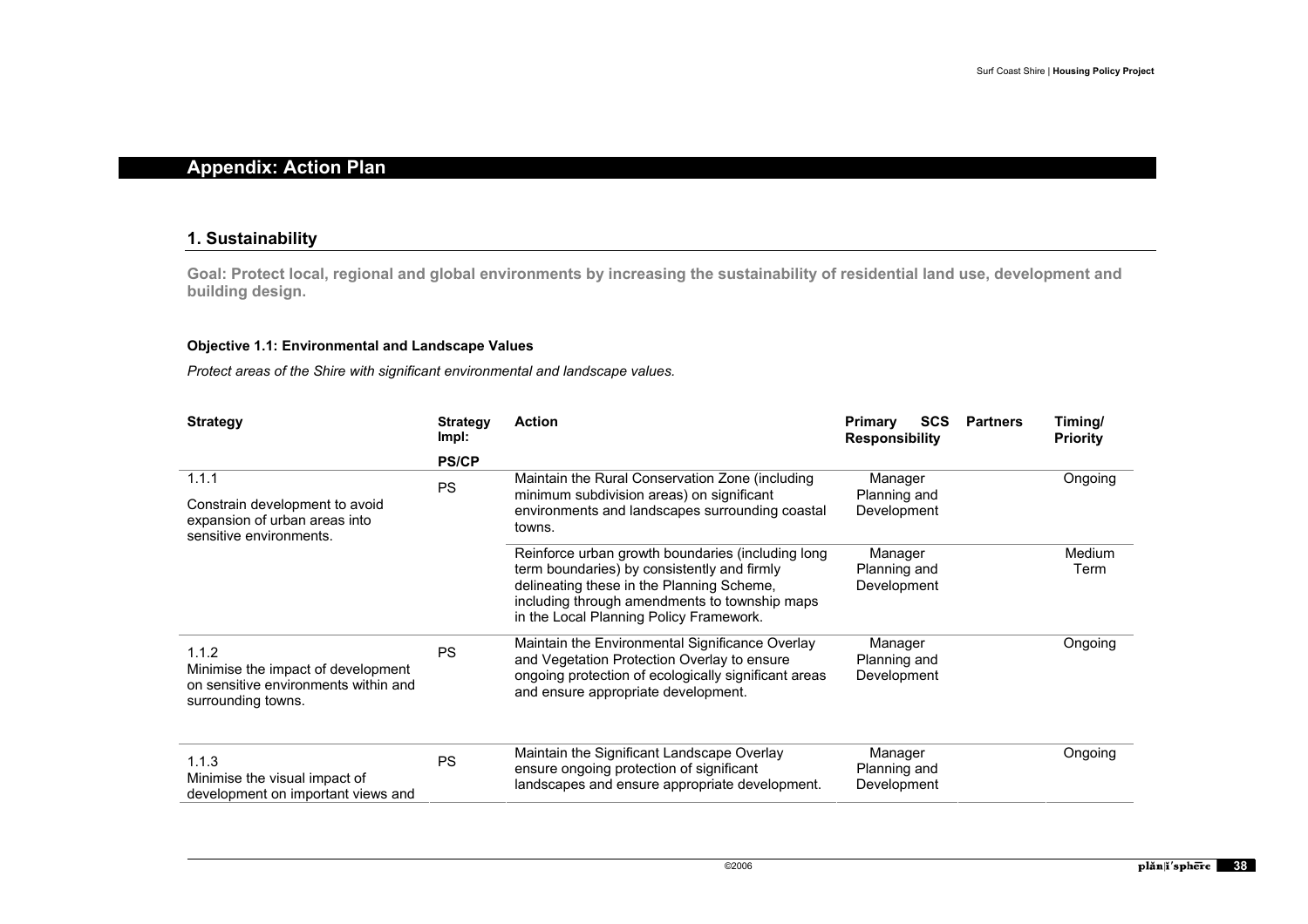| <b>Strategy</b>                                                              | <b>Strategy</b><br>Impl: | <b>Action</b>                                                                                                                                                            | <b>Primary</b><br><b>SCS</b><br><b>Responsibility</b> | <b>Partners</b> | Timing/<br>Priority |
|------------------------------------------------------------------------------|--------------------------|--------------------------------------------------------------------------------------------------------------------------------------------------------------------------|-------------------------------------------------------|-----------------|---------------------|
|                                                                              | <b>PS/CP</b>             |                                                                                                                                                                          |                                                       |                 |                     |
| vistas including:                                                            |                          | Maintain agricultural uses and the rural landscape<br>between the ridgeline to the north of Torquay and                                                                  | Coordinator<br>Strategic                              |                 | Ongoing             |
| From the internationally<br>significant Great Ocean Road                     |                          | the northern boundary of the municipality at Mount<br>Duneed.                                                                                                            | Planning                                              |                 |                     |
| On hill faces and ridgelines,<br>٠<br>particularly on township edges,<br>and |                          |                                                                                                                                                                          |                                                       |                 |                     |
| The rural vista from Mount<br>Duneed across the valley<br>towards Torquay.   |                          |                                                                                                                                                                          |                                                       |                 |                     |
| 1.1.4                                                                        | <b>PS</b>                | Reiterate strategies to protect green breaks where<br>required in the Planning Scheme and other                                                                          | Coordinator<br>Strategic<br>Planning                  |                 | Ongoing             |
| Maintain green breaks between<br>towns and settlements free of urban         |                          | planning strategies, in particular:                                                                                                                                      |                                                       |                 |                     |
| development.                                                                 |                          | Restrict outward growth of coastal townships<br>$\bullet$<br>into areas of environmental or landscape<br>significance.                                                   |                                                       |                 |                     |
|                                                                              |                          | Maintain the green break between Torquay<br>and Geelong.                                                                                                                 |                                                       |                 |                     |
|                                                                              |                          | Maintain the green break between Moriac<br>$\bullet$<br>and Waurn Ponds.                                                                                                 |                                                       |                 |                     |
|                                                                              |                          | Prevent ribbon development along the Great<br>$\bullet$<br>Ocean Road between townships.                                                                                 |                                                       |                 |                     |
|                                                                              |                          | Maintain agricultural uses and the rural landscape<br>between the ridgeline to the north of Torquay and<br>the northern boundary of the municipality at Mount<br>Duneed. | Coordinator<br>Strategic<br>Planning                  |                 | Ongoing             |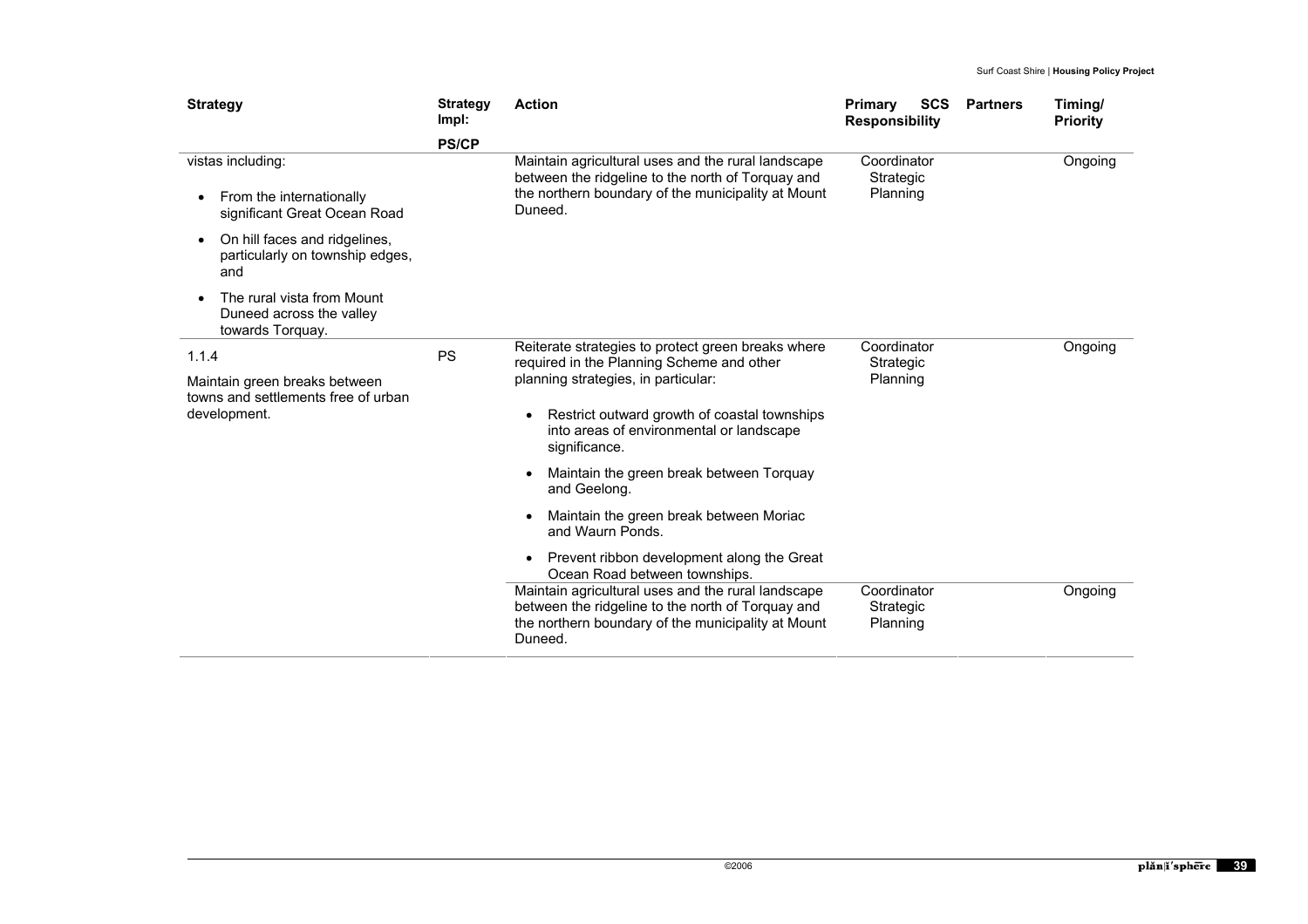## **Objective 1.2: Agricultural Values**

*Protect viable agricultural land from further encroachment by residential uses and township growth.* 

| <b>Strategy</b>                                                                                                                                       | <b>Strategy</b><br>Impl: | <b>Action</b>                                                                                                                                                                                                                                                                                                 | <b>SCS</b><br>Primary<br><b>Responsibility</b>  | <b>Partners</b> | Timing/<br><b>Priority</b> |
|-------------------------------------------------------------------------------------------------------------------------------------------------------|--------------------------|---------------------------------------------------------------------------------------------------------------------------------------------------------------------------------------------------------------------------------------------------------------------------------------------------------------|-------------------------------------------------|-----------------|----------------------------|
|                                                                                                                                                       | <b>PS/CP</b>             |                                                                                                                                                                                                                                                                                                               |                                                 |                 |                            |
| 1.2.1<br>Ensure agricultural values that<br>constrain future urban growth are<br>identified.                                                          | <b>PS</b>                | Complete the review of the Rural Strategy to<br>further refine strategies and develop<br>implementation actions.<br>Identify constraints to growth posed by identified                                                                                                                                        | Manager<br>Planning &<br>Development<br>Manager |                 | Short Term<br>Short term   |
|                                                                                                                                                       |                          | agricultural values in the Local Planning Policy<br>Framework.                                                                                                                                                                                                                                                | Planning &<br>Development                       |                 |                            |
| 1.2.2<br>Restrict the expansion of rural<br>residential and low density residential<br>land use and development into<br>productive agricultural land. | PS                       | Review opportunities through the Rural Strategy<br>Review for rural residential development (and the<br>application of the Rural Living Zone) currently<br>identified in the Municipal Strategic Statement.                                                                                                   | Manager<br>Planning &<br>Development            |                 | <b>Short Term</b>          |
|                                                                                                                                                       |                          | Develop criteria for the assessment of rural<br>residential and subdivision proposals outside<br>urban areas.                                                                                                                                                                                                 | Manager<br>Planning &<br>Development            |                 | Short Term                 |
|                                                                                                                                                       |                          | Reinforce urban growth boundaries (including long<br>term boundaries) by consistently and firmly<br>delineating these in the Planning Scheme,<br>including through amendments to township maps<br>in the Local Planning Policy Framework.                                                                     | Manager<br>Planning &<br>Development            |                 | Medium<br>Term             |
|                                                                                                                                                       |                          | Maintain the Farming Zone (including minimum<br>subdivision areas) on valuable agricultural land<br>surrounding the hinterland townships of Deans<br>Marsh, Moriac and Winchelsea, as well as those<br>areas outside the designated growth areas<br>surrounding Torquay, Jan Juc/Bells Beach and<br>Bellbrae. | Manager<br>Planning &<br>Development            |                 | Ongoing                    |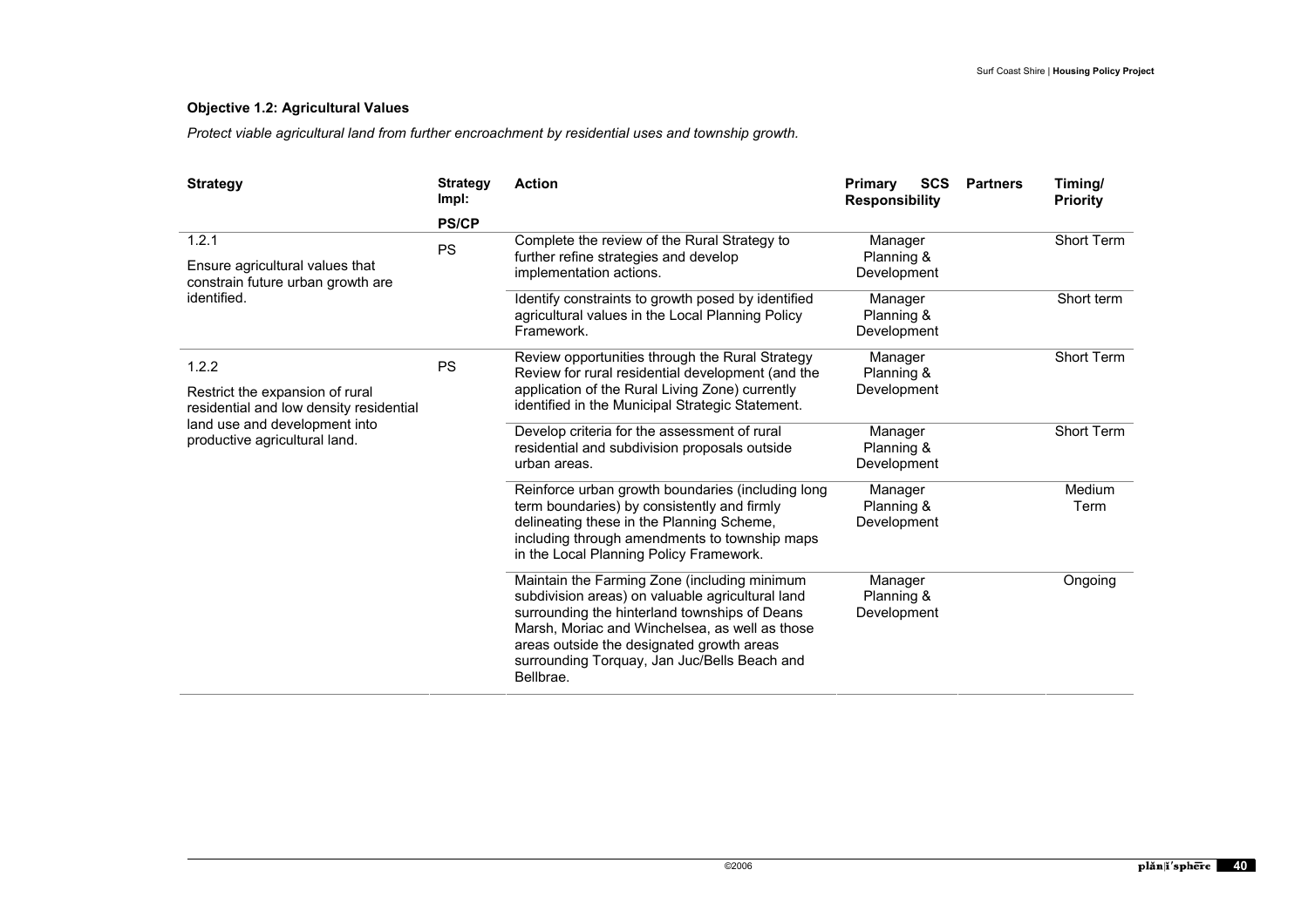### **Objective 1.3: Sustainable Urban Development**

*Ensure that urban development minimises the impact on the environment, makes efficient use of land, infrastructure and resources, and is concentrated in accessible locations.*

| <b>Strategy</b>                                                                                                                                                                                                                                                                                                                                           | <b>Strategy</b><br>Impl: | <b>Action</b>                                                                                                                                                                                                                                                                                                                                                                                                                 | <b>SCS</b><br><b>Primary</b><br><b>Responsibility</b> | <b>Partners</b> | Timing/<br><b>Priority</b> |
|-----------------------------------------------------------------------------------------------------------------------------------------------------------------------------------------------------------------------------------------------------------------------------------------------------------------------------------------------------------|--------------------------|-------------------------------------------------------------------------------------------------------------------------------------------------------------------------------------------------------------------------------------------------------------------------------------------------------------------------------------------------------------------------------------------------------------------------------|-------------------------------------------------------|-----------------|----------------------------|
|                                                                                                                                                                                                                                                                                                                                                           | <b>PS/CP</b>             |                                                                                                                                                                                                                                                                                                                                                                                                                               |                                                       |                 |                            |
| 1.3.1<br>Encourage consolidated and<br>sustainable urban forms in townships<br>with reticulated services.                                                                                                                                                                                                                                                 | <b>PS</b>                | With consideration to the directions of<br>Neighbourhood Character Studies, investigate<br>areas, particularly within 400 metres of town<br>centres of Torquay, Winchelsea, Anglesea, Jan<br>Juc, Lorne and Aireys Inlet to assess suitability for<br>encouraging medium and higher density housing,<br>and amend the Local Planning Policy Framework<br>accordingly to identify these additional areas<br>where appropriate. | Coordinator<br>Strategic<br>Planning                  |                 | Medium<br>Term             |
| 1.3.2<br>Encourage higher densities of<br>residential development close to<br>shops, transport, services and<br>facilities (while respecting character<br>and environmental or landscape<br>constraints), particularly in Old<br>Torquay, and to a lesser degree in<br>Winchelsea, Anglesea, Jan Juc,<br>Lorne, Aireys Inlet and Torquay<br>growth areas. | <b>PS</b>                | With consideration to the directions of<br>Neighbourhood Character Studies, investigate<br>areas within 400 metres of town centres of<br>Torquay, Winchelsea, Anglesea, Jan Juc, Lorne<br>and Aireys Inlet to assess suitability for<br>encouraging medium and higher density housing,<br>and amend the Local Planning Policy Framework<br>accordingly to identify these additional areas<br>where appropriate.               | Coordinator<br><b>Strategic</b><br>Planning           |                 | Medium<br>Term             |
| 1.3.3<br>Continue to direct the majority of new<br>residential development into Torquay<br>and Winchelsea in the short term.<br>and the Spring Creek growth corridor<br>in the longer term.                                                                                                                                                               | <b>PS</b>                | Reiterate strategies in the Local Planning Policy<br>Framework to direct urban growth into the<br>identified growth areas.                                                                                                                                                                                                                                                                                                    | Manager<br>Planning &<br>Development                  |                 | Ongoing                    |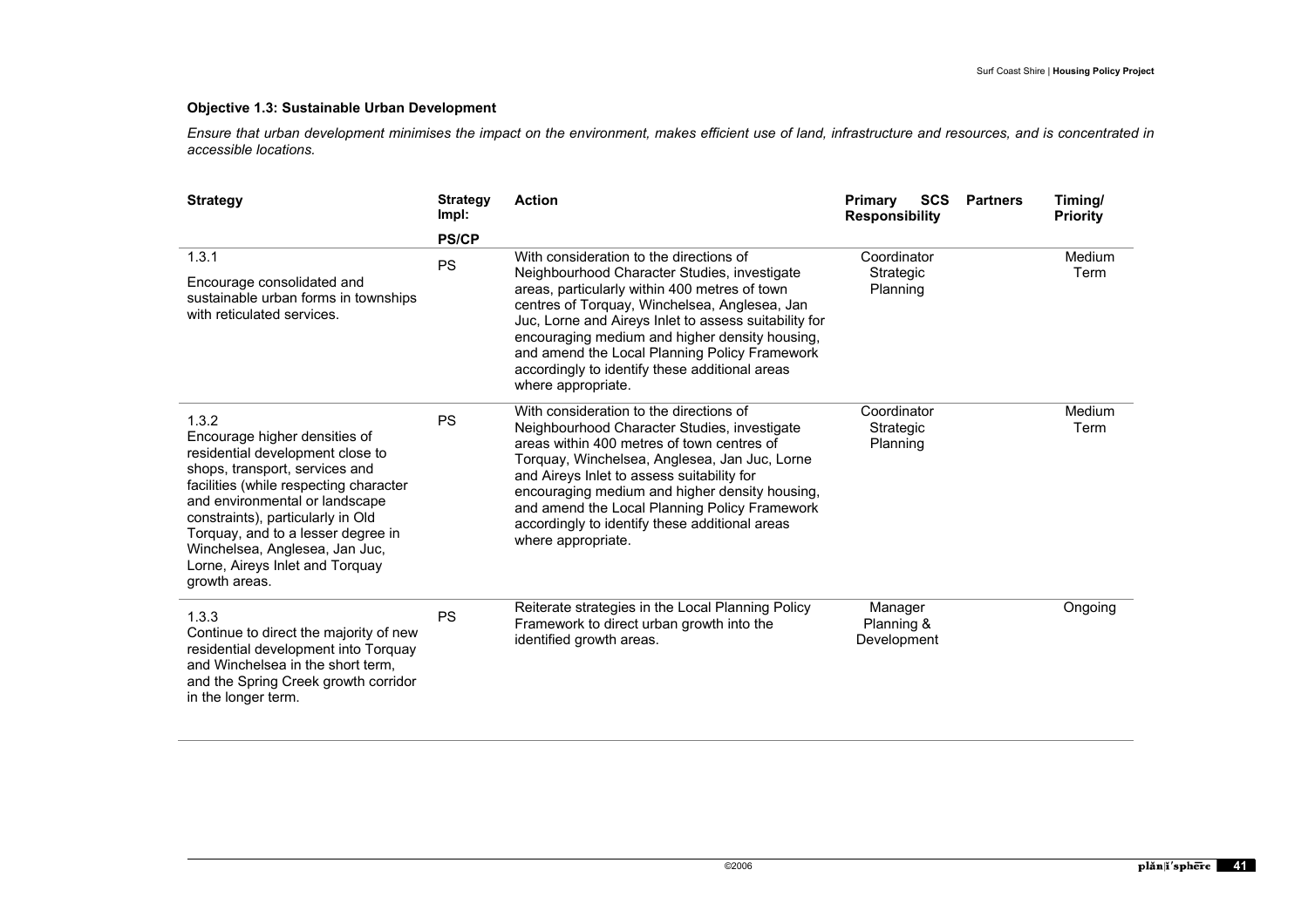|           | <b>Strategy</b>                                                      | <b>Strategy</b><br>Impl: | <b>Action</b>                                                                                                                                                                                                                                                                                                                           | Primary<br>SCS<br><b>Responsibility</b> | <b>Partners</b>              | Timing/<br><b>Priority</b> |
|-----------|----------------------------------------------------------------------|--------------------------|-----------------------------------------------------------------------------------------------------------------------------------------------------------------------------------------------------------------------------------------------------------------------------------------------------------------------------------------|-----------------------------------------|------------------------------|----------------------------|
|           |                                                                      | <b>PS/CP</b>             |                                                                                                                                                                                                                                                                                                                                         |                                         |                              |                            |
|           | 1.3.4<br>Encourage sustainable subdivision<br>design, in particular: | <b>PS</b>                | Having regard to the Victoria Planning Provisions,<br>including the provisions to be introduced in the<br>revised Clause 56 Residential Subdivisions<br>(particularly Clauses 56.03 Liveable and                                                                                                                                        | Coordinator<br>Strategic<br>Planning    |                              | Medium<br>Term             |
|           | Compact neighbourhoods                                               |                          | Sustainable Communities and 56.04 Residential<br>Lot Design), investigate appropriate additional                                                                                                                                                                                                                                        |                                         |                              |                            |
|           | Walkability                                                          |                          | standards for:                                                                                                                                                                                                                                                                                                                          |                                         |                              |                            |
|           | Close proximity to services and<br>facilities                        |                          | Subdivision and lot layouts which ensure<br>$\bullet$<br>optimal solar orientation.                                                                                                                                                                                                                                                     |                                         |                              |                            |
| $\bullet$ | Reduced car dependence                                               |                          | Compact, walkable and interconnected                                                                                                                                                                                                                                                                                                    |                                         |                              |                            |
|           | Easy to use public transport                                         |                          | residential areas, including in smaller                                                                                                                                                                                                                                                                                                 |                                         |                              |                            |
|           | Range of lot sizes and housing<br>types                              |                          | subdivisions that do not create new<br>neighbourhoods.                                                                                                                                                                                                                                                                                  |                                         |                              |                            |
|           | Mixed use activity centres<br>providing community focus              |                          | A diversity of lot sizes to promote a range of<br>dwelling types and sizes and provide for future<br>intensification with infill development.                                                                                                                                                                                           |                                         |                              |                            |
|           | A range of open spaces and links                                     |                          | Smaller lot sizes and higher densities of<br>$\bullet$<br>development close to shops, transport,<br>services and facilities.                                                                                                                                                                                                            |                                         |                              |                            |
| $\bullet$ | Strong sense of place                                                |                          |                                                                                                                                                                                                                                                                                                                                         |                                         |                              |                            |
| $\bullet$ | Environmentally friendly                                             |                          |                                                                                                                                                                                                                                                                                                                                         |                                         |                              |                            |
|           | development, and                                                     |                          | Encouraging the construction of smaller<br>$\bullet$<br>dwellings and discouraging the construction of                                                                                                                                                                                                                                  |                                         |                              |                            |
|           | Protection and enhancement of<br>native habitat.                     |                          | large dwellings on small lots.                                                                                                                                                                                                                                                                                                          |                                         |                              |                            |
|           |                                                                      |                          | Subdivision layouts that promote community<br>interaction, safety and security by fronting lots<br>onto streets and open spaces, and ensuring<br>that street layout promotes walking, cycling<br>and slow traffic speeds.                                                                                                               |                                         |                              |                            |
|           |                                                                      |                          | Explore opportunities to work with the developers<br>including the Provincial Housing Unit of VicUrban<br>to demonstrate ecologically sustainable<br>subdivision in an economically viable project, to<br>increase the sustainability of the housing stock in<br>the municipality and to provide a benchmark for<br>future development. | Director<br>Sustainable<br>Communities  | VicUrban,<br>develop-<br>ers | LongTerm                   |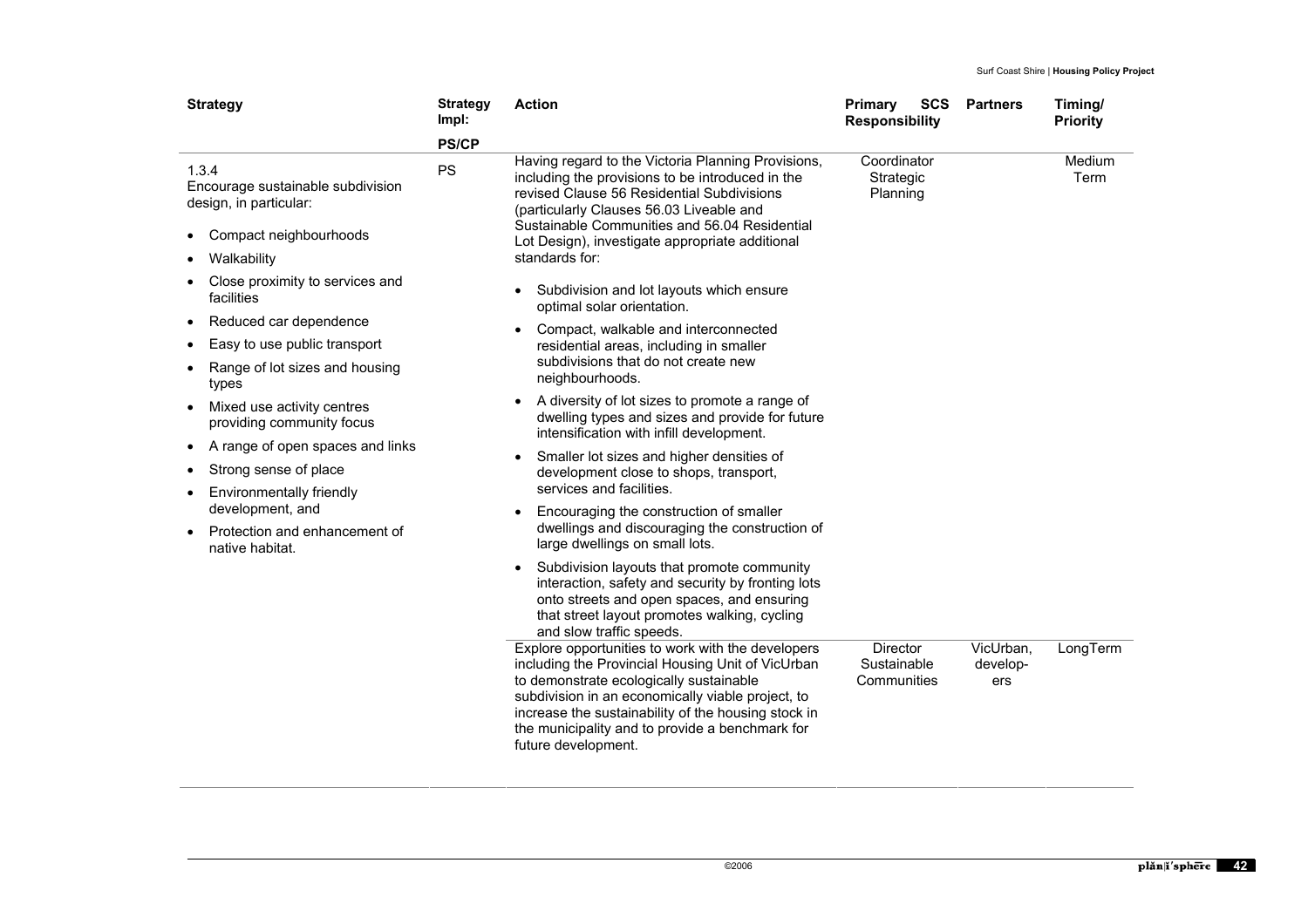| <b>Strategy</b>                                                                                                                                   | <b>Strategy</b><br>Impl: | <b>Action</b>                                                                                                                                                                                       | <b>Primary</b><br>SCS<br><b>Responsibility</b> | <b>Partners</b> | Timing/<br><b>Priority</b> |
|---------------------------------------------------------------------------------------------------------------------------------------------------|--------------------------|-----------------------------------------------------------------------------------------------------------------------------------------------------------------------------------------------------|------------------------------------------------|-----------------|----------------------------|
|                                                                                                                                                   | <b>PS/CP</b>             |                                                                                                                                                                                                     |                                                |                 |                            |
| 1.3.5                                                                                                                                             | <b>PS</b>                | Apply the Residential 1 Zone in serviced areas<br>that are designated for urban growth.                                                                                                             | Coordinator<br>Strategic                       |                 | Medium<br>Term             |
| Discourage low density or rural                                                                                                                   |                          |                                                                                                                                                                                                     | Planning                                       |                 |                            |
| residential land uses (particularly lots<br>above $2000m^2$ ):                                                                                    |                          | Avoid the application of the Low Density<br>Residential Zone or the Rural Living Zone in                                                                                                            | Coordinator<br>Strategic                       |                 | Medium<br>Term             |
| In serviced areas within<br>townships, and                                                                                                        |                          | serviced areas or areas where planned<br>infrastructure extensions will service the area.                                                                                                           | Planning                                       |                 |                            |
| In unserviced areas that are<br>remote from townships and the<br>provision of public transport,<br>infrastructure and services.                   |                          | Avoid the application of the Rural Living Zone,<br>except where areas close to unserviced townships<br>are identified through the Rural Strategy Review.                                            | Coordinator<br>Strategic<br>Planning           |                 | Medium<br>Term             |
| 1.3.6                                                                                                                                             | <b>PS</b>                | Having regard to the Victoria Planning Provisions,                                                                                                                                                  | Coordinator                                    |                 | Long Term                  |
| Minimise construction waste to landfill<br>and increase the recovery and<br>recycling of construction materials<br>and topsoil from site cutting. |                          | including those to be introduced in the revised<br>Clause 56 Residential Subdivisions (particularly<br>Clause 56.08 Environmental Management),<br>investigate appropriate additional standards for: | Strategic<br>Planning                          |                 |                            |
|                                                                                                                                                   |                          | Recovery and recycling of building materials<br>$\bullet$<br>resulting from demolition.                                                                                                             |                                                |                 |                            |
|                                                                                                                                                   |                          | Reuse of topsoil and clean fill, to avoid transfer<br>$\bullet$<br>of this material to landfill (building on the<br>existing initiative being piloted by the Surf<br>Coast Shire).                  |                                                |                 |                            |
| 1.3.7                                                                                                                                             | PS                       | Having regard to the Victoria Planning Provisions,<br>including those to be introduced in the revised                                                                                               | Coordinator<br>Strategic                       | <b>CCMA</b>     | Long Term                  |
| Minimise and filter runoff from<br>construction sites to reduce sediment<br>loads on local waterways.                                             |                          | Clause 56 Residential Subdivisions (particularly<br>Clause 56.08 Environmental Management),<br>investigate appropriate additional standards for:                                                    | Planning                                       |                 |                            |
|                                                                                                                                                   |                          | Management of off-site impacts associated<br>$\bullet$<br>with sediment laden runoff, to protect estuarine<br>and marine environments.                                                              |                                                |                 |                            |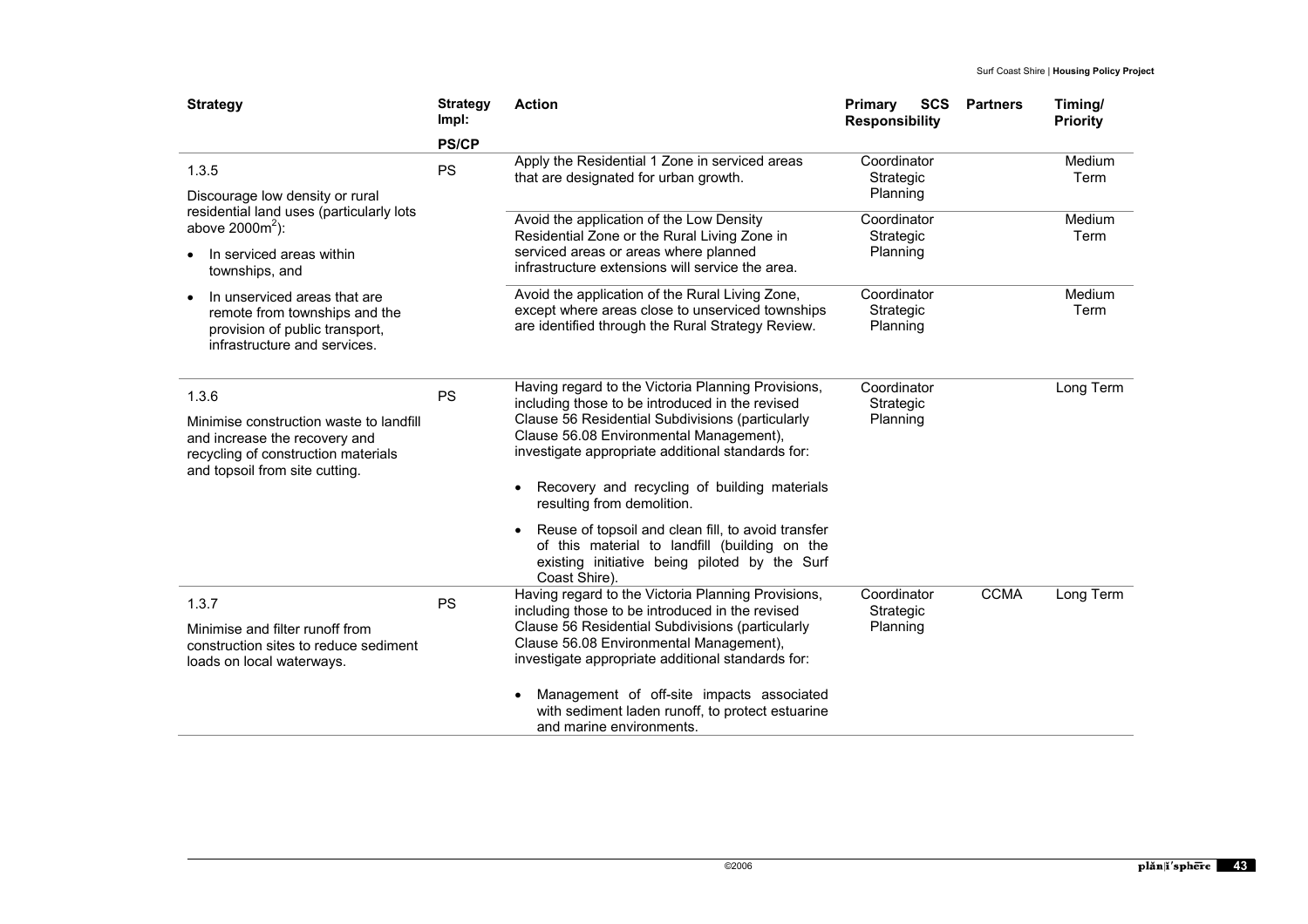### **Objective 1.4: Sustainable Building Design**

*Integrate a high level of Ecologically Sustainable Design into new dwellings and the retrofit and extension of existing dwellings, to maximise energy and water efficiency, use of sustainable materials and recycling.* 

| <b>Strategy</b>                                                                                                                                                                 | <b>Strategy</b><br>Impl: | <b>Action</b>                                                                                                                                                                 | Primary<br><b>SCS</b><br><b>Responsibility</b> | <b>Partners</b> | Timing/<br><b>Priority</b> |
|---------------------------------------------------------------------------------------------------------------------------------------------------------------------------------|--------------------------|-------------------------------------------------------------------------------------------------------------------------------------------------------------------------------|------------------------------------------------|-----------------|----------------------------|
| 1.4.1                                                                                                                                                                           | <b>PS/CP</b>             | Develop sustainable building design guidelines for                                                                                                                            | Coordinator                                    |                 | Medium                     |
| Encourage environmentally<br>sustainable design and initiatives for                                                                                                             | PS                       | planning policy and educational material.                                                                                                                                     | Strategic<br>Planning                          |                 | Term                       |
| dwellings in the Surf Coast Shire, in<br>particular:                                                                                                                            |                          | Explore opportunities to work with the developers<br>including the Provincial Housing Unit of VicUrban<br>to demonstrate ecologically sustainable housing                     | <b>Director</b><br>Sustainable<br>Communities  | VicUrban        | Long Term                  |
| Energy efficient and solar passive<br>design                                                                                                                                    |                          | design in an economically viable project, to<br>increase the sustainability of the housing stock in<br>the municipality and to provide a benchmark for<br>future development. |                                                |                 |                            |
| Effective use of insulation, double<br>$\bullet$<br>glazing and thermal mass                                                                                                    |                          |                                                                                                                                                                               |                                                |                 |                            |
| Solar hot water/electricity<br>$\bullet$                                                                                                                                        |                          |                                                                                                                                                                               |                                                |                 |                            |
| Water efficient appliances,<br>٠<br>rainwater capture and reuse                                                                                                                 |                          |                                                                                                                                                                               |                                                |                 |                            |
| Innovative greywater and<br>$\bullet$<br>blackwater treatment systems<br>and reuse for non-potable<br>purposes, particularly in un-<br>reticulated areas                        |                          |                                                                                                                                                                               |                                                |                 |                            |
| Use of sustainable building<br>materials (e.g. recycled and<br>sustainably produced timber,<br>materials with low embodied<br>energy, products made from<br>recycled materials) |                          |                                                                                                                                                                               |                                                |                 |                            |
| Smaller dwellings, which require<br>fewer resources to construct and<br>operate.                                                                                                |                          |                                                                                                                                                                               |                                                |                 |                            |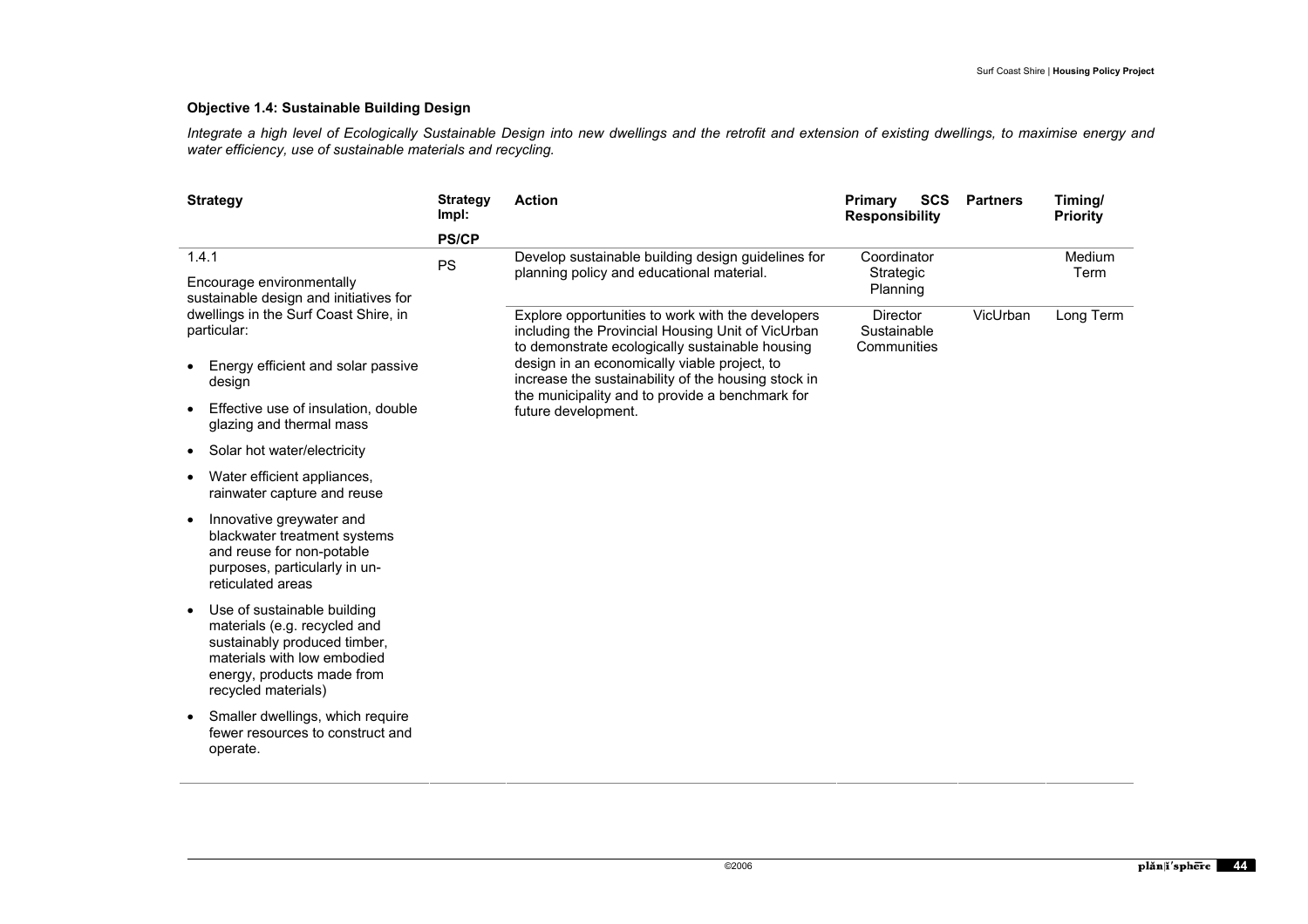## **Objective 1.5: Managing Risk Associated with Development**

*Manage environmental and economic risks associated with development in areas with high wildfire risk, with probable or known Acid Sulfate Soils, and in areas affected by salinity.* 

| <b>Strategy</b>                                                                                                                                                                | <b>Strategy</b><br>Impl: | <b>Action</b>                                                                                                                                                                                                                        | <b>Primary</b><br><b>SCS</b><br><b>Responsibility</b>                                                                  | <b>Partners</b>       | Timing/<br><b>Priority</b> |  |
|--------------------------------------------------------------------------------------------------------------------------------------------------------------------------------|--------------------------|--------------------------------------------------------------------------------------------------------------------------------------------------------------------------------------------------------------------------------------|------------------------------------------------------------------------------------------------------------------------|-----------------------|----------------------------|--|
|                                                                                                                                                                                | <b>PS/CP</b>             |                                                                                                                                                                                                                                      |                                                                                                                        |                       |                            |  |
| 1.5.1                                                                                                                                                                          | <b>CP</b>                | Make CFA information on fire safety and                                                                                                                                                                                              | <b>Fire Prevention</b>                                                                                                 | <b>CFA</b>            | Short Term                 |  |
| Manage development and educate<br>residents in areas of high wildfire risk<br>to minimise the risk to life and<br>property.                                                    |                          | management available and provide details of<br>relevant educational programs to new residents<br>and planning applicants in areas of high wildfire<br>risk.                                                                          | Officer                                                                                                                |                       |                            |  |
|                                                                                                                                                                                |                          | Continue to recognise wildfire risk in relevant<br>sections of the MSS.                                                                                                                                                              |                                                                                                                        |                       | Completed                  |  |
|                                                                                                                                                                                |                          | Through the Local Planning Policy Framework,<br>discourage the development of housing for people<br>with limited mobility or access to private transport<br>in areas of high wildfire risk.                                          | Coordinator<br>Strategic<br>Planning                                                                                   |                       | Long Term                  |  |
| 1.5.2                                                                                                                                                                          | <b>PS</b>                | When implementing the Wildfire Management                                                                                                                                                                                            | Coordinator                                                                                                            |                       | Long Term                  |  |
| In areas of high wildfire risk with<br>identified ecological or landscape<br>significance, minimise the impact of<br>the vegetation management<br>requirements of the Wildfire |                          | Overlay (WMO), ensure that planning decision<br>making places a high value on any ecological or<br>landscape significance of the site when<br>considering the likely impact of the vegetation<br>management requirements of the WMO. | Strategic<br>Planning                                                                                                  |                       |                            |  |
| Management Overlay through                                                                                                                                                     |                          | Investigate higher design and construction                                                                                                                                                                                           | Manager                                                                                                                | <b>CFA</b>            | Medium                     |  |
| appropriate site selection and<br>construction standards.                                                                                                                      |                          | standards or more appropriate site selection<br>guidelines for areas with wildfire risk and with<br>significant ecological or landscape values.                                                                                      | Planning &<br>Development                                                                                              |                       | Term                       |  |
| 1.5.3                                                                                                                                                                          | PS                       | Recognise the presence of Probable Acid Sulfate                                                                                                                                                                                      | Coordinator                                                                                                            | <b>DPI</b>            | Long Term                  |  |
| Discourage development in identified<br>areas with known or probable Acid<br>Sulfate Soils.                                                                                    |                          |                                                                                                                                                                                                                                      | Soils in the Municipal Strategic Statement, based<br>on mapping undertaken by the Department of<br>Primary Industries. | Strategic<br>Planning |                            |  |
|                                                                                                                                                                                |                          | Require testing for the presence of Acid Sulfate<br>Soils in identified areas prior to allowing<br>development.                                                                                                                      | Coordinator<br>Strategic<br>Planning                                                                                   |                       | Long Term                  |  |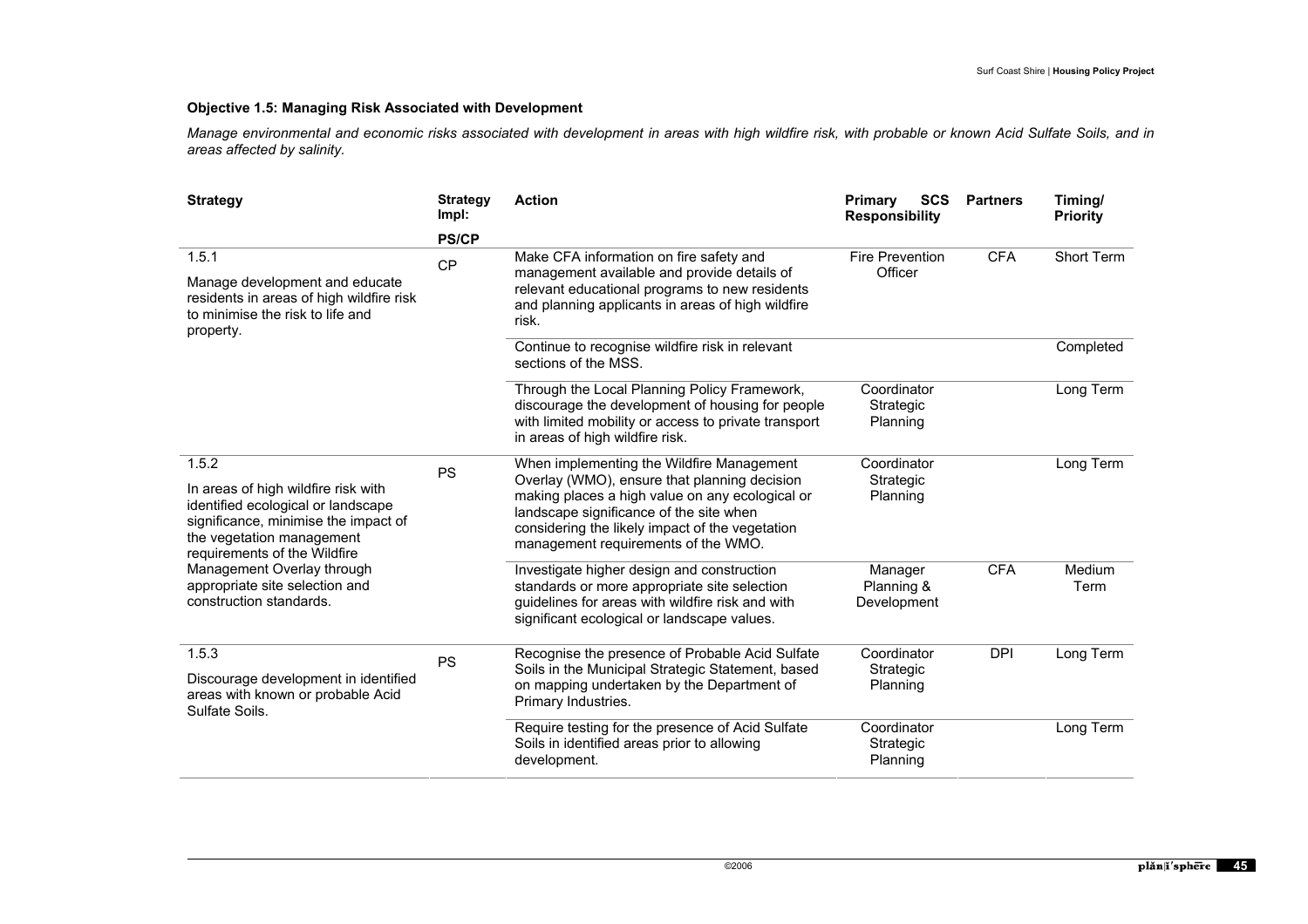| <b>Strategy</b>                                                                                                                                                                                              | <b>Strategy</b><br>lmpl: | <b>Action</b>                                                                                                                                                                                                                                                                                                                         | <b>SCS</b><br><b>Primary</b><br><b>Responsibility</b>                         | <b>Partners</b>     | Timing/<br><b>Priority</b> |
|--------------------------------------------------------------------------------------------------------------------------------------------------------------------------------------------------------------|--------------------------|---------------------------------------------------------------------------------------------------------------------------------------------------------------------------------------------------------------------------------------------------------------------------------------------------------------------------------------|-------------------------------------------------------------------------------|---------------------|----------------------------|
|                                                                                                                                                                                                              | <b>PS/CP</b>             |                                                                                                                                                                                                                                                                                                                                       |                                                                               |                     |                            |
|                                                                                                                                                                                                              |                          | Investigate long term future use options for areas<br>of known or probable Acid Sulfate soil.                                                                                                                                                                                                                                         | Coordinator<br>Strategic<br>Planning                                          | <b>DPI</b>          | Long Term                  |
| 1.5.4<br>Manage the impacts of salinity on<br>infrastructure and buildings in<br>affected areas and ensure that new<br>residential subdivisions and buildings<br>are designed to minimise future<br>impacts. | <b>PS</b>                | In consultation with the Corangamite Catchment<br>Management Authority, determine appropriate<br>methods for the management of salinity, in<br>particular appropriate plant species, for inclusion<br>within planning permit conditions for broadhectare<br>subdivision of land and other large developments<br>affected by salinity. | Coordinator<br>Strategic<br>Planning                                          | CCMA,<br><b>DPI</b> | Medium<br>Term             |
|                                                                                                                                                                                                              |                          | Provide advice to developers in relation to the<br>impact of salinity on infrastructure and buildings to<br>ensure appropriate design, siting and material<br>selection.                                                                                                                                                              | Coordinator<br>Strategic<br>Planning,<br>Statutory<br>Planning<br>Coordinator |                     | Short Term                 |
|                                                                                                                                                                                                              |                          | Through conditions on planning permits, ensure<br>that local roads constructed by developers in<br>areas affected by salinity are designed to<br>withstand the effects of salinity to minimise<br>ongoing maintenance costs to Council.                                                                                               | Statutory<br>Planning<br>Coordinator,<br>Director<br>Infrastructure           |                     | Short Term                 |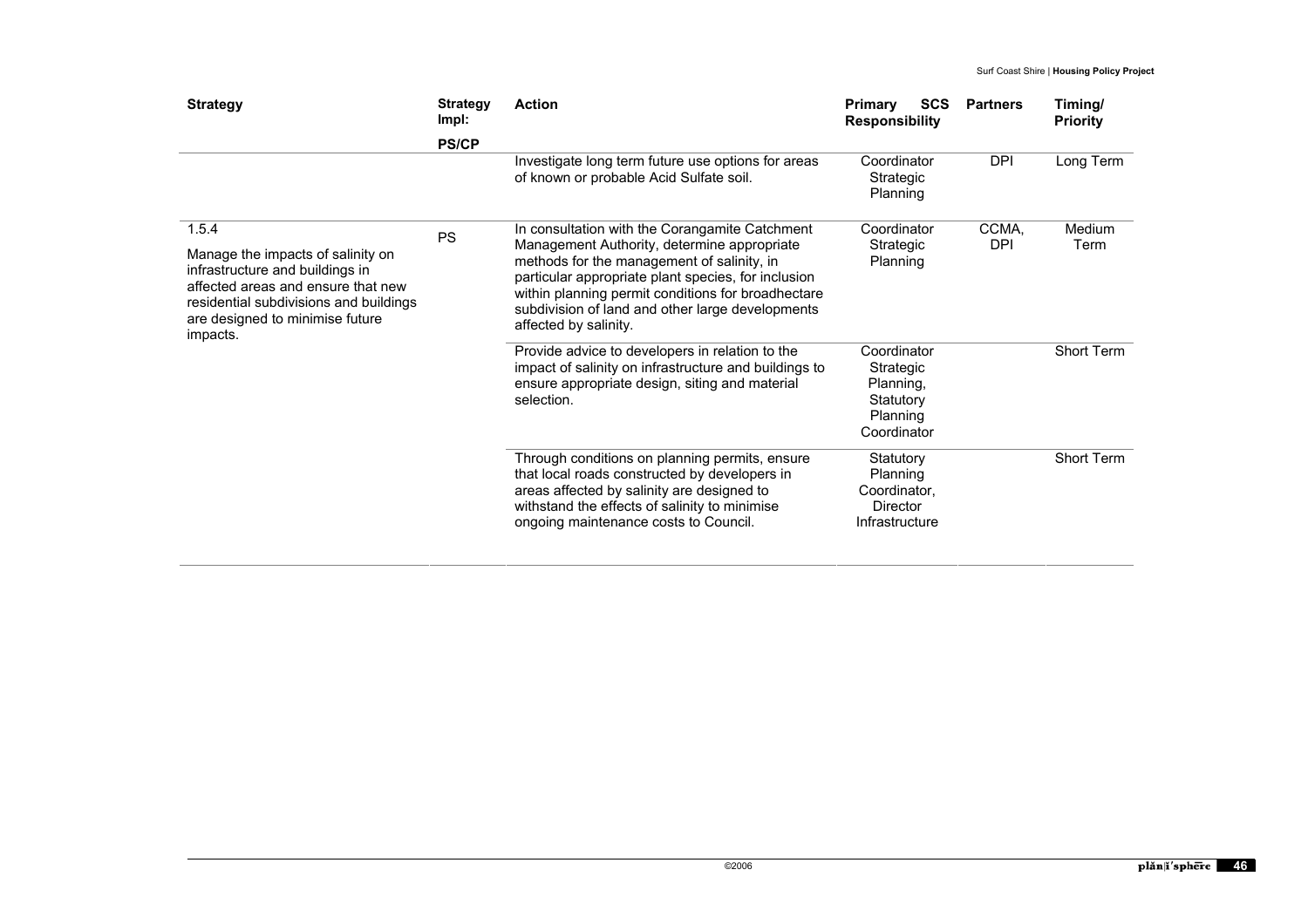# **2. Affordability**

**Goal: Maintain an understanding of the housing market in the Shire, address the decline in housing affordability and facilitate the provision of low cost housing for new and existing residents and the seasonal workforce.** 

# **Objective 2.1: Understand the demand for and supply of affordable housing in Surf Coast Shire**

*Develop a thorough understanding of the Surf Coast housing market and, in particular, the demand for affordable and social housing in order to enable stronger advocacy and negotiation for an increase in the supply of affordable housing.* 

| <b>Strategy</b>                                                                                           | <b>Strategy</b><br>Impl:                                                                     | <b>Action</b>                                                                                                                                                                                                                                            | <b>SCS</b><br><b>Primary</b><br><b>Responsibility</b> | <b>Partners</b>   | Timing/<br><b>Priority</b> |
|-----------------------------------------------------------------------------------------------------------|----------------------------------------------------------------------------------------------|----------------------------------------------------------------------------------------------------------------------------------------------------------------------------------------------------------------------------------------------------------|-------------------------------------------------------|-------------------|----------------------------|
|                                                                                                           | <b>PS/CP</b>                                                                                 |                                                                                                                                                                                                                                                          |                                                       |                   |                            |
| 2.1.1                                                                                                     | CP                                                                                           | Commission research on a regional and local<br>scale into the housing market and affordable and                                                                                                                                                          | Leisure and<br>Community                              | <b>DHS</b><br>G21 | Medium                     |
| Establish a collection method and<br>database to inform Council of the<br>demand and supply of affordable |                                                                                              | social housing needs of the Shire.                                                                                                                                                                                                                       | <b>Services</b><br>Manager                            | Community<br>org  |                            |
| housing.                                                                                                  |                                                                                              | Develop a model for reporting on the demand for                                                                                                                                                                                                          | Leisure and                                           | <b>DHS</b>        | Medium                     |
|                                                                                                           | and supply of affordable housing in the Shire in<br>collaboration with regional initiatives. | Community<br><b>Services</b>                                                                                                                                                                                                                             | G21                                                   |                   |                            |
|                                                                                                           |                                                                                              |                                                                                                                                                                                                                                                          | Manager                                               | Community<br>org  |                            |
| 2.1.2<br>Increase awareness of the affordable                                                             | <b>CP</b>                                                                                    | Publicise the demand for and lack of supply of<br>affordable housing in the Shire.                                                                                                                                                                       | Director<br>Sustainable<br>Communities                |                   | Long Term                  |
| housing needs of the Surf Coast<br>Shire.                                                                 |                                                                                              | Advocate to State and Federal governments for an<br>increase in public investment in affordable housing<br>within the Shire.                                                                                                                             | CEO                                                   |                   | Long Term                  |
|                                                                                                           |                                                                                              | Develop and implement a communication strategy<br>on the findings of research into local affordable<br>housing needs to Councillors, Council officers and<br>the community (including developers) to promote<br>an understanding of local housing needs. | Director<br>Sustainable<br>Communities                |                   | Long Term                  |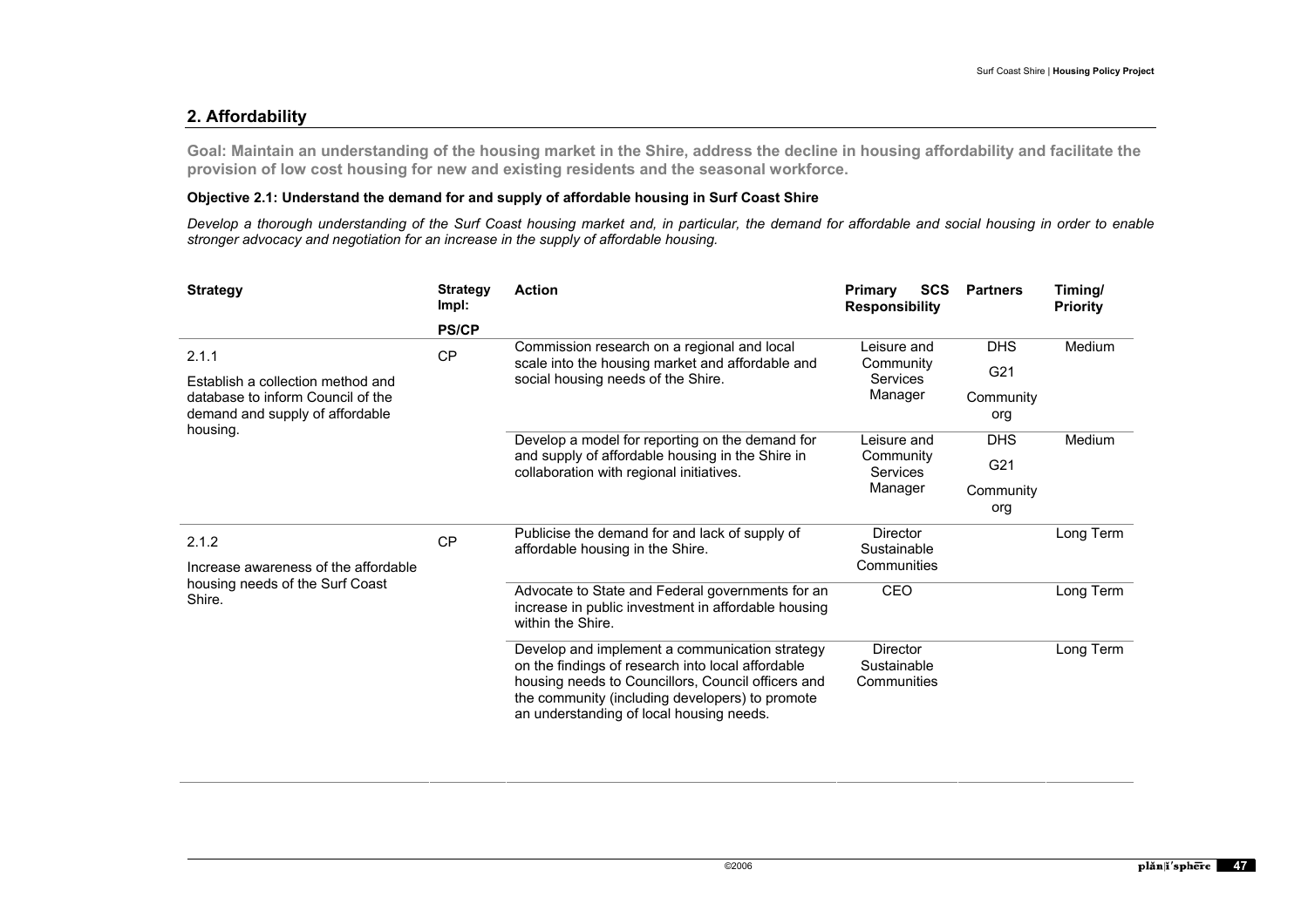| <b>Strategy</b>                                                                                                                                                                                                   | <b>Strategy</b><br>lmpl: | <b>Action</b>                                                                                                                                                                                                                                                                                                 | <b>SCS</b><br><b>Primary</b><br><b>Partners</b><br><b>Responsibility</b> | Timing/<br><b>Priority</b> |
|-------------------------------------------------------------------------------------------------------------------------------------------------------------------------------------------------------------------|--------------------------|---------------------------------------------------------------------------------------------------------------------------------------------------------------------------------------------------------------------------------------------------------------------------------------------------------------|--------------------------------------------------------------------------|----------------------------|
|                                                                                                                                                                                                                   | <b>PS/CP</b>             |                                                                                                                                                                                                                                                                                                               |                                                                          |                            |
| 2.1.3<br>Advocate to State and Federal<br>governments for an increase in their<br>investment in affordable housing in<br>Surf Coast and a reduction in taxes<br>and charges that increase the cost of<br>housing. | <b>CP</b>                | Develop and implement a process or strategy to<br>present information on affordable housing needs<br>and the impact of taxes and charges when<br>advocating to State and Federal governments.                                                                                                                 | Director<br>Sustainable<br>Communities                                   | Ongoing                    |
|                                                                                                                                                                                                                   |                          | Advocate for changes to the stamp duty<br>requirements to reduce/eliminate the economic<br>barrier to home ownership and housing turnover<br>(e.g. downsizing, or relocating to accommodate a<br>growing family rather than purchasing a large<br>dwelling before required or extending a small<br>dwelling). | CEO                                                                      | Ongoing                    |

# **Objective 2.2: Affordable Housing Supply**

*Increase the supply of affordable housing for low income households and improve the affordability of housing for low income households.*

| <b>Strategy</b>                                                                                                                                   | <b>Strategy</b><br>lmpl: | <b>Action</b>                                                                                                                                                                                                         | <b>SCS</b><br><b>Primary</b><br><b>Responsibility</b> | <b>Partners</b>                                                                    | Timing/<br><b>Priority</b> |
|---------------------------------------------------------------------------------------------------------------------------------------------------|--------------------------|-----------------------------------------------------------------------------------------------------------------------------------------------------------------------------------------------------------------------|-------------------------------------------------------|------------------------------------------------------------------------------------|----------------------------|
|                                                                                                                                                   | <b>PS/CP</b>             |                                                                                                                                                                                                                       |                                                       |                                                                                    |                            |
| 2.2.1                                                                                                                                             | <b>CP</b>                | Participate in the development of a Regional                                                                                                                                                                          | Director                                              |                                                                                    | <b>Short Term</b>          |
| Address affordable housing needs on<br>a regional scale through the Regional<br>Affordable Housing Strategy of G21.                               |                          | Affordable Housing Strategy as part of the G21<br>plan.                                                                                                                                                               | Sustainable<br>Communities/<br>CEO                    |                                                                                    |                            |
| 2.2.2                                                                                                                                             | <b>CP</b>                | Commission the development of a Surf Coast                                                                                                                                                                            | <b>Director</b>                                       | <b>DHS</b>                                                                         | $Short -$                  |
| Address affordable housing needs on<br>a local scale through the<br>development of an Affordable<br>Housing Strategy for the Surf Coast<br>Shire. |                          | Affordable Housing Strategy to achieve a<br>significant increase in the supply of affordable<br>housing options in response to identified needs<br>within the Shire and in coordination with regional<br>initiatives. | Sustainable<br>Communities                            | (OoH),<br>G21.<br>Commu-<br>nity<br>organis-<br>ations (e.g.<br>Salvation<br>Army) | Medium<br>Term             |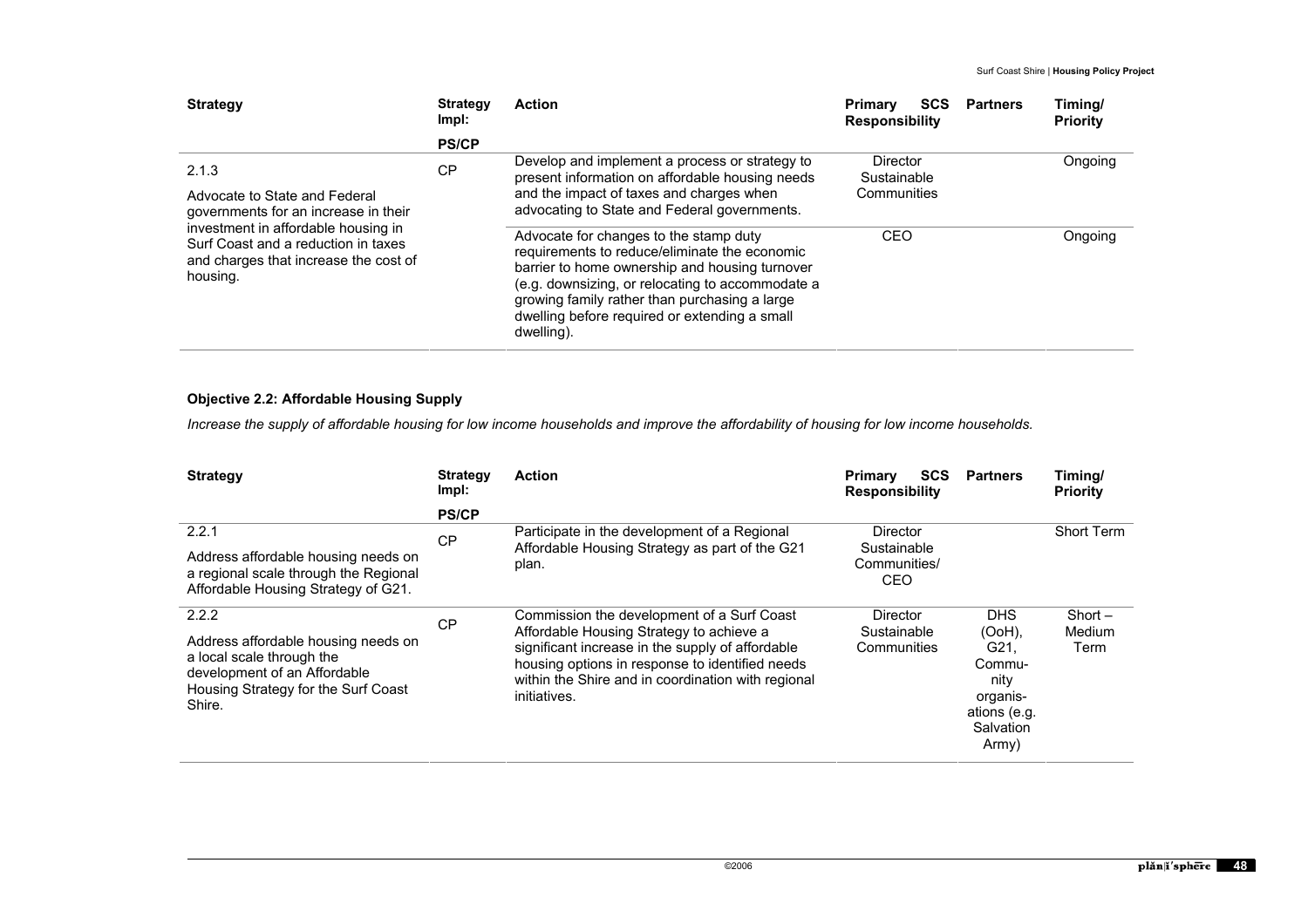| <b>Strategy</b> | <b>Strategy</b><br>Impl:                                                                                                    | <b>Action</b>                                                                                                                                                                                                             | <b>SCS</b><br>Primary<br><b>Responsibility</b>                                  | <b>Partners</b>                 | Timing/<br><b>Priority</b> |
|-----------------|-----------------------------------------------------------------------------------------------------------------------------|---------------------------------------------------------------------------------------------------------------------------------------------------------------------------------------------------------------------------|---------------------------------------------------------------------------------|---------------------------------|----------------------------|
|                 | <b>PS/CP</b>                                                                                                                |                                                                                                                                                                                                                           |                                                                                 |                                 |                            |
|                 | Identify appropriate publicly owned (government)<br>land that may be suitable for the development of<br>affordable housing. | Coordinator<br>Business &<br>Rural<br>Development                                                                                                                                                                         |                                                                                 | Medium<br>Term                  |                            |
|                 |                                                                                                                             | Investigate mechanisms to ensure that affordable<br>housing assets provided through planning<br>requirements or incentives are retained for<br>affordable housing in perpetuity.                                          | <b>Director</b><br>Sustainable<br>Communities                                   | OoH, DSE                        | Medium<br>Term             |
|                 |                                                                                                                             | Undertake research (by survey or other method) in<br>order to better understand the accommodation<br>needs of key workers, particularly in Lorne, to<br>assist in establishing housing and associated<br>transport needs. | <b>Director</b><br>Sustainable<br>Communities                                   | Lorne<br>traders<br>association | Medium<br>Term             |
|                 |                                                                                                                             | Investigate the need to develop a local planning<br>policy for worker accommodation provision in key<br>areas of need (primarily Lorne) to address the<br>outcomes of research.                                           | <b>Director</b><br>Sustainable<br>Communities                                   |                                 | Medium<br>Term             |
|                 |                                                                                                                             | Encourage tourism operators in Lorne to<br>cooperate in the collective provision of worker<br>accommodation.                                                                                                              | <b>Director</b><br>Sustainable<br>Communities                                   | Tourism<br>Operators            | Medium<br>Term             |
|                 |                                                                                                                             | Monitor affordable housing outcomes of the<br>National Sea Change Task Force, and incorporate<br>relevant strategies and initiatives into the<br>Affordable Housing Strategy.                                             | Director<br>Sustainable<br>Communities/<br>Manager<br>Planning &<br>Development | <b>NSCTF</b>                    | Medium<br>Term             |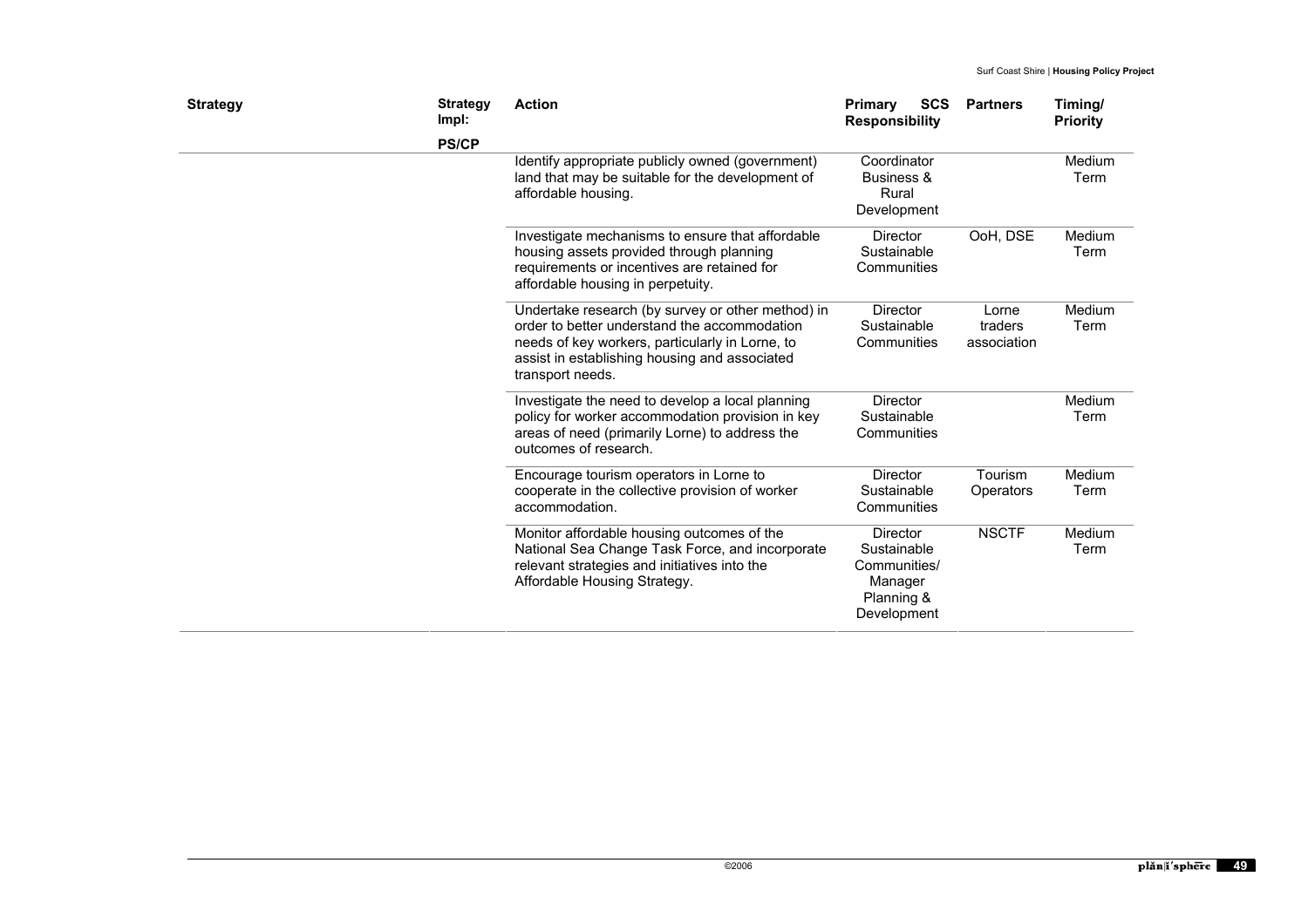| <b>Strategy</b>                                                                                                                                                          | <b>Strategy</b><br>Impl: | <b>Action</b>                                                                                                                                                                                                                                                                                                             | Primary<br>SCS<br><b>Responsibility</b>                                                | <b>Partners</b>      | Timing/<br><b>Priority</b> |
|--------------------------------------------------------------------------------------------------------------------------------------------------------------------------|--------------------------|---------------------------------------------------------------------------------------------------------------------------------------------------------------------------------------------------------------------------------------------------------------------------------------------------------------------------|----------------------------------------------------------------------------------------|----------------------|----------------------------|
|                                                                                                                                                                          | <b>PS/CP</b>             |                                                                                                                                                                                                                                                                                                                           |                                                                                        |                      |                            |
| 2.2.3                                                                                                                                                                    | <b>PS</b>                | Investigate policy options within the Local                                                                                                                                                                                                                                                                               | Manager                                                                                | <b>DHS</b>           | Short-                     |
| Encourage the development of<br>affordable housing by the private<br>sector.                                                                                             |                          | Planning Policy Framework of the Planning<br>Scheme to encourage or potentially require the<br>provision of affordable housing such as:                                                                                                                                                                                   | Planning &<br>Development                                                              | (OoH),<br><b>DSE</b> | Medium<br>Term             |
|                                                                                                                                                                          |                          | The outcomes of the forthcoming COAG<br>conference in early 2007                                                                                                                                                                                                                                                          |                                                                                        |                      |                            |
|                                                                                                                                                                          |                          | Inclusionary zoning: requirement for the<br>$\bullet$<br>provision of affordable housing in larger<br>developments (e.g. VicUrban's one smaller<br>dwelling/lot per 10 lots/dwellings policy.)                                                                                                                            |                                                                                        |                      |                            |
|                                                                                                                                                                          |                          | Developer contributions for the provision of<br>$\bullet$<br>land for affordable housing in larger<br>subdivisions                                                                                                                                                                                                        |                                                                                        |                      |                            |
|                                                                                                                                                                          |                          | Density Bonus: incentive to developers who<br>$\bullet$<br>volunteer to provide affordable housing                                                                                                                                                                                                                        |                                                                                        |                      |                            |
|                                                                                                                                                                          |                          | Dispensations and incentives for smaller<br>$\bullet$<br>dwellings such as increased densities, smaller<br>open space, reduced setbacks, reduced car<br>parking requirements or infrastructure costs.                                                                                                                     |                                                                                        |                      |                            |
|                                                                                                                                                                          |                          | Explore opportunities through the development of<br>the Affordable Housing Strategy to work with the<br>private developers and in particular the Provincial<br>Housing Unit of VicUrban to address identified<br>housing affordability issues (e.g. the provision of<br>key worker accommodation, particularly in Lorne). | <b>Director</b><br>Sustainable<br>Communities/<br>Manager<br>Planning &<br>Development | VicUrban             | Medium<br>Term             |
| 2.2.4                                                                                                                                                                    | <b>CP</b>                | Provide information to holiday home owners to                                                                                                                                                                                                                                                                             | Communications                                                                         |                      | Medium                     |
| Encourage long term rental of<br>existing holiday homes to increase<br>the supply of private rental<br>accommodation to address demand<br>and current high rental costs. |                          | encourage consideration of the benefits and<br>demand for long term rental.                                                                                                                                                                                                                                               | Coordinator                                                                            |                      | Term                       |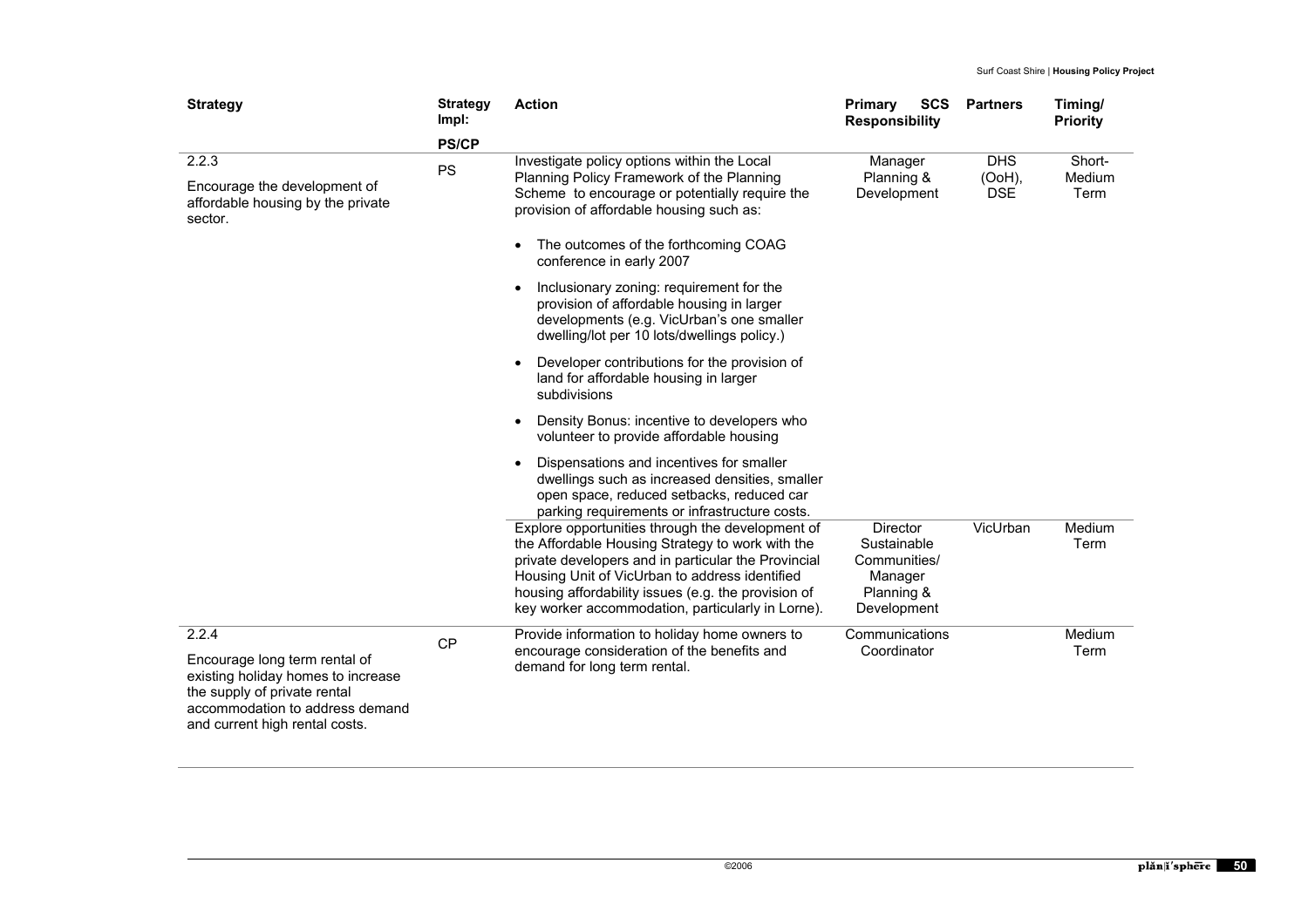| <b>Strategy</b>                                                                                                                                                                                                                                                                              | <b>Strategy</b><br>Impl: | <b>Action</b>                                                                                                                                                                                                                                                   | Primary<br><b>SCS</b><br><b>Responsibility</b>                                     | <b>Partners</b>                                   | Timing/<br><b>Priority</b> |
|----------------------------------------------------------------------------------------------------------------------------------------------------------------------------------------------------------------------------------------------------------------------------------------------|--------------------------|-----------------------------------------------------------------------------------------------------------------------------------------------------------------------------------------------------------------------------------------------------------------|------------------------------------------------------------------------------------|---------------------------------------------------|----------------------------|
|                                                                                                                                                                                                                                                                                              | <b>PS/CP</b>             |                                                                                                                                                                                                                                                                 |                                                                                    |                                                   |                            |
| 2.2.5<br>Actively encourage new caravan and<br>camping facilities to provide for key or                                                                                                                                                                                                      | PS                       | Develop guidelines for the location of caravan<br>parks within urban areas, and outside urban areas<br>as part of the Rural Strategy Review.                                                                                                                    | Coordinator<br>Strategic<br>Planning                                               |                                                   | Long Term                  |
| seasonal worker accommodation and<br>discourage the subdivision of existing<br>caravan parks for private housing.                                                                                                                                                                            |                          | Investigate options with caravan park owners and<br>operators for the allocation of a proportion of<br>caravans/cabins for seasonal workers and key<br>workers, with potential incentives or<br>dispensations.                                                  |                                                                                    | Caravan<br>park<br>operators.                     | Long<br>Term               |
| 2.2.6<br>Explore opportunities for the<br>development and/or use of<br>educational, conference, school<br>camp or other facilities in or near<br>Lorne, Anglesea and Torquay that<br>also provide affordable or low cost<br>housing for seasonal workers during<br>the peak holiday periods. | <b>PS</b>                | Negotiate with existing operators and new<br>applicants for educational, conference, school<br>camp or other facilities (or expansion of existing<br>facilities) to encourage the incorporation of<br>affordable accommodation for own and seasonal<br>workers. | Coordinator<br>Community<br>Planning &<br>Development                              | Existing<br>operators<br>and future<br>applicants | Long Term                  |
| 2.2.7<br>Encourage the development of<br>backpacker facilities, particularly in<br>Lorne, which incorporate a separate<br>component for the accommodation of<br>key workers during peak periods.                                                                                             | PS                       | Investigate options with backpacker hostel owners<br>and operators for the allocation of a proportion of<br>rooms and appropriate facilities for longer term<br>residents and key workers, with potential<br>incentives or dispensations.                       | Coordinator<br>Business &<br>Rural<br>Development/<br>Coord. Strategic<br>Planning | Backpack-<br>er hostel<br>operators.              | Long<br>Term               |
|                                                                                                                                                                                                                                                                                              |                          | Develop guidelines for the design of backpackers'<br>hostels to provide for both hostel and longer<br>term/worker accommodation.                                                                                                                                | Coordinator<br>Business &<br>Rural<br>Development/<br>Coord. Strategic<br>Planning |                                                   | Long Term                  |
| 2.2.8<br>Encourage the provision of employee<br>accommodation by government<br>organisations to support the delivery<br>of essential services (e.g. Police,<br>education, ambulance, fire services<br>etc).                                                                                  | CP                       | Make contact with government organisations to<br>promote the provision of housing for employees to<br>ensure housing is available at an affordable rate.                                                                                                        | <b>Director</b><br>Sustainable<br>Communities                                      |                                                   | Long Term                  |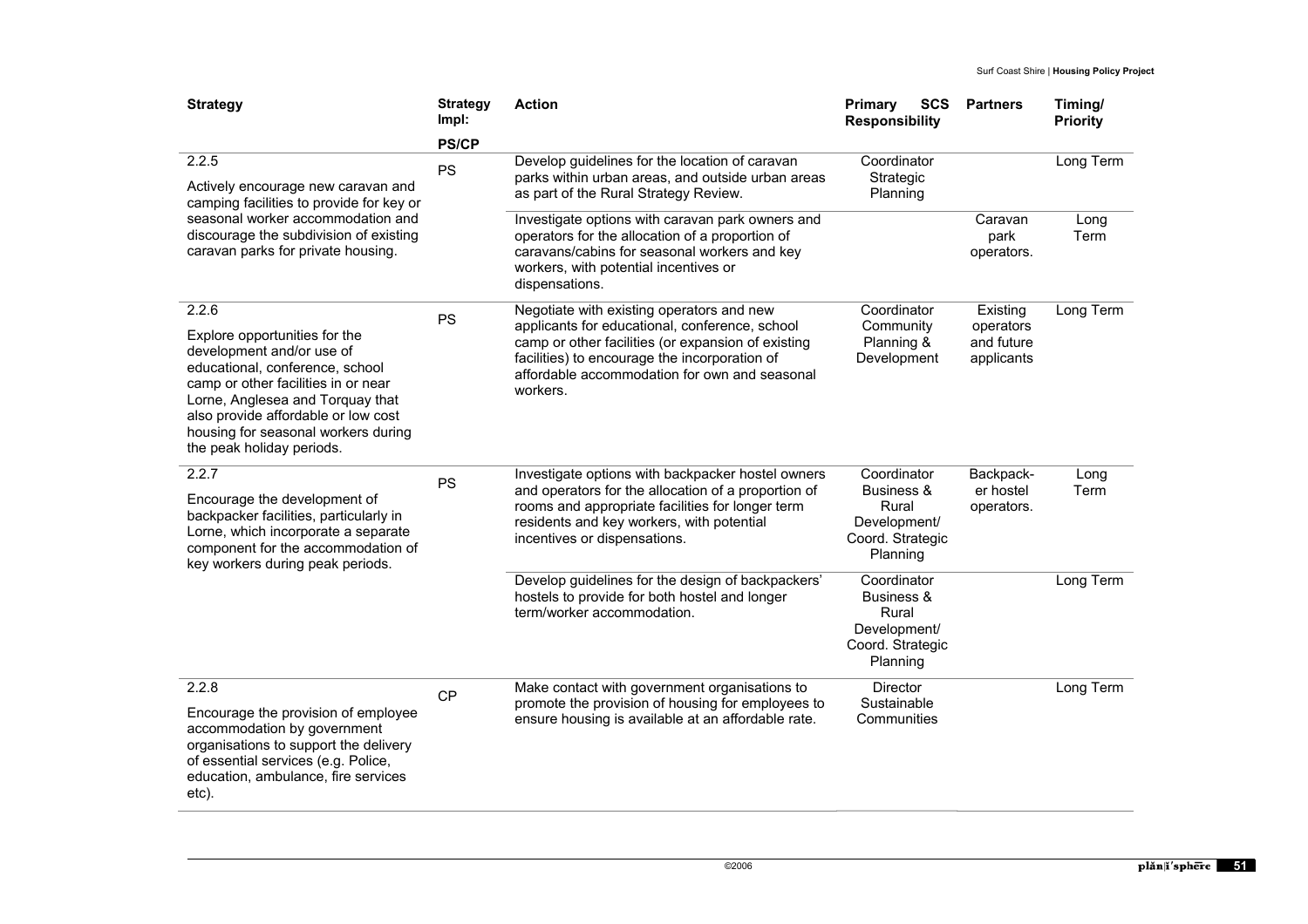## **Objective 2.3: Social Housing Provision**

Facilitate an increase in the supply of appropriate, accessible and well located social housing (public and community housing) to provide for very low income *households and those with special needs.* 

| <b>Strategy</b>                                                                                                                       | <b>Strategy</b><br>Impl: | <b>Action</b>                                                                                                                                                                                                    | <b>SCS</b><br><b>Primary</b><br><b>Responsibility</b>                           | <b>Partners</b>              | Timing/<br><b>Priority</b> |
|---------------------------------------------------------------------------------------------------------------------------------------|--------------------------|------------------------------------------------------------------------------------------------------------------------------------------------------------------------------------------------------------------|---------------------------------------------------------------------------------|------------------------------|----------------------------|
|                                                                                                                                       | <b>PS/CP</b>             |                                                                                                                                                                                                                  |                                                                                 |                              |                            |
| 2.3.1<br>Encourage opportunities for the<br>expansion of social housing<br>(community and public housing) in<br>the Surf Coast Shire. | <b>PS</b>                | Negotiate a joint planning protocol with the Office<br>of Housing including a twice yearly meeting.                                                                                                              | Director<br>Sustainable<br>Communities/<br>CEO                                  | <b>DHS</b><br>(OoH)          | Ongoing                    |
|                                                                                                                                       |                          | Co-operate with the Office of Housing in the<br>expansion of public housing in the Surf Coast<br>Shire.                                                                                                          | Director<br>Sustainable<br>Communities                                          | <b>DHS</b><br>(OoH)          | Ongoing                    |
|                                                                                                                                       |                          | Establish a partnership with one or more<br>Registered Housing Associations and cooperate in<br>the expansion of community housing.                                                                              | Director<br>Sustainable<br>Communities                                          |                              | Short<br>Term/<br>Ongoing  |
|                                                                                                                                       |                          | Investigate policy options within the Local<br>Planning Policy Framework of the Planning<br>Scheme to encourage the development of social<br>housing through planning dispensations and<br>incentives including: | Director<br>Sustainable<br>Communities/<br>Manager<br>Planning &<br>Development | Housing<br>Associat-<br>ions | Medium<br>Term             |
|                                                                                                                                       |                          | Reduced car parking requirements or<br>infrastructure costs.                                                                                                                                                     |                                                                                 |                              |                            |
|                                                                                                                                       |                          | Increased densities, reduced open space or<br>$\bullet$<br>setbacks.                                                                                                                                             |                                                                                 |                              |                            |
| 2.3.2<br>Ensure social housing is<br>appropriately located and established<br>in the Shire.                                           | <b>PS</b>                | Establish guidelines for as-of-right social housing<br>developments and social housing management<br>structures (emphasising the value of local<br>management).                                                  | Coordinator<br>Community<br>Planning &<br>Development                           | <b>DHS</b><br>(OoH)          | Medium<br>Term             |
|                                                                                                                                       |                          | Support planning applications for social housing<br>that is located in close proximity to shops,<br>transport and other services and infrastructure.                                                             | Coordinator<br>Strategic<br>Planning                                            |                              | Ongoing                    |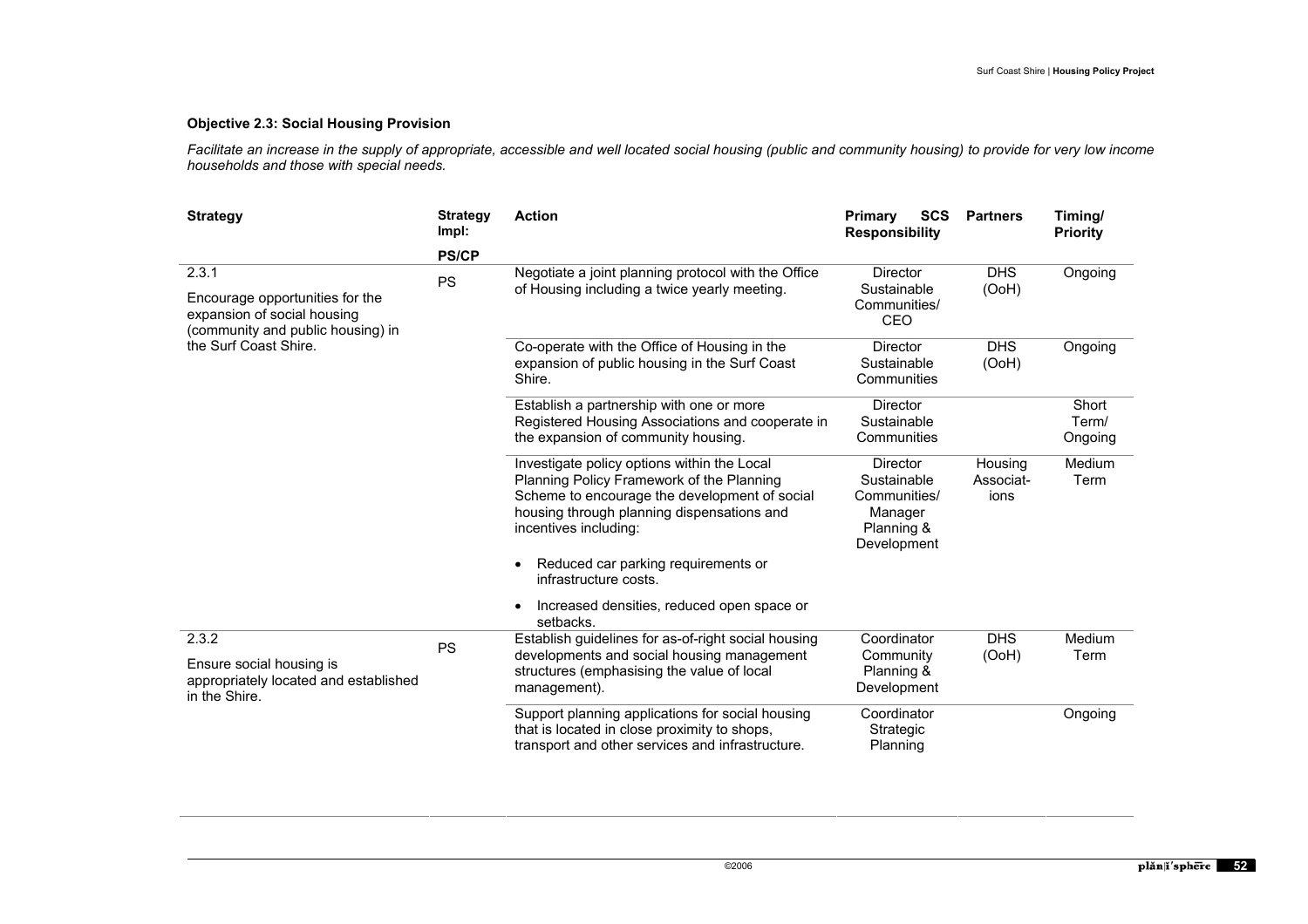| <b>Strategy</b>                                                                                                                                           | <b>Strategy</b><br>lmpl: | <b>Action</b>                                                                                                           | <b>Primary</b><br><b>Responsibility</b>       | <b>SCS</b> | <b>Partners</b>     | Timing/<br><b>Priority</b> |
|-----------------------------------------------------------------------------------------------------------------------------------------------------------|--------------------------|-------------------------------------------------------------------------------------------------------------------------|-----------------------------------------------|------------|---------------------|----------------------------|
|                                                                                                                                                           | <b>PS/CP</b>             |                                                                                                                         |                                               |            |                     |                            |
| 2.3.3<br>Raise awareness within the<br>community about the importance of<br>social housing and its positive role in<br>providing for a diverse community. | СP                       | Develop a communication strategy to promote the<br>housing needs of disadvantaged people and those<br>with low incomes. | Leisure &<br>Community<br>services<br>Manager |            | <b>DHS</b><br>(OoH) | Long                       |

### **Objective 2.4: Crisis and Transitional Housing Provision**

*Ensure that crisis and transitional housing is provided within or in close proximity to the Surf Coast Shire to address the local demand for these services, particularly during and in the lead up to peak holiday periods.* 

| <b>Strategy</b>                                                                                                                                                                                                                                        | <b>Strategy</b><br>lmpl: | <b>Action</b>                                                                                                                                                                                                                                                                                                                                                                         | <b>SCS</b><br>Primary<br><b>Responsibility</b>        | <b>Partners</b>        | Timing/<br><b>Priority</b> |
|--------------------------------------------------------------------------------------------------------------------------------------------------------------------------------------------------------------------------------------------------------|--------------------------|---------------------------------------------------------------------------------------------------------------------------------------------------------------------------------------------------------------------------------------------------------------------------------------------------------------------------------------------------------------------------------------|-------------------------------------------------------|------------------------|----------------------------|
| 2.4.1<br>Establish the local demand for crisis<br>and transitional housing within the<br>Surf Coast Shire.                                                                                                                                             | <b>PS/CP</b><br>CP       | In partnership with Transitional Housing Providers,<br>family support agencies (e.g. Salvation Army,<br>Bethany Community Support, Glastonbury Child<br>and Family Services) and the Office of Housing,<br>establish a method for recording figures and<br>information (for a defined period) to determine the<br>demand and need for crisis or transitional housing<br>in the Shire. | Coordinator<br>Community<br>Planning &<br>Development | Salvation<br>Army, OoH | Short Term                 |
| 2.4.2<br>Increase the opportunities for the<br>provision of crisis and transitional<br>housing in appropriate locations with<br>access to other services, facilities<br>and transport infrastructure, in order<br>to address established local demand. | <b>PS</b>                | Support permit applications, when required, for<br>crisis housing in appropriate locations.                                                                                                                                                                                                                                                                                           | Coordinator<br>Strategic<br>Planning                  |                        | Ongoing                    |
|                                                                                                                                                                                                                                                        |                          | Establish a partnership with a Transitional<br>Housing Manager to work collaboratively for an<br>increase in the supply of crisis and transitional<br>housing in the Shire.                                                                                                                                                                                                           | Director<br>Sustainable<br>Communities                |                        | Long Term                  |
|                                                                                                                                                                                                                                                        |                          | Advocate to the Office of Housing for the provision<br>of crisis and transitional housing to meet the<br>established need.                                                                                                                                                                                                                                                            | Coordinator<br>Community<br>Planning &<br>Development |                        | Medium<br>Term             |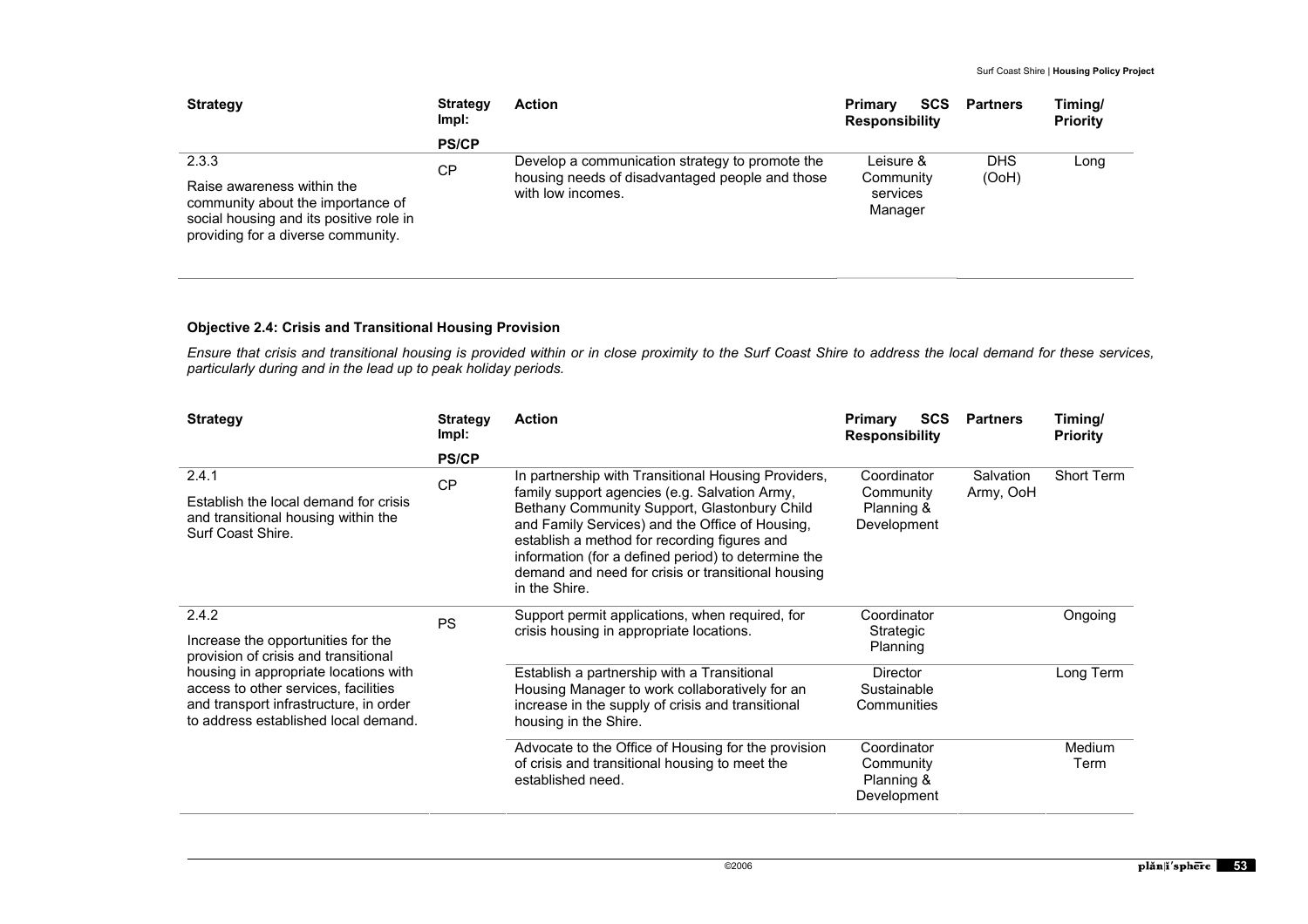| <b>Strategy</b>                                                                                                                                          | <b>Strategy</b><br>Impl: | <b>Action</b>                                                                                                                                                                                                                                                                                                                                      | <b>Primary</b><br><b>Responsibility</b>               | <b>SCS</b> | <b>Partners</b> | Timing/<br><b>Priority</b> |
|----------------------------------------------------------------------------------------------------------------------------------------------------------|--------------------------|----------------------------------------------------------------------------------------------------------------------------------------------------------------------------------------------------------------------------------------------------------------------------------------------------------------------------------------------------|-------------------------------------------------------|------------|-----------------|----------------------------|
|                                                                                                                                                          | <b>PS/CP</b>             |                                                                                                                                                                                                                                                                                                                                                    |                                                       |            |                 |                            |
| 2.4.3<br>Encourage the development or use of<br>transitional and crisis housing to<br>address the established local<br>demand over peak holiday periods. | PS                       | Investigate the need for transitional and crisis<br>housing and associated services within the Surf<br>Coast Shire driven by seasonal fluctuations in the<br>availability of housing (including caravan parks).<br>domestic violence and other issues, and advocate<br>for the provision of these housing types and<br>services to address demand. | Coordinator<br>Community<br>Planning &<br>Development |            | OoH             | Medium<br>Term             |

### **Objective 2.5: Economic Development and Affordability**

*Ensure that the economic development of the Shire achieves a balance and range of employment opportunities to provide for local residents and increase the ability for local residents afford rental housing and to enter the local housing market.* 

| <b>Strategy</b>                                                                                                                                                                                                                                                                                                                                  | <b>Strategy</b><br>lmpl: | <b>Action</b>                                                                                                                                                                                                          | <b>SCS</b><br><b>Partners</b><br><b>Primary</b><br><b>Responsibility</b> | Timing/<br><b>Priority</b> |
|--------------------------------------------------------------------------------------------------------------------------------------------------------------------------------------------------------------------------------------------------------------------------------------------------------------------------------------------------|--------------------------|------------------------------------------------------------------------------------------------------------------------------------------------------------------------------------------------------------------------|--------------------------------------------------------------------------|----------------------------|
|                                                                                                                                                                                                                                                                                                                                                  | <b>PS/CP</b>             |                                                                                                                                                                                                                        |                                                                          |                            |
| 2.5.1<br>Promote economic development and<br>new employment opportunities<br>(particularly higher end/professional)<br>across the Shire to complement the<br>tourism industry, provide increased<br>employment choice, and improve the<br>accessibility of home ownership in<br>the Shire by increasing its<br>affordability relative to income. | <b>CP</b>                | Implement the Surf Coast Shire Economic<br>Development Strategy and explore and promote<br>opportunities to attract higher end employers and<br>professional businesses and services to establish<br>within the Shire. | Coordinator<br>Business &<br>Rural<br>Development                        | Medium<br>Term             |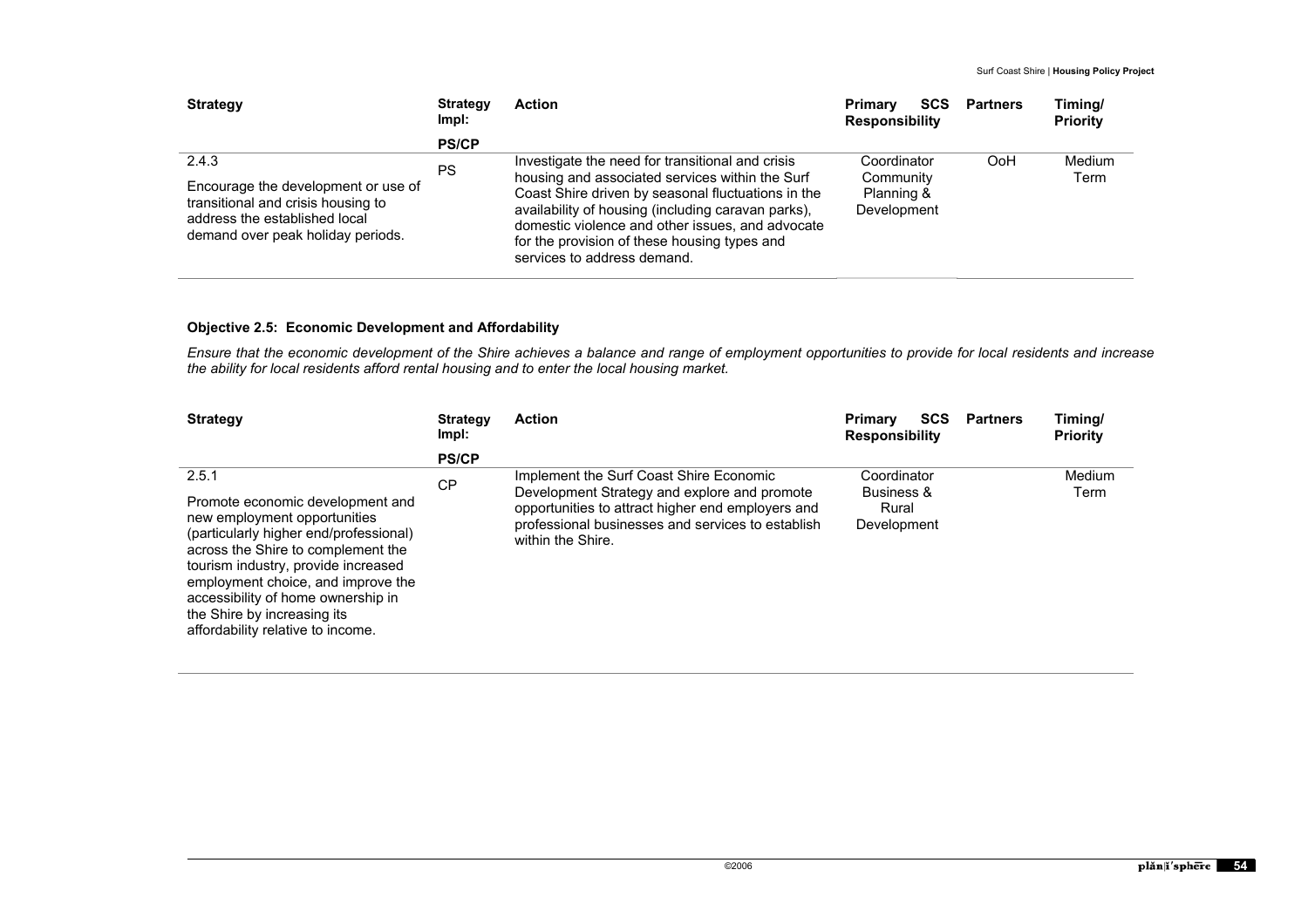# **3. Diversity**

**Goal: Increase housing diversity by providing a range of housing types to meet current and future needs.** 

# **Objective 3.1: Housing Diversity in Central Locations**

*Increase the provision of smaller dwellings at medium and higher densities in accessible and central locations.* 

| <b>Strategy</b>                                                                                                                                                                                                   | <b>Strategy</b><br>Impl: | <b>Action</b>                                                                                                                                                                                                                                                                                                                                           | <b>SCS</b><br>Primary<br><b>Responsibility</b>                                         | <b>Partners</b>              | Timing/<br><b>Priority</b> |
|-------------------------------------------------------------------------------------------------------------------------------------------------------------------------------------------------------------------|--------------------------|---------------------------------------------------------------------------------------------------------------------------------------------------------------------------------------------------------------------------------------------------------------------------------------------------------------------------------------------------------|----------------------------------------------------------------------------------------|------------------------------|----------------------------|
|                                                                                                                                                                                                                   | <b>PS/CP</b>             |                                                                                                                                                                                                                                                                                                                                                         |                                                                                        |                              |                            |
| 3.1.1                                                                                                                                                                                                             | <b>PS</b>                | Review policies on the location of medium density                                                                                                                                                                                                                                                                                                       | Coordinator                                                                            |                              | Medium                     |
| Encourage the development of<br>medium and higher density housing<br>close to shops, transport, services<br>and facilities.                                                                                       |                          | housing to ensure adequate provision, with<br>consideration of the specific needs of older<br>residents and other smaller household types.                                                                                                                                                                                                              | Strategic<br>Planning                                                                  |                              | Term                       |
| 3.1.2                                                                                                                                                                                                             | <b>PS</b>                | Work with developers to encourage the<br>construction of a diversity of dwelling types and                                                                                                                                                                                                                                                              | Coordinator<br>Statutory                                                               | Develop-<br>ers              | Ongoing                    |
| Ensure that medium and higher<br>density housing provides a range of<br>dwelling sizes, particularly smaller<br>dwellings.                                                                                        |                          | sizes within medium and higher density<br>developments, particularly smaller dwellings.                                                                                                                                                                                                                                                                 | Planning                                                                               |                              |                            |
|                                                                                                                                                                                                                   |                          | Investigate incentives and dispensations to<br>encourage the construction of appropriate smaller<br>dwellings to address demand in central and<br>accessible locations.                                                                                                                                                                                 | Coordinator<br>Strategic<br>Planning                                                   |                              | Long Term                  |
|                                                                                                                                                                                                                   |                          | Explore opportunities to work with private<br>developers including the Provincial Housing Unit<br>of VicUrban to address the declining number and<br>proportion of smaller dwelling formats, including at<br>medium and higher densities, to provide for the<br>decreasing household size and ageing population<br>(particularly over the medium term). | <b>Director</b><br>Sustainable<br>Communities/<br>Manager<br>Planning &<br>Development | VicUrban,<br>develop-<br>ers | <b>Short Term</b>          |
| 3.1.3                                                                                                                                                                                                             | <b>PS</b>                | Review policies on the location of medium density<br>housing to ensure adequate provision, with                                                                                                                                                                                                                                                         | Coordinator<br>Strategic                                                               |                              | Medium<br>Term             |
| Encourage further intensification of<br>residential (as opposed to<br>accommodation) development in<br>designated areas within the coastal<br>townships to provide for affordability<br>and population diversity. |                          | consideration of the specific needs of older<br>residents and other smaller household types.                                                                                                                                                                                                                                                            | Planning                                                                               |                              |                            |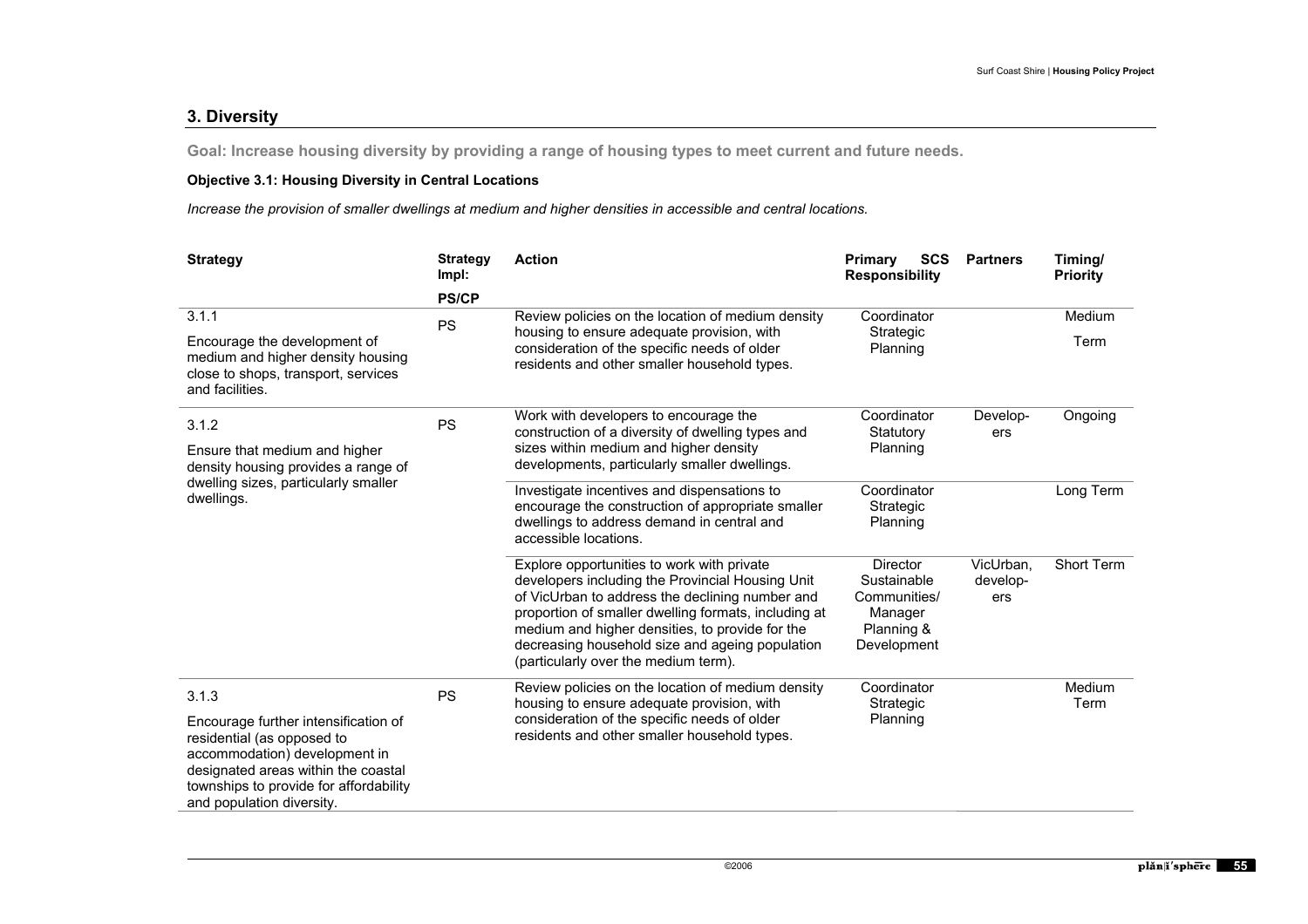| <b>Strategy</b>                                                                                                                                                                                                                | <b>Strategy</b><br>lmpl: | <b>Action</b>                                                                                                                                                                                                    | <b>Primary</b><br><b>Responsibility</b> | <b>SCS</b> | <b>Partners</b> | Timing/<br><b>Priority</b> |
|--------------------------------------------------------------------------------------------------------------------------------------------------------------------------------------------------------------------------------|--------------------------|------------------------------------------------------------------------------------------------------------------------------------------------------------------------------------------------------------------|-----------------------------------------|------------|-----------------|----------------------------|
|                                                                                                                                                                                                                                | <b>PS/CP</b>             |                                                                                                                                                                                                                  |                                         |            |                 |                            |
| 3.1.4<br>Encourage diversity within smaller<br>scale medium density housing<br>developments (e.g. 3 or more<br>dwellings on a lot) by requiring a<br>range of dwelling sizes, or a greater<br>proportion of smaller dwellings. | <b>PS</b>                | Investigate incentives and dispensations or<br>potential planning requirements for diversity of<br>dwelling sizes (particularly small dwellings) within<br>smaller scale medium density housing<br>developments. | Coordinator<br>Strategic<br>Planning    |            |                 | Long Term                  |
| 3.1.5<br>Encourage the consolidation of<br>existing lots to provide a more<br>coordinated approach to the<br>intensification of areas identified for<br>medium and higher density housing.                                     | <b>PS</b>                | Investigate land consolidation processes and work<br>with developers to encourage the consolidation of<br>lots to achieve appropriate densities.                                                                 | Coordinator<br>Strategic<br>Planning    |            |                 | Long Term                  |

# **Objective 3.2: Housing Diversity in Subdivisions**

*Ensure that residential subdivisions include a range of lot sizes to provide for a greater diversity of housing types.* 

| <b>Strategy</b>                                                                                                                                                                                                                    | <b>Strategy</b><br>lmpl: | <b>Action</b>                                                                                                                                                                                                                                                                                                                                                                  | <b>Primary</b><br><b>Responsibility</b> | <b>SCS</b> | Partners | Timing/<br><b>Priority</b> |
|------------------------------------------------------------------------------------------------------------------------------------------------------------------------------------------------------------------------------------|--------------------------|--------------------------------------------------------------------------------------------------------------------------------------------------------------------------------------------------------------------------------------------------------------------------------------------------------------------------------------------------------------------------------|-----------------------------------------|------------|----------|----------------------------|
|                                                                                                                                                                                                                                    | <b>PS/CP</b>             |                                                                                                                                                                                                                                                                                                                                                                                |                                         |            |          |                            |
| 3.2.1<br>Encourage a diversity of lot and<br>housing sizes in new subdivisions to<br>cater for different prices and<br>household sizes, including medium<br>and higher density housing in<br>appropriate and accessible locations. | PS                       | Having regard to the Victoria Planning Provisions,<br>including those to be introduced in the revised<br>Clause 56 Residential Subdivisions (particularly<br>Clause 56.04-1 Residential lot diversity and<br>distribution) investigate appropriate additional<br>standards to require or encourage a range of lot<br>sizes and types in new subdivisions of 3 lots or<br>more. | Manager<br>Planning &<br>Development    |            |          | <b>Medium</b><br>Term      |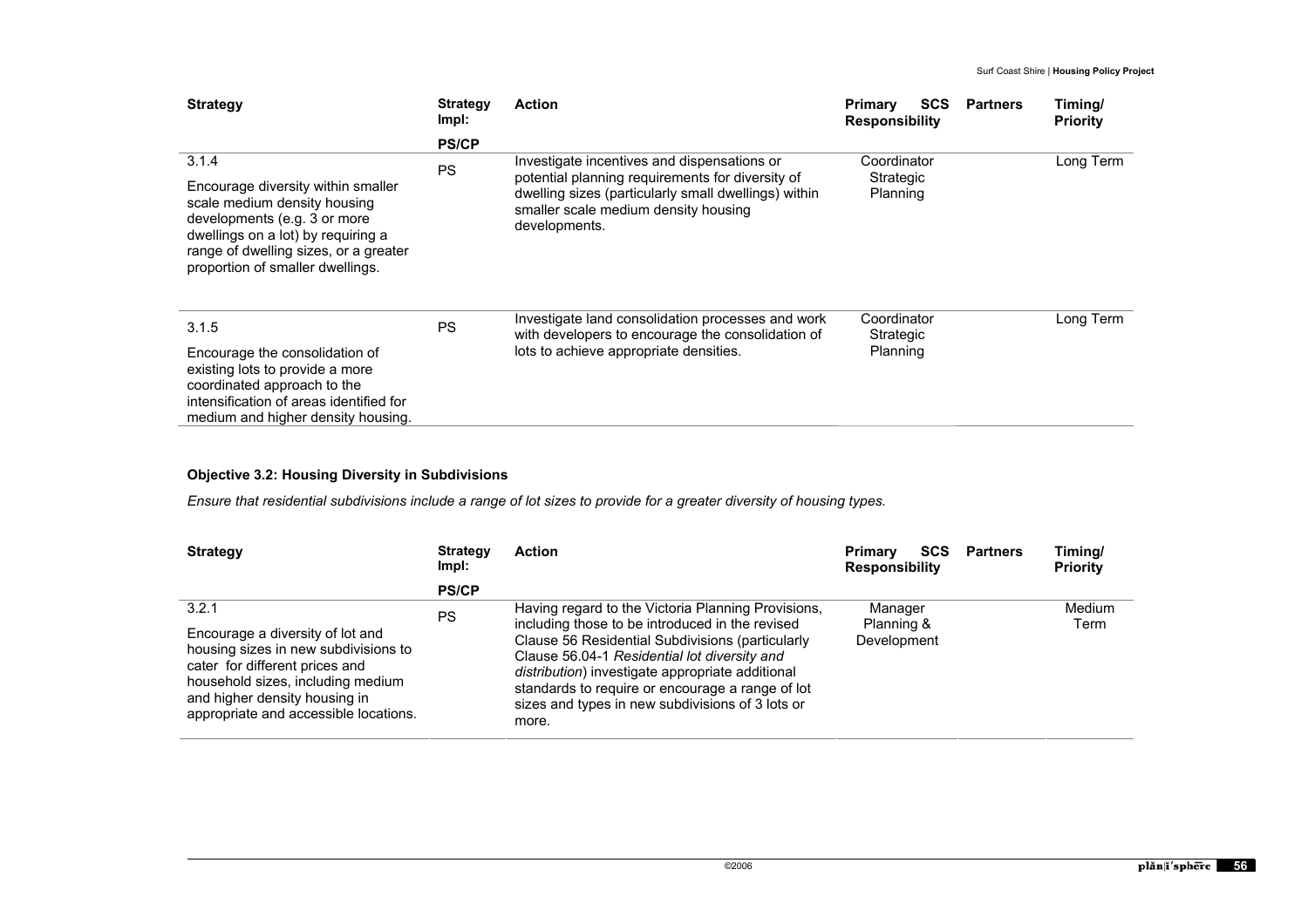| <b>Strategy</b>                                                                                                                                                                                                                      | <b>Strategy</b><br>Impl: | <b>Action</b>                                                                                                                                                                                                                                                                                                                                                                                                                  | <b>SCS</b><br>Primary<br><b>Responsibility</b>                                         | <b>Partners</b>              | Timing/<br><b>Priority</b> |
|--------------------------------------------------------------------------------------------------------------------------------------------------------------------------------------------------------------------------------------|--------------------------|--------------------------------------------------------------------------------------------------------------------------------------------------------------------------------------------------------------------------------------------------------------------------------------------------------------------------------------------------------------------------------------------------------------------------------|----------------------------------------------------------------------------------------|------------------------------|----------------------------|
|                                                                                                                                                                                                                                      | <b>PS/CP</b>             |                                                                                                                                                                                                                                                                                                                                                                                                                                |                                                                                        |                              |                            |
|                                                                                                                                                                                                                                      |                          | Explore opportunities to work with private<br>developers including the Provincial Housing Unit<br>of VicUrban to increase dwelling diversity in new<br>subdivisions and assist in addressing the declining<br>number and proportion of smaller dwelling<br>formats, including at medium and higher densities,<br>to provide for the decreasing household size and<br>ageing population (particularly over the medium<br>term). | <b>Director</b><br>Sustainable<br>Communities/<br>Manager<br>Planning &<br>Development | VicUrban,<br>develop-<br>ers | <b>Short Term</b>          |
| 3.2.2<br>Encourage new subdivisions to<br>provide for the future intensification of<br>development over the medium to<br>longer term, by including larger lots<br>that can accommodate future<br>subdivision and infill development. | <b>PS</b>                | Work with developers to encourage and explore<br>opportunities to require that building envelopes on<br>larger lots be sited and scaled to enable the future<br>intensification of these lots with infill development.                                                                                                                                                                                                         | Coordinator<br>Statutory<br>Planning                                                   |                              | Ongoing                    |

# **Objective 3.3: Adaptable Housing**

*Incorporate adaptable design features into new housing to provide for the lifecycle of residents, enable downsizing, and reduce the necessity to demolish dwellings in the future to provide appropriate housing types.* 

| <b>Strategy</b>                                                                      | <b>Strategy</b><br>Impl: | <b>Action</b>                                                                                                                    | <b>SCS</b><br><b>Primary</b><br><b>Responsibility</b> | <b>Partners</b> | Timing/<br><b>Priority</b> |
|--------------------------------------------------------------------------------------|--------------------------|----------------------------------------------------------------------------------------------------------------------------------|-------------------------------------------------------|-----------------|----------------------------|
|                                                                                      | <b>PS/CP</b>             |                                                                                                                                  |                                                       |                 |                            |
| 3.3.1<br>Encourage new dwellings to include<br>adaptable features to provide for the | PS                       | Introduce Planning Policy or provide information or<br>advice to encourage new development to<br>incorporate adaptable features. | Manager<br>Planning &<br>Development                  |                 | Long Term                  |
| lifecycle of residents and ageing in<br>place.                                       |                          | Monitor the changes to state building legislation as<br>a result of the recommendations of the Accessible<br>Housing Task Force. | Manager<br>Planning &<br>Development                  |                 | <b>Short Term</b>          |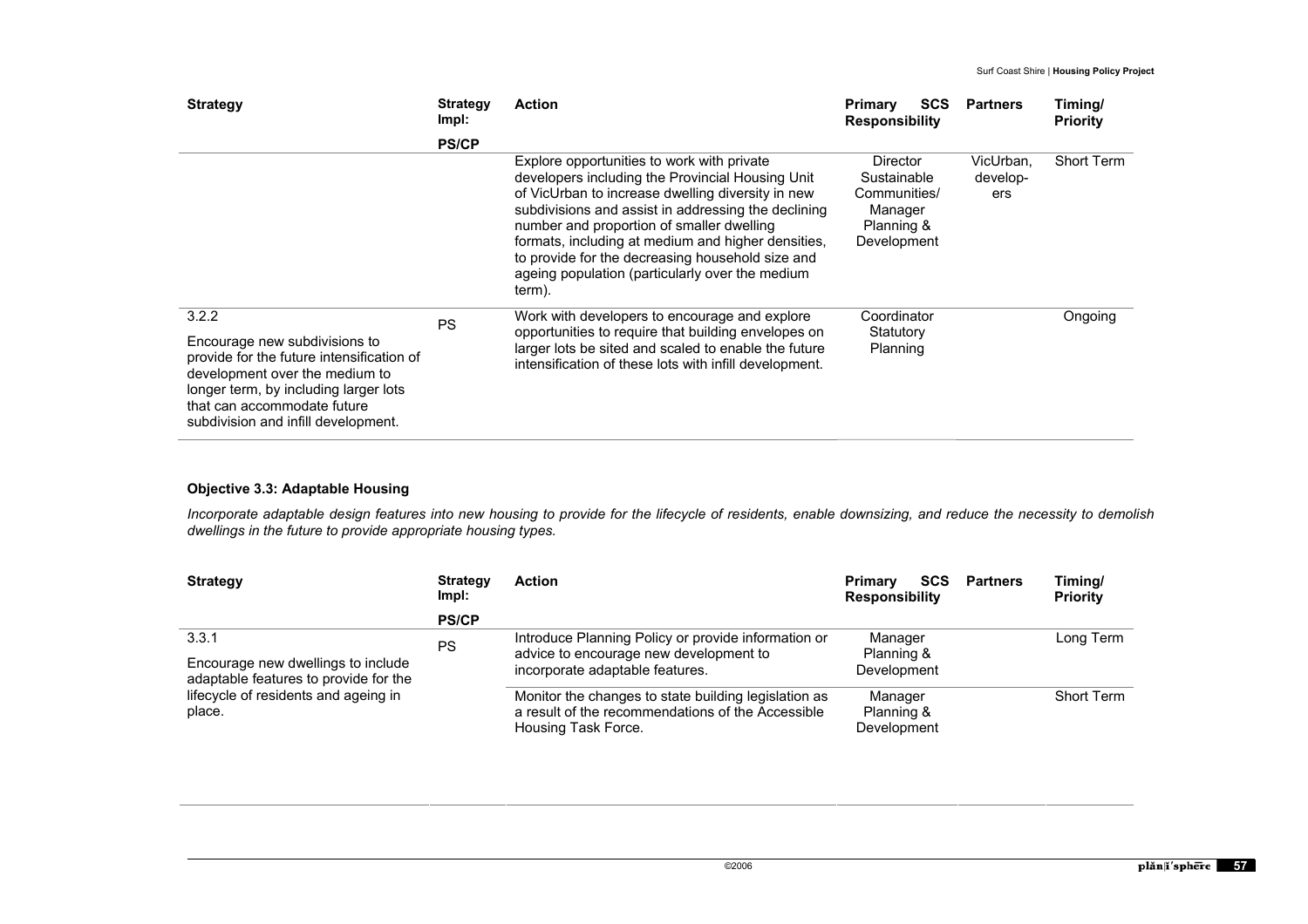| <b>Strategy</b>                                                                                                                              | <b>Strategy</b><br>Impl: | <b>Action</b>                                                                                                                          | <b>SCS</b><br><b>Primary</b><br><b>Responsibility</b> | <b>Partners</b> | Timing/<br><b>Priority</b> |
|----------------------------------------------------------------------------------------------------------------------------------------------|--------------------------|----------------------------------------------------------------------------------------------------------------------------------------|-------------------------------------------------------|-----------------|----------------------------|
|                                                                                                                                              | <b>PS/CP</b>             |                                                                                                                                        |                                                       |                 |                            |
| 3.3.2<br>Encourage retrofitting and<br>subdivision of dwellings and lots to<br>create smaller dwellings without<br>necessitating demolition. | PS                       | Investigate requirements or guidelines to enable<br>retrofitting and subdivision of dwellings and lots to<br>create smaller dwellings. | Coordinator<br>Strategic<br>Planning                  |                 | Long Term                  |

## **Objective 3.4: Elderly, frail and disabled persons accommodation**

*Provide for the current and future housing needs of elderly, frail and disabled persons in accessible locations, including independent living, supported living, and aged care (both high and low care).* 

| <b>Strategy</b>                                                                                                                                                                                                                                                     | <b>Strategy</b><br>Impl: | <b>Action</b>                                                                                                                                                                                              | <b>SCS</b><br>Primary<br><b>Responsibility</b> | <b>Partners</b> | Timing/<br><b>Priority</b> |
|---------------------------------------------------------------------------------------------------------------------------------------------------------------------------------------------------------------------------------------------------------------------|--------------------------|------------------------------------------------------------------------------------------------------------------------------------------------------------------------------------------------------------|------------------------------------------------|-----------------|----------------------------|
|                                                                                                                                                                                                                                                                     | <b>PS/CP</b>             |                                                                                                                                                                                                            |                                                |                 |                            |
| 3.4.1<br>Encourage medium density housing<br>in a format that suits the needs of the<br>elderly, frail and disabled (e.g. single<br>storey, granny flat or multi-storey with<br>provision of lifts).                                                                | <b>PS</b>                | Through planning policy, encourage housing that<br>is appropriate for elderly persons in locations near<br>shopping and community facilities, and well<br>serviced by public transport.                    | Coordinator<br>Strategic<br>Planning           |                 | Medium<br>Term             |
| 3.4.2<br>Encourage provision of appropriate<br>dwelling types for people to age-in-<br>place in smaller townships.                                                                                                                                                  | <b>PS</b>                | Through planning policy, encourage housing that<br>is appropriate for elderly persons within smaller<br>townships and close to shopping and community<br>facilities, and public transport where available. | Coordinator<br>Strategic<br>Planning           |                 | Medium<br>Term             |
| 3.4.3<br>Encourage aged care facilities (e.g.<br>special accommodation and nursing<br>homes) and older persons housing<br>(e.g. retirement villages) in areas that<br>are fully reticulated, close to services<br>and facilities and served by public<br>transport. | <b>PS</b>                | Through planning policy, encourage aged care<br>facilities in locations near shopping and<br>community facilities, and well serviced by public<br>transport.                                               | Coordinator<br>Strategic<br>Planning           |                 | Medium<br>Term             |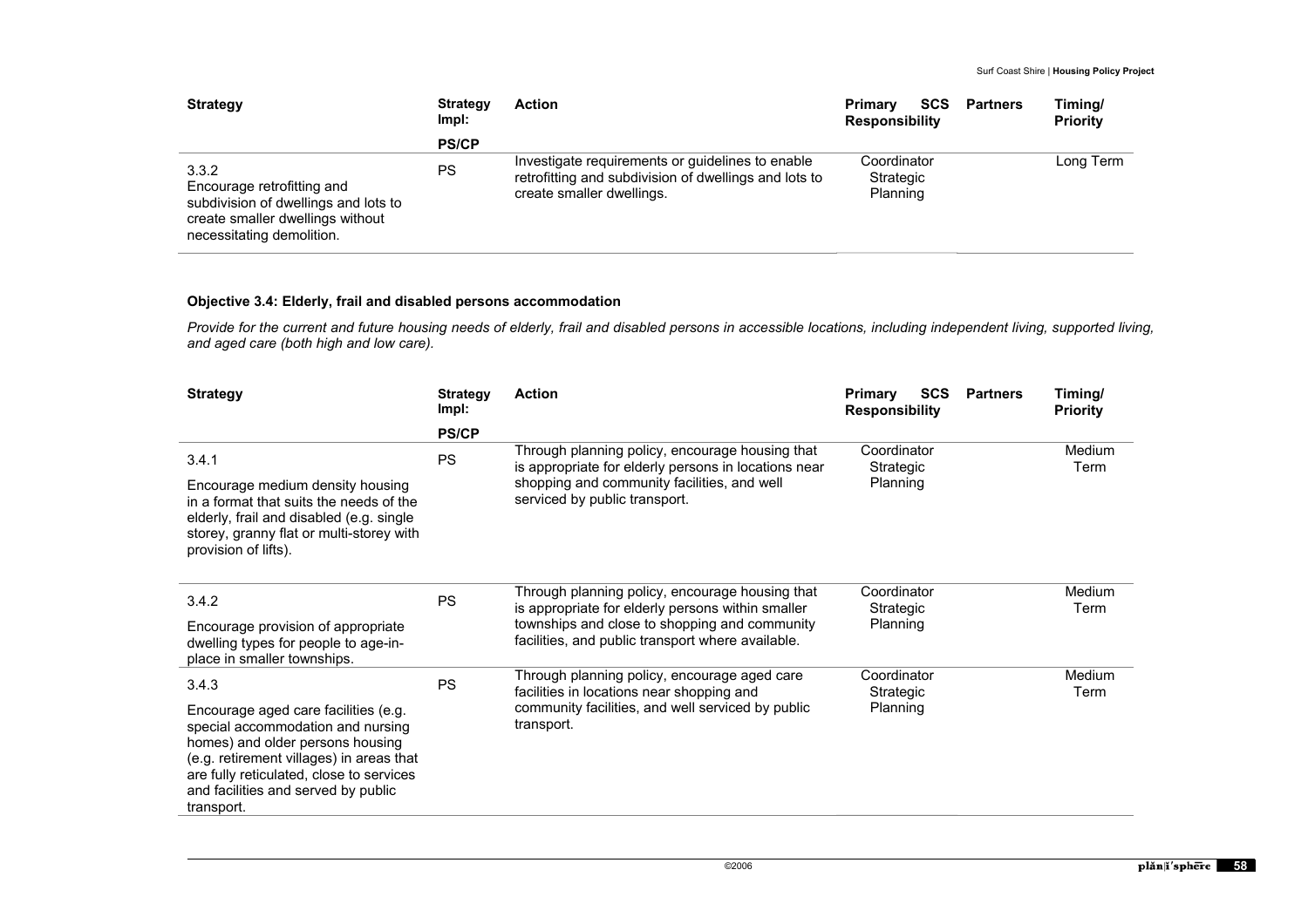| <b>Strategy</b>                                                                                                                                                          | <b>Strategy</b><br>lmpl: | <b>Action</b>                                                                                                                                                                                                                    | <b>SCS</b><br><b>Partners</b><br>Primary<br><b>Responsibility</b> | Timing/<br><b>Priority</b> |
|--------------------------------------------------------------------------------------------------------------------------------------------------------------------------|--------------------------|----------------------------------------------------------------------------------------------------------------------------------------------------------------------------------------------------------------------------------|-------------------------------------------------------------------|----------------------------|
|                                                                                                                                                                          | <b>PS/CP</b>             |                                                                                                                                                                                                                                  |                                                                   |                            |
| 3.4.4                                                                                                                                                                    | СP                       | Provide a local service within Council to network                                                                                                                                                                                | Coordinator                                                       | Long Term                  |
| Support aged care services and                                                                                                                                           |                          | and link aged care services and elderly housing                                                                                                                                                                                  | Community                                                         |                            |
| elderly housing providers to meet the<br>needs of local residents through<br>networking and linking these services<br>and disseminating information to the<br>community. |                          | providers, and to provide information to the<br>community.                                                                                                                                                                       | Planning &<br>Development                                         |                            |
|                                                                                                                                                                          |                          | Approach the Lion's Village in Lorne to scope<br>opportunities for the accommodation of elderly<br>person's from other parts of the Shire in units that<br>cannot be filled by local (Lorne) residents due to<br>lack of demand. | Coordinator<br>Community<br>Planning &<br>Development             | Long Term                  |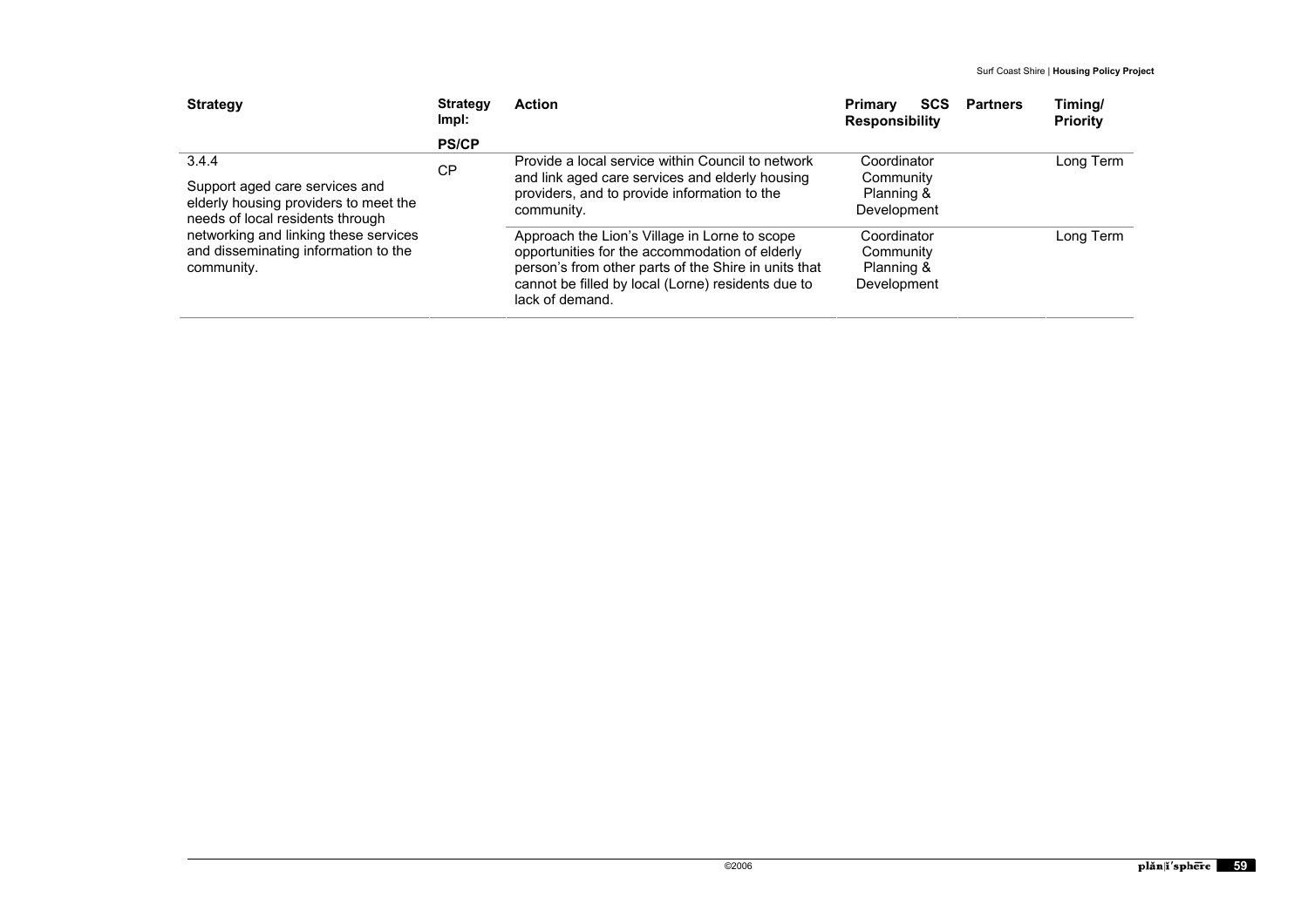# **4. Infrastructure, Services and Transport**

**Goal: Achieve the timely and sustainable provision of physical, social, community, open space and transport infrastructure and services to meet current and future needs of residents and visitors.** 

# **Objective 4.1: Water Provision and Management**

*Provide reticulated services to accommodate future growth and residential infill, while addressing rainfall variability through sustainable management, use and recycling of wastewater and rainwater resources.* 

| <b>Strategy</b>                                                                                                                                                                                                | <b>Strategy</b><br>Impl: | <b>Action</b>                                                                                                                                                                                                                                                                      | <b>SCS</b><br><b>Primary</b><br><b>Responsibility</b>    | <b>Partners</b>                                                                                    | Timing/<br>Priority |
|----------------------------------------------------------------------------------------------------------------------------------------------------------------------------------------------------------------|--------------------------|------------------------------------------------------------------------------------------------------------------------------------------------------------------------------------------------------------------------------------------------------------------------------------|----------------------------------------------------------|----------------------------------------------------------------------------------------------------|---------------------|
|                                                                                                                                                                                                                | <b>PS/CP</b>             |                                                                                                                                                                                                                                                                                    |                                                          |                                                                                                    |                     |
| 4.1.1<br>Encourage improved coordination of                                                                                                                                                                    | CP                       | Establish a regular meeting process with service<br>authorities to promote the strategic directions of<br>housing in the Surf Coast Shire.                                                                                                                                         | <b>Director</b><br>Sustainable<br>Communities            |                                                                                                    | Short Term          |
| service provision and planning<br>through formalising procedures for<br>transfer of information between<br>Council and service providers and<br>ensure the timely provision of<br>infrastructure and services. |                          |                                                                                                                                                                                                                                                                                    |                                                          |                                                                                                    |                     |
| 4.1.2                                                                                                                                                                                                          | PS & CP                  | Having regard to the Victoria Planning Provisions,<br>including those introduced in the revised Clause                                                                                                                                                                             | Manager<br>Planning &                                    | CCMA,<br>Barwon                                                                                    | Medium<br>Term      |
| Encourage water conservation<br>measures as a component of<br>Ecologically Sustainable Design.                                                                                                                 |                          | 56 Residential Subdivisions (particularly Clause<br>56.07 Integrated Water Management), investigate<br>appropriate additional standards to encourage<br>water conservation as a component of sustainable<br>subdivision design and ecologically sustainable<br>design for housing. | Development                                              | Water                                                                                              |                     |
|                                                                                                                                                                                                                |                          | Investigate opportunities to seek a grant through<br>the Australian Government's Community Water<br>Grants programme, to fund a suitable project<br>which results in water saving and efficiency.                                                                                  | Coordinator<br>Rural &<br><b>Business</b><br>Development | Barwon<br>Water,<br>CCMA.<br>housing<br>associat-<br>ions or<br>commun-<br>ity organis-<br>ations. | Medium<br>Term      |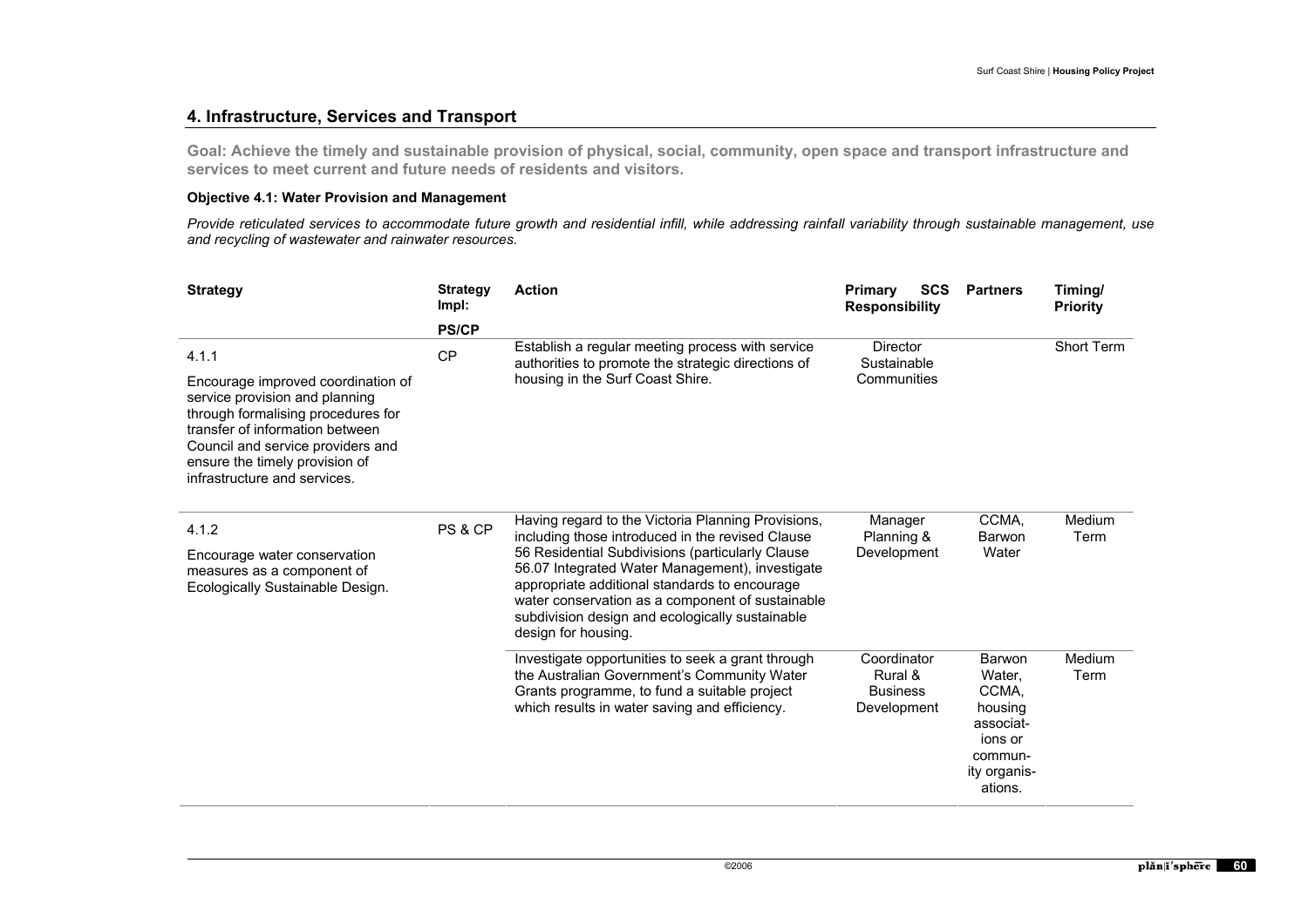| <b>Strategy</b>                                                                                 | <b>Strategy</b><br>Impl: | <b>Action</b>                                                                                                                                                                                                                                                                             | SCS<br>Primary<br><b>Responsibility</b>                  | <b>Partners</b>                                                                                    | Timing/<br><b>Priority</b> |
|-------------------------------------------------------------------------------------------------|--------------------------|-------------------------------------------------------------------------------------------------------------------------------------------------------------------------------------------------------------------------------------------------------------------------------------------|----------------------------------------------------------|----------------------------------------------------------------------------------------------------|----------------------------|
|                                                                                                 | <b>PS/CP</b>             |                                                                                                                                                                                                                                                                                           |                                                          |                                                                                                    |                            |
|                                                                                                 |                          | Investigate opportunities to seek funding through<br>the Small Towns Development Fund, and provide<br>partial project funding, for an innovative water<br>project to demonstrate best practice water<br>conservation or other water management project.                                   | Coordinator<br>Rural &<br><b>Business</b><br>Development |                                                                                                    | Short-<br>Medium<br>Term   |
|                                                                                                 |                          | Utilise the EPA funded database resources of the<br>Clearwater Information Exchange (Municipal<br>Association of Victoria and the Stormwater<br>Industry Association of Victoria) for gaining and<br>exchanging information to improve water<br>conservation in the Surf Coast Shire.     | <b>Director</b><br>Corporate<br>Services                 |                                                                                                    | Ongoing                    |
| 4.1.3                                                                                           | PS                       | Having regard to the Victoria Planning Provisions,<br>including those in the revised Clause 56                                                                                                                                                                                            | Manager<br>Planning &                                    | CCMA,<br>Barwon                                                                                    | Medium<br>Term             |
| Integrate Water Sensitive Urban<br>Design principles into new<br>subdivisions and developments. |                          | Residential Subdivisions (particularly Clause<br>56.07 Integrated Water Management), investigate<br>appropriate additional standards to encourage<br>Water Sensitive Urban Design as a component of<br>sustainable subdivision design and ecologically<br>sustainable design for housing. | Development                                              | Water                                                                                              |                            |
|                                                                                                 |                          | Investigate opportunities to seek a grant through<br>the Australian Government's Community Water<br>Grants programme, to fund a suitable project<br>which results in water treatment to improve<br>surface and groundwater health.                                                        | Coordinator<br>Rural &<br><b>Business</b><br>Development | Barwon<br>Water,<br>CCMA,<br>housing<br>associat-<br>ions or<br>commun-<br>ity organis-<br>ations. | Medium<br>Term             |
|                                                                                                 |                          | Investigate opportunities to seek funding through<br>the Small Towns Development Fund, and provide<br>partial project funding, for an innovative water<br>project to demonstrate best practice Water<br>Sensitive Urban Design or other water<br>management project.                      | Coordinator<br>Rural &<br><b>Business</b><br>Development |                                                                                                    | Short-<br>Medium<br>Term   |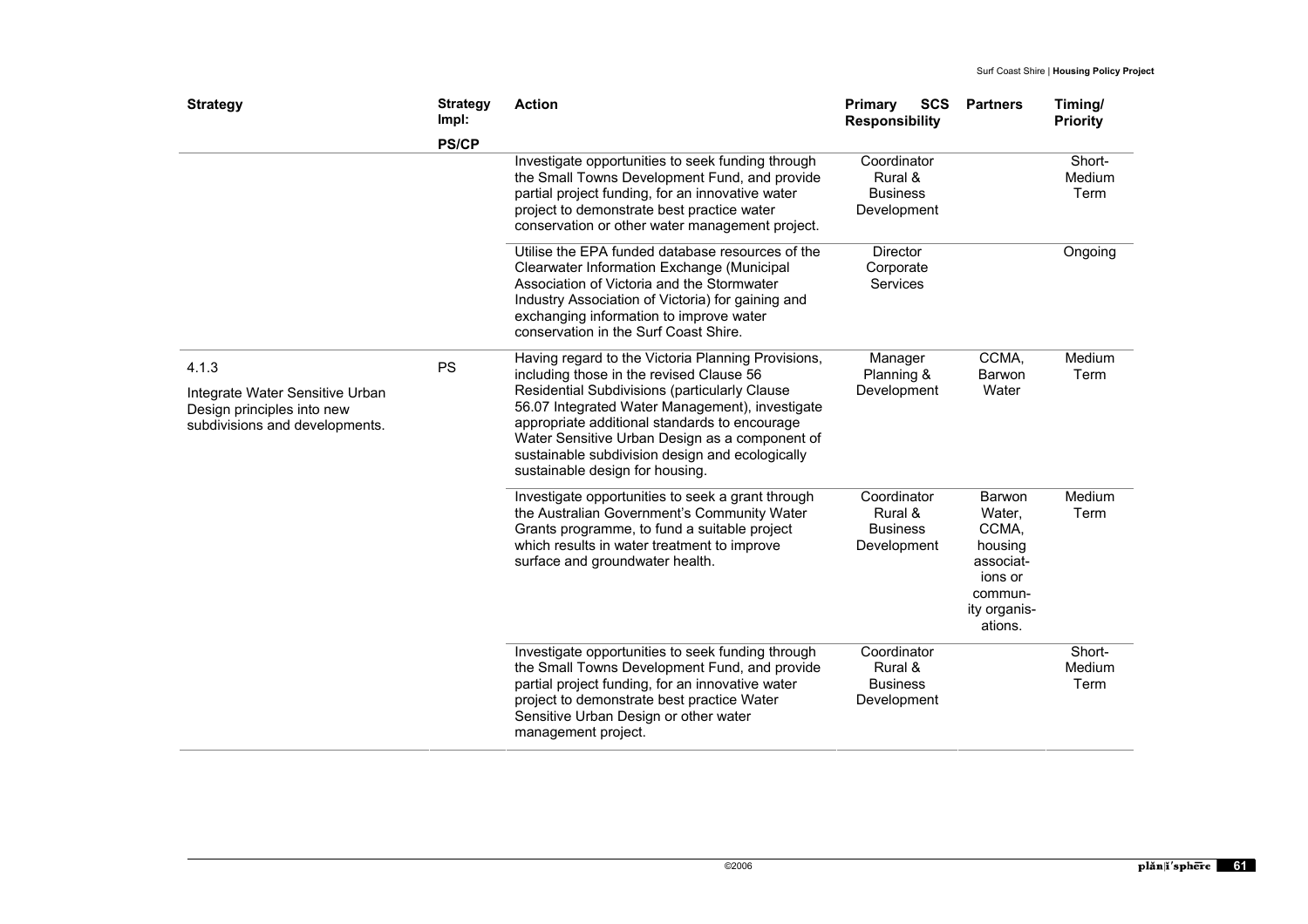| <b>Strategy</b>                                                                                                                                                                                                                                                                                                                                                                                                                                     | <b>Strategy</b><br>Impl: | <b>Action</b>                                                                                                                                                                                                                                                                            | <b>Primary</b><br><b>SCS</b><br><b>Responsibility</b>                                             | <b>Partners</b> | Timing/<br><b>Priority</b> |
|-----------------------------------------------------------------------------------------------------------------------------------------------------------------------------------------------------------------------------------------------------------------------------------------------------------------------------------------------------------------------------------------------------------------------------------------------------|--------------------------|------------------------------------------------------------------------------------------------------------------------------------------------------------------------------------------------------------------------------------------------------------------------------------------|---------------------------------------------------------------------------------------------------|-----------------|----------------------------|
|                                                                                                                                                                                                                                                                                                                                                                                                                                                     | <b>PS/CP</b>             | Utilise the EPA funded database resources of the<br>Clearwater Information Exchange (Municipal<br>Association of Victoria and the Stormwater<br>Industry Association of Victoria) for gaining and<br>exchanging information to improve stormwater<br>management in the Surf Coast Shire. | <b>Director</b><br>Corporate<br><b>Services</b>                                                   |                 | Ongoing                    |
| 4.1.4<br>Encourage innovative on-site<br>wastewater treatment systems (e.g.<br>composting toilets, small scale<br>aerobic sewerage treatment, ultra-<br>violet water purification treatment)<br>and reuse of recycled water for<br>landscaping and toilet flushing,<br>supported by appropriate monitoring<br>(if required) of the operation of the<br>system and the treated water to<br>ensure that adverse environmental<br>impacts are avoided. | PS and<br>CP             | Continue to work with the Municipal Association of<br>Victoria, the Environment Protection Authority and<br>other agencies to investigate, plan and implement<br>innovative domestic wastewater management for<br>non-reticulated townships and rural living.                            | Director<br>Corporate<br>Services                                                                 | MAV, EPA        | Ongoing                    |
|                                                                                                                                                                                                                                                                                                                                                                                                                                                     |                          | Investigate options to increase housing<br>opportunities in non-reticulated townships through<br>development of alternative forms of<br>neighbourhood scale wastewater treatment.                                                                                                        | Manager<br>Planning &<br>Development                                                              |                 | Medium-<br>Long Term       |
|                                                                                                                                                                                                                                                                                                                                                                                                                                                     |                          | Work with the Department of Human Services to<br>develop alternative approaches to innovative<br>wastewater management to overcome barriers<br>posed by current requirements, in particular the<br>Australian Standards.                                                                 | Manager<br>Planning &<br>Development/<br>Coordinator<br>Rural &<br><b>Business</b><br>Development | <b>DHS</b>      | Medium<br>Term             |
|                                                                                                                                                                                                                                                                                                                                                                                                                                                     |                          | Advocate to government or obtain funding (e.g.<br>through Small Towns Development Fund or the<br>Regional Infrastructure Development Fund) for<br>reticulated sewerage provision or alternative<br>waste water treatment for Moriac and Deans<br>Marsh.                                  | Coordinator<br>Rural &<br><b>Business</b><br>Development                                          |                 | Short<br>Term/<br>Ongoing  |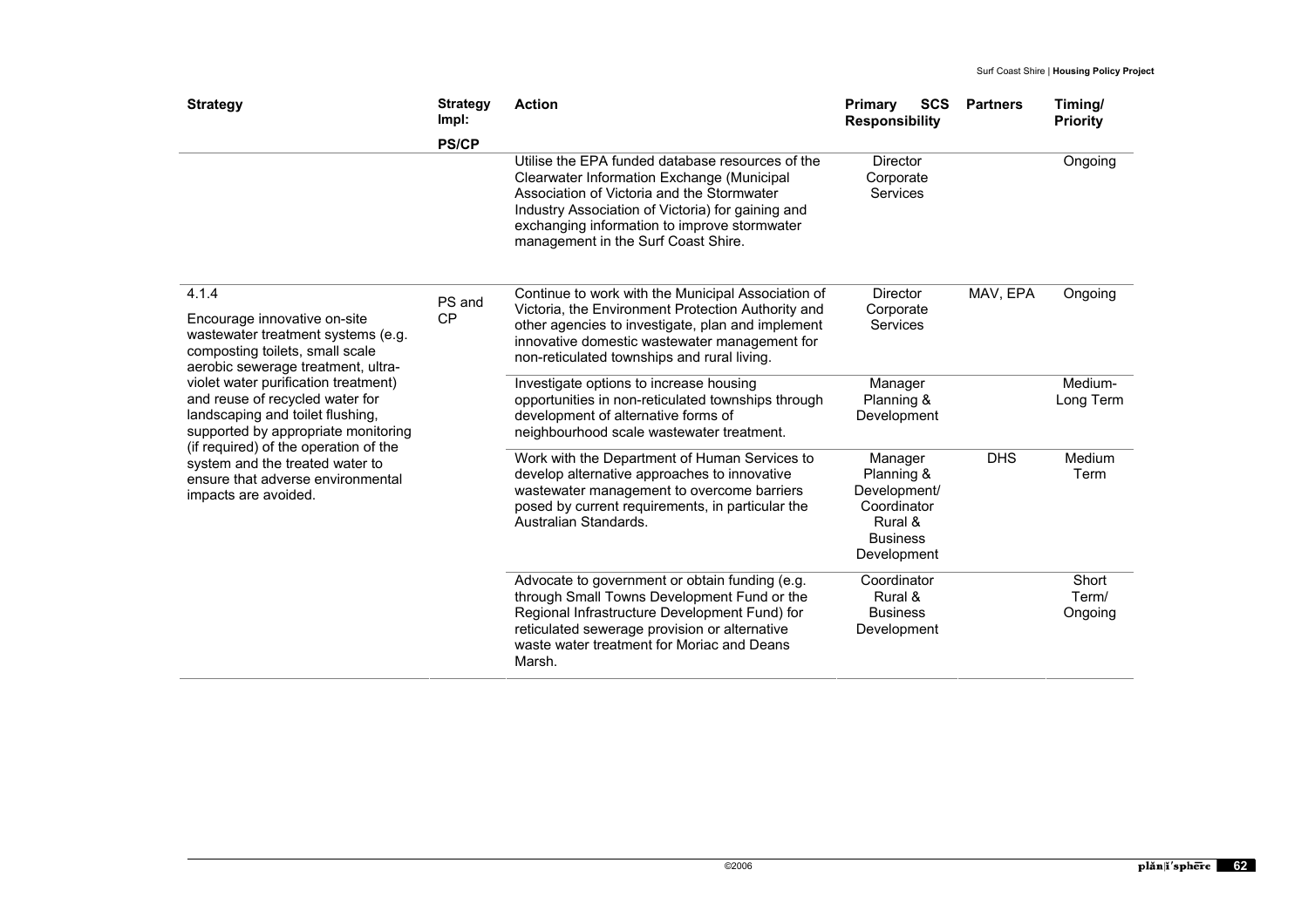| <b>Strategy</b> | <b>Strategy</b><br>Impl: | <b>Action</b>                                                                                                                                                                                                                                                                                                                                     | <b>SCS</b><br><b>Primary</b><br><b>Responsibility</b>    | <b>Partners</b>                                                       | Timing/<br><b>Priority</b> |
|-----------------|--------------------------|---------------------------------------------------------------------------------------------------------------------------------------------------------------------------------------------------------------------------------------------------------------------------------------------------------------------------------------------------|----------------------------------------------------------|-----------------------------------------------------------------------|----------------------------|
|                 | <b>PS/CP</b>             | Investigate opportunities to seek a grant through<br>the Australian Government's Community Water<br>Grants programme, to fund a suitable project                                                                                                                                                                                                  | Coordinator<br>Rural &<br><b>Business</b>                | Barwon<br>Water,<br>CCMA.                                             | Medium<br>Term             |
|                 |                          | which results in water recycling. (Funding<br>opportunities could be considered in conjunction<br>with innovative waste water treatment programs in<br>non-reticulated townships, to implement water<br>sensitive urban design initiatives in public open<br>space of new subdivisions or social housing<br>projects, or water recycling programs | Development                                              | housing<br>associat-<br>ions or<br>commun-<br>ity organis-<br>ations. |                            |
|                 |                          | Investigate opportunities to seek funding through<br>the Small Towns Development Fund, and provide<br>partial project funding, for an innovative water<br>project to demonstrate wastewater recycling<br>systems or other water management project.                                                                                               | Coordinator<br>Rural &<br><b>Business</b><br>Development |                                                                       | Short-<br>Medium<br>Term   |
|                 |                          | Utilise the EPA funded database resources of the<br>Clearwater Information Exchange (Municipal<br>Association of Victoria and the Stormwater<br>Industry Association of Victoria) for gaining and<br>exchanging information to improve domestic<br>wastewater management in the Surf Coast Shire.                                                 | <b>Director</b><br>Corporate<br>Services                 |                                                                       | Ongoing                    |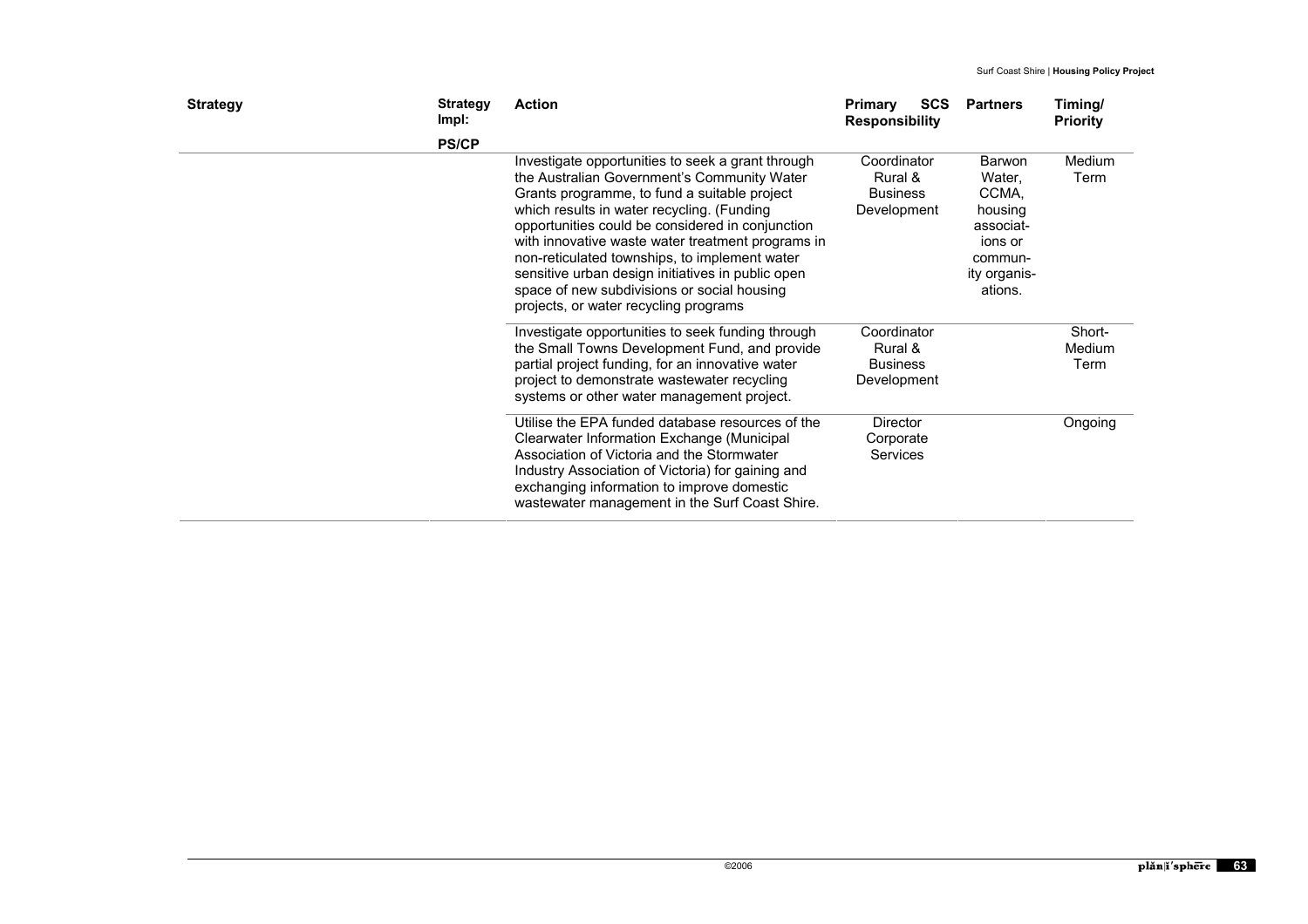### **Objective 4.2: Physical Infrastructure Provision**

*Ensure that physical infrastructure is provided to service new developments and that ongoing renewal of infrastructure takes place in existing residential areas.*

| <b>Strategy</b>                                                                                                                                                                                                                                               | <b>Strategy</b><br>Impl: | <b>Action</b>                                                                                                                                                                                                                                    | <b>SCS</b><br><b>Primary</b><br><b>Responsibility</b>    | <b>Partners</b> | Timing/<br><b>Priority</b> |
|---------------------------------------------------------------------------------------------------------------------------------------------------------------------------------------------------------------------------------------------------------------|--------------------------|--------------------------------------------------------------------------------------------------------------------------------------------------------------------------------------------------------------------------------------------------|----------------------------------------------------------|-----------------|----------------------------|
|                                                                                                                                                                                                                                                               | <b>PS/CP</b>             |                                                                                                                                                                                                                                                  |                                                          |                 |                            |
| 4.2.1<br>Seek development contributions for<br>the timely provision of physical<br>infrastructure in growth areas and<br>new developments, including streets,<br>footpaths, street lighting, drainage<br>and service infrastructure.                          | <b>PS</b>                | Prepare a Development Contributions Plan for<br>growth areas and implement through the<br>Development Contributions Plan Overlay in the<br>Planning Scheme.                                                                                      | Coordinator<br>Strategic<br>Planning                     |                 | Short Term                 |
|                                                                                                                                                                                                                                                               |                          | Investigate the need for the preparation of a<br>Development Contributions Plan for other areas of<br>the Shire with development pressure and ageing<br>infrastructure or additional infrastructure needs.                                       | Coordinator<br>Strategic<br>Planning                     |                 | Medium-<br>Long Term       |
| 4.2.2<br>Ensure adequate resources are<br>available for capital expenditure on<br>infrastructure to cater for future<br>needs and growth where<br>development contributions are not<br>possible, such as for infrastructure<br>renewals in established areas. | <b>CP</b>                | Plan for and undertake capital works for ongoing<br>infrastructure renewals and improved provision,<br>funded through:<br>Council's capital works budget<br>Grants and funding from Government sources<br>Development contributions<br>$\bullet$ | Director<br>Infrastructure                               |                 | Ongoing                    |
|                                                                                                                                                                                                                                                               |                          | Seek funding through the Small Towns<br>Development Fund, and provide partial project<br>funding, to address an identified infrastructure<br>need such as a pathways project.                                                                    | Coordinator<br>Rural &<br><b>Business</b><br>Development |                 | Short-<br>Medium<br>Term   |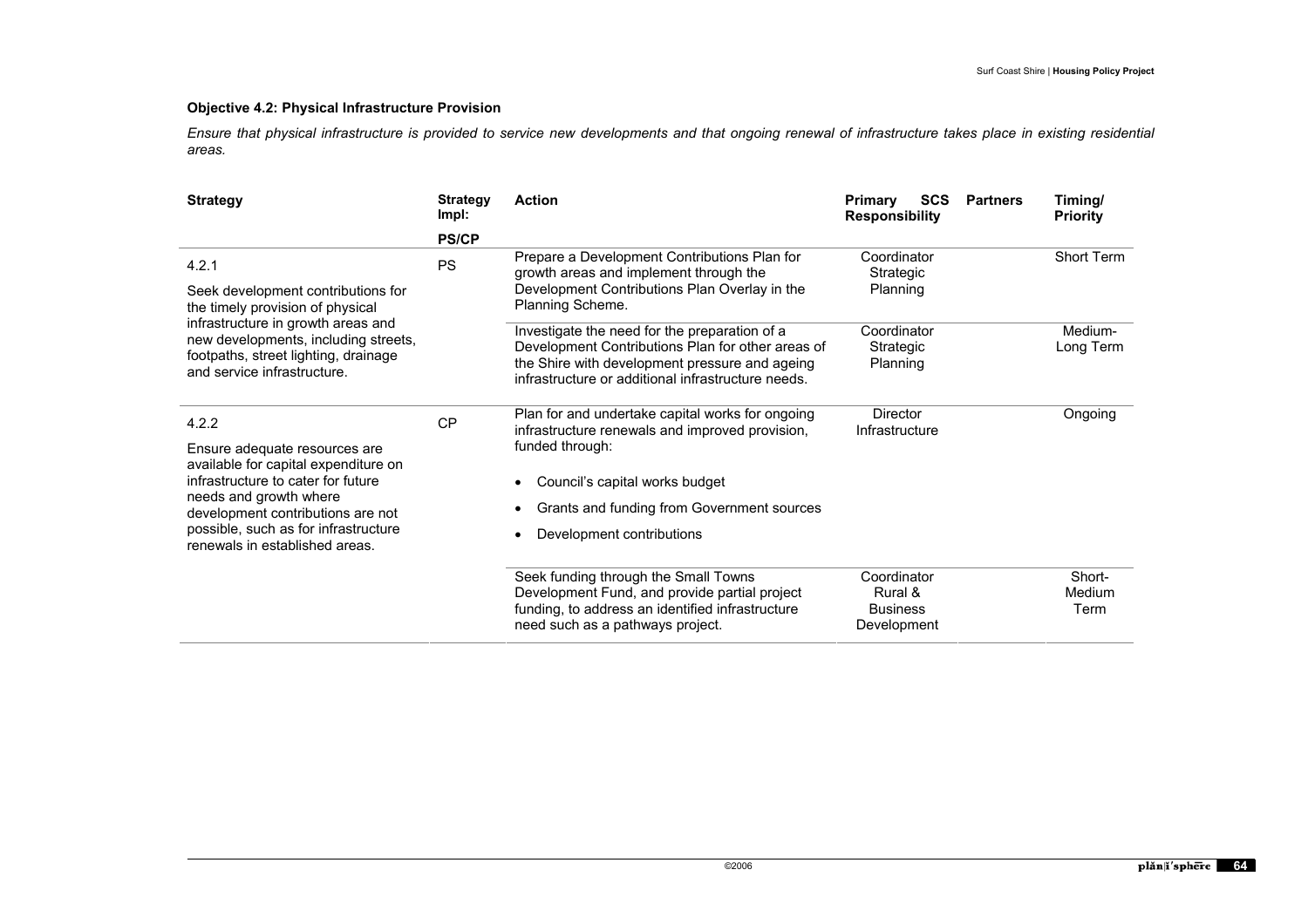#### **Objective 4.3: Social and Community Infrastructure and Planning for Health and Wellbeing**

*Ensure that new development promotes health and wellbeing and provides social and community infrastructure and services to meet the current and future needs of Surf Coast Shire residents and visitors.* 

| <b>Strategy</b>                                                                                                                                                                                                  | <b>Strategy</b><br>Impl: | <b>Action</b>                                                                                                                                                                                                                                                                                   | <b>SCS</b><br>Primary<br><b>Responsibility</b>                                                 | <b>Partners</b>                                        | Timing/<br><b>Priority</b> |
|------------------------------------------------------------------------------------------------------------------------------------------------------------------------------------------------------------------|--------------------------|-------------------------------------------------------------------------------------------------------------------------------------------------------------------------------------------------------------------------------------------------------------------------------------------------|------------------------------------------------------------------------------------------------|--------------------------------------------------------|----------------------------|
|                                                                                                                                                                                                                  | <b>PS/CP</b>             |                                                                                                                                                                                                                                                                                                 |                                                                                                |                                                        |                            |
| 4.3.1                                                                                                                                                                                                            | CP                       | Identify Shire-wide social and community                                                                                                                                                                                                                                                        | Coordinator                                                                                    | Commun-                                                | Medium                     |
| Identify and plan for Shire-wide social<br>and community infrastructure needs.                                                                                                                                   |                          | infrastructure needs (e.g. through a social needs<br>assessment, integration in planning scheme) to<br>ensure that housing provision is coordinated with<br>infrastructure provision and as input to<br>Development Contributions Plan.                                                         | Strategic<br>Planning/<br>Coordinator<br>Community<br>Planning &<br>Development                | ity groups<br>and<br>organisat-<br>ions                | Term                       |
|                                                                                                                                                                                                                  |                          | Investigate funding opportunities through the<br>Victorian Community Support - Building<br>Community Infrastructure program (DVC), to fund<br>construction or upgrades to community centres, or<br>improvements to general infrastructure, that<br>supports community strengthening objectives. | Coordinator<br>Rural &<br><b>Business</b><br>Development                                       | DVC,<br>community<br>groups and<br>orgnanis-<br>ations | Short-<br>Medium<br>Term   |
|                                                                                                                                                                                                                  |                          | Seek funding through the Small Towns<br>Development Fund, and provide partial project<br>funding, to address an identified community<br>infrastructure need (e.g. civic renewal, community<br>infrastructure projects).                                                                         | Coordinator<br>Rural &<br><b>Business</b><br>Development                                       | Community<br>groups and<br>orgnanis-<br>ations         | Short-<br>Medium<br>Term   |
| 4.3.2<br>Seek development contributions for<br>the provision of social and community<br>infrastructure for the needs of<br>residents in new subdivisions, as<br>identified through Social Impact<br>Assessments. | <b>PS</b>                | Investigate introducing mandatory requirements<br>for social impact assessments through the<br>Planning Scheme for new subdivisions and major<br>redevelopments.                                                                                                                                | Coordinator<br>Community<br>Planning &<br>Development/Co<br>ordinator<br>Strategic<br>Planning |                                                        | Medium<br>Term             |
| 4.3.3<br>Minimise the lag between residential<br>occupancy in new subdivisions and<br>service provision.                                                                                                         | <b>PS</b>                | Work with developers to achieve the timely<br>provision of social and community infrastructure,<br>funded through development contributions and<br>other sources.                                                                                                                               | Statutory<br>Planning<br>Coordinator                                                           |                                                        | Ongoing                    |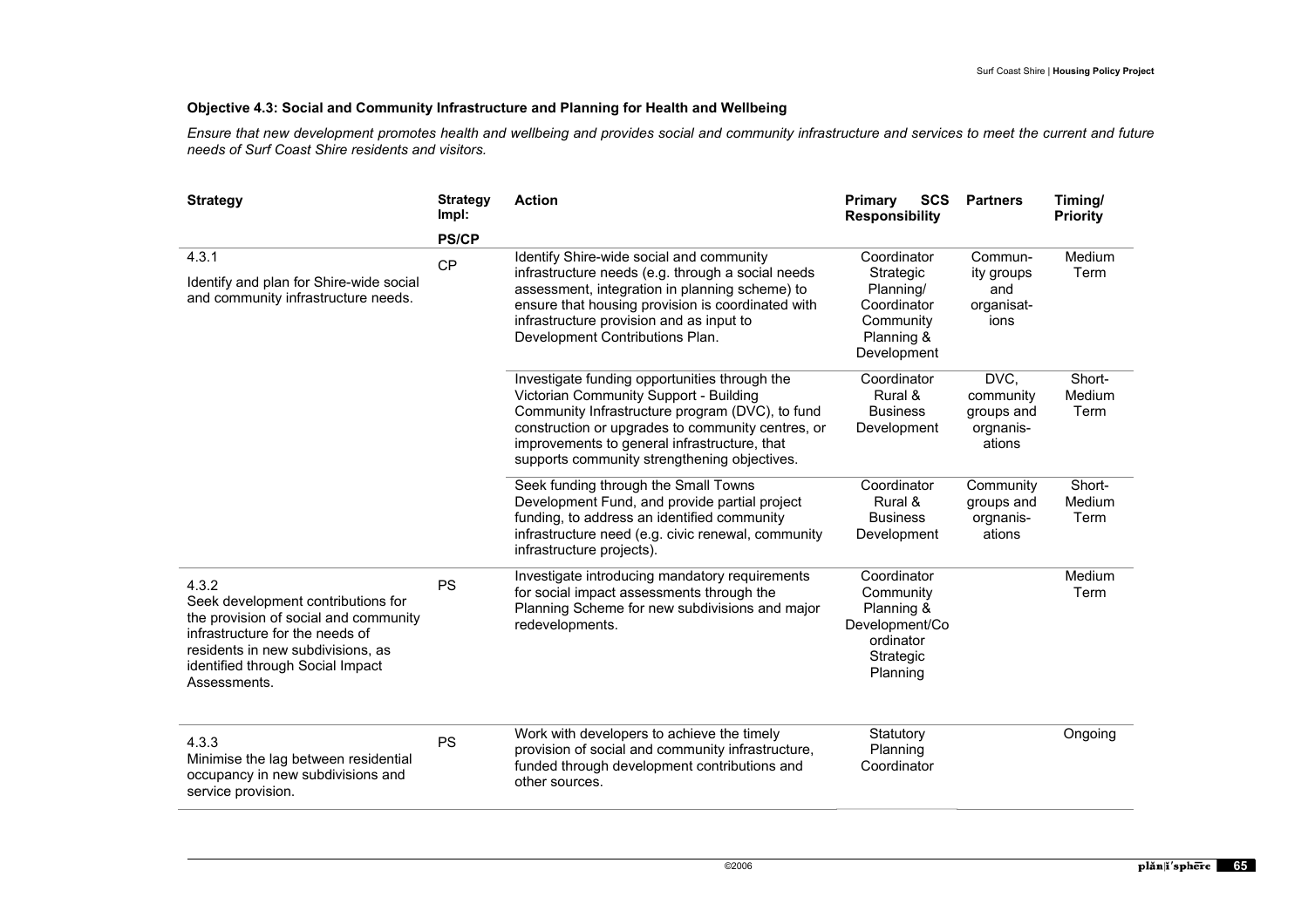| <b>Strategy</b>                                                                                                                                                                                                                                                                                                                                                                                                               | <b>Strategy</b><br>Impl: | <b>Action</b>                                                                                                                                                                                                                                                                                                       | Primary<br><b>SCS</b><br><b>Responsibility</b>        | <b>Partners</b> | Timing/<br><b>Priority</b> |
|-------------------------------------------------------------------------------------------------------------------------------------------------------------------------------------------------------------------------------------------------------------------------------------------------------------------------------------------------------------------------------------------------------------------------------|--------------------------|---------------------------------------------------------------------------------------------------------------------------------------------------------------------------------------------------------------------------------------------------------------------------------------------------------------------|-------------------------------------------------------|-----------------|----------------------------|
|                                                                                                                                                                                                                                                                                                                                                                                                                               | <b>PS/CP</b>             |                                                                                                                                                                                                                                                                                                                     |                                                       |                 |                            |
| 4.3.4<br>Ensure housing development and<br>use supports the strategic direction of<br>the Surf Coast Shire Health and<br>Wellbeing Plan 2006-2009.                                                                                                                                                                                                                                                                            | <b>PS</b>                | Integrate the relevant parts of the Health and<br>Wellbeing Plan into the Local Planning Policy<br>Framework during the 2006/07 MSS review.                                                                                                                                                                         | Coordinator<br>Strategic<br>Planning                  |                 | Short Term                 |
| 4.3.5<br>Implement health and wellbeing<br>objectives through the design of new<br>subdivisions, by ensuring that<br>developers provide for:                                                                                                                                                                                                                                                                                  | PS                       | Through the workshop discussions scheduled for<br>Year 1 of the Health and Wellbeing Plan 2006-<br>2009, further develop the health and wellbeing<br>objectives to be achieved in new subdivisions and<br>smaller scale residential development.                                                                    | Coordinator<br>Community<br>Planning &<br>Development |                 | Short Term                 |
| Walkability (to encourage people<br>to walk to local facilities)<br>Access for all (designing and<br>constructing clear, accessible                                                                                                                                                                                                                                                                                           |                          | In the review of the Municipal Strategic Statement<br>scheduled for 2006/07 financial year and in<br>planning for smaller areas of the Shire, give effect<br>to the outcomes of these workshop discussions to<br>ensure that housing and new subdivisions provide<br>for the health and wellbeing of the community. | Coordinator<br>Strategic<br>Planning                  |                 | Short Term                 |
| paths of travel for the disabled,<br>elderly, prams and scooters)<br>Promoting community<br>connectedness and reducing<br>social isolation<br>Footpaths and shared pathways<br>to provide for safe movement,<br>particularly for older persons and<br>children<br>Good access to recreational<br>spaces and places<br>Public lighting<br>Access to public transport and<br>community transport through<br>subdivision design. |                          | Proactively integrate dialogue of health and<br>wellbeing objectives into current and future<br>discussions with developers, to mitigate health<br>impacts and maximise opportunities to create<br>healthier built environments for residents, workers<br>and visitors.                                             | Coordinator<br>Community<br>Planning &<br>Development | Developers      | Ongoing                    |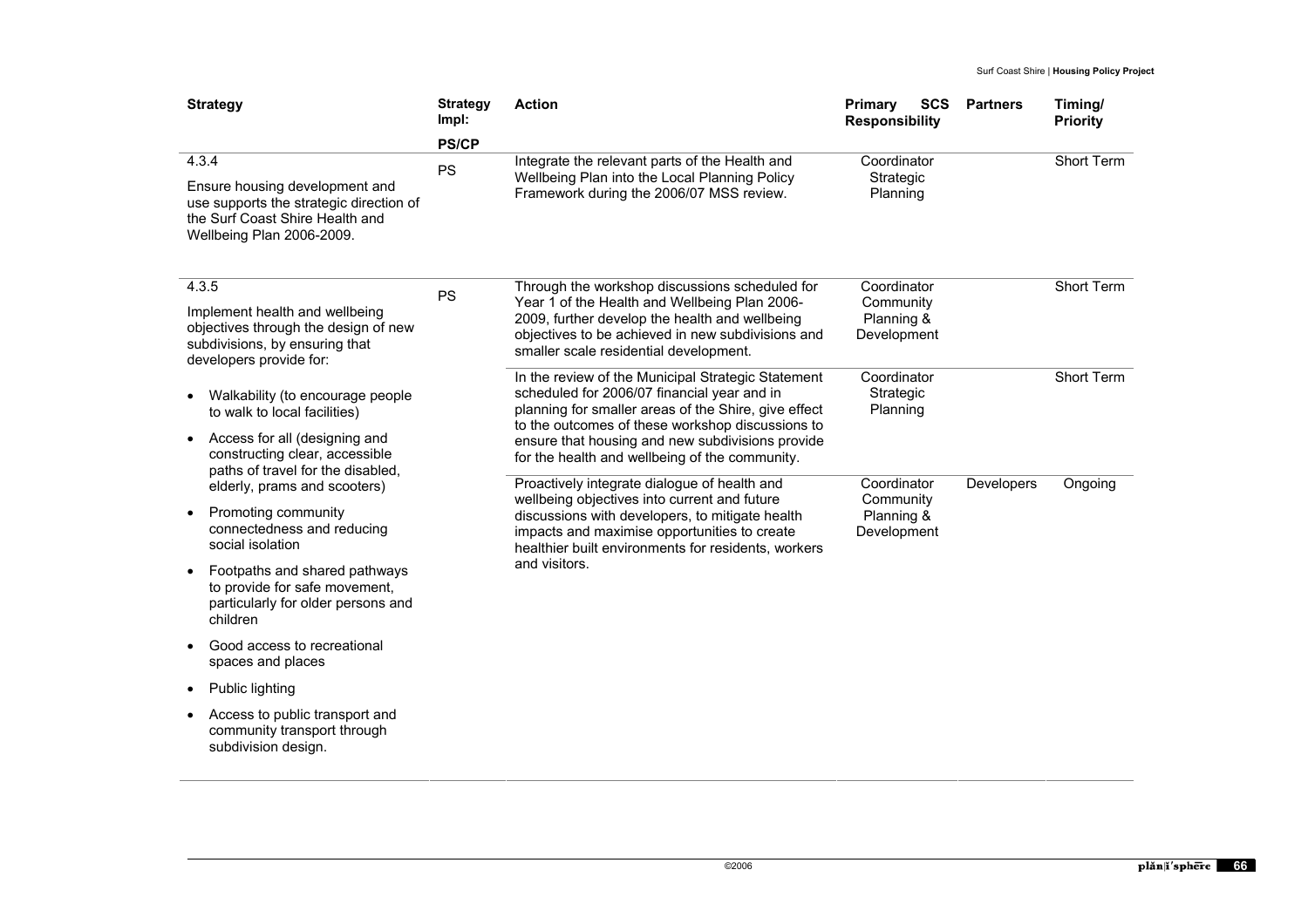## **Objective 4.4: Open Space and Pedestrian and Cyclist Linkages**

*Provide adequate and appropriate open spaces and pedestrian and cyclist linkages, particularly in residential growth areas and areas proposed for increased residential densities.* 

| <b>Strategy</b>                                                                                                                                                           | <b>Strategy</b><br>Impl: | <b>Action</b>                                                                                                                               | <b>SCS</b><br>Primary<br><b>Responsibility</b> | <b>Partners</b> | Timing/<br>Priority |
|---------------------------------------------------------------------------------------------------------------------------------------------------------------------------|--------------------------|---------------------------------------------------------------------------------------------------------------------------------------------|------------------------------------------------|-----------------|---------------------|
|                                                                                                                                                                           | <b>PS/CP</b>             |                                                                                                                                             |                                                |                 |                     |
| 4.4.1                                                                                                                                                                     | <b>PS</b>                | Prepare a Development Contributions Plan for                                                                                                | Coordinator                                    |                 | Short-              |
| Continue to ensure adequate open<br>space provision in new subdivisions,<br>to provide for the current and future<br>needs of Surf Coast Shire residents<br>and visitors. |                          | growth areas and for other areas of the Shire to<br>ensure the provision of adequate and appropriate<br>open space to meet community needs. | Strategic<br>Planning                          |                 | Medium<br>Term      |
| 4.4.2<br>Implement the Open Space Strategy,<br>in particular by requiring:                                                                                                | <b>PS</b>                | Integrate the relevant parts of the Open Space<br>Strategy into the Local Planning Policy Framework<br>during the 2006/07 MSS review.       | Coordinator<br>Strategic<br>Planning           |                 | Short Term          |
|                                                                                                                                                                           |                          | Allocate funds and undertake capital works to<br>implement the Open Space Strategy.                                                         | Director<br>Infrastructure                     |                 | Ongoing             |
| Adequate and appropriate open<br>space in new development                                                                                                                 |                          |                                                                                                                                             |                                                |                 |                     |
| Linkages between residential<br>areas and community and<br>commercial facilities                                                                                          |                          |                                                                                                                                             |                                                |                 |                     |
| Gradual increase in the provision<br>of footpaths and pathways within<br>and between towns (capital<br>expenditure and possible land<br>acquisition)                      |                          |                                                                                                                                             |                                                |                 |                     |
| Alternatively, explore<br>opportunities for shared traffic<br>precincts in smaller townships or<br>areas.                                                                 |                          |                                                                                                                                             |                                                |                 |                     |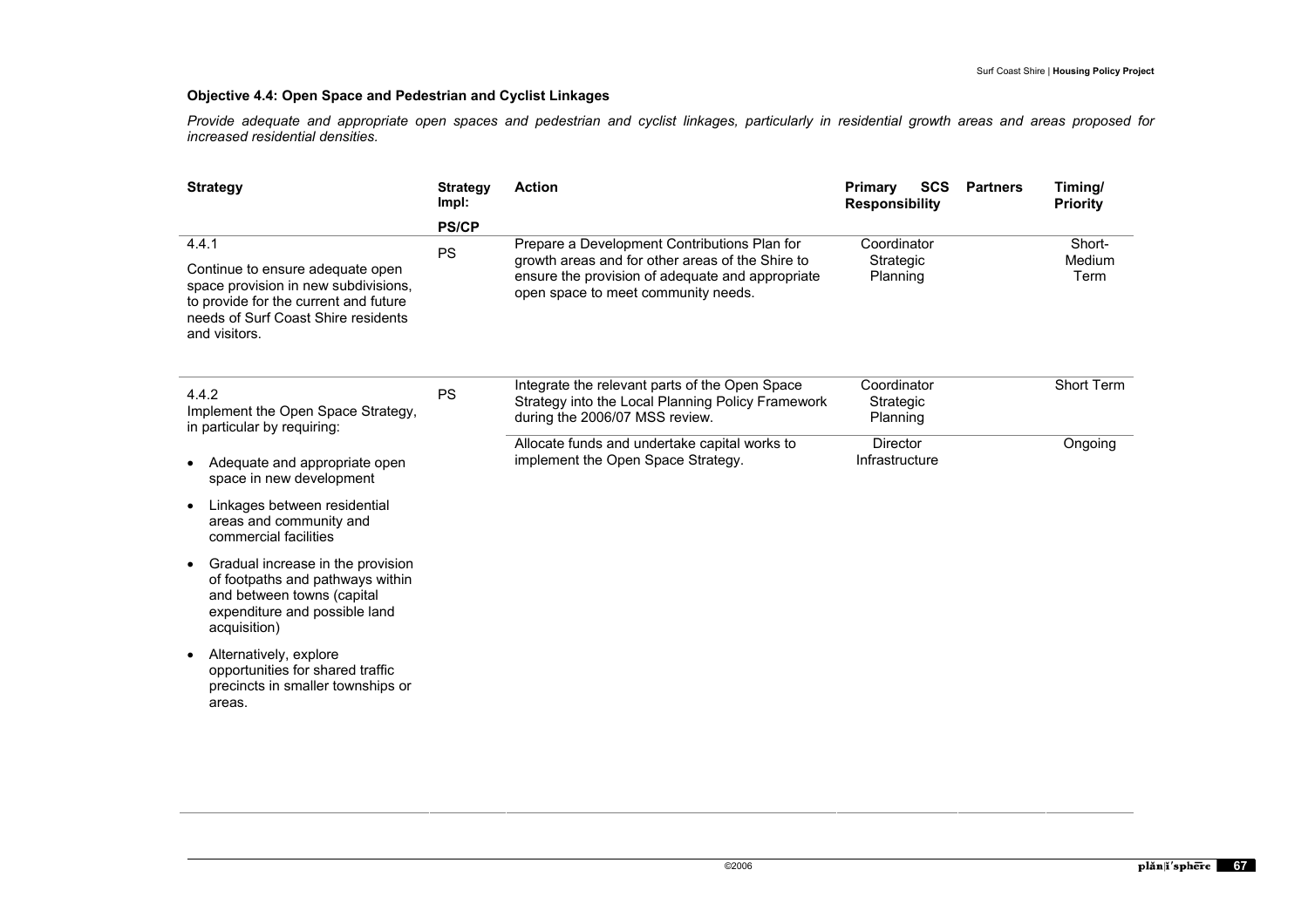| <b>Strategy</b>                                                                                                                                                    | Strategy<br>lmpl: | <b>Action</b>                                                                                                                                                                                                         | <b>SCS</b><br><b>Primary</b><br><b>Responsibility</b>                                                                   | <b>Partners</b> | Timing/<br><b>Priority</b> |
|--------------------------------------------------------------------------------------------------------------------------------------------------------------------|-------------------|-----------------------------------------------------------------------------------------------------------------------------------------------------------------------------------------------------------------------|-------------------------------------------------------------------------------------------------------------------------|-----------------|----------------------------|
|                                                                                                                                                                    | <b>PS/CP</b>      |                                                                                                                                                                                                                       |                                                                                                                         |                 |                            |
| 4.4.3<br>Ensure adequate provision of open<br>space to provide for the current and<br>future needs of residents of medium<br>and higher density infill development | PS                | Identify opportunities for the creation of new open<br>space areas within or in close proximity to new<br>infill residential development, particularly where<br>development occurs at medium and higher<br>densities. | Manager Env. &<br>Open Space<br>Planning/<br>Coordinator<br>Strategic<br>Planning/Coordi<br>nator Statutory<br>Planning |                 | Ongoing                    |

### **Objective 4.5: Public and Community Transport**

*Increase the provision of public and community transport services to link the residential areas throughout the Shire and provide better connections to the region.* 

| <b>Strategy</b>                                                                                                                                                   | <b>Strategy</b><br>lmpl: | <b>Action</b>                                                                                                                                                                                                                                                                                                                                   | <b>SCS</b><br><b>Primary</b><br><b>Responsibility</b> | <b>Partners</b> | Timing/<br><b>Priority</b> |
|-------------------------------------------------------------------------------------------------------------------------------------------------------------------|--------------------------|-------------------------------------------------------------------------------------------------------------------------------------------------------------------------------------------------------------------------------------------------------------------------------------------------------------------------------------------------|-------------------------------------------------------|-----------------|----------------------------|
|                                                                                                                                                                   | <b>PS/CP</b>             |                                                                                                                                                                                                                                                                                                                                                 |                                                       |                 |                            |
| 4.5.1<br>Seek further improvements to public<br>and community transport service<br>provision to support the directions of<br>the Housing Strategy, in particular: | <b>CP</b>                | Advocate to the Department of Infrastructure for<br>the improved provision of public and community<br>transport services and to raise awareness of local<br>public transport needs arising from the directions<br>of the Housing Strategy.                                                                                                      | Director<br>Sustainable<br>Communities                |                 | Ongoing                    |
| Provision of community bus<br>services, particularly to service<br>townships and areas of the<br>Shire not serviced by public<br>transport                        |                          | Advocate to the Department of Infrastructure for<br>the prioritisation and timely provision of identified<br>accessibility improvements for the Surf Coast<br>Shire (as outlined in Meeting Our Transport<br>Challenges), including improved connections<br>between Torquay and other parts of the Shire with<br>Geelong and Deakin University. | Director<br>Sustainable<br>Communities                |                 | Ongoing                    |
| Township public transport<br>services for Torquay-Jan Juc<br>Public transport service<br>between Apollo Bay.                                                      |                          | Explore opportunities for the development of a<br>Local Area Access Demonstration Program with<br>the Department of Infrastructure, and seek funding<br>for its implementation.                                                                                                                                                                 | Coordinator<br>Community<br>Planning &<br>Development | <b>DOI</b>      | Medium<br>Term             |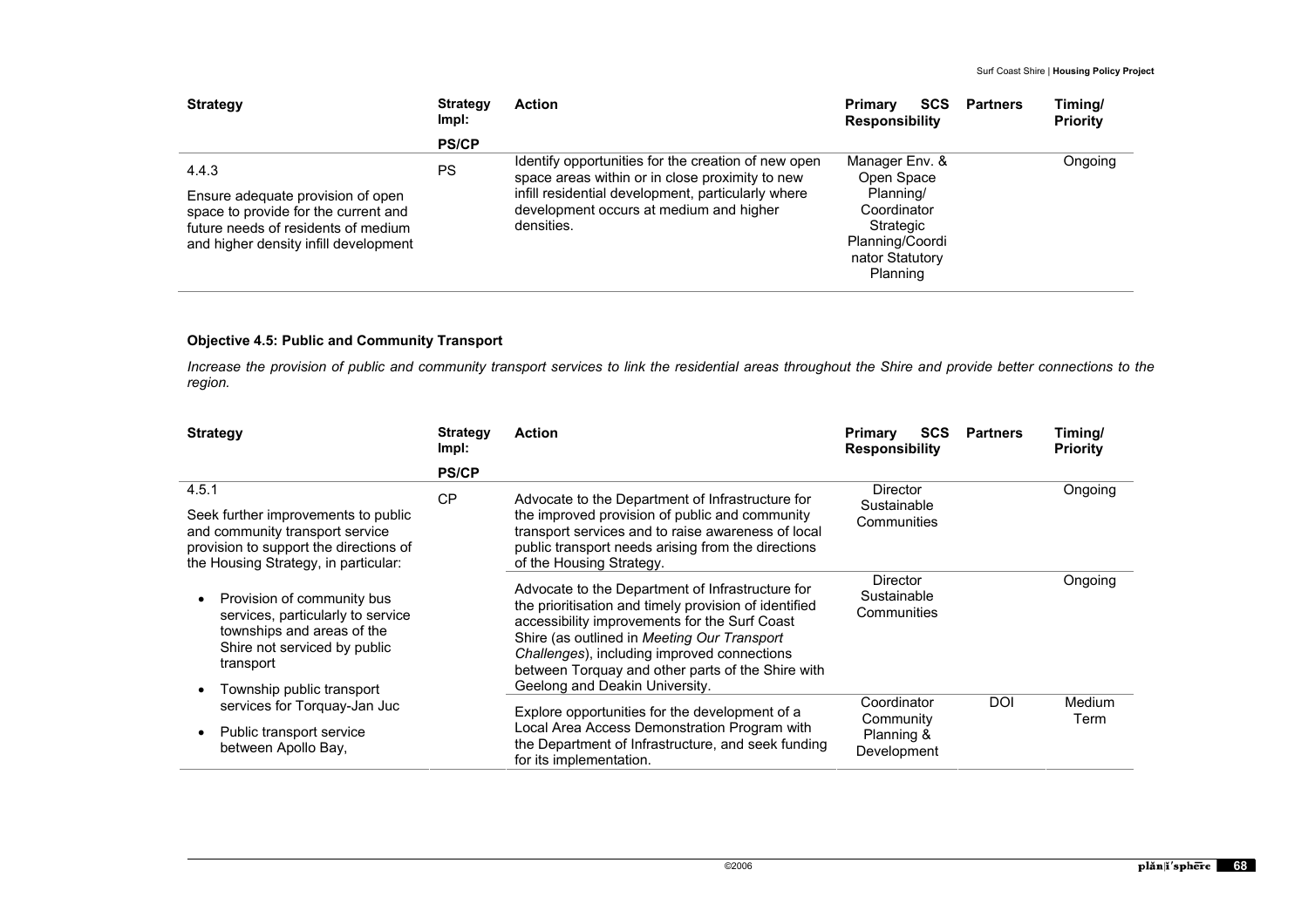| <b>Strategy</b>                                                                                                                                                                                   | <b>Strategy</b><br>lmpl: | <b>Action</b>                                                                                                                                                                                                                                                                                                                                                                  | <b>SCS</b><br>Primary<br><b>Responsibility</b>        | <b>Partners</b> | Timing/<br><b>Priority</b>                 |
|---------------------------------------------------------------------------------------------------------------------------------------------------------------------------------------------------|--------------------------|--------------------------------------------------------------------------------------------------------------------------------------------------------------------------------------------------------------------------------------------------------------------------------------------------------------------------------------------------------------------------------|-------------------------------------------------------|-----------------|--------------------------------------------|
|                                                                                                                                                                                                   | <b>PS/CP</b>             |                                                                                                                                                                                                                                                                                                                                                                                |                                                       |                 |                                            |
| Winchelsea and Geelong<br>Use of school buses to provide<br>local bus services                                                                                                                    |                          | Investigate community transport options and<br>future funding opportunities through the<br>Department of Victorian Communities (repeat of or<br>similar to the Community Bus Program - 2006                                                                                                                                                                                    | Coordinator<br>Community<br>Planning &<br>Development | DVC             | Short Term<br>(or when<br>opport-<br>unity |
| Reopening Moriac Station.                                                                                                                                                                         |                          | grants up to \$100,000).<br>Investigate actions proposed by the Growth Areas<br>Authority to achieve developer contributions for<br>services like community transport.                                                                                                                                                                                                         | Director<br>Sustainable<br>Communities                |                 | arises)<br>Short Term                      |
| 4.5.2<br>Encourage the increased provision of<br>private transport services (e.g. private<br>bus operators) to provide transport<br>for employees, particularly between<br>Lorne and Deans Marsh. | CP                       | In collaboration with local traders associations<br>(particularly for Lorne and Anglesea), investigate<br>the need for transport services for employees in<br>peak and off-peak periods. Where a need is<br>identified, approach private transport providers to<br>scope opportunities for the provision of services<br>between areas of residence and areas of<br>employment. | Coordinator<br>Business &<br>Rural<br>Development     | <b>DOI</b>      | Short-<br>medium<br>term                   |

## **Objective 4.6: Traffic management**

*Protect the local amenity of residential areas from increased traffic impacts while maintaining good accessibility between the Surf Coast Shire, Geelong and Melbourne.*

| <b>Strategy</b>                                                                                                                                                                               | <b>Strategy</b><br>lmpl: | <b>Action</b>                                                                                                                                                                                                                                                            | <b>Primary</b><br><b>Responsibility</b> | <b>SCS</b> | <b>Partners</b> | Timing/<br><b>Priority</b> |
|-----------------------------------------------------------------------------------------------------------------------------------------------------------------------------------------------|--------------------------|--------------------------------------------------------------------------------------------------------------------------------------------------------------------------------------------------------------------------------------------------------------------------|-----------------------------------------|------------|-----------------|----------------------------|
|                                                                                                                                                                                               | <b>PS/CP</b>             |                                                                                                                                                                                                                                                                          |                                         |            |                 |                            |
| 4.6.1<br>Ensure that traffic management<br>strategies maintain good access to<br>Geelong and Melbourne from the<br>residential areas of Surf Coast while<br>protecting residential areas from |                          | Monitor traffic increases and impacts on<br>residential areas of the Shire as a result of the<br>Geelong Bypass, the duplication of the Princes<br>Highway, and expected incremental increases,<br>and work with VicRoads to address identified<br>issues as they arise. | Director<br>Infrastructure              |            | Vic-Roads       | Ongoing                    |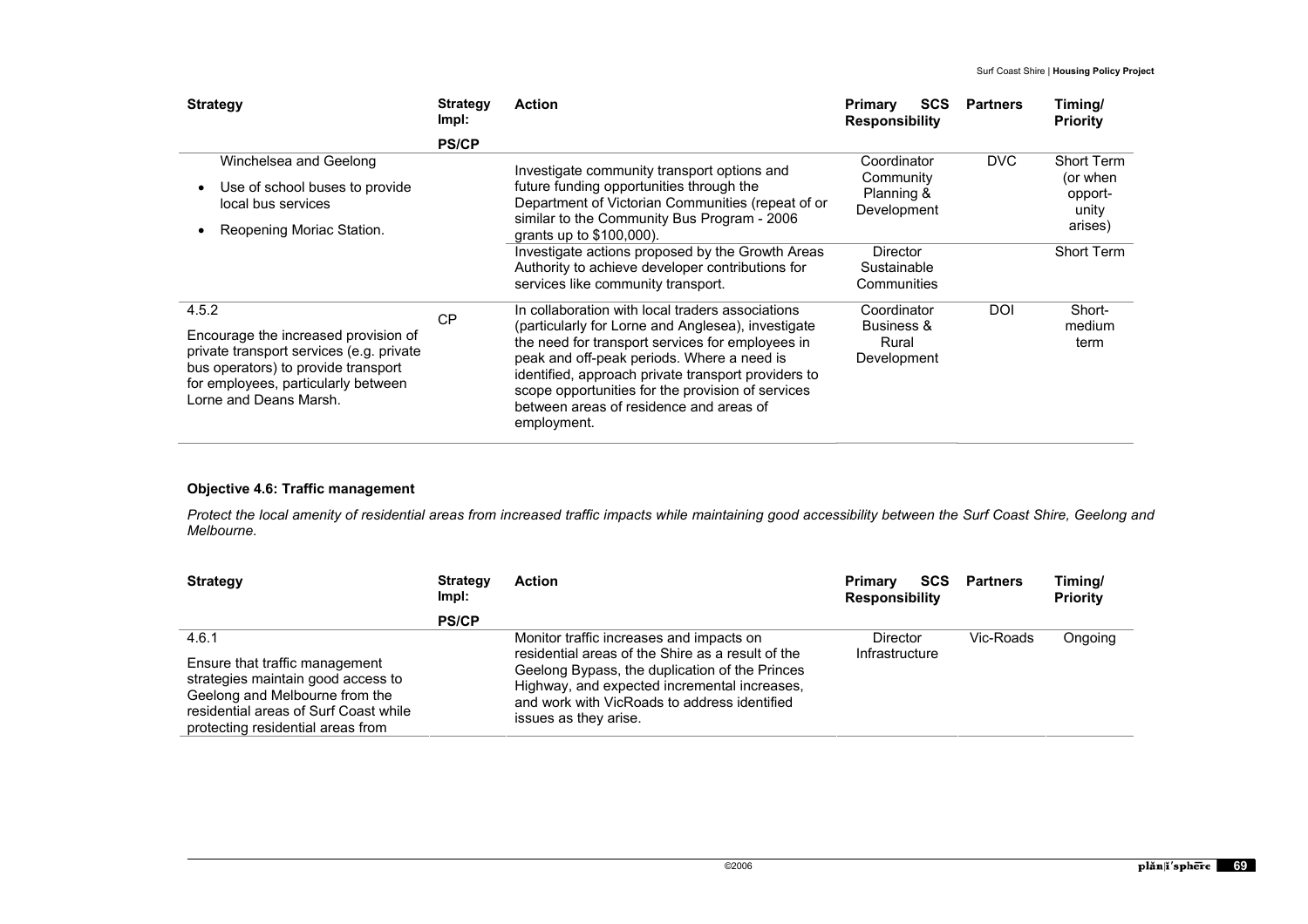| <b>Strategy</b>                                                                                                                                                                                                 | <b>Strategy</b><br>Impl: | <b>Action</b>                                                                                                                                               | <b>SCS</b><br>Primary<br><b>Responsibility</b> | <b>Partners</b> | Timing/<br><b>Priority</b> |
|-----------------------------------------------------------------------------------------------------------------------------------------------------------------------------------------------------------------|--------------------------|-------------------------------------------------------------------------------------------------------------------------------------------------------------|------------------------------------------------|-----------------|----------------------------|
|                                                                                                                                                                                                                 | <b>PS/CP</b>             |                                                                                                                                                             |                                                |                 |                            |
| traffic congestion and noise as a<br>result of:                                                                                                                                                                 |                          | Develop further traffic management strategies to<br>address identified issues, particularly for growth<br>areas.                                            | <b>Director</b><br>Infrastructure              | Vic-Roads       | Medium<br>Term/<br>Ongoing |
| Construction of the Geelong by-<br>pass                                                                                                                                                                         |                          |                                                                                                                                                             |                                                |                 |                            |
| Duplication of the Princes<br>Highway, and                                                                                                                                                                      |                          |                                                                                                                                                             |                                                |                 |                            |
| Increased traffic on east-west<br>links through the Shire.                                                                                                                                                      |                          |                                                                                                                                                             |                                                |                 |                            |
| 4.6.2                                                                                                                                                                                                           | <b>PS</b>                | Work with developers to achieve a high level of<br>pedestrian and cyclist priority and integration of                                                       | Coordinator<br>Statutory                       |                 | Ongoing                    |
| Encourage sustainable subdivision<br>design to manage vehicular speeds<br>and volumes in residential areas.<br>give greater priority to pedestrians<br>and cyclists and promote the use of<br>public transport. |                          | public transport services and infrastructure into<br>new development, and to minimise the safety and<br>amenity impacts of private vehicles in local areas. | Planning                                       |                 |                            |